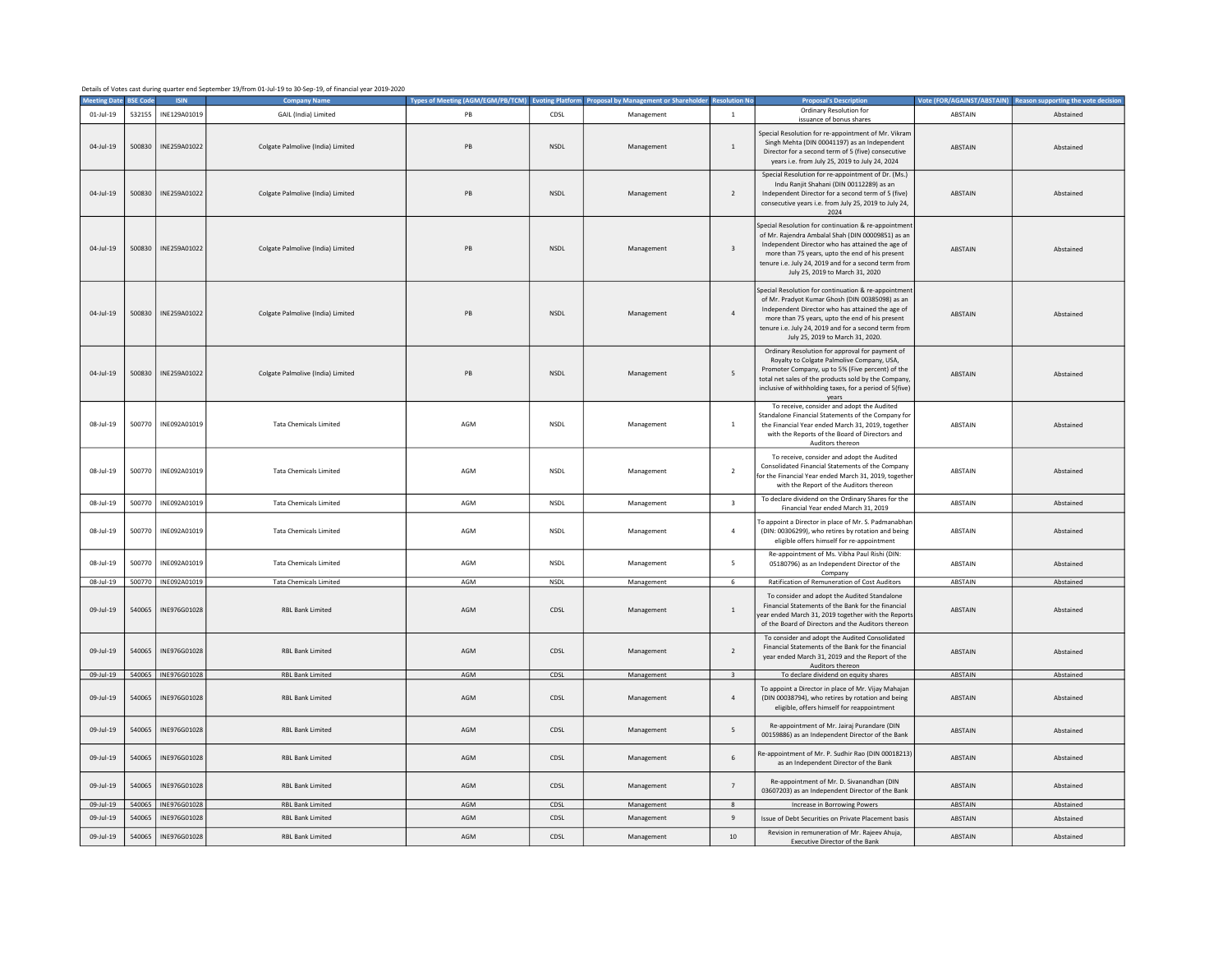| 09-Jul-19       | 540065 | INE976G01028        | <b>RBL Bank Limited</b>    | AGM | CDSL        | Management | 11                      | Revision in remuneration and payment of<br>performance bonus of Mr. Vishwavir Ahuja, Managing<br>Director & Chief Executive Officer of<br>the Bank                                                                                                                                                                                                                                                                                                                                         | ABSTAIN        | Abstained |
|-----------------|--------|---------------------|----------------------------|-----|-------------|------------|-------------------------|--------------------------------------------------------------------------------------------------------------------------------------------------------------------------------------------------------------------------------------------------------------------------------------------------------------------------------------------------------------------------------------------------------------------------------------------------------------------------------------------|----------------|-----------|
| $09 - 111 - 19$ | 540065 | INE976G01028        | <b>RBL Bank Limited</b>    | AGM | CDSL        | Management | 12                      | Raising of equity capital by the Bank through issue of<br>equity shares/depository receipts and other securities<br>through a Qualified<br>Institutions Placement/ Global Depository Receipts/<br>American Depository Receipts/ Foreign Currency<br>Convertible Bonds or such other<br>methods or combination as may be decided<br>aggregating to an amount not exceeding Rs. 3,500<br>crore (Rupees Three Thousand Five<br>Hundred Crore only)                                            | <b>ARSTAIN</b> | Ahstained |
| $10 -$ Jul-19   | 509930 | INE195A01028        | Supreme Industries Limited | AGM | CDSL        | Management | $\,$ 1                  | To receive, consider and adopt:<br>a) The Audited financial statements of the Company<br>for the financial year ended 31st March, 2019,<br>including the Audited Balance Sheet as at 31st March<br>2019, the Statement of Profit & Loss and cash flow<br>statement for the year ended on that date and<br>reports of the Board of Directors and Auditors<br>thereon<br>b) The Audited Consolidated Financial Statements of<br>the Company for the Financial Year ended 31st<br>March, 2019 | ABSTAIN        | Abstained |
| $10$ -Jul-19    | 509930 | INE195A01028        | Supreme Industries Limited | AGM | CDSL        | Management | $\overline{2}$          | To declare final dividend on Equity Shares for the<br>Financial Year ended 31st March, 2019 and to confiri<br>the nayment of interim dividend on Fouity Shares<br>declared by the Board of Directors of the Company                                                                                                                                                                                                                                                                        | <b>ABSTAIN</b> | Abstained |
| $10 -$ Jul-19   | 509930 | INE195A01028        | Supreme Industries Limited | AGM | CDSL        | Management | $\overline{\mathbf{3}}$ | To appoint a Director in place of Shri S. J. Taparia<br>(Director Identification No. 00112513), who retires by<br>rotation and being eligible, offers himself for<br>reappointment                                                                                                                                                                                                                                                                                                         | ABSTAIN        | Abstained |
| $10 -$ Jul-19   |        | 509930 INE195A01028 | Supreme Industries Limited | AGM | CDSL        | Management | $\overline{4}$          | Appointment of Branch Auditors                                                                                                                                                                                                                                                                                                                                                                                                                                                             | ABSTAIN        | Abstained |
| $10 - 11 - 19$  | 509930 | INE195A01028        | Supreme Industries Limited | AGM | CDSL        | Management | -5                      | To approve re-appointment of Shri Y. P. Trivedi (DIN<br>00001879) as an Independent director of the<br>Company for a period of two years from 17th<br>September, 2019 to 16th September, 2021                                                                                                                                                                                                                                                                                              | <b>ABSTAIN</b> | Abstained |
| $10 -$ Jul-19   | 509930 | INE195A01028        | Supreme Industries Limited | AGM | CDSL        | Management | 6                       | To approve re-appointment of Shri B. V. Bhargava<br>(DIN: 00001823) as an Independent director of the<br>Company for a period of two years from 17th<br>September, 2019 to 16th September, 2021                                                                                                                                                                                                                                                                                            | ABSTAIN        | Abstained |
| 10-Jul-19       | 509930 | INF195A01028        | Supreme Industries Limited | AGM | CDSL        | Management | $\overline{7}$          | To approve appointment of Shri Sarthak Behuria (DIN:<br>03290288) as an Independent director of the<br>Company for a period of five years from 7th May,<br>2019 to 6th May, 2024                                                                                                                                                                                                                                                                                                           | ABSTAIN        | Abstained |
| $10 -$ Jul-19   | 509930 | INE195A01028        | Supreme Industries Limited | AGM | CDSL        | Management | 8                       | To approve appointment of Ms. Ameeta Parpia (DIN<br>02654277) as an Independent director of the<br>Company for a period of five years from 7th May,<br>2019 to 6th May, 2024                                                                                                                                                                                                                                                                                                               | <b>ABSTAIN</b> | Abstained |
| $10 -$ Jul-19   |        | 509930 INE195A01028 | Supreme Industries Limited | AGM | CDSL        | Management | $\mathbf{q}$            | Ratification of remuneration of Cost Auditors                                                                                                                                                                                                                                                                                                                                                                                                                                              | ABSTAIN        | Abstained |
| $10 -$ Jul-19   | 500840 | INE230A01023        | <b>EIH Limited</b>         | PB  | <b>NSDL</b> | Management | $\mathbf{1}$            | Re-appointment of Mr. Vikramjit Singh Oberoi (DIN-<br>00052014) in the Whole-time employment of the<br>Company as "Managing Director and Chief Executive<br>Officer", liable to retire rotation                                                                                                                                                                                                                                                                                            | <b>ABSTAIN</b> | Abstained |
| $10 -$ Jul-19   | 500840 | INE230A01023        | <b>EIH Limited</b>         | PB  | NSDL        | Management | $\overline{2}$          | Re-appointment of Mr. Arjun Singh Oberoi (DIN-<br>00052106) in the Whole-time employment of the<br>Company as "Managing Director- Development",<br>liable to retire by rotation                                                                                                                                                                                                                                                                                                            | <b>ABSTAIN</b> | Abstained |
| $10 -$ Jul-19   | 500840 | INE230A01023        | <b>EIH Limited</b>         | PB  | NSDL        | Management | $\overline{\mathbf{3}}$ | Re-appointment of Mr. Lakshminarayan Ganesh (DIN:<br>00012583) as a Non-executive Independent Directo                                                                                                                                                                                                                                                                                                                                                                                      | ABSTAIN        | Abstained |
| $10 -$ Jul-19   | 500840 | INE230A01023        | <b>EIH Limited</b>         | PB  | <b>NSDL</b> | Management | $\overline{a}$          | Re-appointment of Mr. Rajeev Gupta (DIN: 00241501)<br>as a Non-executive Independent Director                                                                                                                                                                                                                                                                                                                                                                                              | <b>ABSTAIN</b> | Abstained |
| $10 -$ Jul-19   | 500840 | INE230A01023        | <b>EIH Limited</b>         | PB  | <b>NSDL</b> | Management | 5                       | Re-appointment of Mr. Sudipto Sarkar (DIN:<br>00048279) as a Non-executive Independent Director                                                                                                                                                                                                                                                                                                                                                                                            | <b>ABSTAIN</b> | Abstained |
| $11$ -Jul-19    | 500295 | INE205A01025        | Vedanta Limited            | AGM | Karvy       | Management | $\mathbf{1}$            | To receive, consider and adopt the audited<br>standalone financial statements of the Company for<br>the financial year ended March 31, 2019 and the<br>reports of the Board of Directors and Auditors<br>thereon                                                                                                                                                                                                                                                                           | ABSTAIN        | Abstained |
| $11$ -Jul-19    | 500295 | INE205A01025        | Vedanta Limited            | AGM | Karvy       | Management | $\overline{2}$          | To receive, consider and adopt the audited<br>onsolidated financial statements of the Company for<br>the financial year ended March 31, 2019 and the<br>report of Auditors thereon                                                                                                                                                                                                                                                                                                         | ABSTAIN        | Abstained |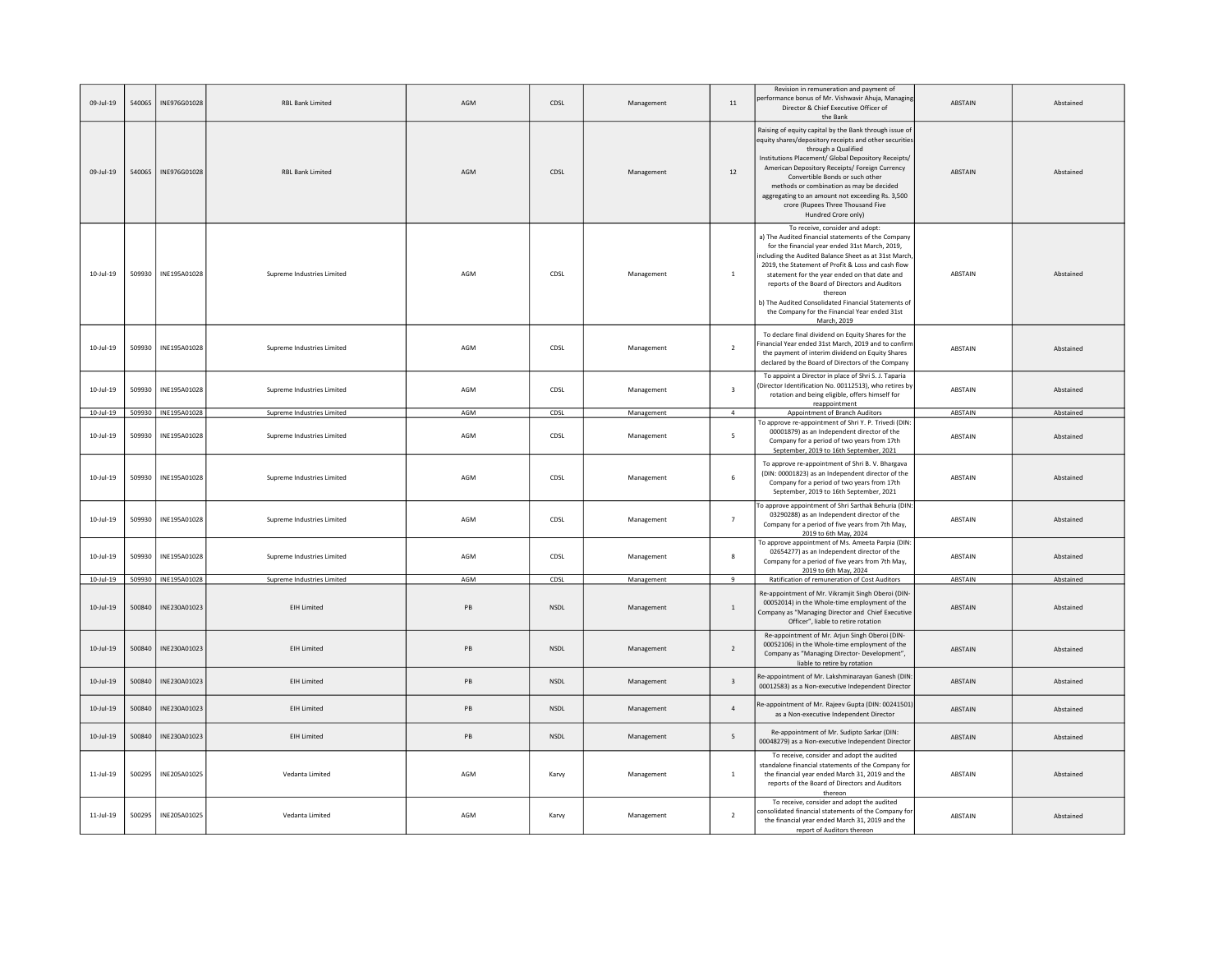| $11$ -Jul-19    | 500295 | INE205A01025 | Vedanta Limited          | AGM | Karvy       | Management | $\overline{\mathbf{3}}$  | To confirm the payment of two Interim Dividends<br>aggregating to ₹18.85 per equity share for the<br>financial year ended March 31, 2019                                                                                                                                     | ABSTAIN        | Abstained |
|-----------------|--------|--------------|--------------------------|-----|-------------|------------|--------------------------|------------------------------------------------------------------------------------------------------------------------------------------------------------------------------------------------------------------------------------------------------------------------------|----------------|-----------|
| $11$ -Jul-19    | 500295 | INE205A01025 | Vedanta Limited          | AGM | Karvy       | Management | $\overline{4}$           | To confirm the payment of Preference Dividend on<br>7.5% Non-Cumulative Non-Convertible Redeemable<br>Preference shares, for<br>the period from April 1, 2018 upto the date of<br>redemption i.e. October 27, 2018                                                           | ABSTAIN        | Abstained |
| $11$ -Jul-19    | 500295 | INE205A01025 | Vedanta Limited          | AGM | Karvy       | Management | 5                        | To appoint Ms. Priya Agarwal (DIN:05162177), who<br>retires by rotation and being eligible, offers herself<br>for re-appointment as a Director                                                                                                                               | ABSTAIN        | Abstained |
| $11$ -Jul-19    | 500295 | INE205A01025 | Vedanta Limited          | AGM | Karvy       | Management | 6                        | To consider appointment of Mr. Srinivasan<br>Venkatakrishnan (DIN: 08364908) as the Whole-Time<br>Director, designated as Chief Executive Officer (CEO)<br>of the Company for the period from March 01, 2019<br>to August 31, 2021                                           | ABSTAIN        | Abstained |
| $11$ -Jul-19    | 500295 | INE205A01025 | Vedanta Limited          | AGM | Karvy       | Management | $\overline{7}$           | To consider re-appointment of Mr. Tarun Jain<br>(DIN:00006843) as Non-Executive Director of the<br>Company for a period of one (1) year effective April 1<br>2019 to March 31, 2020                                                                                          | ABSTAIN        | Abstained |
| 11-Jul-19       | 500295 | INE205A01025 | Vedanta Limited          | AGM | Karvy       | Management | 8                        | To consider and approve payment of remuneration to<br>Mr. Tarun Jain (DIN:00006843), Non- Executive<br>Director in excess of the limits<br>prescribed under Securities and Exchange Board of<br>India (Listing Obligations and Disclosure<br>Requirements) Regulations, 2015 | ABSTAIN        | Abstained |
| $11$ -Jul-19    | 500295 | INF205A01025 | Vedanta Limited          | AGM | Karvy       | Management | $\overline{q}$           | To consider the appointment of Mr. Mahendra Kuma<br>Sharma (DIN: 00327684) as an Independent Director<br>of the Company                                                                                                                                                      | <b>ABSTAIN</b> | Abstained |
| $11$ -Jul-19    | 500295 | INE205A01025 | Vedanta Limited          | AGM | Karvy       | Management | 10                       | To ratify the remuneration of Cost Auditors for the<br>financial year ending March 31, 2020                                                                                                                                                                                  | <b>ABSTAIN</b> | Abstained |
| 12-Jul-19       | 500180 | INE040A01034 | <b>HDFC Bank Limited</b> | AGM | CDSL        | Management | $\overline{1}$           | Adoption of the audited financial statements<br>(standalone) for the year ended March 31, 2019 and<br>reports of the Board of Directors and Auditors<br>thereon                                                                                                              | ABSTAIN        | Abstained |
| $12 - 111 - 19$ | 500180 | INE040A01034 | <b>HDFC Bank Limited</b> | AGM | CDSL        | Management | $\overline{\phantom{a}}$ | Adoption of the audited financial statements<br>(consolidated) for the year ended March 31, 2019 and<br>report of the Auditors thereon                                                                                                                                       | <b>ABSTAIN</b> | Abstained |
| 12-Jul-19       | 500180 | INE040A01034 | <b>HDFC Bank Limited</b> | AGM | CDSL        | Management | $\overline{\mathbf{3}}$  | Declaration of Dividend on equity shares                                                                                                                                                                                                                                     | ABSTAIN        | Abstained |
| $12$ -Jul-19    | 500180 | INE040A01034 | <b>HDFC Bank Limited</b> | AGM | CDSL        | Management | $\overline{4}$           | Appointment of Director in place of Mr. Srikanth<br>Nadhamuni (DIN 02551389), who retires by rotation<br>and being eligible, offers himself for re-appointment                                                                                                               | <b>ABSTAIN</b> | Abstained |
| $12$ -Jul-19    | 500180 | INE040A01034 | <b>HDFC Bank Limited</b> | AGM | CDSL        | Management | 5                        | Appointment of Statutory Auditors and fixing of their<br>remuneration                                                                                                                                                                                                        | <b>ABSTAIN</b> | Abstained |
| $12$ -Jul-19    | 500180 | INE040A01034 | <b>HDFC Bank Limited</b> | AGM | CDSL        | Management | 6                        | Ratification of Remuneration/fees paid to erstwhile<br><b>Statutory Auditors</b>                                                                                                                                                                                             | ABSTAIN        | Abstained |
| $12$ -Jul-19    | 500180 | INE040A01034 | <b>HDFC Bank Limited</b> | AGM | CDSL        | Management | $\overline{7}$           | Appointment of Mr. Sanjiv Sachar (DIN 02013812) as<br>Independent Director of the Bank                                                                                                                                                                                       | ABSTAIN        | Abstained |
| $12$ -Jul-19    | 500180 | INE040A01034 | <b>HDFC Bank Limited</b> | AGM | CDSL        | Management | 8                        | Appointment of Mr. Sandeep Parekh (DIN 03268043)<br>as Independent Director of the Bank                                                                                                                                                                                      | <b>ABSTAIN</b> | Abstained |
| 12-Jul-19       | 500180 | INF040A01034 | <b>HDFC Bank Limited</b> | AGM | CDSL        | Management | $\overline{9}$           | Appointment of Mr. M. D. Ranganath (DIN 07565125)<br>as Independent Director of the Bank                                                                                                                                                                                     | ABSTAIN        | Abstained |
| $12$ -Jul-19    | 500180 | INE040A01034 | <b>HDFC Bank Limited</b> | AGM | CDSL        | Management | 10                       | Approval of related party transactions with Housing<br>Development Finance Corporation Limited pursuant<br>to applicable provisions                                                                                                                                          | ABSTAIN        | Abstained |
| 12-Jul-19       | 500180 | INE040A01034 | <b>HDFC Bank Limited</b> | AGM | CDSL        | Management | $11\,$                   | Approval of related party transactions with HDB<br>Financial Services Limited pursuant to applicable<br>provisions                                                                                                                                                           | ABSTAIN        | Abstained |
| $12$ -Jul-19    | 500180 | INE040A01034 | <b>HDFC Bank Limited</b> | AGM | CDSL        | Management | 12                       | Raising of additional capital by issue of debt<br>instruments                                                                                                                                                                                                                | <b>ABSTAIN</b> | Abstained |
| 12-Jul-19       | 500180 | INE040A01034 | <b>HDFC Bank Limited</b> | AGM | CDSL        | Management | 13                       | Sub-division of equity shares from face value of Rs. 2,<br>each to face value of Rs. 1/- each                                                                                                                                                                                | ABSTAIN        | Abstained |
| $12$ -Jul-19    | 500180 | INE040A01034 | <b>HDFC Bank Limited</b> | AGM | CDSL        | Management | $14\,$                   | Alteration of Clause V of the Memorandum of<br>Association                                                                                                                                                                                                                   | ABSTAIN        | Abstained |
| $12$ -Jul-19    | 500875 | INE154A01025 | <b>ITC Limited</b>       | AGM | <b>NSDL</b> | Management | $\mathbf{1}$             | To consider and adopt the Financial Statements of<br>the Company for the financial year ended 31st March<br>2019, the Consolidated Financial Statements for the<br>said financial year and the Reports of the Board of<br>Directors and the Auditors                         | ABSTAIN        | Abstained |
| $12$ -Jul-19    | 500875 | INE154A01025 | <b>ITC Limited</b>       | AGM | NSDL        | Management | $\overline{2}$           | To declare dividend for the financial year ended 31st<br>March, 2019                                                                                                                                                                                                         | <b>ABSTAIN</b> | Abstained |
| 12-Jul-19       | 500875 | INE154A01025 | <b>ITC Limited</b>       | AGM | <b>NSDL</b> | Management | $\overline{\mathbf{3}}$  | To appoint a Director in place of Mr. David Robert<br>Simpson (DIN: 07717430) who retires by rotation and<br>being eligible, offers himself for re-election                                                                                                                  | ABSTAIN        | Abstained |
| $12$ -Jul-19    | 500875 | INE154A01025 | <b>ITC Limited</b>       | AGM | <b>NSDL</b> | Management | $\overline{4}$           | Appointment of Mr. John Pulinthanam who retires by<br>rotation and offers himself for re-election                                                                                                                                                                            | ABSTAIN        | Abstained |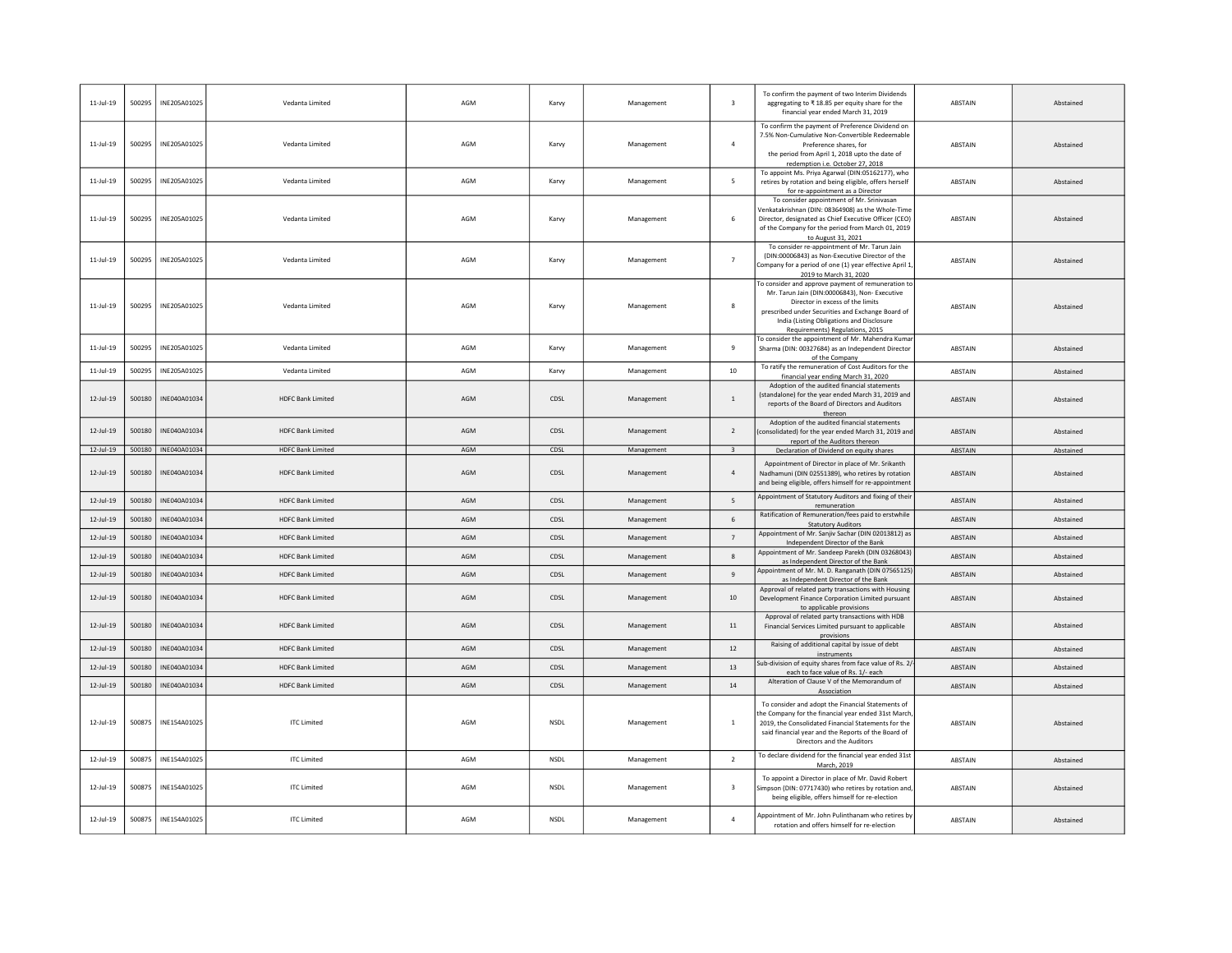| 12-Jul-19       | 500875 | INF154A01025 | <b>ITC Limited</b>                   | AGM | <b>NSDI</b>        | Management | -5                       | Appointment of Messrs. S R B C & CO LLP, Chartered<br>Accountants, as the<br>Auditors of the Company from the conclusion of the<br>108th AGM till the conclusion of the 113th AGM, and<br>their remuneration for the financial year 2019-20                                                                                                                                                           | <b>ABSTAIN</b> | Abstained |
|-----------------|--------|--------------|--------------------------------------|-----|--------------------|------------|--------------------------|-------------------------------------------------------------------------------------------------------------------------------------------------------------------------------------------------------------------------------------------------------------------------------------------------------------------------------------------------------------------------------------------------------|----------------|-----------|
| 12-Jul-19       | 500875 | INE154A01025 | <b>ITC Limited</b>                   | AGM | <b>NSDL</b>        | Management | 6                        | Appointment of Mr. Hemant Bhargava as Director of<br>the Company                                                                                                                                                                                                                                                                                                                                      | ABSTAIN        | Abstained |
| $12$ -Jul-19    | 500875 | INE154A01025 | <b>ITC Limited</b>                   | AGM | <b>NSDL</b>        | Management | $\overline{7}$           | Appointment of Mr. Sumant Bhargavan as Wholetime<br>Director of the Company                                                                                                                                                                                                                                                                                                                           | ABSTAIN        | Abstained |
| 12-Jul-19       | 500875 | INE154A01025 | <b>ITC Limited</b>                   | AGM | <b>NSDL</b>        | Management | 8                        | Re-appointment of Mr. Arun Duggal as Independent<br>Director of<br>the Company                                                                                                                                                                                                                                                                                                                        | ABSTAIN        | Abstained |
| 12-Jul-19       | 500875 | INE154A01025 | <b>ITC Limited</b>                   | AGM | <b>NSDL</b>        | Management | $\overline{9}$           | Re-appointment of Mr. Sunil Behari Mathur as<br>Independent Director of<br>the Company                                                                                                                                                                                                                                                                                                                | ABSTAIN        | Abstained |
| 12-Jul-19       | 500875 | INE154A01025 | <b>ITC Limited</b>                   | AGM | <b>NSDL</b>        | Management | 10                       | Re-appointment of Ms. Meera Shankar as<br>Independent Director of the Company                                                                                                                                                                                                                                                                                                                         | ABSTAIN        | Abstained |
| $12$ -Jul-19    | 500875 | INE154A01025 | <b>ITC Limited</b>                   | AGM | <b>NSDL</b>        | Management | $11\,$                   | Ratification of remuneration of Mr. P. Raju Iyer, Cost<br>Auditor, for the financial year 2019-20                                                                                                                                                                                                                                                                                                     | ABSTAIN        | Abstained |
| 12-Jul-19       | 500875 | INE154A01025 | <b>ITC Limited</b>                   | AGM | NSDL               | Management | 12                       | Ratification of remuneration of Messrs. S. Mahadeva<br>& Co. . Cost Auditors, for the financial year 2019-20                                                                                                                                                                                                                                                                                          | ABSTAIN        | Abstained |
| 12-Jul-19       | 532953 | INE951I01027 | V-Guard Industries Limited           | PB  | LINKINTIME         | Management | $\overline{1}$           | To authorise raising of funds through various sources<br>under<br>Section 180(1)(c) of the Companies Act, 2013                                                                                                                                                                                                                                                                                        | ABSTAIN        | Abstained |
| 12-Jul-19       | 532953 | INF951I01027 | V-Guard Industries Limited           | PB  | <b>I INKINTIME</b> | Management | $\overline{\phantom{a}}$ | To modify the Statement setting out material facts of<br>the special resolution passed through Postal Ballot<br>process vide notice dated November 09, 2017, for<br>issue of 10,00,000 number of options for grant under<br>ESOS2013                                                                                                                                                                  | ABSTAIN        | Abstained |
| 12-Jul-19       | 532461 | INE160A01022 | Punjab National Bank                 | AGM | <b>NSDL</b>        | Management | $1\,$                    | To consider and adopt the Audited Balance Sheet of<br>the Bank as at 31st March 2019, Profit and Loss<br>Account of the Bank for the year ended 31st March<br>2019, the Report of the Board of Directors on the<br>working and activities of the Bank for the period<br>covered by the Accounts and the Auditor's Report on<br>the Financial Statements                                               | ABSTAIN        | Abstained |
| $13$ -Jul-19    | 502355 | INE787D01026 | <b>Balkrishna Industries Limited</b> | AGM | Karvy              | Management | <sup>1</sup>             | To consider and adopt:<br>a, the Audited Standalone Financial Statement of the<br>Company for the financial year ended 31st March.<br>2019, together with the Reports of the Board of<br>Directors and Auditors thereon; and<br>b. the Audited Consolidated Financial Statement of<br>he Company for the financial year ended 31st March<br>2019, together with the Report of the Auditors<br>thereon | ABSTAIN        | Abstained |
| $13$ -Jul-19    | 502355 | INE787D01026 | Balkrishna Industries Limited        | AGM | Karvy              | Management | $\overline{2}$           | To confirm Interim Dividends of 300% (₹ 6.00 per<br>equity share) already paid for the financial year<br>ended 31st March, 2019 and to declare the Final<br>Dividend of 100% i.e. ₹ 2.00 per equity share for the<br>financial year ended 31st March, 2019                                                                                                                                            | ABSTAIN        | Abstained |
| $13$ -Jul-19    | 502355 | INE787D01026 | <b>Balkrishna Industries Limited</b> | AGM | Karvy              | Management | $\overline{\mathbf{3}}$  | Re-appointment of Mrs. Vijaylaxmi Poddar (DIN:<br>00160484) as a Director of the Company, liable to<br>retire by rotation and being eligible, offers herself for<br>re-appointment                                                                                                                                                                                                                    | ABSTAIN        | Abstained |
| $13 - 111 - 19$ | 502355 | INE787D01026 | Balkrishna Industries Limited        | AGM | Karvy              | Management | $\overline{a}$           | To appoint Mrs. Shruti Shah (DIN: 08337714), as a<br>Woman Independent Director for a period of five<br>consecutive years w.e.f. 8th February, 2019 to 7th<br>February, 2024                                                                                                                                                                                                                          | <b>ABSTAIN</b> | Abstained |
| $13$ -Jul-19    | 502355 | INE787D01026 | Balkrishna Industries Limited        | AGM | Karvy              | Management | 5                        | To appoint Mr. Rajendra Hingwala (DIN: 00160602),<br>as an Independent Director for a period of five<br>consecutive years w.e.f. 28th March, 2019 to 27th<br>March, 2024                                                                                                                                                                                                                              | ABSTAIN        | Abstained |
| $13-Jul-19$     | 502355 | INE787D01026 | Balkrishna Industries Limited        | AGM | Karvy              | Management | 6                        | To appoint Mr. Sandeep Junnarkar (DIN: 00003534),<br>as an Independent Director for a period of five<br>consecutive years w.e.f. 28th March, 2019 to 27th<br>March, 2024                                                                                                                                                                                                                              | ABSTAIN        | Abstained |
| $16$ -Jul-19    | 507685 | INE075A01022 | Wipro Limited                        | AGM | Karvy              | Management | $\overline{1}$           | To receive, consider and adopt the Audited Financial<br>Statements of the Company (including consolidated<br>financial statements) of the Company for the financial<br>year ended March 31, 2019, together with the<br>Reports of the Directors and Auditors thereon                                                                                                                                  | ABSTAIN        | Abstained |
| 16-Jul-19       | 507685 | INE075A01022 | Wipro Limited                        | AGM | Karvy              | Management | $\overline{2}$           | To confirm the payment of Interim Dividend of ₹1<br>per equity share already paid during the year as the<br>Final Dividend for the Financial Year 2018-19                                                                                                                                                                                                                                             | ABSTAIN        | Abstained |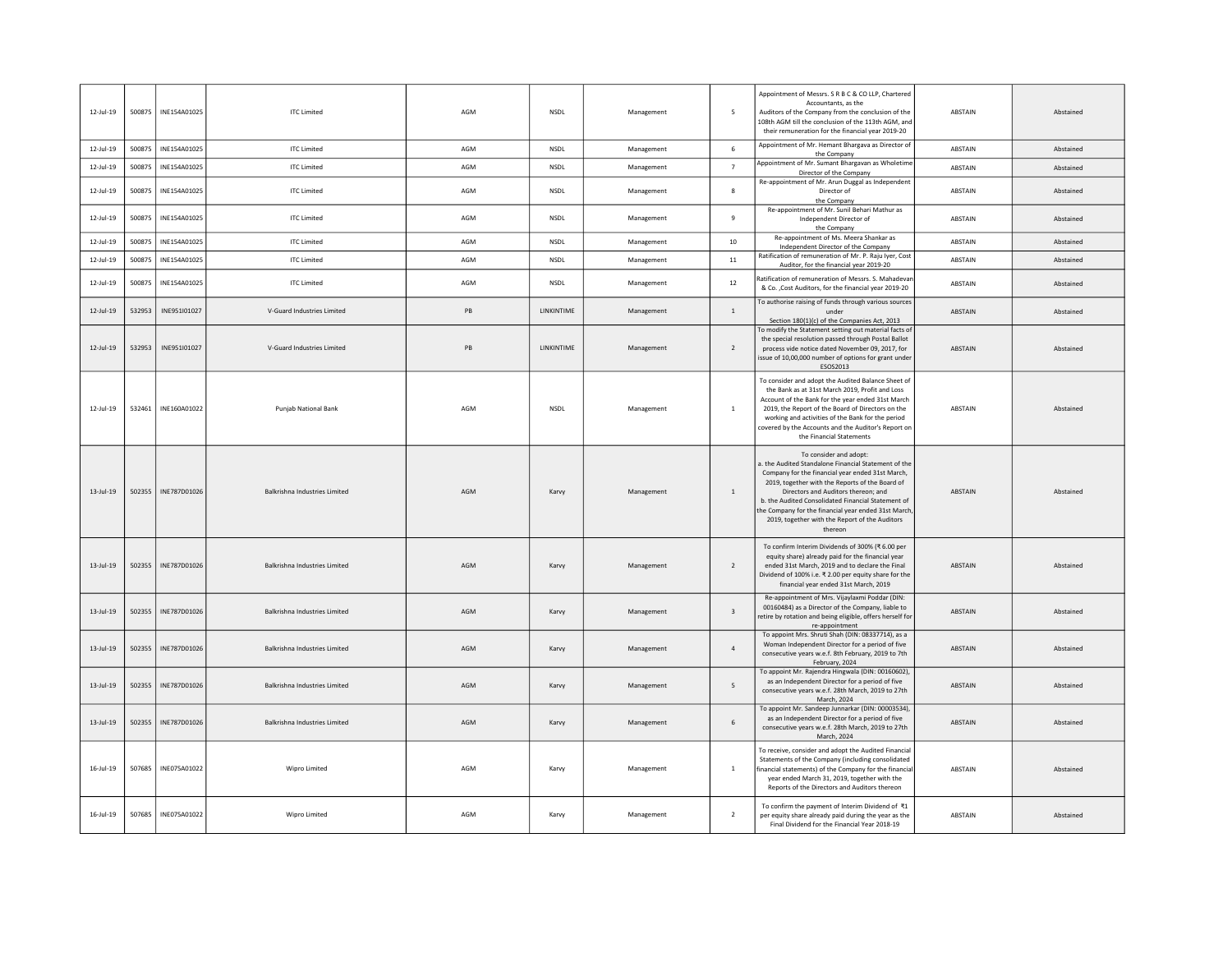| 16-Jul-19       | 507685 | INE075A01022          | Wipro Limited                   | AGM | Karvy       | Management | 3                        | To consider appointment of a Director in place of Mr<br>Abidali Z Neemuchwala (DIN 02478060) who retires<br>by rotation and being eligible, offers himself for re-                                                                                                                          | ABSTAIN        | Abstained |
|-----------------|--------|-----------------------|---------------------------------|-----|-------------|------------|--------------------------|---------------------------------------------------------------------------------------------------------------------------------------------------------------------------------------------------------------------------------------------------------------------------------------------|----------------|-----------|
| $16$ -Jul-19    | 507685 | INE075A01022          | <b>Wipro Limited</b>            | AGM | Karvy       | Management | $\overline{4}$           | appointment<br>Amendments to the Articles of Association of the<br>Company                                                                                                                                                                                                                  | ABSTAIN        | Abstained |
| $16$ -Jul-19    | 507685 | INE075A01022          | Wipro Limited                   | AGM | Karvy       | Management | 5                        | Appointment of Mr. Azim H Premji (DIN 00234280) as<br>Non-Executive, Non-Independent Director of the<br>Company                                                                                                                                                                             | ABSTAIN        | Abstained |
| $16$ -Jul-19    | 507685 | INE075A01022          | Wipro Limited                   | AGM | Karvy       | Management | 6                        | Re-appointment of Mr. Rishad A Premji (DIN<br>02983899) as Whole Time Director of the Company                                                                                                                                                                                               | ABSTAIN        | Abstained |
| $16 -$ Jul-19   | 507685 | INE075A01022          | Wipro Limited                   | AGM | Karvy       | Management | $\overline{7}$           | Designating and appointing Mr. Abidali Z<br>Neemuchwala (DIN 02478060), Whole Time Director<br>as Managing Director of the Company                                                                                                                                                          | ABSTAIN        | Abstained |
| $16 - Jul - 19$ | 532819 | INE018I01017          | MindTree Limited                | AGM | NSDL        | Management | $\mathbf{1}$             | To adopt Audited Standalone Financial Statements<br>and Audited Consolidated Financial Statements<br>together with Reports of the Directors and Auditors<br>thereon for the Financial Year 2018-19                                                                                          | ABSTAIN        | Abstained |
| $16 -$ Jul-19   | 532819 | INE018I01017          | MindTree Limited                | AGM | <b>NSDL</b> | Management | $\overline{2}$           | To confirm payment of first interim dividend, second<br>interim dividend and third interim dividend for the<br>Financial Year 2018-19                                                                                                                                                       | ABSTAIN        | Abstained |
| $16$ -Jul-19    | 532819 | INE018I01017          | MindTree Limited                | AGM | NSDL        | Management | $\overline{\mathbf{3}}$  | To declare a final dividend for the Financial Year 2018<br>19                                                                                                                                                                                                                               | ABSTAIN        | Abstained |
| $16 -$ Jul-19   | 532819 | INE018I01017          | MindTree Limited                | AGM | NSDL        | Management | $\overline{4}$           | To declare a special dividend for the Financial Year<br>2018-19                                                                                                                                                                                                                             | <b>ABSTAIN</b> | Abstained |
| $16$ -Jul- $19$ | 532819 | INE018I01017          | MindTree Limited                | AGM | <b>NSDL</b> | Management | 5                        | Mr. Subroto Bagchi (DIN 00145678), who retires by<br>rotation and is not offering himself for re-<br>appointment and the vacancy so caused on the Boar<br>of the Company not filled up                                                                                                      | ABSTAIN        | Abstained |
| $16 -$ Jul-19   | 532819 | INE018I01017          | MindTree Limited                | AGM | NSDL        | Management | 6                        | To appoint Mr. Jayant Damodar Patil (DIN 01252184)<br>as Non-Executive Director                                                                                                                                                                                                             | <b>ABSTAIN</b> | Abstained |
| $16 -$ Jul-19   | 532819 | INE018I01017          | MindTree Limited                | AGM | <b>NSDL</b> | Management | $\overline{7}$           | To appoint Mr. Sekharipuram Narayanan<br>Subrahmanyan (Mr. S.N. Subrahmanyan) (DIN<br>02255382) as Non-Executive Director                                                                                                                                                                   | <b>ABSTAIN</b> | Abstained |
| $16 -$ Jul-19   | 532819 | INE018I01017          | MindTree Limited                | AGM | NSDL        | Management | 8                        | To appoint Mr. Ramamurthi Shankar Raman (Mr. R.<br>Shankar Raman) (DIN 00019798) as Non-Executive<br>Director                                                                                                                                                                               | ABSTAIN        | Abstained |
| $16$ -Jul- $19$ | 532819 | INE018I01017          | MindTree Limited                | AGM | <b>NSDL</b> | Management | $\overline{9}$           | To appoint Mr. Prasanna Rangacharya Mysore (Mr. M<br>R Prasanna) (DIN 00010264) as Independent Director                                                                                                                                                                                     | <b>ABSTAIN</b> | Abstained |
| $16$ -Jul-19    | 532819 | INE018I01017          | MindTree Limited                | AGM | <b>NSDL</b> | Management | 10                       | To appoint Mrs. Deepa Gopalan Wadhwa (DIN<br>07862942) as Independent Director                                                                                                                                                                                                              | <b>ABSTAIN</b> | Abstained |
| 18-Jul-19       | 532538 | INE481G01011          | UltraTech Cement Limited        | AGM | Karvy       | Management | $\mathbf{1}$             | Adoption of the Audited Financial Statements<br>including audited consolidated financial statements)<br>for the financial year ended 31st March, 2019, the<br>Report of<br>the Board of Directors' and Auditors' thereon                                                                    | ABSTAIN        | Abstained |
| 18-Jul-19       | 532538 | INE481G01011          | UltraTech Cement Limited        | AGM | Karvy       | Management | 2                        | Declaration of Dividend                                                                                                                                                                                                                                                                     | <b>ABSTAIN</b> | Abstained |
| 18-Jul-19       | 532538 | INE481G01011          | UltraTech Cement Limited        | AGM | Karvy       | Management | 3                        | Retirement by rotation of Mr. O. P. Puranmalka                                                                                                                                                                                                                                              | ABSTAIN        | Abstained |
| 18-Jul-19       | 532538 | INE481G01011          | UltraTech Cement Limited        | AGM | Karvy       | Management | $\overline{4}$           | Ratification of the remuneration of the Cost Auditor<br>viz. M/s. D. C. Dave & Co., Cost<br>Accountants, Mumbai and M/s. N. D. Birla & Co., Cos<br>Accountants, Ahmedahad for<br>the financial year ending 31st March, 2020                                                                 | ABSTAIN        | Abstained |
| $18 -$ Jul-19   | 532538 | INE481G01011          | <b>UltraTech Cement Limited</b> | AGM | Karvy       | Management | $\overline{\phantom{a}}$ | Appointment of Mr. K. C. Jhanwar as a Director                                                                                                                                                                                                                                              | ABSTAIN        | Abstained |
| 18-Jul-19       | 532538 | INE481G01011          | UltraTech Cement Limited        | AGM | Karvy       | Management | 6                        | Appointment of Mr. K. C. Jhanwar as a Whole-time<br>Director (designated as Deputy<br>Managing Director and Chief Manufacturing Officer                                                                                                                                                     | <b>ABSTAIN</b> | Abstained |
| 18-Jul-19       | 532538 | INE481G01011          | UltraTech Cement Limited        | AGM | Karvy       | Management | $\overline{7}$           | Re-appointment of Mr. Arun Adhikari as an<br><b>Independent Director</b>                                                                                                                                                                                                                    | ABSTAIN        | Abstained |
| 18-Jul-19       | 532538 | INE481G01011          | UltraTech Cement Limited        | AGM | Karvy       | Management | 8                        | Re-appointment of Mr. S. B. Mathur as an<br><b>Independent Director</b>                                                                                                                                                                                                                     | ABSTAIN        | Abstained |
| 18-Jul-19       | 532538 | INE481G01011          | UltraTech Cement Limited        | AGM | Karvy       | Management | 9                        | Re-appointment of Mrs. Sukanya Kripalu as an<br>Independent Director                                                                                                                                                                                                                        | ABSTAIN        | Abstained |
| 18-Jul-19       | 532538 | INE481G01011          | UltraTech Cement Limited        | AGM | Karvy       | Management | 10                       | Re-appointment of Mrs. Renuka Ramnath as an<br>Independent Director                                                                                                                                                                                                                         | ABSTAIN        | Abstained |
| $18$ -Jul-19    | 532538 | INE481G01011          | UltraTech Cement Limited        | AGM | Karvy       | Management | 11                       | Increase in borrowing limits from ₹ 6,000 crores ove<br>and above the aggregate of<br>the paid-up share capital and free reserves of the<br>Company to ₹8,000 crores over<br>and above the aggregate of the paid-up share capital<br>free reserves and securities<br>premium of the Company | ABSTAIN        | Abstained |
| 18-Jul-19       | 532538 | INE481G01011          | UltraTech Cement Limited        | AGM | Karvy       | Management | 12                       | Creation of charge on the movable and immovable<br>properties of the Company, both<br>present and future, in respect of borrowings                                                                                                                                                          | ABSTAIN        | Abstained |
| 19-Jul-19       | 511288 | INE580B01029          | Gruh Finance Limited            | AGM | NSDL        | Management | 1                        | Adoption of the Audited Financial Statement and<br>Reports of the Board of Directors and the Auditors<br>thereon for the year ended March 31, 2019                                                                                                                                          | <b>ABSTAIN</b> | Abstained |
| 19-Jul-19       |        | 511288   INE580B01029 | Gruh Finance Limited            | AGM | <b>NSDL</b> | Management | $\overline{2}$           | Declaration of Dividend on Equity Shares                                                                                                                                                                                                                                                    | ABSTAIN        | Abstained |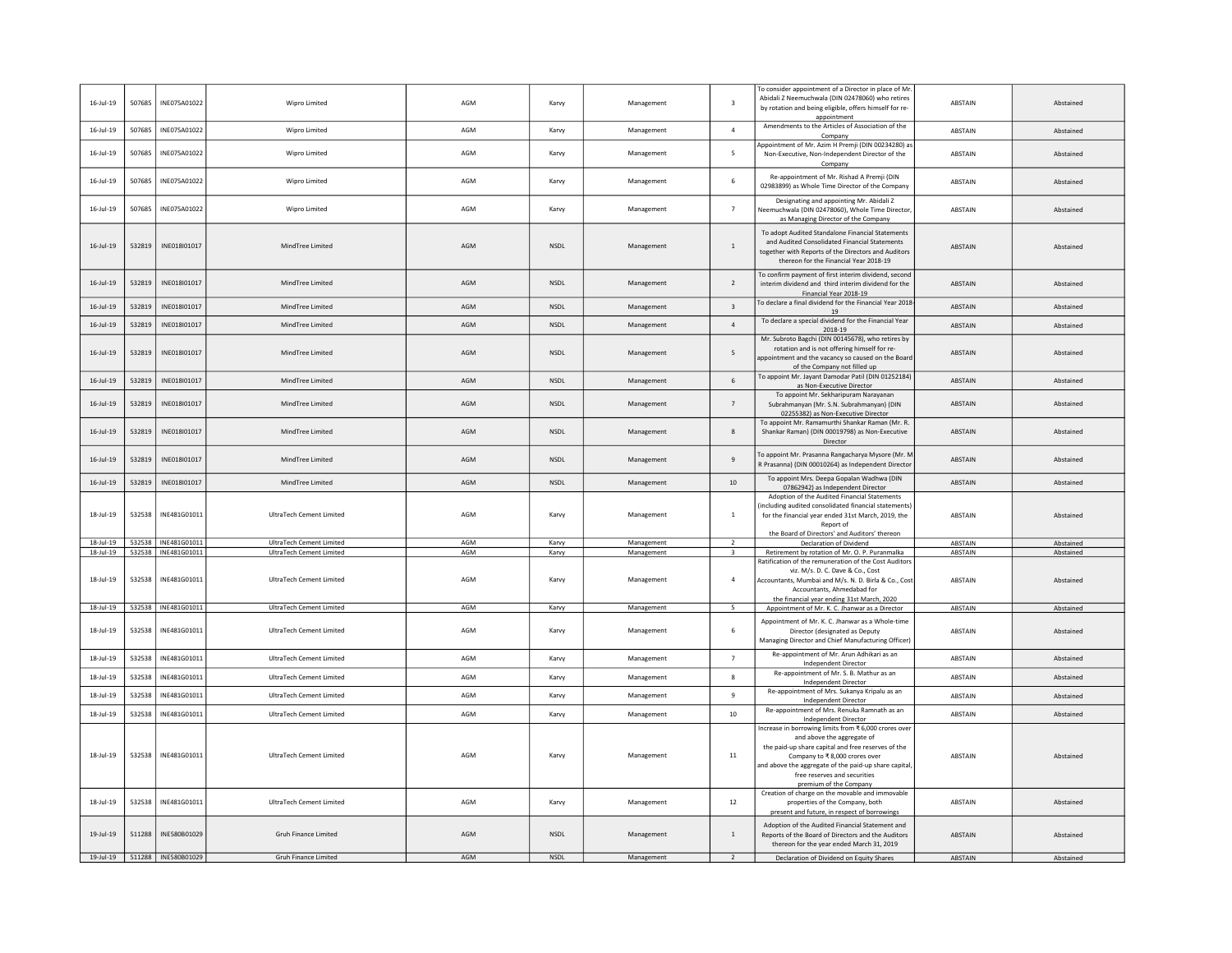| 19-Jul-19     | 511288 | INE580B01029          | Gruh Finance Limited            | AGM | <b>NSDL</b> | Management | $\overline{\mathbf{3}}$ | Appointment of Mr. Keki M. Mistry, (DIN 00008886)<br>who retires by rotation and being eligible, offers<br>himself for re-appointment                                                                                                                                                                              | ABSTAIN        | Abstained |
|---------------|--------|-----------------------|---------------------------------|-----|-------------|------------|-------------------------|--------------------------------------------------------------------------------------------------------------------------------------------------------------------------------------------------------------------------------------------------------------------------------------------------------------------|----------------|-----------|
| $19 -$ Jul-19 | 511288 | INE580B01029          | Gruh Finance Limited            | AGM | <b>NSDL</b> | Management | $\overline{a}$          | Special Resolution for Approval for issuance of<br>Redeemable Non Convertible Debentures (NCDs)<br>upto an amount not exceeding ₹5000 crore and<br>issuance of Unsecured Redeemable Subordinated<br>Debt - Tier II NCDs upto an amount of ~ 100 crore<br>(both_aggregating to ₹5100 crore) on private<br>placement | ABSTAIN        | Abstained |
| $19 -$ Jul-19 | 511288 | INF580B01029          | <b>Gruh Finance Limited</b>     | AGM | <b>NSDL</b> | Management | 5                       | Special Resolution for approval far payment of<br>Commission to Non-executive Directors                                                                                                                                                                                                                            | <b>ABSTAIN</b> | Abstained |
| 19-Jul-19     | 511288 | INE580B01029          | <b>Gruh Finance Limited</b>     | AGM | NSDL        | Management | 6                       | Special Resolution for Increase in limit of total<br>shareholding of all Registered Foreign Portfolio<br>Investors (FPIs) / Registered Foreign Institutional<br>Investors (FIIs) put together from 24% to 40% of the<br>paid-up equity share capital of the Company                                                | ABSTAIN        | Abstained |
| 19-Jul-19     | 500470 | INF081A01012          | <b>Tata Steel Limited</b>       | AGM | <b>NSDI</b> | Management | $\mathbf{1}$            | Consider and adopt the Audited Standalone Financia<br>Statements for the Financial Year ended March 31,<br>2019 and the Reports of the Board of Directors and<br>Auditors thereon                                                                                                                                  | ABSTAIN        | Abstained |
| 19-Jul-19     | 500470 | INE081A01012          | <b>Tata Steel Limited</b>       | AGM | <b>NSDL</b> | Management | $\overline{2}$          | Consider and adopt the Audited Consolidated<br>Financial Statements for the Financial Year ended<br>March 31, 2019 and the Report of the Auditors<br>thereon                                                                                                                                                       | ABSTAIN        | Abstained |
| 19-Jul-19     | 500470 | INE081A01012          | <b>Tata Steel Limited</b>       | AGM | <b>NSDL</b> | Management | $\overline{\mathbf{3}}$ | Declaration of Dividend on fully paid and partly paid<br>Ordinary Shares for Financial 2018-19                                                                                                                                                                                                                     | ABSTAIN        | Abstained |
| 19-Jul-19     | 500470 | INF081A01012          | <b>Tata Steel Limited</b>       | AGM | <b>NSDI</b> | Management | $\overline{a}$          | Appointment of Director in place of Mr. Koushik<br>Chatterjee (DIN:00004989), who retires by rotation<br>and being eligible, seeks re-appointment                                                                                                                                                                  | ABSTAIN        | Abstained |
| 19-Jul-19     | 500470 | INE081A01012          | <b>Tata Steel Limited</b>       | AGM | <b>NSDL</b> | Management | 5                       | Appointment of Mr. Vijay Kumar Sharma (DIN:<br>02449088) as a Director                                                                                                                                                                                                                                             | ABSTAIN        | Abstained |
| 19-Jul-19     | 500470 | INE081A01012          | <b>Tata Steel Limited</b>       | AGM | <b>NSDL</b> | Management | 6                       | Re-Appointment of Ms. Mallika Srinivasan (DIN:<br>00037022) as an Independent Director                                                                                                                                                                                                                             | ABSTAIN        | Abstained |
| 19-Jul-19     | 500470 | INE081A01012          | <b>Tata Steel Limited</b>       | AGM | <b>NSDL</b> | Management | $\overline{7}$          | Re-Appointment of Mr. O. P. Bhatt (DIN: 00548091)<br>as an Independent Director                                                                                                                                                                                                                                    | ABSTAIN        | Abstained |
| 19-Jul-19     | 500470 | INE081A01012          | <b>Tata Steel Limited</b>       | AGM | <b>NSDL</b> | Management | 8                       | Re-Appointment of Mr. T. V. Narendran (DIN:<br>03083605) as Chief Executive Officer and Managing<br>Director and payment of remuneration                                                                                                                                                                           | ABSTAIN        | Abstained |
| 19-Jul-19     | 500470 | INE081A01012          | <b>Tata Steel Limited</b>       | AGM | <b>NSDL</b> | Management | 9                       | Ratification of the remuneration of Messrs Shome &<br>Banerjee, Cost Auditors of the Company                                                                                                                                                                                                                       | ABSTAIN        | Abstained |
| $19 -$ Jul-19 |        | 540180   INE200M01013 | Varun Beverages Ltd             | PB  | Karvy       | Management | $\mathbf{1}$            | Issue of Bonus Shares                                                                                                                                                                                                                                                                                              | ABSTAIN        | Abstained |
| 20-Jul-19     | 540115 | INE010V01017          | L&T Technology Services Limited | AGM | Karvy       | Management | <sup>1</sup>            | Adopt the audited financial statements of the<br>Company for the year ended March 31, 2019 and the<br>Reports of the Board of Directors and Auditors<br>thereon and the audited consolidated financial<br>statements of the Company and the Reports of the<br>Auditors thereon for the year ended March 31, 2019   | ABSTAIN        | Abstained |
| 20-Jul-19     | 540115 | INE010V01017          | L&T Technology Services Limited | AGM | Karvy       | Management | $\overline{2}$          | Dividend on Equity shares for the financial year 2018<br>19                                                                                                                                                                                                                                                        | ABSTAIN        | Abstained |
| 20-Jul-19     | 540115 | INE010V01017          | L&T Technology Services Limited | AGM | Karvy       | Management | $\overline{\mathbf{3}}$ | Appoint Mr. Amit Chadha (DIN: 07076149) as a<br>Director liable to retire by rotation                                                                                                                                                                                                                              | ABSTAIN        | Abstained |
| 20-Jul-19     | 540115 | INE010V01017          | L&T Technology Services Limited | AGM | Karvy       | Management | $\Delta$                | Appoint Mr. A. M. Naik (DIN: 00001514) as a Directo<br>liable to retire by rotation                                                                                                                                                                                                                                | ABSTAIN        | Abstained |
| 20-Jul-19     | 540115 | INE010V01017          | L&T Technology Services Limited | AGM | Karvy       | Management | 5                       | Re-appointment and continuation of Mr. Samir Desai<br>(DIN:01182256) as an Independent Director                                                                                                                                                                                                                    | ABSTAIN        | Abstained |
| 20-Jul-19     | 540115 | INE010V01017          | L&T Technology Services Limited | AGM | Karvy       | Management | 6                       | Remuneration of Dr. Keshab Panda (DIN:0529642) as<br>the Chief Executive Officer & Managing Director                                                                                                                                                                                                               | ABSTAIN        | Abstained |
| 20-Jul-19     | 540115 | INE010V01017          | L&T Technology Services Limited | AGM | Karvy       | Management | $\overline{7}$          | Remuneration of Mr. Amit Chadha (DIN:07076149) as<br>the President-Sales & Business Development and<br>Whole-Time Director                                                                                                                                                                                         | ABSTAIN        | Abstained |
| 20-Jul-19     | 500008 | INE885A01032          | Amara Raja Batteries Limited    | AGM | CDSL        | Management | $\mathbf{1}$            | Adoption of the audited standalone financial<br>statements for the financial year ended March 31,<br>2019 together with the reports of the Board of<br>Directors' and Auditors' thereon                                                                                                                            | ABSTAIN        | Abstained |
| $20 -$ Jul-19 | 500008 | INE885A01032          | Amara Raja Batteries Limited    | AGM | CDSL        | Management | $\overline{2}$          | Adoption of the audited consolidated financial<br>statements for the financial year ended March 31,<br>2019 together with Auditors' Report thereon                                                                                                                                                                 | ABSTAIN        | Abstained |
| 20-Jul-19     | 500008 | INE885A01032          | Amara Raja Batteries Limited    | AGM | CDSL        | Management | $\overline{\mathbf{3}}$ | Confirmation of interim dividend and declaration of<br>final dividend on the equity shares of the Company<br>for the financial year 2018-19                                                                                                                                                                        | <b>ABSTAIN</b> | Abstained |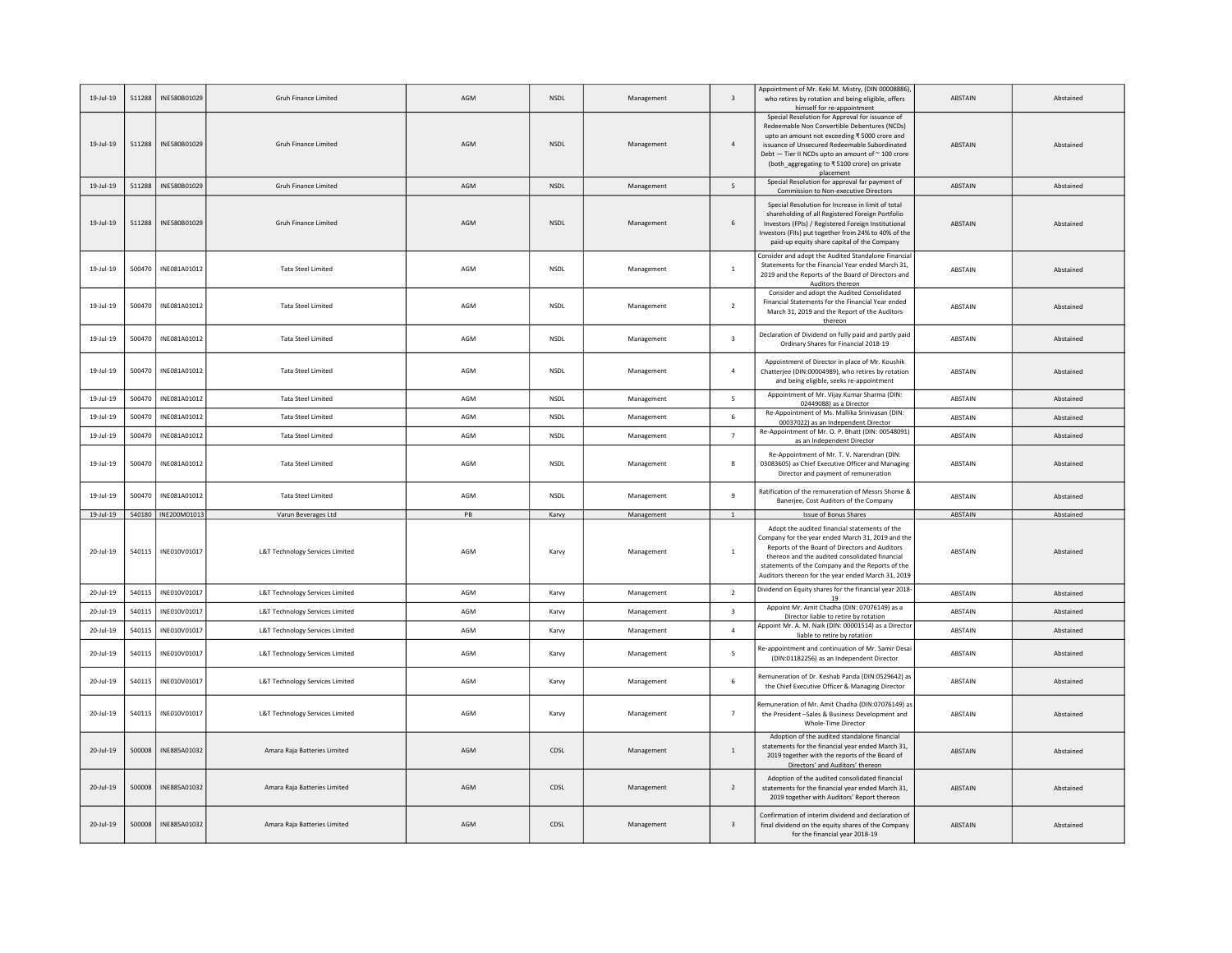| $20 -$ Jul-19  | 500008 | INE885A01032 | Amara Raja Batteries Limited | AGM | CDSL  | Management | $\overline{4}$          | Re-appointment of Dr. Ramachandra N Galla (DIN<br>00133761), as a Director of the Company, liable to<br>retire by rotation                                                                                                                                                                                                                                                                                                                                        | <b>ABSTAIN</b> | Abstained |
|----------------|--------|--------------|------------------------------|-----|-------|------------|-------------------------|-------------------------------------------------------------------------------------------------------------------------------------------------------------------------------------------------------------------------------------------------------------------------------------------------------------------------------------------------------------------------------------------------------------------------------------------------------------------|----------------|-----------|
| 20-Jul-19      | 500008 | INE885A01032 | Amara Raja Batteries Limited | AGM | CDSL  | Management | 5                       | Ratification of the remuneration to be paid to the<br>cost auditors of the Company for the financial year<br>2019-20                                                                                                                                                                                                                                                                                                                                              | ABSTAIN        | Abstained |
| 20-Jul-19      | 500008 | INE885A01032 | Amara Raja Batteries Limited | AGM | CDSL  | Management | 6                       | Approval for the payment of Commission to Dr.<br>Ramachandra N Galla (DIN 00133761), Non-Executive<br>Chairman @ 3% p.a. for each of the financial years<br>2018-19 and 2019-20                                                                                                                                                                                                                                                                                   | ABSTAIN        | Abstained |
| 20-Jul-19      | 500008 | INE885A01032 | Amara Raja Batteries Limited | AGM | CDSL  | Management | $\overline{7}$          | Approval for the payment of Commission to Non-<br>Executive Independent Directors of the Company for<br>each of the financial years from 2018-19 to 2023-24                                                                                                                                                                                                                                                                                                       | <b>ABSTAIN</b> | Abstained |
| $20 -$ Jul-19  | 500008 | INE885A01032 | Amara Raia Batteries Limited | AGM | CDSL  | Management | 8                       | Approval for the payment of remuneration to Mr.<br>Jayadev Galla (DIN 00143610), Vice Chairman &<br>Managing Director @ 5% p.a. for the remaining<br>tenure of this appointment i.e from April 1, 2019 to<br>August 31, 2020                                                                                                                                                                                                                                      | <b>ABSTAIN</b> | Abstained |
| $20 - 11 - 19$ | 500008 | INE885A01032 | Amara Raja Batteries Limited | AGM | CDSL  | Management | $\overline{9}$          | Appointment of Mr. N Sri Vishnu Raju (DIN 00025063<br>as a Non-Executive Independent Director for a second<br>term of five consecutive years from August 6, 2019 to<br>August 5, 2024                                                                                                                                                                                                                                                                             | <b>ABSTAIN</b> | Abstained |
| $20 - 11 - 19$ | 500008 | INE885A01032 | Amara Raja Batteries Limited | AGM | CDSL  | Management | 10                      | Appointment of Mr. T. R. Narayanaswamy (DIN<br>01143563) as a Non-Executive Independent Director<br>for a second term of five consecutive years from<br>August 6, 2019 to August 5, 2024                                                                                                                                                                                                                                                                          | ABSTAIN        | Abstained |
| 20-Jul-19      | 540005 | INE214T01019 | Larsen Toubro Infotech Ltd   | AGM | CDSL  | Management | $\overline{1}$          | Adoption of audited financial statements of the<br>Company for the financial year ended March 31,<br>2019, together with the Reports of the Board of<br>Directors and the Auditors thereon and the audited<br>consolidated financial statements of the Company fo<br>the financial year ended March 31, 2019, together<br>with the Report of the Auditors thereon                                                                                                 | ABSTAIN        | Abstained |
| 20-Jul-19      | 540005 | INE214T01019 | Larsen Toubro Infotech Ltd   | AGM | CDSL  | Management | $\overline{2}$          | Declaration of final dividend on the equity shares                                                                                                                                                                                                                                                                                                                                                                                                                | ABSTAIN        | Abstained |
| 20-Jul-19      | 540005 | INE214T01019 | Larsen Toubro Infotech Ltd   | AGM | CDSL  | Management | $\overline{3}$          | Re-appointment of Mr. Sudhir Chaturvedi (DIN:<br>07180115), Director liable to retire by rotation                                                                                                                                                                                                                                                                                                                                                                 | ABSTAIN        | Abstained |
| 20-Jul-19      | 540005 | INE214T01019 | Larsen Toubro Infotech Ltd   | AGM | CDSL  | Management | $\overline{4}$          | Appointment of Mr. Nachiket Deshpande (DIN:<br>08385028) as a Director and Whole-time Director of<br>the Company                                                                                                                                                                                                                                                                                                                                                  | ABSTAIN        | Abstained |
| $20 - 11 - 19$ | 532215 | INE238A01034 | Axis Bank Limited            | AGM | Karvy | Management | $\overline{1}$          | To receive, consider and adopt :<br>a) the audited standalone financial statements of the<br>Bank for<br>the Financial Year ended 31st March 2019 and the<br>Reports<br>of the Directors and the Auditors thereon; and<br>(b) the audited consolidated financial statements for<br>the<br>Financial Year ended 31st March 2019 and the Repor<br>of<br>the Auditors thereon                                                                                        | ABSTAIN        | Abstained |
| 20-Jul-19      | 532215 | INE238A01034 | Axis Bank Limited            | AGM | Karvy | Management | $\overline{2}$          | To declare dividend on equity shares of the Bank for<br>the<br>financial year ended 31st March 2019                                                                                                                                                                                                                                                                                                                                                               | ABSTAIN        | Abstained |
| 20-Jul-19      | 532215 | INE238A01034 | Axis Bank Limited            | AGM | Karvy | Management | $\overline{\mathbf{3}}$ | To appoint a director in place of Smt. Usha Sangwan<br>(DIN<br>02609263), who retires by rotation and being eligible<br>has<br>offered herself for re-appointment                                                                                                                                                                                                                                                                                                 | ABSTAIN        | Abstained |
| 20-Jul-19      | 532215 | INE238A01034 | Axis Bank Limited            | AGM | Karvy | Management | $\overline{4}$          | Appointment of Shri Rakesh Makhija (DIN 00117692)<br>Independent Director, as the Non-Executive (Part-<br>time)<br>Chairman of the Bank, for a period of 3 (three) years,<br>with<br>effect from 18th July 2019 up to 17th July 2022 (both<br>days<br>inclusive) and the terms and conditions relating to<br>the said<br>appointment including the remuneration, subject to<br>the<br>approval of the RBI<br>Revision in the remuneration payable to Shri Amitabl | ABSTAIN        | Abstained |
| $20 -$ Jul-19  | 532215 | INE238A01034 | Axis Bank Limited            | AGM | Karvy | Management | 5                       | Chaudhry (DIN 00531120) as the Managing Director &<br>CEO of the Bank, w.e.f. 1st April 2019, subject to the<br>approval of the RBI                                                                                                                                                                                                                                                                                                                               | ABSTAIN        | Abstained |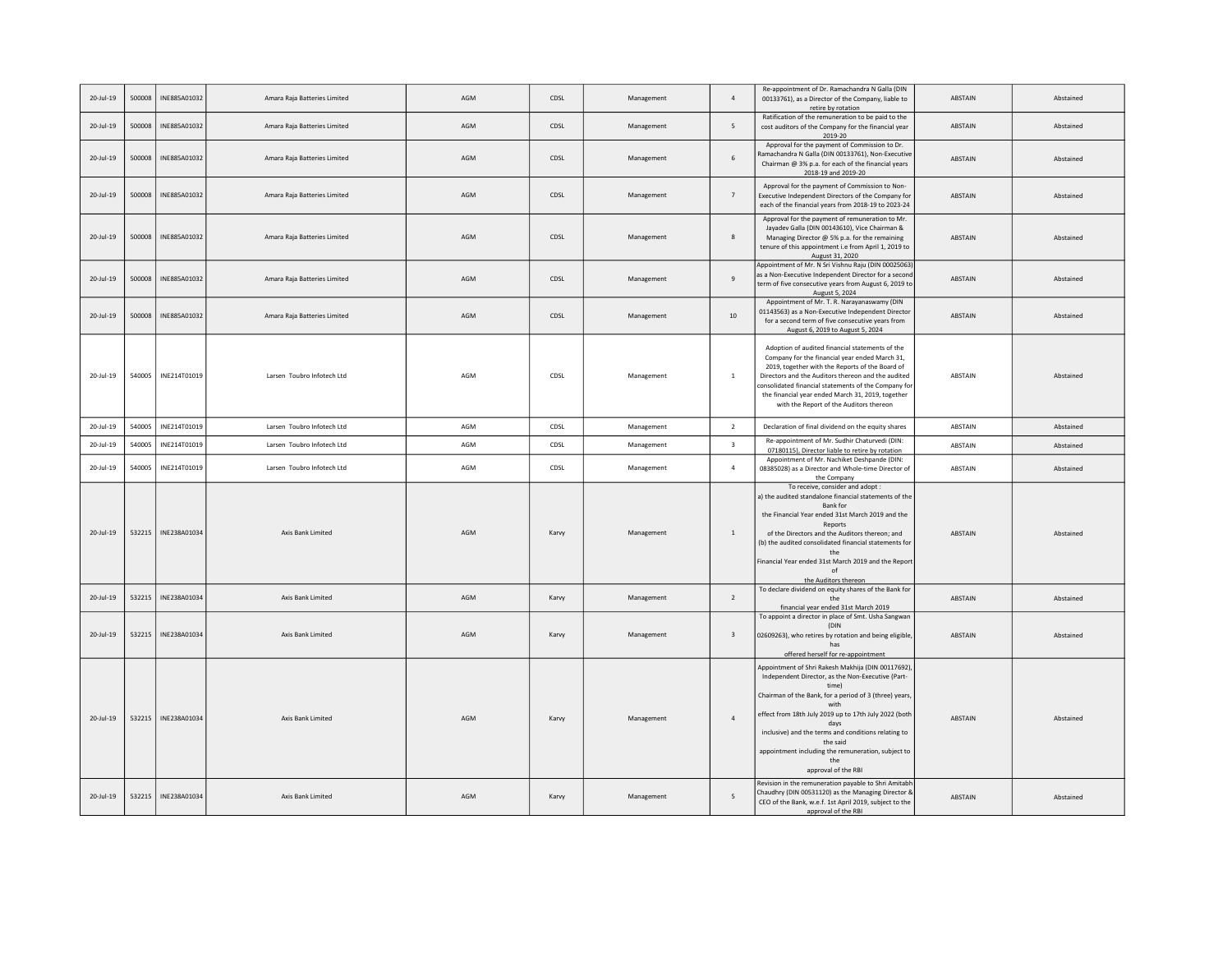| 20-Jul-19     | 532215 | INE238A01034 | Axis Bank Limited           | AGM | Karvy | Management | 6              | Revision in the remuneration payable to Shri Rajiv<br>Anand<br>(DIN 02541753) as the Executive Director (Wholesale<br>Banking) of the Bank, w.e.f. 1st April 2019 upto 3rd<br>August<br>2019 (both days inclusive), subject to the approval of<br>the<br>RBI                                                                                                                                                                                                                                                                            | <b>ABSTAIN</b> | Abstained |
|---------------|--------|--------------|-----------------------------|-----|-------|------------|----------------|-----------------------------------------------------------------------------------------------------------------------------------------------------------------------------------------------------------------------------------------------------------------------------------------------------------------------------------------------------------------------------------------------------------------------------------------------------------------------------------------------------------------------------------------|----------------|-----------|
| 20-Jul-19     | 532215 | INE238A01034 | Axis Bank Limited           | AGM | Karvy | Management | $\overline{7}$ | Re-appointment of Shri Rajiv Anand (DIN 02541753)<br>as the Whole Time Director designated as the<br>'Executive Director (Wholesale Banking)' of the Bank<br>for a period of 3 (three) years, with effect from 4th<br>August 2019 up to 3rd August 2022 (both days<br>inclusive), and the terms and conditions relating to<br>the said re-appointment, including remuneration,<br>subject to the approval of the RBI                                                                                                                    | ABSTAIN        | Abstained |
| 20-Jul-19     | 532215 | INE238A01034 | Axis Bank Limited           | AGM | Karvy | Management | 8              | Revision in the remuneration payable to Shri Rajesh<br>Dahiya<br>(DIN 07508488) as the Executive Director (Corporate<br>Centre) of the Bank, w.e.f. 1st April 2019 upto 3rd<br>August<br>2019 (both days inclusive), subject to the approval of<br>the<br>RBI.                                                                                                                                                                                                                                                                          | ABSTAIN        | Abstained |
| 20-Jul-19     | 532215 | INE238A01034 | Axis Bank Limited           | AGM | Karvy | Management | 9              | Re-appointment of Shri Rajesh Dahiya (DIN<br>07508488) as<br>the Whole Time Director designated as the 'Executive<br>Director (Corporate Centre)' of the Bank, for a period<br>of 3 (three) years, with effect from 4th August 2019<br>up to 3rd August 2022 (both days inclusive), and the<br>terms and conditions relating to the said re-<br>appointment, including remuneration, subject to the<br>approval of the RBI                                                                                                              | <b>ARSTAIN</b> | Abstained |
| 20-Jul-19     | 532215 | INE238A01034 | Axis Bank Limited           | AGM | Karvy | Management | 10             | To approve the appointment of Shri Pralay Mondal<br>(DIN<br>00117994) as a Director of the Bank, w.e.f. 1st August<br>2019                                                                                                                                                                                                                                                                                                                                                                                                              | ABSTAIN        | Abstained |
| 20-Jul-19     | 532215 | INE238A01034 | Axis Bank Limited           | AGM | Karvy | Management | $11\,$         | Appointment of Shri Pralay Mondal (DIN 00117994)<br>as the<br>Executive Director (Retail Banking) of the Bank for a<br>period of<br>3 years, w.e.f. 1st August 2019, and the terms and<br>conditions<br>relating to the said appointment, including<br>remuneration, subject to the approval of the RBI                                                                                                                                                                                                                                 | ABSTAIN        | Abstained |
| 20-Jul-19     | 532215 | INE238A01034 | Axis Bank Limited           | AGM | Karvy | Management | 12             | Borrowing/Raising funds in Indian Currency/Foreign<br>Currency by issue of Debt Securities including but not<br>limited to long term bonds, green bonds, non-<br>convertible<br>debentures, perpetual debt instruments and Tier II<br>Capital<br>bonds or such other debt securities as may be<br>nermitted<br>under the RBI guidelines, from time to time, on a<br>private<br>placement basis, for an amount of up to ₹35,000<br>crore<br>during a period of one year from the date of passing<br>of this<br><b>Special Resolution</b> | ABSTAIN        | Abstained |
| $20 -$ Jul-19 | 532215 | INE238A01034 | Axis Bank Limited           | AGM | Karvy | Management | 13             | Payment of Profit Related Commission to the Non-<br>Executive<br>Directors (excluding the Non-Executive (Part-Time)<br>Chairman) of the Bank, for a period of five (5) years,<br>with effect from 1st April 2020                                                                                                                                                                                                                                                                                                                        | ABSTAIN        | Abstained |
| 22-Jul-19     | 500247 | INE237A01028 | Kotak Mahindra Bank Limited | AGM | Karvy | Management | 1(a)           | To consider and adopt:<br>a) The audited financial statements of the Bank for<br>the financial year ended 31st March 2019 and the<br>Reports of the Board of Directors and the Auditors<br>thereon                                                                                                                                                                                                                                                                                                                                      | ABSTAIN        | Abstained |
| 22-Jul-19     | 500247 | INE237A01028 | Kotak Mahindra Bank Limited | AGM | Karvy | Management | 1(b)           | b) The audited consolidated financial statements of<br>the Bank for the financial year ended 31st March<br>2019 and the Report of the Auditors thereon                                                                                                                                                                                                                                                                                                                                                                                  | ABSTAIN        | Abstained |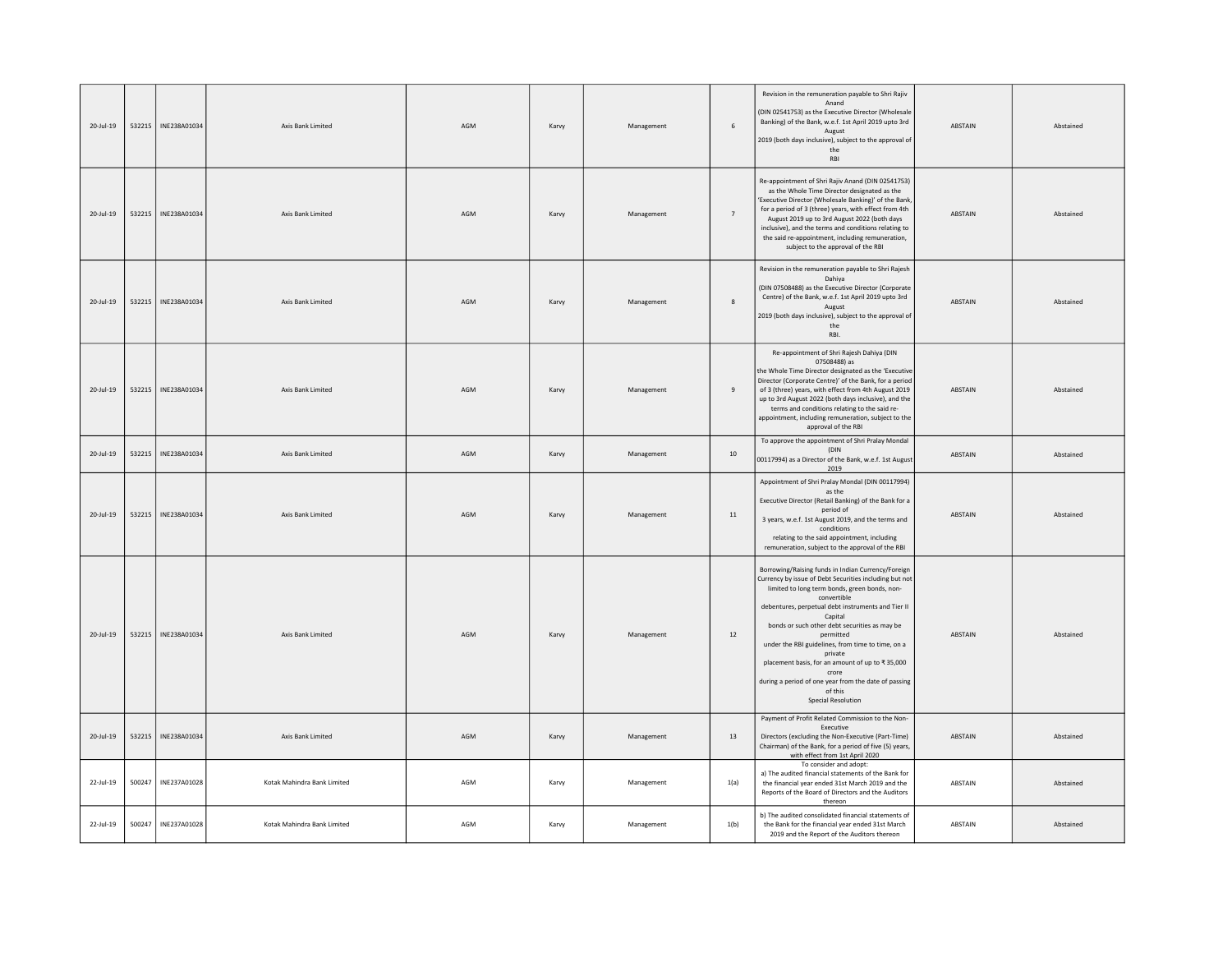| 22-Jul-19    | 500247 | INE237A01028 | Kotak Mahindra Bank Limited      | AGM | Karvy       | Management | $\overline{2}$          | Appointment of Mr. C. Jayaram (DIN:00012214) as a<br>Director, who retires by rotation and, being eligible,<br>offers himself for re-appointment                                                                             | ABSTAIN        | Abstained |
|--------------|--------|--------------|----------------------------------|-----|-------------|------------|-------------------------|------------------------------------------------------------------------------------------------------------------------------------------------------------------------------------------------------------------------------|----------------|-----------|
| 22-Jul-19    | 500247 | INE237A01028 | Kotak Mahindra Bank Limited      | AGM | Karvy       | Management | 3(a)                    | a. Declaration of dividend on equity shares for the<br>year ended 31st March 2019                                                                                                                                            | ABSTAIN        | Abstained |
| $22$ -lul-19 | 500247 | INE237A01028 | Kotak Mahindra Bank Limited      | AGM | Karyy       | Management | 3(b)                    | b) Confirmation of interim dividend paid on<br>preference shares                                                                                                                                                             | <b>ABSTAIN</b> | Abstained |
| 22-Jul-19    | 500247 | INE237A01028 | Kotak Mahindra Bank Limited      | AGM | Karvy       | Management | $\overline{4}$          | Appointment of M/s. Walker Chandiok & Co LLP,<br>Chartered Accountants (Registration No.<br>001076N/N500013) as the Auditors of the Bank,<br>ubject to approvals/consents/permissions/ sanction<br>as may be necessary       | ABSTAIN        | Abstained |
| 22-Jul-19    | 500247 | INE237A01028 | Kotak Mahindra Bank Limited      | AGM | Karvy       | Management | 5                       | Appointment of Mr. Uday Shankar (DIN:01755963) as<br>an Independent Director of the Bank from 16th<br>March 2019 up to 15th March 2024                                                                                       | <b>ABSTAIN</b> | Abstained |
| 22-Jul-19    | 500247 | INE237A01028 | Kotak Mahindra Bank Limited      | AGM | Karvy       | Management | 6                       | Re-appointment of Mr. Prakash Apte (DIN: 00196106<br>as an Independent Director of the Bank from 18th<br>March 2019 to 17th March 2024                                                                                       | ABSTAIN        | Abstained |
| 22-Jul-19    | 500247 | INE237A01028 | Kotak Mahindra Bank Limited      | AGM | Karvy       | Management | $\overline{7}$          | Re-appointment of Mrs. Farida Khambata (DIN:<br>06954123) as an Independent Director of the Bank<br>from 7th September 2019 to 6th September 2022                                                                            | ABSTAIN        | Abstained |
| 22-Jul-19    | 500247 | INE237A01028 | Kotak Mahindra Bank Limited      | AGM | Karvy       | Management | 8                       | Appointment of Mr. K.V.S. Manian (DIN: 00031794) as<br>a Director of the Bank, with effect from the date of<br>approval of the RBI                                                                                           | ABSTAIN        | Abstained |
| 22-Jul-19    | 500247 | INE237A01028 | Kotak Mahindra Bank Limited      | AGM | Karvy       | Management | 9                       | Appointment of and payment of remuneration to Mr<br>K.V.S. Manian (DIN: 00031794) as Whole-time<br>Director of the Bank for the period of three years<br>with effect from the date of approval of the RBI                    | ABSTAIN        | Abstained |
| 22-Jul-19    | 500247 | INE237A01028 | Kotak Mahindra Bank Limited      | AGM | Karvy       | Management | $10\,$                  | Appointment of Mr. Gaurang Shah (DIN: 00016660) as<br>a Director of the Bank, with effect from the date of<br>approval of the RBII                                                                                           | ABSTAIN        | Abstained |
| $22$ -Jul-19 | 500247 | INE237A01028 | Kotak Mahindra Bank Limited      | AGM | Karvy       | Management | 11                      | Appointment of and payment of remuneration to Mi<br>Gaurang Shah (DIN: 00016660) as Whole-time<br>Director of the Bank for the period of three years<br>with effect from the date of approval of the RBI                     | <b>ABSTAIN</b> | Abstained |
| 22-Jul-19    | 500247 | INE237A01028 | Kotak Mahindra Bank Limited      | AGM | Karvy       | Management | $12\,$                  | Approval to issue unsecured, perpetual and/ or<br>redeemable non-convertible debentures/bonds for<br>an amount up to Rs.5.000 crore                                                                                          | ABSTAIN        | Abstained |
| $22$ -Jul-19 | 506395 | INE169A01031 | Coromandel International Limited | AGM | Karvy       | Management | $\overline{1}$          | Adoption of Audited Standalone Financial Statements<br>for the financial year ended 31 March, 2019, together<br>with the Reports of the Board of Directors and the<br>Auditors thereon                                       | ABSTAIN        | Abstained |
| 22-Jul-19    | 506395 | INE169A01031 | Coromandel International Limited | AGM | Karvy       | Management | $\overline{2}$          | Adoption of Audited Consolidated Financial<br>Statements for the financial year ended 31 March,<br>2019, together with the Report of the Auditors<br>thereon                                                                 | <b>ABSTAIN</b> | Abstained |
| 22-Jul-19    | 506395 | INE169A01031 | Coromandel International Limited | AGM | Karvy       | Management | $\overline{\mathbf{3}}$ | Declaration of Final Dividend for the year ended 31<br>March, 2019 and confirmation of interim dividend                                                                                                                      | ABSTAIN        | Abstained |
| 22-Jul-19    | 506395 | INE169A01031 | Coromandel International Limited | AGM | Karvy       | Management | $\overline{4}$          | Re-appointment of Mr. V. Ravichandran, as a Director<br>liable to retire by rotation                                                                                                                                         | <b>ABSTAIN</b> | Abstained |
| 22-Jul-19    | 506395 | INE169A01031 | Coromandel International Limited | AGM | Karvy       | Management | 5                       | Re-appointment of M/s. Deloitte Haskins & Sells as<br>Statutory Auditors for a period of two years                                                                                                                           | ABSTAIN        | Abstained |
| 22-Jul-19    | 506395 | INE169A01031 | Coromandel International Limited | AGM | Karvy       | Management | 6                       | Re-appointment of Mr. Prasad Chandran, as an<br>Independent Director                                                                                                                                                         | <b>ABSTAIN</b> | Abstained |
| $22$ -Jul-19 | 506395 | INE169A01031 | Coromandel International Limited | AGM | Karvy       | Management | $7\overline{ }$         | Appointment of Dr. B V R Mohan Reddy, as a<br>Director, liable to retire by rotation                                                                                                                                         | <b>ABSTAIN</b> | Abstained |
| 22-Jul-19    | 506395 | INE169A01031 | Coromandel International Limited | AGM | Karvy       | Management | 8                       | Appointment of Ms. Aruna B. Advani as a Director<br>and as an Independent Director                                                                                                                                           | <b>ABSTAIN</b> | Abstained |
| $22$ -Jul-19 | 506395 | INE169A01031 | Coromandel International Limited | AGM | Karvy       | Management | $\overline{9}$          | Appointment of Dr. R Nagarajan as a Director and as<br>an Independent Director                                                                                                                                               | ABSTAIN        | Abstained |
| $22$ -Jul-19 | 506395 | INE169A01031 | Coromandel International Limited | AGM | Karvy       | Management | 10                      | Appointment of Mr. K V Parameshwar as a Director<br>and as an Independent Director                                                                                                                                           | ABSTAIN        | Abstained |
| $22$ -Jul-19 | 506395 | INE169A01031 | Coromandel International Limited | AGM | Karvy       | Management | $11\,$                  | Payment of remuneration to Non-Executive Director                                                                                                                                                                            | ABSTAIN        | Abstained |
| $22$ -Jul-19 | 506395 | INE169A01031 | Coromandel International Limited | AGM | Karvy       | Management | 12                      | Payment of remuneration to Mr. M M Murugappan,<br>Chairman                                                                                                                                                                   | <b>ABSTAIN</b> | Abstained |
| 22-Jul-19    | 506395 | INE169A01031 | Coromandel International Limited | AGM | Karvy       | Management | 13                      | Ratification of payment of Remuneration to Cost<br>Auditors for the financial year ending 31 March, 2020                                                                                                                     | ABSTAIN        | Abstained |
| 22-Jul-19    | 532343 | INE494B01023 | TVS Motor Company Limited        | AGM | <b>NSDL</b> | Management | $\mathbf{1}$            | Adoption of both standalone and consolidated<br>audited financial statements of the Company for the<br>financial year ended 31st March 2019 together with<br>the reports of the Board of Directors' and Auditors'<br>thereon | ABSTAIN        | Abstained |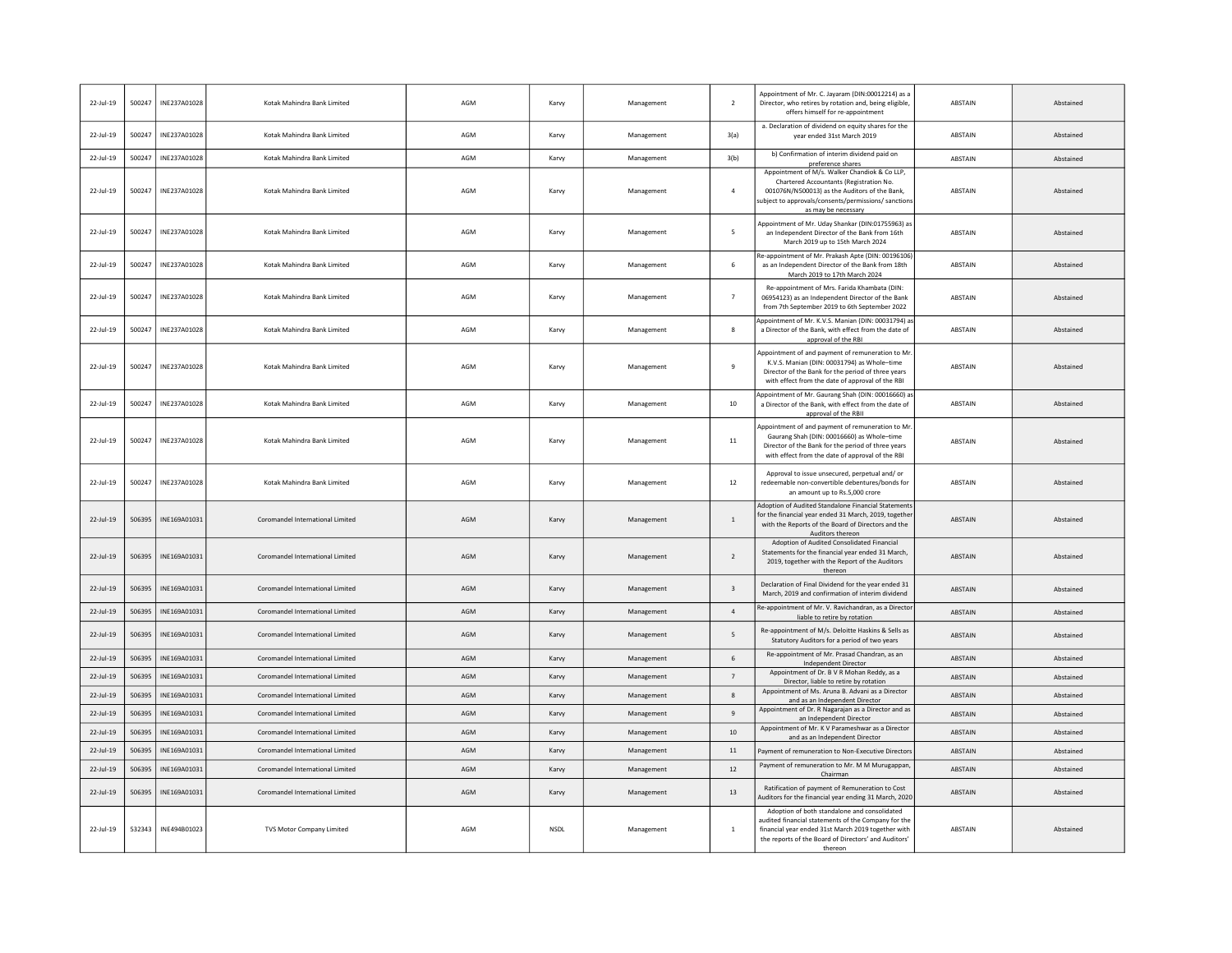| 22-Jul-19       | 532343 | INE494B01023 | <b>TVS Motor Company Limited</b>       | AGM | <b>NSDL</b> | Management | $\overline{2}$          | Re-appointment of Mr Sudarshan Venu as director,<br>who retires by rotation                                  | <b>ABSTAIN</b> | Abstained |
|-----------------|--------|--------------|----------------------------------------|-----|-------------|------------|-------------------------|--------------------------------------------------------------------------------------------------------------|----------------|-----------|
|                 |        |              |                                        |     |             |            |                         | Re-appointment of Mr Rajesh Narasimhan as director                                                           |                |           |
| 22-Jul-19       | 532343 | INE494B01023 | <b>TVS Motor Company Limited</b>       | AGM | <b>NSDL</b> | Management | $\overline{\mathbf{3}}$ | who retires by rotation                                                                                      | ABSTAIN        | Abstained |
|                 |        |              |                                        |     |             |            |                         | Approving the appointment of Mrs Lalita D Gupte as                                                           |                |           |
| 22-Jul-19       | 532343 | INE494B01023 | <b>TVS Motor Company Limited</b>       | AGM | <b>NSDL</b> | Management | $\overline{a}$          | an independent director of the Company for the first<br>term of 5 consecutive years with effect from 23rd    | ABSTAIN        | Abstained |
|                 |        |              |                                        |     |             |            |                         | October 2018                                                                                                 |                |           |
| 22-Jul-19       | 532343 | INE494B01023 | <b>TVS Motor Company Limited</b>       | AGM | NSDL        | Management | 5                       | Approving the appointment of Mr K N Radhakrishnar<br>as a Director of the Company, liable to retire by       | ARSTAIN        | Abstained |
|                 |        |              |                                        |     |             |            |                         | rotation                                                                                                     |                |           |
|                 |        |              |                                        |     |             |            |                         | Approving the appointment of Mr R Gopalan as an<br>independent director of the Company for the first         |                |           |
| 22-Jul-19       | 532343 | INE494B01023 | <b>TVS Motor Company Limited</b>       | AGM | NSDL        | Management | 6                       | term of 5 consecutive years with effect from 30th                                                            | ABSTAIN        | Abstained |
|                 |        |              |                                        |     |             |            |                         | April 2019<br>Ratification of remuneration payable to Mr A N                                                 |                |           |
| 22-Jul-19       | 532343 | INE494B01023 | <b>TVS Motor Company Limited</b>       | AGM | <b>NSDL</b> | Management | $\overline{7}$          | Raman, Practising Cost Accountant as Cost Auditor for                                                        | ABSTAIN        | Abstained |
|                 |        |              |                                        |     |             |            |                         | the financial year 2019-20                                                                                   |                |           |
|                 |        |              |                                        |     |             |            |                         | To receive, consider and adopt the Standalone and<br><b>Consolidated Financial</b>                           |                |           |
|                 |        |              |                                        |     |             |            |                         | Statements as at 31st March, 2019 including the                                                              |                |           |
| 23-Jul-19       | 500420 | INE685A01028 | <b>Torrent Pharmaceuticals Limited</b> | AGM | CDSL        | Management | $\mathbf{1}$            | Audited Balance Sheet as at 31st March, 2019, the<br>Statement of Profit and Loss for the year ended on      | ABSTAIN        | Abstained |
|                 |        |              |                                        |     |             |            |                         | that date and reports of the Board of Directors' and                                                         |                |           |
|                 |        |              |                                        |     |             |            |                         | Auditors' thereon                                                                                            |                |           |
|                 |        |              |                                        |     |             |            |                         | To confirm the payment of interim dividend on equity<br>shares for the financial year ended 31st March, 2019 |                |           |
| 23-Jul-19       | 500420 | INE685A01028 | <b>Torrent Pharmaceuticals Limited</b> | AGM | CDSL        | Management | $\overline{2}$          | and to declare the final dividend on equity shares for                                                       | ABSTAIN        | Abstained |
|                 |        |              |                                        |     |             |            |                         | the said financial year                                                                                      |                |           |
| $23 - 111 - 19$ |        |              | <b>Torrent Pharmaceuticals Limited</b> | AGM | CDSL        |            | $\overline{3}$          | To appoint a Director in place of Shri Samir Mehta<br>(holding DIN 00061903), Director, who retires by       |                |           |
|                 | 500420 | INE685A01028 |                                        |     |             | Management |                         | rotation, and being eligible, offers himself for re-                                                         | <b>ABSTAIN</b> | Abstained |
|                 |        |              |                                        |     |             |            |                         | appointment<br>Ratification of remuneration of Cost Auditors of the                                          |                |           |
| $23$ -Jul-19    | 500420 | INE685A01028 | <b>Torrent Pharmaceuticals Limited</b> | AGM | CDSL        | Management | $\overline{a}$          | Company for the year 2019-20                                                                                 | ABSTAIN        | Abstained |
| 23-Jul-19       | 500420 | INE685A01028 | <b>Torrent Pharmaceuticals Limited</b> | AGM | CDSL        | Management | -5                      | Re-appointment of Shri Samir Mehta as Executive                                                              | ABSTAIN        | Abstained |
|                 |        |              |                                        |     |             |            |                         | Chairman and fixation of Remuneration                                                                        |                |           |
| 23-Jul-19       | 500420 | INE685A01028 | <b>Torrent Pharmaceuticals Limited</b> | AGM | CDSL        | Management | 6                       | Payment of Commission to Shri Sudhir Mehta,<br>Chairman Emeritus for the year 2018-19                        | ABSTAIN        | Abstained |
| 23-Jul-19       | 500420 | INE685A01028 | <b>Torrent Pharmaceuticals Limited</b> | AGM | CDSL        | Management | $\overline{7}$          | Remuneration to Non-Executive Directors (NEDs)                                                               | ABSTAIN        | Abstained |
|                 |        |              |                                        |     |             |            |                         |                                                                                                              |                |           |
|                 |        |              |                                        |     |             |            |                         |                                                                                                              |                |           |
|                 |        |              |                                        |     |             |            |                         | To receive, consider and adopt<br>a) the audited standalone financial statements of the                      |                |           |
|                 |        |              |                                        |     |             |            |                         | Company for the financial year ended 31 March 2019                                                           |                |           |
| 23-Jul-19       | 532309 | INE878A01011 | GE Power India Limited                 | AGM | Karvy       | Management | 1                       | the Reports of the Board of Directors and Auditors<br>thereon; and                                           | ABSTAIN        | Abstained |
|                 |        |              |                                        |     |             |            |                         | b) the audited consolidated financial statements for                                                         |                |           |
|                 |        |              |                                        |     |             |            |                         | the financial year ended 31 March 2019 and the                                                               |                |           |
|                 |        |              |                                        |     |             |            |                         | report of Auditors thereon<br>To declare dividend on Equity Shares for the financial                         |                |           |
| $23$ -Jul-19    | 532309 | INE878A01011 | GE Power India Limited                 | AGM | Karvy       | Management | $\overline{2}$          | year ended 31 March 2019                                                                                     | ABSTAIN        | Abstained |
|                 |        |              |                                        |     |             |            |                         | To appoint a Director in place of Mr. Vishal Keerti<br>Wanchoo, Director (DIN: 02776467), who retires by     |                |           |
| 23-Jul-19       | 532309 | INE878A01011 | GE Power India Limited                 | AGM | Karvy       | Management | $\overline{\mathbf{3}}$ | rotation, and being eligible, offers himself for re-                                                         | ABSTAIN        | Abstained |
|                 |        |              |                                        |     |             |            |                         | appointment                                                                                                  |                |           |
| 23-Jul-19       | 532309 | INE878A01011 | <b>GE Power India Limited</b>          | AGM | Karvy       | Management | $\overline{a}$          | To ratify the remuneration of M/s. Shame &                                                                   | ABSTAIN        | Abstained |
|                 |        |              |                                        |     |             |            |                         | Banerjee, Cost Accountants (Firm Registration No.<br>000001), Cost Auditors for financial year 2019-20       |                |           |
|                 |        |              |                                        |     |             |            |                         |                                                                                                              |                |           |
| 23-Jul-19       |        |              | <b>GF Power India Limited</b>          | AGM |             |            | -5                      | To appoint Mr. Prashant Chiranjive Jain (DIN:<br>06828019) as a Director w.e.f. this Annual General          | <b>ARSTAIN</b> | Abstained |
|                 | 532309 | INE878A01011 |                                        |     | Karvy       | Management |                         | Meeting and Managing Director of the Company                                                                 |                |           |
|                 |        |              |                                        |     |             |            |                         | w.e.f. 17 April 2019 for a period of three (3) years                                                         |                |           |
|                 |        |              |                                        |     |             |            |                         | To re-appoint Mr. Arun Kennan Thiagarajan DIN:                                                               |                |           |
| 23-Jul-19       | 532309 | INE878A01011 | GE Power India Limited                 | AGM | Karvy       | Management | 6                       | 002927571 as an Independent Director for the second<br>term of five (5) consecutive years upto 24 July 2024  | ABSTAIN        | Abstained |
|                 |        |              |                                        |     |             |            |                         |                                                                                                              |                |           |
| 23-Jul-19       | 532309 | INE878A01011 | <b>GE Power India Limited</b>          | AGM | Karvy       | Management | $\overline{7}$          | To re-appoint Dr. Uddesh Kumar Kohli IDIN:<br>001834091 as an Independent Director for the secon             | ABSTAIN        | Abstained |
|                 |        |              |                                        |     |             |            |                         | term of five (5) consecutive years upto 24 July 2024                                                         |                |           |
| 23-Jul-19       | 532309 | INE878A01011 | <b>GE Power India Limited</b>          | AGM |             | Management | $^{\circ}$              | To approve material related party transactions                                                               | ABSTAIN        | Abstained |
|                 |        |              |                                        |     | Karvy       |            |                         | entered during FY 2018-19<br>To approve proposed material related party                                      |                |           |
| 23-Jul-19       | 532309 | INE878A01011 | GE Power India Limited                 | AGM | Karvy       | Management | 9                       | transactions for FY 2019-20                                                                                  | ABSTAIN        | Abstained |
| 23-Jul-19       | 532309 | INE878A01011 | GE Power India Limited                 | AGM | Karvy       | Management | 10                      | To approve the GE share Purchase Plan offered by<br>General Electric Company, USA to the Company's           | ABSTAIN        | Abstained |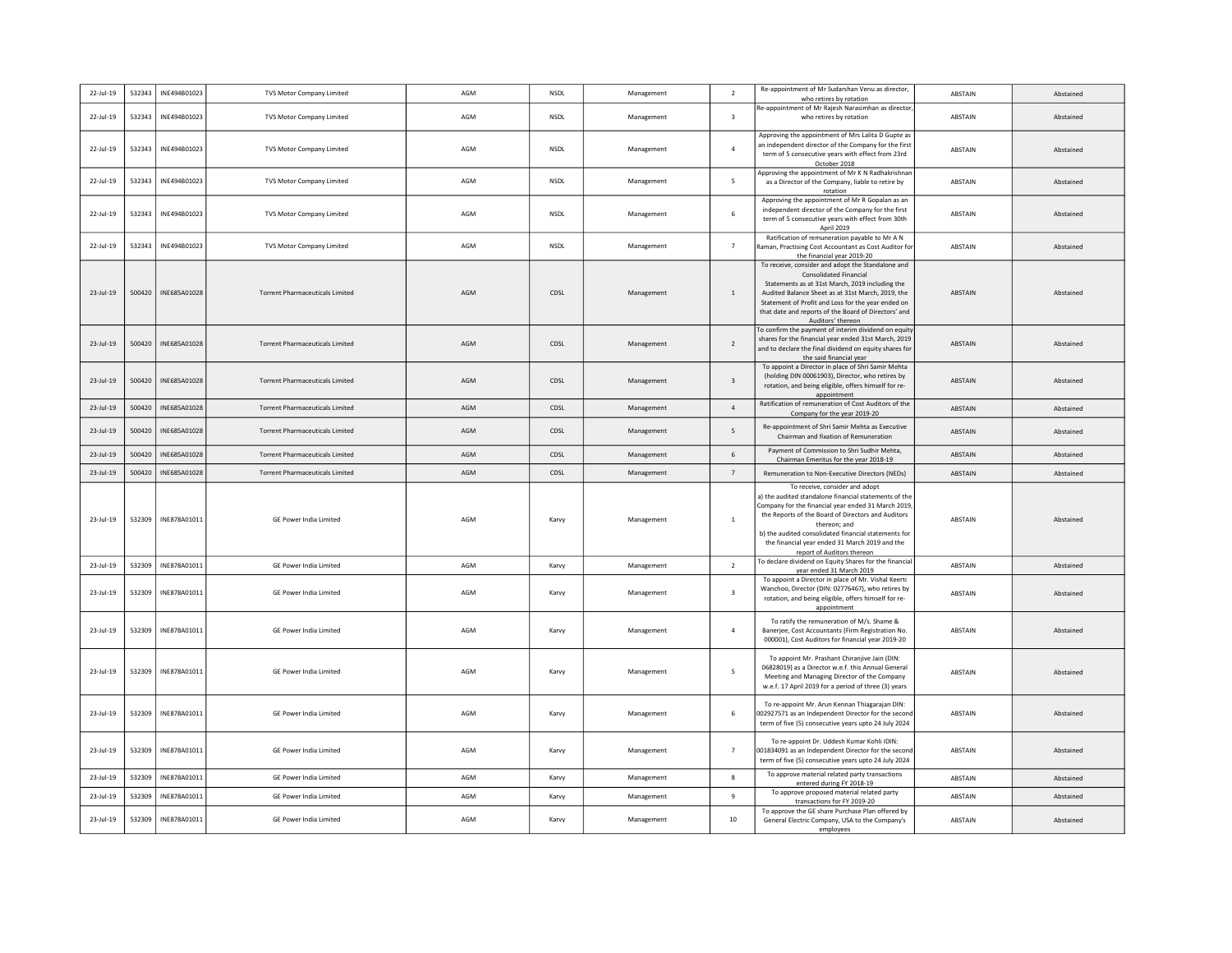| $23$ -Jul-19 | 505537 | INE256A01028 | Zee Entertainment Enterprises Limited | AGM | <b>NSDL</b> | Management | 1                        | Adoption of Audited Financial Statements of the<br>Company on a standalone and consolidated basis for<br>the financial year ended March 31, 2019 including the<br>Balance sheet, Statement of Profit & Loss and the<br>Reports of the Auditors and Directors thereon                                                                                                                                                                                                                                                                                                                                                 | <b>ABSTAIN</b> | Abstained |
|--------------|--------|--------------|---------------------------------------|-----|-------------|------------|--------------------------|----------------------------------------------------------------------------------------------------------------------------------------------------------------------------------------------------------------------------------------------------------------------------------------------------------------------------------------------------------------------------------------------------------------------------------------------------------------------------------------------------------------------------------------------------------------------------------------------------------------------|----------------|-----------|
| $23$ -Jul-19 | 505537 | INE256A01028 | Zee Entertainment Enterprises Limited | AGM | <b>NSDL</b> | Management | $\overline{2}$           | Confirmation of Dividend(s) paid on the Preference<br>Shares of the Company during, and for the<br>financial year ended March 31, 2019                                                                                                                                                                                                                                                                                                                                                                                                                                                                               | ABSTAIN        | Abstained |
| 23-Jul-19    | 505537 | INE256A01028 | Zee Entertainment Enterprises Limited | AGM | <b>NSDL</b> | Management | $\overline{\mathbf{3}}$  | Declaration of Dividend of ₹3.50 per Equity Share for<br>the financial year ended March 31, 2019                                                                                                                                                                                                                                                                                                                                                                                                                                                                                                                     | ABSTAIN        | Abstained |
| 23-Jul-19    | 505537 | INE256A01028 | Zee Entertainment Enterprises Limited | AGM | NSDL        | Management | $\overline{4}$           | Re-appointment of Mr. Subhash Chandra as a<br>Director of the Company                                                                                                                                                                                                                                                                                                                                                                                                                                                                                                                                                | ABSTAIN        | Abstained |
| $23$ -Jul-19 | 505537 | INE256A01028 | Zee Entertainment Enterprises Limited | AGM | <b>NSDL</b> | Management | 5                        | Ratification of remuneration payable to Cost Auditor<br>for FY 2018-19                                                                                                                                                                                                                                                                                                                                                                                                                                                                                                                                               | ABSTAIN        | Abstained |
| 23-Jul-19    | 532714 | INE389H01022 | <b>KEC International Limited</b>      | AGM | CDSL        | Management | $\,$ 1 $\,$              | Ordinary Resolution:<br>(a) Adoption of Audited Standalone Financial<br>Statements for the financial year ended<br>March 31, 2019 together with Reports of Directors<br>and Auditors thereon<br>(b) Adoption of Audited Consolidated Financial<br>Statements for the financial year ended<br>March 31, 2019 together with Report of Auditors<br>thereon                                                                                                                                                                                                                                                              | ABSTAIN        | Abstained |
| $23$ -Jul-19 | 532714 | INE389H01022 | <b>KEC International Limited</b>      | AGM | CDSL        | Management | $\overline{2}$           | Ordinary Resolution: Declaration of Dividend for the<br>financial year 2018-19                                                                                                                                                                                                                                                                                                                                                                                                                                                                                                                                       | ABSTAIN        | Abstained |
| 23-Jul-19    | 532714 | INE389H01022 | <b>KEC International Limited</b>      | AGM | CDSL        | Management | $\overline{\mathbf{3}}$  | Ordinary Resolution: Re-Appointment of Mr. Vimal<br>Kejriwal (DIN: 00026981) as Director, liable to retire<br>by rotation                                                                                                                                                                                                                                                                                                                                                                                                                                                                                            | ABSTAIN        | Abstained |
| 23-Jul-19    | 532714 | INE389H01022 | <b>KEC International Limited</b>      | AGM | CDSL        | Management | $\overline{4}$           | Ordinary Resolution: Appointment of Branch Auditors                                                                                                                                                                                                                                                                                                                                                                                                                                                                                                                                                                  | ABSTAIN        | Abstained |
| 23-Jul-19    | 532714 | INE389H01022 | <b>KEC International Limited</b>      | AGM | CDSL        | Management | $\overline{\phantom{a}}$ | Ordinary Resolution: Ratification of Remuneration to<br>Cost Auditor                                                                                                                                                                                                                                                                                                                                                                                                                                                                                                                                                 | <b>ABSTAIN</b> | Abstained |
| 23-Jul-19    | 532714 | INE389H01022 | <b>KEC International Limited</b>      | AGM | CDSL        | Management | 6                        | Special Resolution: Appointment of Mr. Ramesh D.<br>Chandak (DIN: 00026581) as an Independent Director                                                                                                                                                                                                                                                                                                                                                                                                                                                                                                               | <b>ABSTAIN</b> | Abstained |
| $23$ -Jul-19 | 532714 | INE389H01022 | <b>KEC International Limited</b>      | AGM | CDSL        | Management | $\overline{7}$           | Special Resolution: Re-appointment of Mr. G. L.<br>Mirchandani (DIN: 00026664) as an Independent<br>Director                                                                                                                                                                                                                                                                                                                                                                                                                                                                                                         | <b>ABSTAIN</b> | Abstained |
| 23-Jul-19    | 532714 | INE389H01022 | <b>KEC International Limited</b>      | AGM | CDSL        | Management | 8                        | Special Resolution: Re-appointment of Mr. D. G.<br>Piramal (DIN: 00032012) as an Independent Director                                                                                                                                                                                                                                                                                                                                                                                                                                                                                                                | <b>ABSTAIN</b> | Abstained |
| 23-Jul-19    | 532714 | INE389H01022 | <b>KEC International Limited</b>      | AGM | CDSL        | Management | 9                        | Special Resolution: Re-appointment of Mr. S. M.<br>Trehan (DIN: 00060106) as an Independent Director                                                                                                                                                                                                                                                                                                                                                                                                                                                                                                                 | <b>ABSTAIN</b> | Abstained |
| $23$ -Jul-19 | 532714 | INE389H01022 | <b>KEC International Limited</b>      | AGM | CDSL        | Management | 10                       | Special Resolution: Re-appointment of Mr. Vinayak<br>Chatterjee (DIN: 00008933) as an Independent<br>Director                                                                                                                                                                                                                                                                                                                                                                                                                                                                                                        | <b>ABSTAIN</b> | Abstained |
| 23-Jul-19    | 532714 | INE389H01022 | <b>KEC International Limited</b>      | AGM | CDSL        | Management | $11\,$                   | Special Resolution: Re-appointment of Mr. Vimal<br>Kejriwal as Managing Director & CEO                                                                                                                                                                                                                                                                                                                                                                                                                                                                                                                               | <b>ABSTAIN</b> | Abstained |
| 23-Jul-19    | 532714 | INE389H01022 | <b>KEC International Limited</b>      | AGM | CDSL        | Management | 12                       | Special Resolution: Approval for payment of<br>Commission to Mr. H. V. Goenka, Non Executive<br>Chairman                                                                                                                                                                                                                                                                                                                                                                                                                                                                                                             | ABSTAIN        | Abstained |
| 23-Jul-19    | 532714 | INE389H01022 | <b>KEC International Limited</b>      | AGM | CDSL        | Management | 13                       | Special Resolution: Approval for payment of<br>Commission to Non-Executive Directors                                                                                                                                                                                                                                                                                                                                                                                                                                                                                                                                 | <b>ABSTAIN</b> | Abstained |
| 23-Jul-19    | 540777 | INE795G01014 | HDFC Life Insurance Company Ltd       | AGM | Karvy       | Management | 1                        | Receive, consider and adopt: (a) The Audited<br>Standalone Revenue Account, Profit and Loss Accoun<br>and Receipts and Payments Account of the Company<br>for the financial year ended March 31, 2019, and the<br>Balance Sheet as at that date, together with the<br>reports of the Directors', Management, and Auditors<br>thereon; and (b) The Audited Consolidated Revenue<br>Account, Profit and Loss Account and Receipts and<br>Payments Account of the Company for the financial<br>year ended March 31, 2019 and the Balance Sheet as<br>at that date, together with the Reports of the<br>Auditors thereon | <b>ABSTAIN</b> | Abstained |
| $23$ -Jul-19 | 540777 | INE795G01014 | HDFC Life Insurance Company Ltd       | AGM | Karvy       | Management | $\overline{2}$           | Confirm the payment of Interim Dividend on Equity<br>Shares as final dividend                                                                                                                                                                                                                                                                                                                                                                                                                                                                                                                                        | <b>ABSTAIN</b> | Abstained |
| $23$ -Jul-19 | 540777 | INE795G01014 | HDFC Life Insurance Company Ltd       | AGM | Karvy       | Management | $\overline{\mathbf{3}}$  | Appoint a Director in place of Mr. Keki Mistry (DIN:<br>00008886), who retires by rotation and, being<br>eligible, offers himself for re-appointment                                                                                                                                                                                                                                                                                                                                                                                                                                                                 | <b>ABSTAIN</b> | Abstained |
| 23-Jul-19    | 540777 | INE795G01014 | HDFC Life Insurance Company Ltd       | AGM | Karvy       | Management | $\overline{4}$           | Re-appointment of M/s Price Waterhouse Chartered<br>Accountants LLP, Chartered Accountants, as one of<br>the Joint Statutory Auditors and to fix remuneration<br>of Joint Statutory Auditors of the Company                                                                                                                                                                                                                                                                                                                                                                                                          | <b>ABSTAIN</b> | Abstained |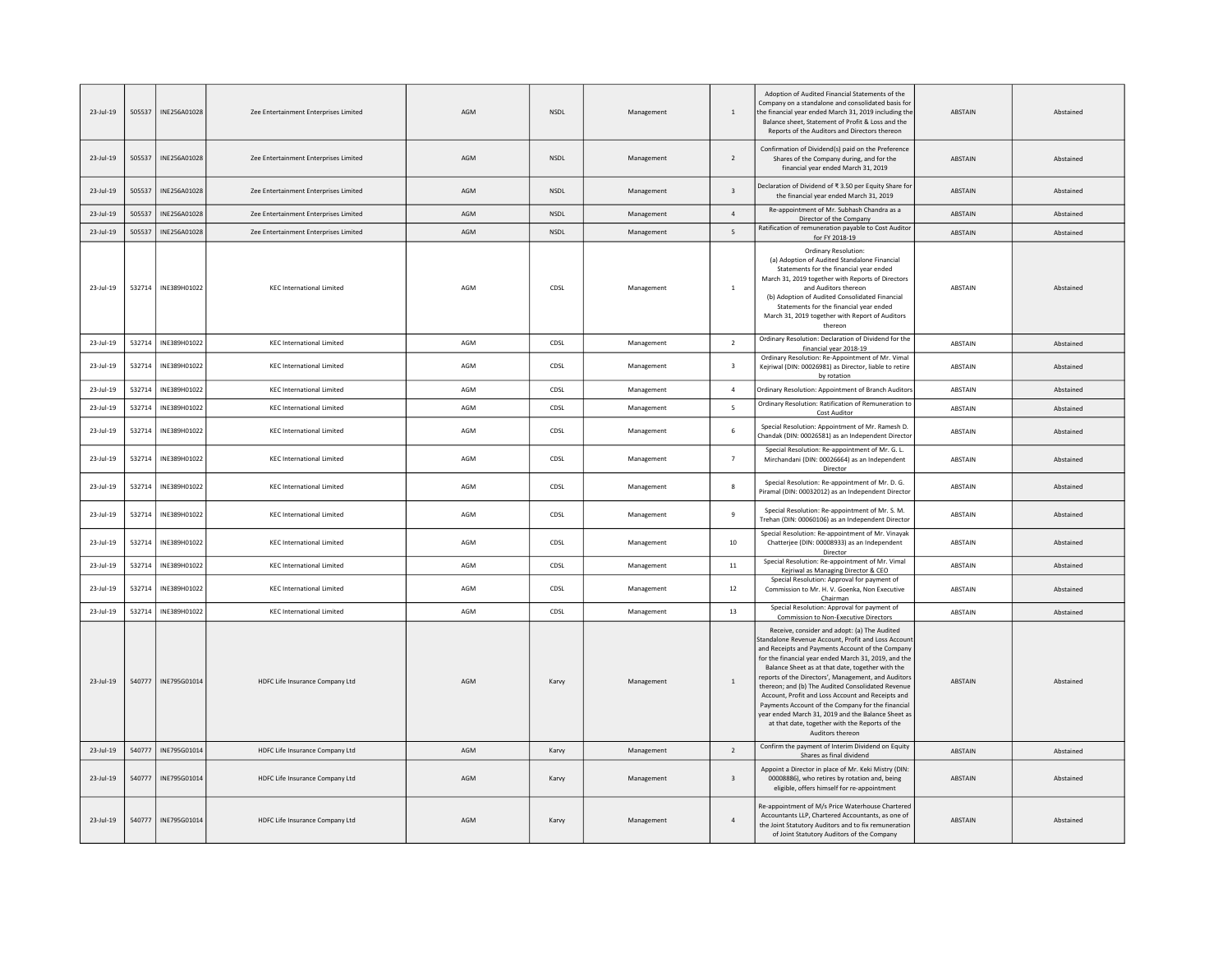| $23$ -Jul-19 | 540777 | INE795G01014          | HDFC Life Insurance Company Ltd                | AGM | Karvy | Management | 5                        | Not filling up the vacancy caused by retirement of Sir<br>Gerald Grimstone (DIN: 01910890), who retires by<br>rotation and, does not offer himself for re-<br>appointment                                                                                                                                                                                                                                                         | ABSTAIN        | Abstained |
|--------------|--------|-----------------------|------------------------------------------------|-----|-------|------------|--------------------------|-----------------------------------------------------------------------------------------------------------------------------------------------------------------------------------------------------------------------------------------------------------------------------------------------------------------------------------------------------------------------------------------------------------------------------------|----------------|-----------|
| 23-Jul-19    | 540777 | INE795G01014          | HDFC Life Insurance Company Ltd                | AGM | Karvy | Management | $\sqrt{6}$               | Appointment of Ms. Bharti Gupta Ramola (DIN:<br>00356188) as an Independent Director                                                                                                                                                                                                                                                                                                                                              | ABSTAIN        | Abstained |
| $23$ -Jul-19 | 540777 | INE795G01014          | HDFC Life Insurance Company Ltd                | AGM | Karvy | Management | $\overline{7}$           | Re-appointment of Mr. VK Viswanathan (DIN:<br>01782934) as an Independent Director                                                                                                                                                                                                                                                                                                                                                | ABSTAIN        | Abstained |
| 23-Jul-19    | 540777 | INE795G01014          | HDFC Life Insurance Company Ltd                | AGM | Karvy | Management | $\boldsymbol{8}$         | Re-appointment of Mr. Prasad Chandran (DIN:<br>00200379) as an Independent Director                                                                                                                                                                                                                                                                                                                                               | ABSTAIN        | Abstained |
| 23-Jul-19    | 540777 | INE795G01014          | HDFC Life Insurance Company Ltd                | AGM | Karvy | Management | 9                        | Continuation of Directorship of Mr. Deepak Parekh<br>(DIN: 00009078) as a Non-Executive Director of the<br>Company                                                                                                                                                                                                                                                                                                                | ABSTAIN        | Abstained |
| 23-Jul-19    | 540777 | INE795G01014          | HDFC Life Insurance Company Ltd                | AGM | Karvy | Management | 10                       | Revision in the remuneration of Ms. Vibha Padalkar<br>(DIN: 01682810), Managing Director & Chief<br><b>Executive Officer</b>                                                                                                                                                                                                                                                                                                      | ABSTAIN        | Abstained |
| $23$ -Jul-19 | 540777 | INE795G01014          | HDFC Life Insurance Company Ltd                | AGM | Karvy | Management | $11\,$                   | Revision in the remuneration of Mr. Suresh Badami<br>(DIN: 08224871), Executive Director                                                                                                                                                                                                                                                                                                                                          | ABSTAIN        | Abstained |
| 23-Jul-19    | 540777 | INE795G01014          | HDFC Life Insurance Company Ltd                | AGM | Karvy | Management | 12                       | Approval of Employee Stock Option Scheme - 2019<br>for the eligible employees of the Company                                                                                                                                                                                                                                                                                                                                      | ABSTAIN        | Abstained |
| 23-Jul-19    | 540777 | INE795G01014          | HDFC Life Insurance Company Ltd                | AGM | Karvy | Management | 13                       | Approval of Employee Stock Option Scheme - 2019<br>for the eligible employees of Subsidiary<br>Company(ies) of the Company                                                                                                                                                                                                                                                                                                        | ABSTAIN        | Abstained |
| 23-Jul-19    | 540777 | INE795G01014          | HDFC Life Insurance Company Ltd                | AGM | Karvy | Management | 14                       | Increase in foreign portfolio investment limits in the<br>Company                                                                                                                                                                                                                                                                                                                                                                 | ABSTAIN        | Abstained |
| 23-Jul-19    | 532374 | INE089C01029          | Sterlite Technologies Limited                  | AGM | Karvy | Management | $\overline{1}$           | a) To receive, consider and adopt the audited<br>standalone financial statements of the Company for<br>the Financial Year ended March 31, 2019 and the<br>reports of the Board of Directors and the Auditors<br>thereon<br>b) To receive, consider and adopt the audited<br>consolidated financial statements of the Company fo<br>the Financial Year ended March 31, 2019 and the<br>Report of the Auditors thereon              | ABSTAIN        | Abstained |
| $23$ -Jul-19 | 532374 | INE089C01029          | Sterlite Technologies Limited                  | AGM | Karvy | Management | $\overline{2}$           | Declaration of Dividend for the financial year ended<br>March 31, 2019                                                                                                                                                                                                                                                                                                                                                            | ABSTAIN        | Abstained |
| $23$ -Jul-19 | 532374 | INE089C01029          | Sterlite Technologies Limited                  | AGM | Karvy | Management | $\overline{\mathbf{3}}$  | Appoint a director in place of Mr. Pravin Agarwal,<br>who retires by rotation and being eligible, offers<br>himself for re-appointment                                                                                                                                                                                                                                                                                            | <b>ARSTAIN</b> | Abstained |
| 23-Jul-19    | 532374 | INE089C01029          | Sterlite Technologies Limited                  | AGM | Karvy | Management | $\overline{4}$           | To re-appoint Mr. Arun Todarwal as an Independent<br>Director                                                                                                                                                                                                                                                                                                                                                                     | ABSTAIN        | Abstained |
| 23-Jul-19    | 532374 | INE089C01029          | Sterlite Technologies Limited                  | AGM | Karvy | Management | $\overline{\phantom{a}}$ | To re-appoint Mr. A.R.Narayanaswamy as an<br>Independent Director                                                                                                                                                                                                                                                                                                                                                                 | ABSTAIN        | Abstained |
| $23$ -Jul-19 |        | 532374 INE089C01029   | Sterlite Technologies Limited                  | AGM | Karvy | Management | 6                        | Approve the remuneration of the Cost Auditors                                                                                                                                                                                                                                                                                                                                                                                     | ABSTAIN        | Abstained |
| 23-Jul-19    | 532374 | INE089C01029          | Sterlite Technologies Limited                  | AGM | Karvy | Management | $\overline{7}$           | Raising of the funds through Qualified Institutional<br>Placement (QIP)/ External Commercial Borrowings<br>(ECBs) with rights of conversion into Shares/ Foreign<br>Currency Convertible Bonds (FCCBs)/ American<br>Depository Receipts (ADRs)/ Global Depository<br>Receipts (GDRs) /Optionally or Compulsorily<br>Convertible Redeemable Preference Shares<br>(OCPs/CCPs) etc. pursuant to Section 62 of<br>Companies Act, 2013 | ABSTAIN        | Abstained |
| $23$ -Jul-19 | 532720 | INE774D01024          | Mahindra & Mahindra Financial Services Limited | AGM | Karvy | Management | $\mathbf{1}$             | To receive, consider and adopt the Audited<br>Standalone Financial Statements of the Company for<br>the Financial Year ended 31st March, 2019 together<br>with the Reports of the Board of Directors and<br>Auditors thereon                                                                                                                                                                                                      | <b>ABSTAIN</b> | Abstained |
| 23-Jul-19    | 532720 | INE774D01024          | Mahindra & Mahindra Financial Services Limited | AGM | Karvy | Management | $\overline{2}$           | To receive, consider and adopt the Audited<br>Consolidated Financial Statements of the Company<br>for the Financial Year ended 31st March, 2019<br>together with the Reports of the Auditors thereon                                                                                                                                                                                                                              | ABSTAIN        | Abstained |
| 23-Jul-19    |        | 532720   INE774D01024 | Mahindra & Mahindra Financial Services Limited | AGM | Karvy | Management | $\overline{\mathbf{3}}$  | Declaration of Dividend on Equity Shares                                                                                                                                                                                                                                                                                                                                                                                          | ABSTAIN        | Abstained |
| 23-Jul-19    | 532720 | INE774D01024          | Mahindra & Mahindra Financial Services Limited | AGM | Karvy | Management | $\overline{4}$           | Re-appointment of Mr. V. Ravi (DIN: 00307328), as a<br>Director, who retires by rotation and, being eligible,<br>offers himself for re-appointment                                                                                                                                                                                                                                                                                | ABSTAIN        | Abstained |
| 23-Jul-19    | 532720 | INE774D01024          | Mahindra & Mahindra Financial Services Limited | AGM | Karvy | Management | 5                        | Re-appointment of Mr. Dhananjay Mungale<br>(DIN:00007563) as an Independent Director of the<br>Company for a second term of 5 (five) consecutive<br>years commencing from 24th July, 2019 to 23rd July,<br>2024                                                                                                                                                                                                                   | <b>ABSTAIN</b> | Abstained |
| $23$ -Jul-19 | 532720 | INE774D01024          | Mahindra & Mahindra Financial Services Limited | AGM | Karvy | Management | 6                        | Re-appointment of Ms. Rama Bijapurkar<br>(DIN:00001835) as an Independent Director of the<br>Company for a second term of 5 (five) consecutive<br>years commencing from 24th July, 2019 to 23rd July<br>2024                                                                                                                                                                                                                      | ABSTAIN        | Abstained |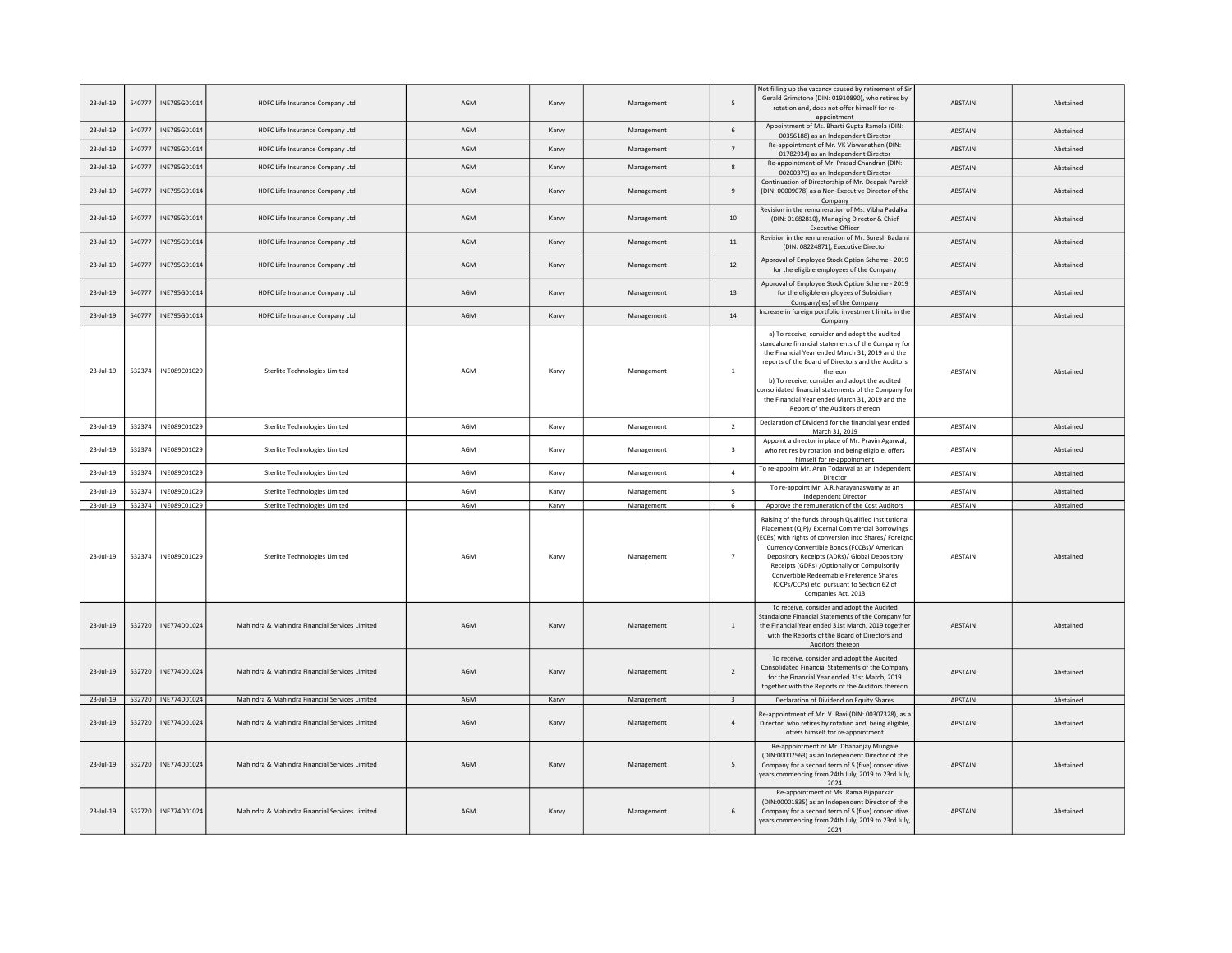| $23$ -Jul-19 |        | 532720   INE774D01024 | Mahindra & Mahindra Financial Services Limited | AGM | Karvy              | Management | $\overline{7}$          | Increase in Borrowing limits from Rs.70,000 crores to<br>Rs.80,000 crores under Section 180(1)(c) of the<br>Companies Act. 2013 ("the Act") and creation of<br>charge on the assets of the Company under Section<br>$180(1)(a)$ of the Act                         | <b>ABSTAIN</b> | Abstained |
|--------------|--------|-----------------------|------------------------------------------------|-----|--------------------|------------|-------------------------|--------------------------------------------------------------------------------------------------------------------------------------------------------------------------------------------------------------------------------------------------------------------|----------------|-----------|
| $23$ -Jul-19 | 534816 | INE121J01017          | <b>Bharti Infratel Limited</b>                 | AGM | Karvy              | Management | $\overline{1}$          | To receive, consider and adopt the standalone and<br>consolidated financial statements of the Company for<br>the financial year ended March 31, 2019                                                                                                               | ABSTAIN        | Abstained |
| 23-Jul-19    | 534816 | INE121J01017          | Bharti Infratel Limited                        | AGM | Karvy              | Management | 2                       | To confirm interim dividends                                                                                                                                                                                                                                       | ABSTAIN        | Abstained |
| 23-Jul-19    | 534816 | INE121J01017          | <b>Bharti Infratel Limited</b>                 | AGM | Karvy              | Management | $\overline{\mathbf{3}}$ | Re-appointment of Devender Singh Rawat (DIN:<br>06798626) as a Director liable to retire by rotation                                                                                                                                                               | ABSTAIN        | Abstained |
| 23-Jul-19    | 534816 | INE121J01017          | <b>Bharti Infratel Limited</b>                 | AGM | Karvy              | Management | $\overline{4}$          | Appointment of Prakul Kaushiva (DIN: 08285582) as a<br>Director liable to retire by rotation                                                                                                                                                                       | ABSTAIN        | Abstained |
| 23-Jul-19    | 534816 | INE121J01017          | Bharti Infratel Limited                        | AGM | Karvy              | Management | 5                       | Re-appointment of Bharat Sumant Raut (DIN:<br>00066080) as an Independent Director of the<br>Company                                                                                                                                                               | <b>ABSTAIN</b> | Abstained |
| 23-Jul-19    | 534816 | INE121J01017          | <b>Bharti Infratel Limited</b>                 | AGM | Karvy              | Management | 6                       | Re-appointment of Jitender Balakrishnan (DIN:<br>00028320) as an Independent Director of the<br>Company                                                                                                                                                            | <b>ABSTAIN</b> | Abstained |
| 23-Jul-19    | 534816 | INE121J01017          | Bharti Infratel Limited                        | AGM | Karvy              | Management | $\overline{7}$          | Re-appointment of Leena Srivastava (DIN: 00005737<br>as an Independent Director of the Company                                                                                                                                                                     | <b>ABSTAIN</b> | Abstained |
| 23-Jul-19    | 534816 | INE121J01017          | Bharti Infratel Limited                        | AGM | Karvy              | Management | 8                       | Re-appointment of Narayanan Kumar (DIN:<br>00007848) as an Independent Director of the<br>Company                                                                                                                                                                  | ABSTAIN        | Abstained |
| 24-Jul-19    | 539268 | INE398R01022          | Syngene International Limited                  | AGM | Karvy              | Management | $\overline{1}$          | Adoption of Standalone and Consolidated Financial                                                                                                                                                                                                                  | ABSTAIN        | Abstained |
| 24-Jul-19    |        | 539268   INE398R01022 | Syngene International Limited                  | AGM | Karvy              | Management | $\overline{2}$          | Statements<br>Declaration of Dividend                                                                                                                                                                                                                              | ABSTAIN        | Abstained |
| $24$ -Jul-19 | 539268 | INE398R01022          | Syngene International Limited                  | AGM | Karvy              | Management | $\overline{\mathbf{3}}$ | Appointment of Catherine Rosenberg as director                                                                                                                                                                                                                     | ABSTAIN        | Abstained |
|              |        |                       |                                                |     |                    |            |                         | liable to retire by rotation<br>To re-appoint Paul Blackburn (DIN: 06958360) as an                                                                                                                                                                                 |                |           |
| 24-Jul-19    | 539268 | INF398R01022          | Syngene International Limited                  | AGM | Karvy              | Management | $\overline{a}$          | Independent Director of the Company                                                                                                                                                                                                                                | <b>ABSTAIN</b> | Abstained |
| 24-Jul-19    | 539268 | INE398R01022          | Syngene International Limited                  | AGM | Karvy              | Management | 5                       | To approve Syngene Restricted Stock Unit Long Term<br>Incentive Plan FY 2020 and grant of Restricted Stock<br>Units to eligible employees of the Company                                                                                                           | ABSTAIN        | Abstained |
| 24-Jul-19    | 539268 | INE398R01022          | Syngene International Limited                  | AGM | Karvy              | Management | $\sqrt{6}$              | To approve grant of Restricted Stock Units to the<br>employees of present and future subsidiary compant<br>(ies) under Syngene Restricted Stock Unit Long Term<br>Incentive Plan FY 2020                                                                           | ABSTAIN        | Abstained |
| 24-Jul-19    | 539268 | INE398R01022          | Syngene International Limited                  | AGM | Karvy              | Management | $\overline{7}$          | To approve the provision of money by the Company<br>for purchase of its own shares by the trust for the<br>benefit of employees under Syngene Restricted Stoc<br>Unit Long Term Incentive Plan FY 2020                                                             | <b>ABSTAIN</b> | Abstained |
| 24-Jul-19    |        | 539876   INE299U01018 | Crompton Greaves Consumer Electrical Limited   | AGM | Karvy              | Management | $\overline{1}$          | To receive, consider and adopt the Audited Financia<br>Statements (including the consolidated financial<br>statements) of the Company for the financial year<br>ended 31st March, 2019 together with the Reports of<br>the Board of Directors and Auditors thereon | ABSTAIN        | Abstained |
| 24-Jul-19    |        | 539876   INE299U01018 | Crompton Greaves Consumer Electrical Limited   | AGM | Karvy              | Management | $\overline{2}$          | To declare dividend on Equity Shares                                                                                                                                                                                                                               | ABSTAIN        | Abstained |
| 24-Jul-19    | 539876 | INE299U01018          | Crompton Greaves Consumer Electrical Limited   | AGM | Karvy              | Management | $\overline{\mathbf{3}}$ | Appointment of Mr. Sahil Dalal as a Director liable to<br>retire by rotation                                                                                                                                                                                       | ABSTAIN        | Abstained |
| 24-Jul-19    | 539876 | INE299U01018          | Crompton Greaves Consumer Electrical Limited   | AGM | Karvy              | Management | $\overline{4}$          | Appointment of Ms. Smita Anand as an Independent<br>Director                                                                                                                                                                                                       | <b>ABSTAIN</b> | Abstained |
| 24-Jul-19    | 539876 | INE299U01018          | Crompton Greaves Consumer Electrical Limited   | AGM | Karvy              | Management | 5                       | Ratification of remuneration payable to M/s. Ashwin<br>Solanki & Associates, Cost Auditors of the Company                                                                                                                                                          | ABSTAIN        | Abstained |
| 24-Jul-19    | 500266 | INE288A01013          | Maharashtra Scooters Limited                   | AGM | Karvy              | Management | $\overline{1}$          | To consider and adopt the standalone financial<br>statements of the Company for the year ended 31<br>March 2019 together with reports of the Board of<br>Directors and Auditors thereon                                                                            | <b>ABSTAIN</b> | Abstained |
| $24$ -Jul-19 |        | 500266 INE288A01013   | Maharashtra Scooters Limited                   | AGM | Karvy              | Management | $\overline{2}$          | To declare a dividend on equity shares                                                                                                                                                                                                                             | ABSTAIN        | Abstained |
| $24$ -Jul-19 | 500266 | INE288A01013          | Maharashtra Scooters Limited                   | AGM | Karvy              | Management | $\overline{\mathbf{3}}$ | To appoint a Director in place of Vishwanath L. Rajale<br>(DIN 0640260) who retires by rotation and being<br>eligible, offers himself for re-appointment                                                                                                           | ABSTAIN        | Abstained |
| 24-Jul-19    | 500266 | INE288A01013          | Maharashtra Scooters Limited                   | AGM | Karvy              | Management | $\overline{4}$          | Appointment of Abhinandan More (DIN 07417210) as<br>a Director, liable to retire by rotation                                                                                                                                                                       | <b>ABSTAIN</b> | Abstained |
| 24-Jul-19    | 532953 | INE951I01027          | V-Guard Industries Limited                     | AGM | <b>I INKINTIME</b> | Management | $\overline{1}$          | Adoption of Audited Standalone Financial Statement<br>of the Company for the Financial Year ended March<br>31, 2019 and Audited Consolidated Financial<br>Statements of the Company for the Financial Year<br>ended March 31, 2019                                 | <b>ABSTAIN</b> | Abstained |
| 24-Jul-19    | 532953 | INE951I01027          | V-Guard Industries Limited                     | AGM | LINKINTIME         | Management | $\overline{2}$          | To declare final dividend of Rs. 0.80 (80 paise) per<br>equity share for the Financial Year 2018-19                                                                                                                                                                | <b>ABSTAIN</b> | Abstained |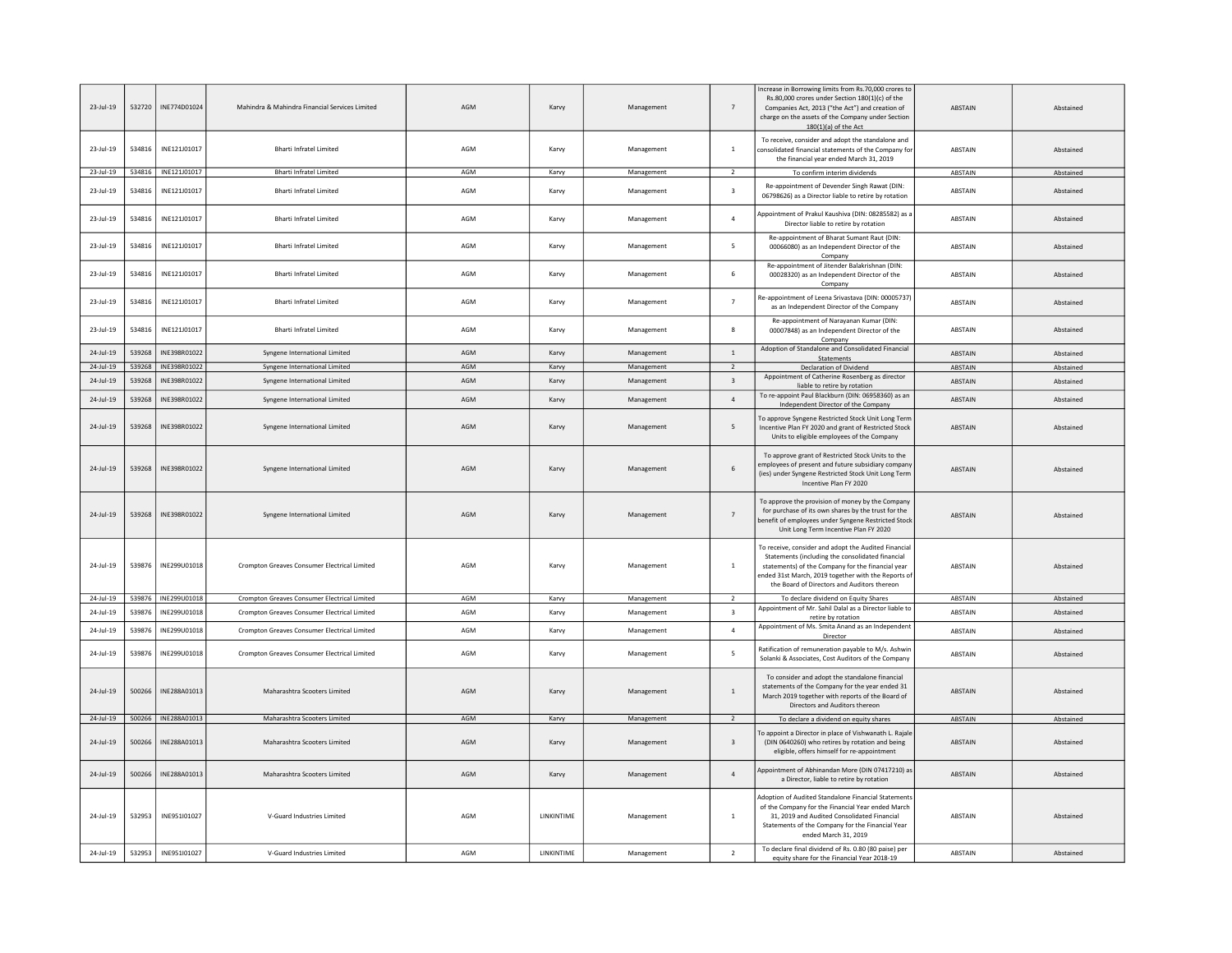| 24-Jul-19     | 532953 | INE951I01027        | V-Guard Industries Limited | AGM | LINKINTIME         | Management | $\overline{\mathbf{3}}$ | Re-appointment of Ms. Joshna Johnson Thomas,<br>Director, who retires by rotation and offers herself fo<br>re-appointment                                                                                                                                                                               | ABSTAIN        | Abstained |
|---------------|--------|---------------------|----------------------------|-----|--------------------|------------|-------------------------|---------------------------------------------------------------------------------------------------------------------------------------------------------------------------------------------------------------------------------------------------------------------------------------------------------|----------------|-----------|
| 24-Jul-19     | 532953 | INE951I01027        | V-Guard Industries Limited | AGM | LINKINTIME         | Management | $\overline{a}$          | Re-appointment of Mr. Cherian N Punnoose (DIN:<br>00061030) as an Independent Director of the<br>Company                                                                                                                                                                                                | ABSTAIN        | Abstained |
| 24-Jul-19     | 532953 | INE951I01027        | V-Guard Industries Limited | AGM | <b>I INKINTIME</b> | Management | 5                       | Re-appointment of Mr. C J George (DIN: 00003132) as<br>an Independent Director of the Company                                                                                                                                                                                                           | <b>ABSTAIN</b> | Abstained |
| 24-Jul-19     | 532953 | INE951I01027        | V-Guard Industries Limited | AGM | LINKINTIME         | Management | 6                       | Re-appointment of Mr. Ullas K Kamath (DIN:<br>00506681) as an Independent Director of the<br>Company                                                                                                                                                                                                    | ABSTAIN        | Abstained |
| 24-Jul-19     | 532953 | INE951I01027        | V-Guard Industries Limited | AGM | LINKINTIME         | Management | $\overline{7}$          | Payment of remuneration by way of commission to<br>Mr. Kochouseph Chittilappilly, Chairman (Non-<br>Executive Director) for the financial year ended 2019<br>above fifty percent of the total annual remuneration<br>by way of commission payable to all the Non-<br>Executive Directors of the Company | <b>ARSTAIN</b> | Abstained |
| 24-Jul-19     | 532953 | INE951I01027        | V-Guard Industries Limited | AGM | LINKINTIME         | Management | 8                       | Payment of Remuneration to Non-Executive Director                                                                                                                                                                                                                                                       | ABSTAIN        | Abstained |
| 24-Jul-19     | 532953 | INE951I01027        | V-Guard Industries Limited | AGM | LINKINTIME         | Management | 9                       | Ratification of remuneration of Cost Auditors for the<br>Financial Year 2019-20                                                                                                                                                                                                                         | ABSTAIN        | Abstained |
| 24-Jul-19     | 500251 | INE849A01020        | <b>Trent Limited</b>       | PB  | NSDL               | Management | $\mathbf{1}$            | Issue of Equity Shares on a preferential basis                                                                                                                                                                                                                                                          | ABSTAIN        | Abstained |
| 25-Jul-19     | 500034 | INE296A01024        | Bajaj Finance Limited      | AGM | Karvy              | Management | $\overline{1}$          | Adoption of financial statements for the year ended<br>31 March 2019 together with the Directors' and<br>Auditors'<br>Reports thereon                                                                                                                                                                   | ABSTAIN        | Abstained |
| $25 -$ Jul-19 |        | 500034 INE296A01024 | Bajaj Finance Limited      | AGM | Karvy              | Management | $\overline{2}$          | Declaration of dividend                                                                                                                                                                                                                                                                                 | ABSTAIN        | Abstained |
| 25-Jul-19     | 500034 | INE296A01024        | Bajaj Finance Limited      | AGM | Karvy              | Management | $\overline{\mathbf{3}}$ | Re-appointment of Rajivnayan Rahulkumar Bajaj,<br>director,<br>who retires by rotation                                                                                                                                                                                                                  | ABSTAIN        | Abstained |
| 25-Jul-19     | 500034 | INE296A01024        | Bajaj Finance Limited      | AGM | Karvy              | Management | $\overline{4}$          | Appointment of Naushad Darius Forbes as an<br>independent director                                                                                                                                                                                                                                      | ABSTAIN        | Abstained |
| 25-Jul-19     | 500034 | INE296A01024        | Bajaj Finance Limited      | AGM | Karvy              | Management | 5                       | Appointment of Anami N Roy as an independent<br>director                                                                                                                                                                                                                                                | ABSTAIN        | Abstained |
| 25-Jul-19     | 500034 | INE296A01024        | Bajaj Finance Limited      | AGM | Karvy              | Management | 6                       | Re-appointment of Nanoo Gobindram Pamnani as ar<br>independent director                                                                                                                                                                                                                                 | ABSTAIN        | Abstained |
| 25-Jul-19     | 500034 | INE296A01024        | Bajaj Finance Limited      | AGM | Karvy              | Management | $\overline{7}$          | Re-appointment of Dipak Kumar Poddar as an<br>independent director                                                                                                                                                                                                                                      | ABSTAIN        | Abstained |
| 25-Jul-19     | 500034 | INE296A01024        | Bajaj Finance Limited      | AGM | Karvy              | Management | 8                       | Re-appointment of Ranjan Surajprakash Sanghi as an<br>independent director                                                                                                                                                                                                                              | ABSTAIN        | Abstained |
| 25-Jul-19     | 500034 | INE296A01024        | Bajaj Finance Limited      | AGM | Karvy              | Management | 9                       | Re-appointment of Balaji Rao Jagannathrao Dovetor<br>as<br>an independent director                                                                                                                                                                                                                      | ABSTAIN        | Abstained |
| 25-Jul-19     | 500034 | INE296A01024        | Bajaj Finance Limited      | AGM | Karvy              | Management | 10                      | Re-appointment of Omkar Goswami as an<br>independent<br>director                                                                                                                                                                                                                                        | ABSTAIN        | Abstained |
| 25-Jul-19     | 500034 | INE296A01024        | Bajaj Finance Limited      | AGM | Karvy              | Management | $11\,$                  | Re-appointment of Gita Piramal as an independent<br>director                                                                                                                                                                                                                                            | ABSTAIN        | Abstained |
| 25-Jul-19     | 500034 | INE296A01024        | Bajaj Finance Limited      | AGM | Karvy              | Management | 12                      | Approval for continuation of Rahulkumar Kamalnayar<br>Bajaj as Chairman, non-executive and non-<br>independent<br>director of the Company from 1 April 2019                                                                                                                                             | ABSTAIN        | Abstained |
| 25-Jul-19     | 500034 | INE296A01024        | Bajaj Finance Limited      | AGM | Karvy              | Management | 13                      | Issue of non-convertible debentures through private<br>placement                                                                                                                                                                                                                                        | ABSTAIN        | Abstained |
| $25 -$ Jul-19 | 500228 | INE019A01038        | JSW Steel Limited          | AGM | Karvy              | Management | $\overline{1}$          | Adoption of the Audited Financial Statements of the<br>Company (including Audited Consolidated Financial<br>Statements) for the financial year ended March 31.<br>2019 and the Reports of the Board of Directors and<br>Auditors thereon                                                                | <b>ABSTAIN</b> | Abstained |
| 25-Jul-19     | 500228 | INF019A01038        | ISW Steel Limited          | AGM | Karvy              | Management | 2                       | Confirmation of payment of dividend made on the<br>10% Cumulative Redeemable Preference Shares of<br>the Company for the financial year 2018-19                                                                                                                                                         | <b>ARSTAIN</b> | Abstained |
| 25-Jul-19     | 500228 | INE019A01038        | JSW Steel Limited          | AGM | Karvy              | Management | $\overline{\mathbf{3}}$ | Declaration of dividend on the 0.01% Cumulative<br>Redeemable Preference Shares of the Company for<br>the financial year 2018-19                                                                                                                                                                        | ABSTAIN        | Abstained |
| 25-Jul-19     | 500228 | INE019A01038        | JSW Steel Limited          | AGM | Karvy              | Management | $\sqrt{4}$              | Declaration of dividend on the Equity Shares of the<br>Company for the financial year 2018-19                                                                                                                                                                                                           | ABSTAIN        | Abstained |
| 25-Jul-19     | 500228 | INE019A01038        | JSW Steel Limited          | AGM | Karvy              | Management | 5                       | Re-appointment of Mr. Jayant Acharya (DIN<br>00106543), as a Director                                                                                                                                                                                                                                   | <b>ABSTAIN</b> | Abstained |
| 25-Jul-19     | 500228 | INE019A01038        | JSW Steel Limited          | AGM | Karvy              | Management | 6                       | Ratification of the Remuneration of M/s. Shome &<br>Banerjee, Cost Auditors of the Company for the<br>financial year ending 31st March, 2020                                                                                                                                                            | ABSTAIN        | Abstained |
|               |        |                     |                            |     |                    |            |                         |                                                                                                                                                                                                                                                                                                         |                |           |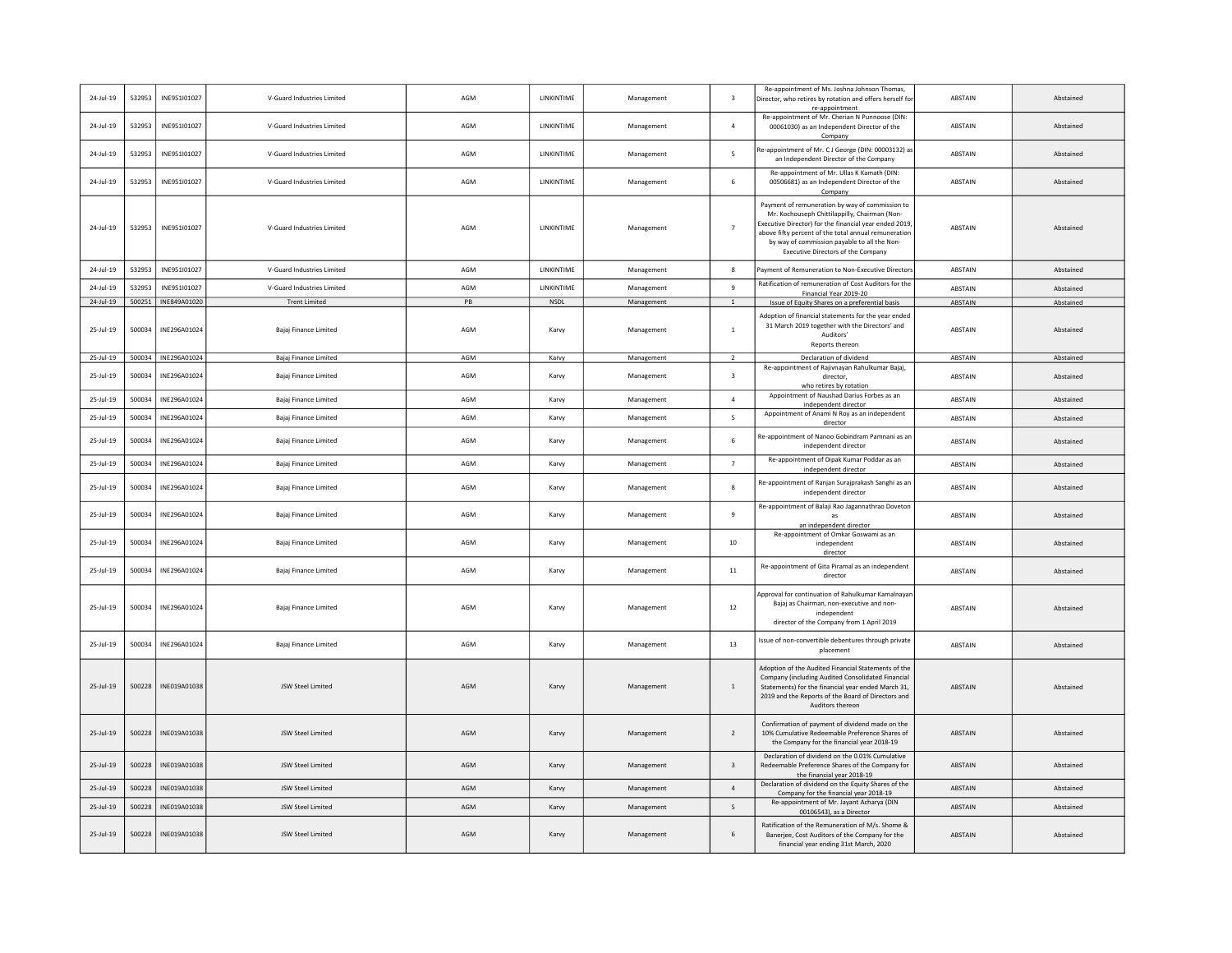| 25-Jul-19     | 500228 | INE019A01038        | JSW Steel Limited        | AGM | Karvy       | Management | $\overline{7}$          | Appointment of Mr. Harsh Charandas Mariwala (DIN:<br>00210342) as an Independent Director                                                                                                                                                                                                                                                                            | <b>ABSTAIN</b> | Abstained |
|---------------|--------|---------------------|--------------------------|-----|-------------|------------|-------------------------|----------------------------------------------------------------------------------------------------------------------------------------------------------------------------------------------------------------------------------------------------------------------------------------------------------------------------------------------------------------------|----------------|-----------|
| 25-Jul-19     | 500228 | INE019A01038        | JSW Steel Limited        | AGM | Karvy       | Management | $\mathbf{g}$            | Appointment of Mrs. Nirupama Rao (DIN: 06954879)<br>as an Independent Director                                                                                                                                                                                                                                                                                       | ABSTAIN        | Abstained |
| 25-Jul-19     | 500228 | INE019A01038        | JSW Steel Limited        | AGM | Karvy       | Management | 9                       | Re-appointment of Mr. Jayant Acharya (DIN<br>00106543) as a Whole-time Director of the Company                                                                                                                                                                                                                                                                       | <b>ABSTAIN</b> | Abstained |
| 25-Jul-19     | 500228 | INE019A01038        | JSW Steel Limited        | AGM | Karvy       | Management | 10                      | Consent for Payment of Remuneration to non -<br>executive directors                                                                                                                                                                                                                                                                                                  | ABSTAIN        | Abstained |
| 25-Jul-19     | 500228 | INE019A01038        | JSW Steel Limited        | AGM | Karvy       | Management | $11\,$                  | Consent for private placement of redeemable non-<br>convertible debentures                                                                                                                                                                                                                                                                                           | ABSTAIN        | Abstained |
| $25 -$ Jul-19 | 500228 | INE019A01038        | JSW Steel Limited        | AGM | Karvy       | Management | 12                      | Consent for issue of specified securities to Qualified<br><b>Institutional Buyers (QIBs)</b>                                                                                                                                                                                                                                                                         | <b>ABSTAIN</b> | Abstained |
| 25-Jul-19     | 500228 | INE019A01038        | JSW Steel Limited        | AGM | Karvy       | Management | 13                      | Approval for undertaking material related party<br>transactions(s) with JSW International Tradecorp Pte<br>Limited, Singapore                                                                                                                                                                                                                                        | <b>ABSTAIN</b> | Abstained |
| 25-Jul-19     | 500469 | INE171A01029        | The Federal Bank Limited | AGM | <b>NSDL</b> | Management | $\,$ 1 $\,$             | (a) Adoption of the audited financial statements of<br>the Bank for the financial year ended<br>March 31, 2019 and the Reports of the Board of<br>Directors and the Auditor's thereon; and<br>(b) Adoption of the audited consolidated financial<br>statements of the Bank for the financial year<br>ended March 31, 2019 and the Report of the<br>Auditor's thereon | ABSTAIN        | Abstained |
| 25-Jul-19     |        | 500469 INE171A01029 | The Federal Bank Limited | AGM | NSDL        | Management | $\overline{2}$          | Declaration of Dividend<br>Re-appointment of Retiring Director, Mr. Ashutosh                                                                                                                                                                                                                                                                                         | ABSTAIN        | Abstained |
| 25-Jul-19     | 500469 | INE171A01029        | The Federal Bank Limited | AGM | <b>NSDL</b> | Management | $\overline{\mathbf{3}}$ | Khajuria (DIN-05154975)                                                                                                                                                                                                                                                                                                                                              | ABSTAIN        | Abstained |
| 25-Jul-19     | 500469 | INE171A01029        | The Federal Bank Limited | AGM | <b>NSDL</b> | Management | $\overline{4}$          | Appointment of Joint Central Statutory Auditors, M/s<br>B S R & Co. LLP, Chartered Accountants,<br>Mumbai together with M/s M M Nissim & Co,<br>Mumbai, Chartered Accountants as Auditors and<br>fixation of remuneration thereof                                                                                                                                    | ABSTAIN        | Abstained |
| 25-Jul-19     | 500469 | INE171A01029        | The Federal Bank Limited | AGM | <b>NSDL</b> | Management | 5                       | Appoint and to fix the remuneration of branch<br>auditors in consultation with the Central Statutory<br>Auditors for the purpose.                                                                                                                                                                                                                                    | ABSTAIN        | Abstained |
| 25-Jul-19     | 500469 | INE171A01029        | The Federal Bank Limited | AGM | <b>NSDL</b> | Management | 6                       | Appointment of Mr. K Balakrishnan (DIN-00034031)<br>as an Independent Director of the Bank                                                                                                                                                                                                                                                                           | <b>ABSTAIN</b> | Abstained |
| 25-Jul-19     | 500469 | INE171A01029        | The Federal Bank Limited | AGM | <b>NSDL</b> | Management | $\overline{7}$          | Appointment of Mr. Siddhartha Sengupta (DIN-<br>08467648), as an Independent Director of the Bank.                                                                                                                                                                                                                                                                   | ABSTAIN        | Abstained |
| 25-Jul-19     | 500469 | INE171A01029        | The Federal Bank Limited | AGM | <b>NSDL</b> | Management | 8                       | Appointment of Mr. Manoj Fadnis (DIN-01087055),<br>as an Independent Director of the Bank                                                                                                                                                                                                                                                                            | ABSTAIN        | Abstained |
| 25-Jul-19     | 500469 | INE171A01029        | The Federal Bank Limited | AGM | NSDL        | Management | 9                       | To take on record RBI approval for appointment of<br>Mr. Dilip Sadarangani (DIN: 06610897) as a<br>Nonexecutive (Independent) Part-Time Chairman of<br>the Bank and to approve his remuneration                                                                                                                                                                      | ABSTAIN        | Abstained |
| 25-Jul-19     | 500469 | INE171A01029        | The Federal Bank Limited | AGM | NSDL        | Management | 10                      | To re-appoint Mr. C. Balagopal (DIN: 00430938) as an<br>Independent Director of the Bank for the<br>second term                                                                                                                                                                                                                                                      | ABSTAIN        | Abstained |
| 25-Jul-19     | 500469 | INE171A01029        | The Federal Bank Limited | AGM | NSDL        | Management | $11\,$                  | Approval for Raising of Funds through Issuance of<br>Bonds for FY 2019-20                                                                                                                                                                                                                                                                                            | ABSTAIN        | Abstained |
| 25-Jul-19     | 532978 | INE918I01018        | Bajaj Finserv Limited    | AGM | Karvy       | Management | $1\,$                   | Adoption of standalone and consolidated financial<br>statements for the year ended 31 March 2019 and<br>the Directors' and Auditors' Reports thereon                                                                                                                                                                                                                 | ABSTAIN        | Abstained |
| 25-Jul-19     | 532978 | INE918I01018        | Bajaj Finserv Limited    | AGM | Karvy       | Management | $\overline{2}$          | Declaration of dividend of H 2.50 per equity share<br>(50%) of face value of H 5 each, for the year ended<br>31 March 2019                                                                                                                                                                                                                                           | ABSTAIN        | Abstained |
| 25-Jul-19     | 532978 | INE918I01018        | Bajaj Finserv Limited    | AGM | Karvy       | Management | $\overline{\mathbf{3}}$ | Re-appointment of Madhurkumar Ramkrishnaji<br>Bajaj, who retires by rotation                                                                                                                                                                                                                                                                                         | ABSTAIN        | Abstained |
| 25-Jul-19     | 532978 | INE918I01018        | Bajaj Finserv Limited    | AGM | Karvy       | Management | $\overline{4}$          | Ratification of remuneration to Cost Auditor for the<br>financial year 2019-20                                                                                                                                                                                                                                                                                       | <b>ABSTAIN</b> | Abstained |
| 25-Jul-19     | 532978 | INE918I01018        | Bajaj Finserv Limited    | AGM | Karvy       | Management | 5                       | Appointment of Anami N Roy as an<br>independent director                                                                                                                                                                                                                                                                                                             | <b>ABSTAIN</b> | Abstained |
| 25-Jul-19     | 532978 | INE918I01018        | Bajaj Finserv Limited    | AGM | Karvy       | Management | 6                       | Appointment of Manish Santoshkumar Kejriwal as<br>Non-executive Non-independent Director                                                                                                                                                                                                                                                                             | ABSTAIN        | Abstained |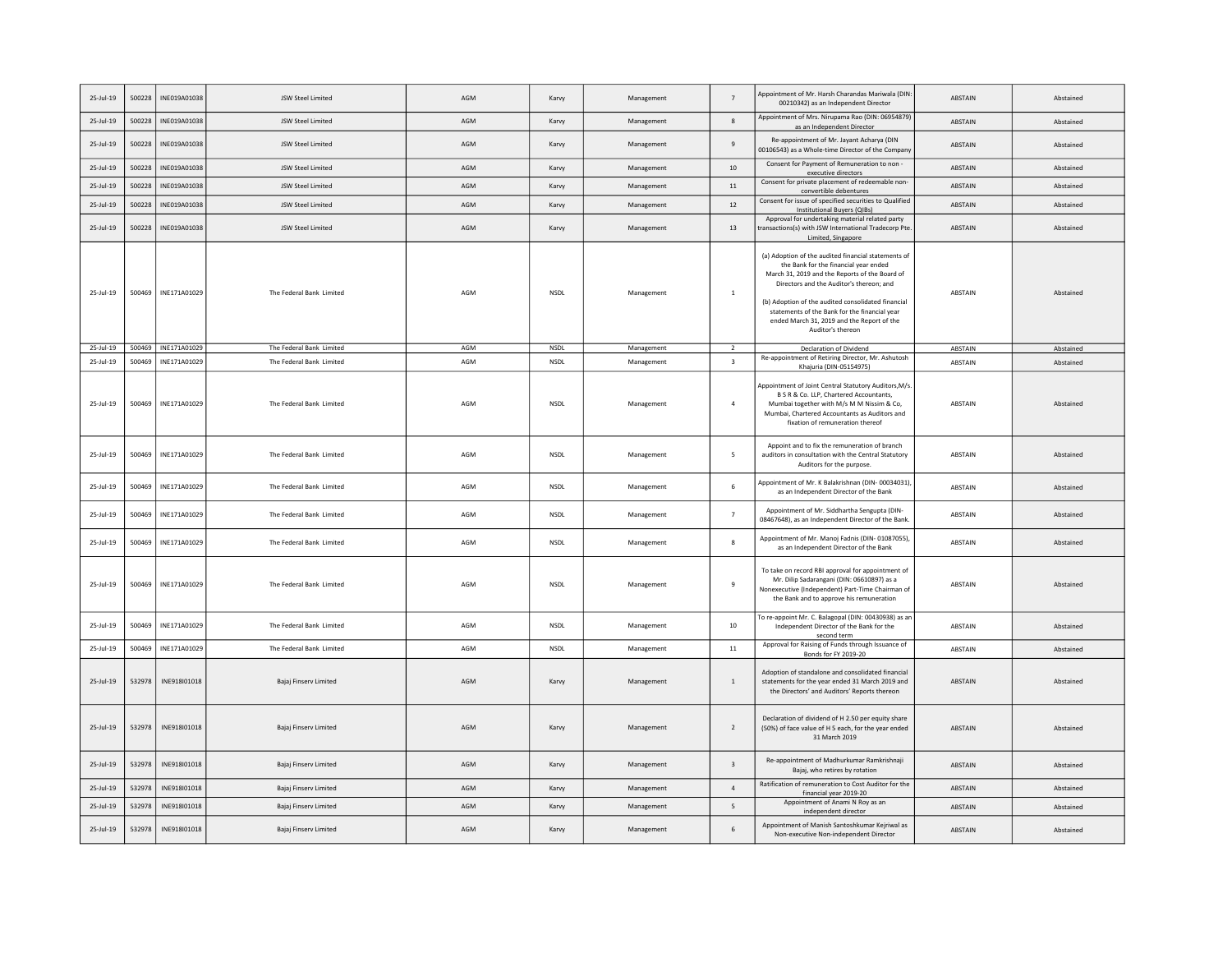| 25-Jul-19     | 532978 | INE918I01018 | Bajaj Finserv Limited  | AGM | Karvy       | Management | $\overline{7}$           | Re-appointment of Nanoo Gobindram Pamnani as<br>an independent director                                                                                                                                                                                                                                                                                                                                                                                                      | <b>ABSTAIN</b> | Abstained |
|---------------|--------|--------------|------------------------|-----|-------------|------------|--------------------------|------------------------------------------------------------------------------------------------------------------------------------------------------------------------------------------------------------------------------------------------------------------------------------------------------------------------------------------------------------------------------------------------------------------------------------------------------------------------------|----------------|-----------|
| 25-Jul-19     | 532978 | INE918I01018 | Bajaj Finserv Limited  | AGM | Karvy       | Management | 8                        | Re-appointment of Balaji Rao Jagannathrao Dovetor<br>as an independent director                                                                                                                                                                                                                                                                                                                                                                                              | ABSTAIN        | Abstained |
| 25-Jul-19     | 532978 | INE918I01018 | Bajaj Finserv Limited  | AGM | Karvy       | Management | $9\,$                    | Re-appointment of Dr. Gita Piramal as an<br>independent director                                                                                                                                                                                                                                                                                                                                                                                                             | ABSTAIN        | Abstained |
| 25-Jul-19     | 532978 | INE918I01018 | Bajaj Finserv Limited  | AGM | Karvy       | Management | 10                       | Continuation of Rahulkumar Kamalnayan Bajaj as<br>a Non-executive and Non- independent director of<br>the Company from 1 April 2019                                                                                                                                                                                                                                                                                                                                          | <b>ABSTAIN</b> | Abstained |
| 25-Jul-19     | 532978 | INE918I01018 | Bajaj Finserv Limited  | AGM | Karvy       | Management | 11                       | Approval relating to payment of remuneration to<br>Sanjivnayan Rahulkumar Bajaj, Managing Director &<br>CEO of the Company                                                                                                                                                                                                                                                                                                                                                   | ABSTAIN        | Abstained |
| 25-Jul-19     | 526299 | INE356A01018 | MphasiS Limited        | AGM | <b>NSDL</b> | Management | $\overline{1}$           | Adoption of Standalone and Consolidated Financial<br><b>Statements</b>                                                                                                                                                                                                                                                                                                                                                                                                       | <b>ABSTAIN</b> | Abstained |
| $25$ -Jul-19  | 526299 | INE356A01018 | <b>MphasiS Limited</b> | AGM | <b>NSDL</b> | Management | $\overline{2}$           | Approval of final dividend on equity shares<br>Re-appointment of Mr. Amit Dixit, who retires by                                                                                                                                                                                                                                                                                                                                                                              | ABSTAIN        | Abstained |
| 25-Jul-19     | 526299 | INE356A01018 | <b>MphasiS Limited</b> | AGM | NSDL        | Management | $\overline{\mathbf{3}}$  | rotation                                                                                                                                                                                                                                                                                                                                                                                                                                                                     | ABSTAIN        | Abstained |
| 25-Jul-19     | 526299 | INE356A01018 | MphasiS Limited        | AGM | NSDL        | Management | $\overline{4}$           | Re-appointment of Mr. Paul James Upchurch, who<br>retires by rotation                                                                                                                                                                                                                                                                                                                                                                                                        | ABSTAIN        | Abstained |
| 25-Jul-19     | 526299 | INE356A01018 | MphasiS Limited        | AGM | <b>NSDL</b> | Management | $\overline{\phantom{a}}$ | Appointment of Mr. Marshall Jan Lux as a Director                                                                                                                                                                                                                                                                                                                                                                                                                            | <b>ABSTAIN</b> | Abstained |
| 25-Jul-19     | 526299 | INE356A01018 | MphasiS Limited        | AGM | <b>NSDL</b> | Management | 6                        | Re-appointment of Mr. Davinder Singh Brar as an<br>Independent Director                                                                                                                                                                                                                                                                                                                                                                                                      | ABSTAIN        | Abstained |
| $25 -$ Jul-19 | 532483 | INE476A01014 | Canara Bank            | AGM | Karvy       | Management | $\,$ 1                   | To discuss, approve and adopt the Audited Balance<br>Sheet of the Bank as at 31st March 2019, Profit &<br>Loss account for the year ended 31st March 2019, the<br>Report of the Board of Directors on the working and<br>activities of the Bank for the period covered by the<br>Accounts and the Auditors' Report on the Balance<br>Sheet and Accounts                                                                                                                      | ABSTAIN        | Abstained |
| 25-Jul-19     | 532483 | INE476A01014 | Canara Bank            | AGM | Karvy       | Management | $\overline{2}$           | To create, offer, issue and allot (including with<br>provision for reservation on firm allotment and / or<br>competitive basis of such part of issue and for such<br>categories of persons as may be permitted by the lav<br>then applicable) by way of an offer document /<br>prospectus or such other<br>document, in India or abroad, such number of equity<br>shares and / or preference shares (whether<br>cumulative or not; convertible into equity shares or<br>not) | ABSTAIN        | Abstained |
| $25$ -Jul-19  | 532483 | INE476A01014 | Canara Bank            | AGM | Karvy       | Management | $\overline{\mathbf{3}}$  | To elect 2 (two) Director from amongst Shareholders<br>of the Bank (other than Central Government)                                                                                                                                                                                                                                                                                                                                                                           | ABSTAIN        | Abstained |
| $26 -$ Jul-19 | 532977 | INE917I01010 | Bajaj Auto Limited     | AGM | Karvy       | Management | $\overline{1}$           | Adoption of financial statements for the financial<br>vear<br>ended 31 March 2019 and Directors' and Auditors'<br>Reports thereon                                                                                                                                                                                                                                                                                                                                            | ABSTAIN        | Abstained |
| $26$ -Jul-19  | 532977 | INE917I01010 | Bajaj Auto Limited     | AGM | Karvy       | Management | $\overline{2}$           | Declaration of dividend of H 60 per equity share, for<br>the<br>year ended 31 March 2019                                                                                                                                                                                                                                                                                                                                                                                     | <b>ABSTAIN</b> | Abstained |
| 26-Jul-19     | 532977 | INE917I01010 | Bajaj Auto Limited     | AGM | Karvy       | Management | $\overline{\mathbf{3}}$  | Re-appointment of Sanjivnayan Rahulkumar Bajaj,<br>who retires by rotation                                                                                                                                                                                                                                                                                                                                                                                                   | ABSTAIN        | Abstained |
| 26-Jul-19     | 532977 | INE917I01010 | Bajaj Auto Limited     | AGM | Karvy       | Management | $\overline{4}$           | Re-appointment of Pradeep Shrivastava, who<br>retires by rotation                                                                                                                                                                                                                                                                                                                                                                                                            | ABSTAIN        | Abstained |
| $26$ -Jul-19  | 532977 | INE917I01010 | Bajaj Auto Limited     | AGM | Karvy       | Management | 5                        | Appointment of Rakesh Sharma as a Director                                                                                                                                                                                                                                                                                                                                                                                                                                   | ABSTAIN        | Abstained |
| $26 -$ Jul-19 | 532977 | INE917I01010 | Bajaj Auto Limited     | AGM | Karvy       | Management | 6                        | Approval of appointment of Rakesh Sharma as a<br>Whole-time Director, with the designation as<br><b>Executive Director</b>                                                                                                                                                                                                                                                                                                                                                   | ABSTAIN        | Abstained |
| $26$ -Jul-19  | 532977 | INE917I01010 | Bajaj Auto Limited     | AGM | Karvy       | Management | $\overline{7}$           | Appointment of Smt. Lila Firoz Poonawalla as an<br>Independent Director of the Company for a term of<br>five<br>consecutive years with effect from 1 April 2019                                                                                                                                                                                                                                                                                                              | ABSTAIN        | Abstained |
| $26 -$ Jul-19 | 532977 | INE917I01010 | Bajaj Auto Limited     | AGM | Karvy       | Management | 8                        | Appointment of Pradip Panalal Shah as an<br>Independent Director of the Company for a term of<br>five consecutive<br>years with effect from 1 April 2019                                                                                                                                                                                                                                                                                                                     | ABSTAIN        | Abstained |
| 26-Jul-19     | 532977 | INE917I01010 | Bajaj Auto Limited     | AGM | Karvy       | Management | 9                        | Re-appointment of Nanoo Gobindram Pamnani as an<br>Independent Director of the Company for a second<br>term<br>of five consecutive years with effect from 1 April 2019                                                                                                                                                                                                                                                                                                       | ABSTAIN        | Abstained |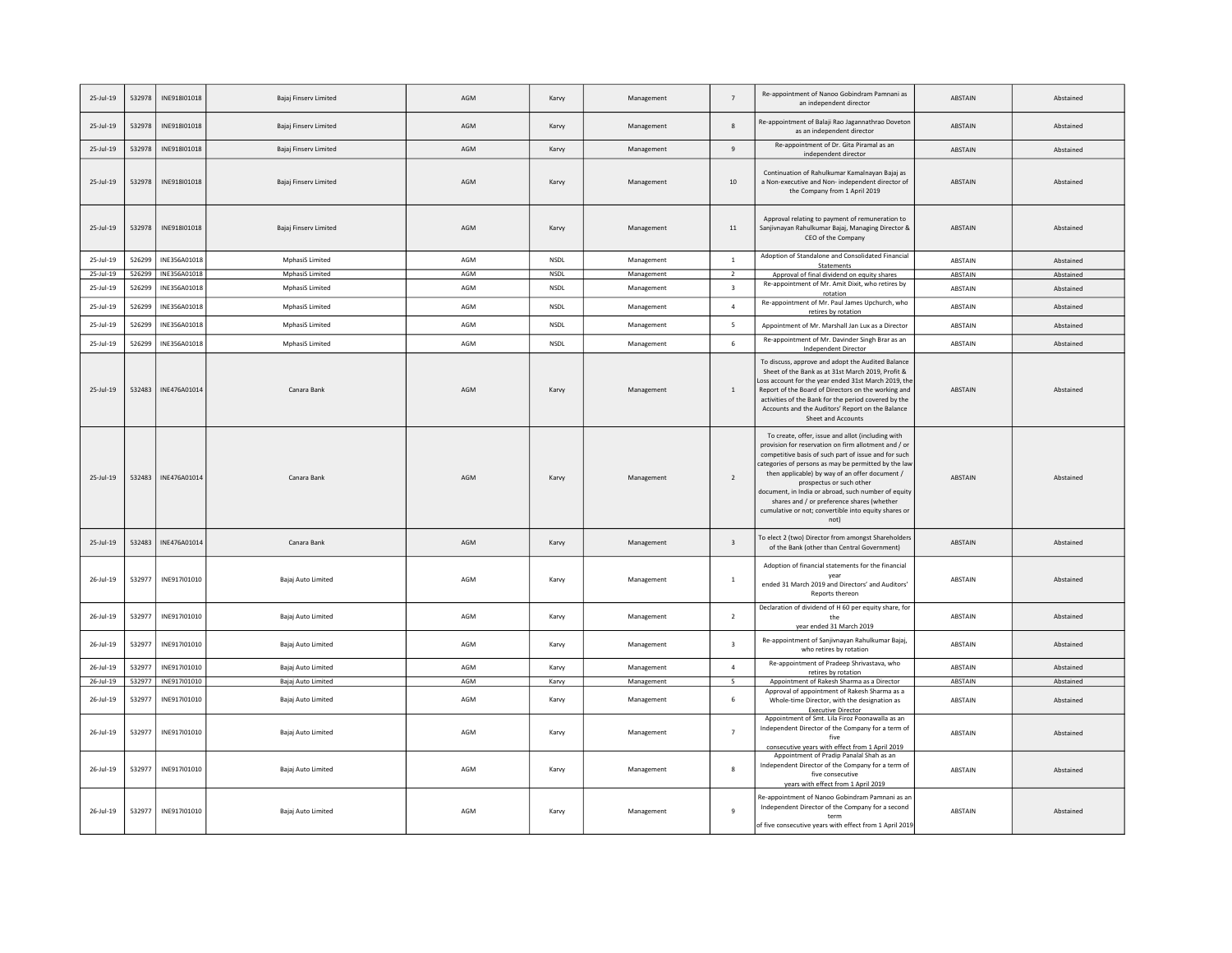| 26-Jul-19     | 532977 | INE917I01010 | Bajaj Auto Limited            | AGM | Karvy       | Management | 10                      | Re-appointment of Balaji Rao Jagannathrao Doveton<br>as an Independent Director of the Company for a<br>second term of<br>five consecutive years with effect from 1 April 2019                         | ABSTAIN        | Abstained |
|---------------|--------|--------------|-------------------------------|-----|-------------|------------|-------------------------|--------------------------------------------------------------------------------------------------------------------------------------------------------------------------------------------------------|----------------|-----------|
| 26-Jul-19     | 532977 | INE917I01010 | Bajaj Auto Limited            | AGM | Karvy       | Management | 11                      | Maintaining the number of maximum directors of the<br>Company                                                                                                                                          | ABSTAIN        | Abstained |
| $26$ -Jul-19  | 540565 | INE219X23014 | India Grid Trust              | AGM | Karvy       | Management | $\mathbf{1}$            | To Adopt Financial Statements As On March 31, 2019                                                                                                                                                     | ABSTAIN        | Abstained |
| $26 -$ Jul-19 | 540565 | INE219X23014 | India Grid Trust              | AGM | Karvy       | Management | $\overline{2}$          | To Adopt Valuation Reports As On March 31, 2019                                                                                                                                                        | ABSTAIN        | Abstained |
| 26-Jul-19     | 540565 | INE219X23014 | India Grid Trust              | AGM | Karvy       | Management | $\overline{\mathbf{3}}$ | To Appoint The Statutory Auditor                                                                                                                                                                       | ABSTAIN        | Abstained |
| 26-Jul-19     | 540565 | INE219X23014 | India Grid Trust              | AGM | Karvy       | Management | $\overline{4}$          | To Appoint The Valuers                                                                                                                                                                                 | ABSTAIN        | Abstained |
| 26-Jul-19     | 540565 | INE219X23014 | India Grid Trust              | AGM | Karvy       | Management | 5                       | To Fix Remuneration Payable To Directors                                                                                                                                                               | ABSTAIN        | Abstained |
| 26-Jul-19     | 540565 | INE219X23014 | India Grid Trust              | AGM | Karvy       | Management | 6                       | Authority To Borrow And Create Charge On Assets<br>And Matters Related Thereto                                                                                                                         | <b>ABSTAIN</b> | Abstained |
| 26-Jul-19     | 540611 | INE949L01017 | AU Small Finance Bank Limited | AGM | NSDL        | Management | $\mathbf{1}$            | To consider and adopt the Audited Financial<br>Statements of the Bank for the Financial Year ended<br>31st March 2019 and the reports of the Board of<br>Directors and the Auditors thereon            | ABSTAIN        | Abstained |
| 26-Jul-19     | 540611 | INE949L01017 | AU Small Finance Bank Limited | AGM | NSDL        | Management | $\overline{2}$          | To declare dividend of ₹0.75 per equity share of ₹10<br>each for the Financial Year 2018-19                                                                                                            | ABSTAIN        | Abstained |
| $26 -$ Jul-19 | 540611 | INE949L01017 | AU Small Finance Bank Limited | AGM | NSDL        | Management | $\overline{\mathbf{3}}$ | To appoint a Director in place of Mr. Uttam Tibrewal<br>(DIN: 01024940), who retires by rotation and being<br>eligible, has offered himself for re-appointment                                         | ABSTAIN        | Abstained |
| $26 -$ Jul-19 | 540611 | INE949L01017 | AU Small Finance Bank Limited | AGM | NSDL        | Management | $\overline{4}$          | To ratify the appointment of M/S S.R. BATLIBOI &<br>ASSOCIATES LLP, Chartered Accountants (Registration<br>No. 101049W/E300004) as the Statutory Auditors of<br>the Bank                               | <b>ABSTAIN</b> | Abstained |
| 26-Jul-19     | 540611 | INE949L01017 | AU Small Finance Bank Limited | AGM | <b>NSDL</b> | Management | 5                       | To appoint Mr. Narendra Ostawal (DIN: 06530414) as<br>a Director (Non-Executive)                                                                                                                       | ABSTAIN        | Abstained |
| 26-Jul-19     | 540611 | INE949L01017 | AU Small Finance Bank Limited | AGM | NSDL        | Management | 6                       | To approve fees or compensation (profit linked<br>commission) payable to Non-Executive Directors,<br>including Independent Directors                                                                   | <b>ABSTAIN</b> | Abstained |
| 26-Jul-19     | 540611 | INE949L01017 | AU Small Finance Bank Limited | AGM | NSDL        | Management | $\overline{7}$          | To revise the compensation (Profit Linked<br>Commission) payable to Mr. Mannil Venugopalan<br>(DIN:00255575), as the Independent Director (Part-<br>Time) Chairman                                     | ABSTAIN        | Abstained |
| 26-Jul-19     | 540611 | INE949L01017 | AU Small Finance Bank Limited | AGM | NSDL        | Management | 8                       | To revise the remuneration payable to Mr. Sanjay<br>Agarwal (DIN 00009526), as the Managing Director &<br>CEO                                                                                          | ABSTAIN        | Abstained |
| 26-Jul-19     | 540611 | INE949L01017 | AU Small Finance Bank Limited | AGM | <b>NSDL</b> | Management | 9                       | To revise the remuneration payable to Mr. Uttam<br>Tibrewal (DIN: 01024940), as the Whole-time Directo                                                                                                 | ABSTAIN        | Abstained |
| $26 -$ Jul-19 | 540611 | INE949L01017 | AU Small Finance Bank Limited | AGM | NSDL        | Management | 10                      | To authorise Board of Directors to borrow money in<br>excess of paid up capital, free reserves and securities<br>premium of Bank u/s 180 (1) (c) of the Companies<br>Act, 2013                         | ABSTAIN        | Abstained |
| 26-Jul-19     | 540611 | INE949L01017 | AU Small Finance Bank Limited | AGM | <b>NSDI</b> | Management | 11                      | To issue of securities/bonds/other permissible<br>instruments, in one or more tranches                                                                                                                 | <b>ABSTAIN</b> | Abstained |
| $26 -$ Jul-19 | 540611 | INE949L01017 | AU Small Finance Bank Limited | AGM | <b>NSDL</b> | Management | 12                      | To alter Article of Association of the Bank                                                                                                                                                            | ABSTAIN        | Abstained |
| 26-Jul-19     | 540611 | INE949L01017 | AU Small Finance Bank Limited | AGM | <b>NSDL</b> | Management | 13                      | To approve amendments in Employee Stock Option<br>Scheme 2016                                                                                                                                          | ABSTAIN        | Abstained |
| 27-Jul-19     | 500495 | INE042A01014 | <b>Escorts Limited</b>        | AGM | Karvy       | Management | 1                       | Adoption of Balance Sheet and Profit & Loss account<br>(Standalone & Consolidated) for the<br>financial year ended on March 31, 2019, the reports<br>of the Board of Directors and Auditors<br>thereon | <b>ABSTAIN</b> | Abstained |
| 27-Jul-19     | 500495 | INE042A01014 | <b>Escorts Limited</b>        | AGM | Karvy       | Management | $\overline{2}$          | Approval of declaration of dividend for the financial<br>year 2018-2019                                                                                                                                | ABSTAIN        | Abstained |
| 27-Jul-19     | 500495 | INE042A01014 | <b>Escorts Limited</b>        | AGM | Karvy       | Management | $\overline{\mathbf{3}}$ | Re-appointment of Ms. Nitasha Nanda as Director<br>who retires by rotation                                                                                                                             | <b>ABSTAIN</b> | Abstained |
| $27 -$ Jul-19 | 500495 | INE042A01014 | <b>Escorts Limited</b>        | AGM | Karvy       | Management | $\overline{4}$          | Re-appointment of Mr. G. B. Mathur as Director who<br>retires by rotation                                                                                                                              | <b>ABSTAIN</b> | Abstained |
| 27-Jul-19     | 500495 | INE042A01014 | <b>Escorts Limited</b>        | AGM | Karvy       | Management | 5                       | Approval for payment of remuneration to the Cost<br>Auditor                                                                                                                                            | ABSTAIN        | Abstained |
| 27-Jul-19     | 500495 | INE042A01014 | <b>Escorts Limited</b>        | AGM | Karvy       | Management | 6                       | Appointment of Mr. Sunil Kant Munjal as an<br>Independent Director of the Company                                                                                                                      | ABSTAIN        | Abstained |
| 27-Jul-19     | 500495 | INE042A01014 | <b>Escorts Limited</b>        | AGM | Karvy       | Management | $\overline{7}$          | Payment of Commission to Non Executive Directors<br>for a period of five years                                                                                                                         | ABSTAIN        | Abstained |
| 27-Jul-19     | 500495 | INE042A01014 | <b>Escorts Limited</b>        | AGM | Karvy       | Management | 8                       | Re-appointment of Mr. D.J. Kakalia as an Independer<br>Director of the Company                                                                                                                         | ABSTAIN        | Abstained |
| 27-Jul-19     | 500495 | INE042A01014 | <b>Escorts Limited</b>        | AGM | Karvy       | Management | 9                       | Re-appointment of Ms. Nitasha Nanda as a Whole<br>time Director of the Company                                                                                                                         | <b>ABSTAIN</b> | Abstained |
| 27-Jul-19     | 500495 | INE042A01014 | <b>Escorts Limited</b>        | AGM | Karvy       | Management | 10                      | Appointment of Mr. Shailendra Agrawal as an<br>Executive Director of the Company                                                                                                                       | ABSTAIN        | Abstained |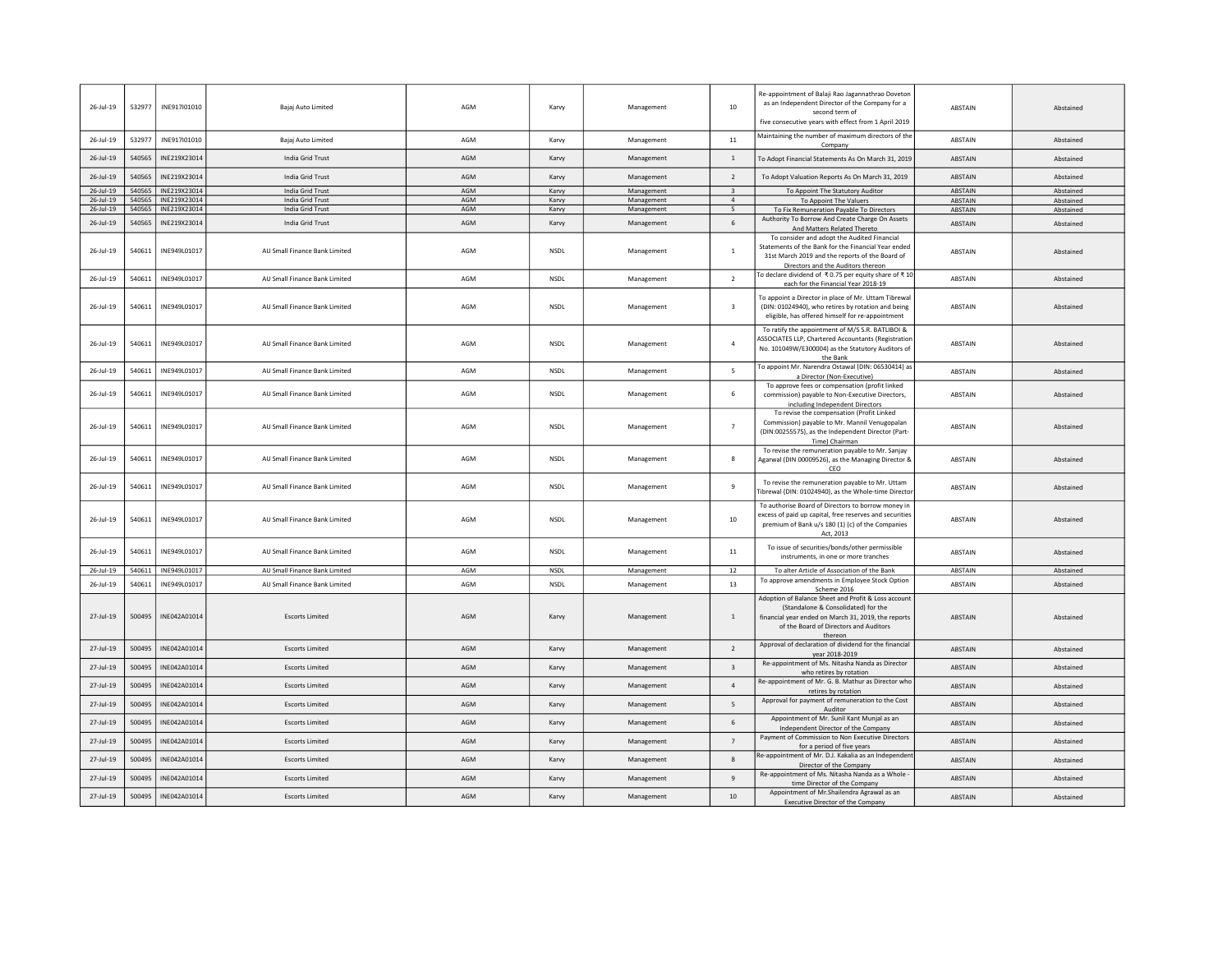| 29-Jul-19    | 500182 | INE158A01026        | Hero MotoCorp Limited   | AGM | Karvy | Management | $\overline{1}$          | To receive, consider and adopt the audited financial<br>statements (including consolidated financial<br>statements) of the Company for the financial year<br>ended March 31, 2019 together with the reports of<br>the Directors and Auditors thereon                                                                                                           | ABSTAIN        | Abstained |
|--------------|--------|---------------------|-------------------------|-----|-------|------------|-------------------------|----------------------------------------------------------------------------------------------------------------------------------------------------------------------------------------------------------------------------------------------------------------------------------------------------------------------------------------------------------------|----------------|-----------|
| 29-Jul-19    | 500182 | INE158A01026        | Hero MotoCorp Limited   | AGM | Karvy | Management | $\overline{2}$          | To confirm payment of interim dividend of ₹55/- per<br>equity share and to declare a final dividend of ₹32<br>per equity share for the financial year 2018-19                                                                                                                                                                                                  | ABSTAIN        | Abstained |
| 29-Jul-19    | 500182 | INE158A01026        | Hero MotoCorp Limited   | AGM | Karvy | Management | $\overline{\mathbf{3}}$ | To re-appoint Mr. Vikram Sitaram Kasbekar (DIN:<br>00985182), Director retiring by rotation                                                                                                                                                                                                                                                                    | ABSTAIN        | Abstained |
| 29-Jul-19    | 500182 | INE158A01026        | Hero MotoCorp Limited   | AGM | Karvy | Management | $\overline{a}$          | Ratification of remuneration of Cost Auditors for<br>financial year 2019-20                                                                                                                                                                                                                                                                                    | ABSTAIN        | Abstained |
| 29-Jul-19    | 500182 | INE158A01026        | Hero MotoCorp Limited   | AGM | Karvy | Management | 5                       | Appointment of Prof. Jagmohan Singh Raju (DIN:<br>08273039) as an Independent Director of the<br>Company                                                                                                                                                                                                                                                       | ABSTAIN        | Abstained |
| 29-Jul-19    | 500182 | INE158A01026        | Hero MotoCorp Limited   | AGM | Karvy | Management | $\,$ 6                  | Re-appointment of Mr. Meleveetil Damodaran (DIN:<br>02106990) as an Independent Director of the<br>Company                                                                                                                                                                                                                                                     | ABSTAIN        | Abstained |
| 29-Jul-19    | 500182 | INE158A01026        | Hero MotoCorp Limited   | AGM | Karvy | Management | $\overline{7}$          | Re-appointment of Mr. Pradeep Dinodia (DIN:<br>00027995) as Non-Executive Director of the Compan                                                                                                                                                                                                                                                               | <b>ABSTAIN</b> | Abstained |
| 29-Jul-19    | 500182 | INE158A01026        | Hero MotoCorp Limited   | AGM | Karvy | Management | 8                       | Re-appointment of Mr. Vikram Sitaram Kasbekar,<br>Executive Director - Operations (Plants) (DIN:<br>00985182) as a whole-time Director of the Company<br>and approval of remuneration and other terms<br>and conditions of his appointment                                                                                                                     | <b>ABSTAIN</b> | Abstained |
| 29-Jul-19    | 540173 | INE572E01012        | PNB Housing Finance Ltd | AGM | CDSL  | Management | 1(a)                    | To receive, consider and adopt Audited Standalone<br>Financial Statements of the Company for the financia<br>year ended March 31, 2019 and the Reports of the<br>Board of Directors and Auditors thereon                                                                                                                                                       | ABSTAIN        | Abstained |
| $29$ -Jul-19 | 540173 | INE572E01012        | PNB Housing Finance Ltd | AGM | CDSL  | Management | 1(b)                    | To receive, consider and adopt Audited Consolidated<br>Financial Statements of the Company for the financia<br>year ended March 31, 2019 and the Report of the<br>Auditors thereon                                                                                                                                                                             | ABSTAIN        | Abstained |
| $29$ -Jul-19 | 540173 | INE572E01012        | PNB Housing Finance Ltd | AGM | CDSL  | Management | $\overline{2}$          | To declare dividend on Equity Shares for the financia<br>year 2018-19 at the rate of ₹9 per equity share                                                                                                                                                                                                                                                       | ABSTAIN        | Abstained |
| $29$ -Jul-19 | 540173 | INE572E01012        | PNB Housing Finance Ltd | AGM | CDSL  | Management | $\overline{\mathbf{3}}$ | To appoint Mr. Sunil Kaul as non-executive director,<br>who retires by rotation and, being eligible, offers<br>himself for re-appointment                                                                                                                                                                                                                      | <b>ABSTAIN</b> | Abstained |
| 29-Jul-19    | 540173 | INE572E01012        | PNB Housing Finance Ltd | AGM | CDSL  | Management | $\overline{4}$          | To appoint Mr. L V Prabhakar (DIN 08110715) as non<br>executive Director of the Company                                                                                                                                                                                                                                                                        | ABSTAIN        | Abstained |
| 29-Jul-19    | 540173 | INE572E01012        | PNB Housing Finance Ltd | AGM | CDSL  | Management | 5                       | To appoint Mr. Neeraj Vyas (DIN 07053788) as an<br>Independent Director of the Company                                                                                                                                                                                                                                                                         | ABSTAIN        | Abstained |
| 29-Jul-19    | 540173 | INE572E01012        | PNB Housing Finance Ltd | AGM | CDSL  | Management | 6                       | To ratify / approve the continuation of the<br>directorship of Mr. Shital Kumar Jain (DIN: 00047474)<br>who has attained the age of seventy five years and re<br>appoint him as an Independent Director for a second<br>term of 1 (One) year                                                                                                                   | ABSTAIN        | Abstained |
| 29-Jul-19    | 540173 | INE572E01012        | PNB Housing Finance Ltd | AGM | CDSL  | Management | $\overline{7}$          | To ratify / approve related party transactions with<br>Punjab National Bank                                                                                                                                                                                                                                                                                    | ABSTAIN        | Abstained |
| 29-Jul-19    | 540173 | INE572E01012        | PNB Housing Finance Ltd | AGM | CDSL  | Management | -8                      | To borrow money not exceeding ₹ 1,05,000 crore at<br>any point of time and to issue non-convertible<br>debentures of face value aggregating up to ₹45,000<br>crores                                                                                                                                                                                            | ABSTAIN        | Abstained |
| 29-Jul-19    | 540526 | INE183W23014        | IRB InvIT Fund          | AGM | Karvy | Management | $\overline{1}$          | To consider and adopt the Audited Financial<br>Statements as at and for the Financial<br>Year ended March 31, 2019 together with the Report<br>of the Investment Manager,<br>Management Discussion & Analysis and the Report of<br>the Auditors thereon and<br>the Audited Consolidated Financial Statements for<br>the Financial Year ended<br>March 31, 2019 | ABSTAIN        | Abstained |
| 29-Jul-19    | 540526 | INE183W23014        | IRB InvIT Fund          | AGM | Karvy | Management | $\overline{2}$          | To consider ratification of appointment of Auditor<br>and fix their remuneration                                                                                                                                                                                                                                                                               | ABSTAIN        | Abstained |
| 29-Jul-19    | 540526 | INE183W23014        | IRB InvIT Fund          | AGM | Karvy | Management | $\overline{\mathbf{3}}$ | To approve and adopt the valuation report issued by<br>M/s. Walker Chandiok & Co. LLP, the Valuer, for the<br>year ended March 31, 2019                                                                                                                                                                                                                        | ABSTAIN        | Abstained |
| $29$ -Jul-19 |        | 540526 INE183W23014 | <b>IRB InvIT Fund</b>   | AGM | Karvy | Management | $\overline{4}$          | To appoint the Valuer                                                                                                                                                                                                                                                                                                                                          | ABSTAIN        | Abstained |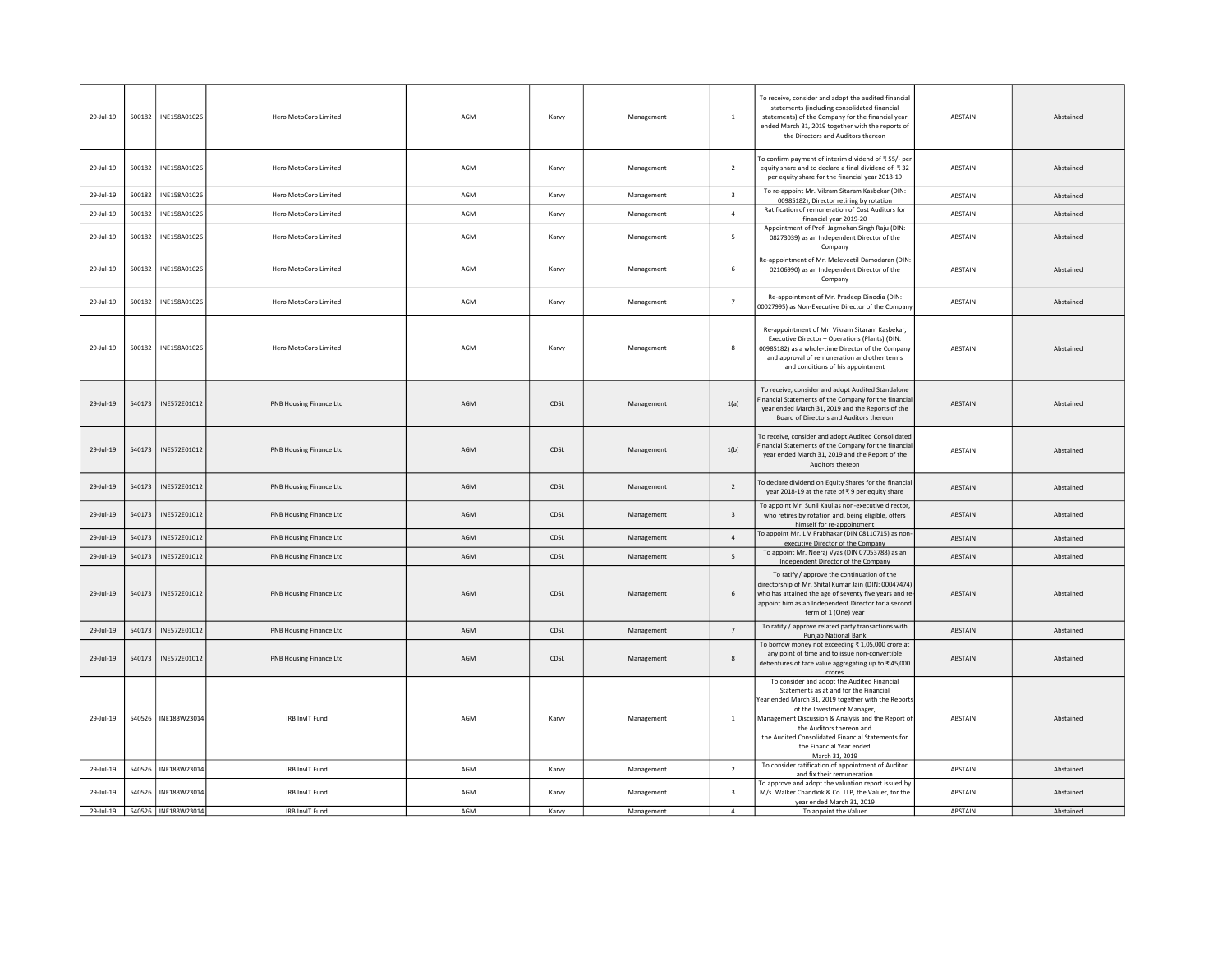| 30-Jul-19       | 500124 | INE089A01023        | Dr. Reddy's Laboratories Limited   | AGM                              | <b>NSDI</b> | Management | 1                       | To receive, consider and adopt the financial<br>statements (standalone and consolidated) of the<br>company for<br>the year ended 31 March 2019, including the audited<br>balance sheet as at 31 March 2019 and the statemen<br>of profit and loss of the company for the year ended<br>on that date along with the reports of the board of<br>directors and auditors thereon | <b>ABSTAIN</b> | Ahstained |
|-----------------|--------|---------------------|------------------------------------|----------------------------------|-------------|------------|-------------------------|------------------------------------------------------------------------------------------------------------------------------------------------------------------------------------------------------------------------------------------------------------------------------------------------------------------------------------------------------------------------------|----------------|-----------|
| $30 - 10 - 19$  | 500124 | INE089A01023        | Dr. Reddy's Laboratories Limited   | AGM                              | <b>NSDI</b> | Management | $\overline{2}$          | To declare dividend on the equity shares for the<br>financial year 2018-19.                                                                                                                                                                                                                                                                                                  | <b>ABSTAIN</b> | Abstained |
| $30 - Jul - 19$ | 500124 | INE089A01023        | Dr. Reddy's Laboratories Limited   | AGM                              | <b>NSDI</b> | Management | $\overline{\mathbf{3}}$ | To reappoint Mr. G V Prasad (DIN: 00057433), who<br>retires by rotation, and being eligible offers himself<br>for<br>the reappointment                                                                                                                                                                                                                                       | <b>ABSTAIN</b> | Abstained |
| $30 -$ Jul-19   | 500124 | INE089A01023        | Dr. Reddy's Laboratories Limited   | AGM                              | NSDL        | Management | $\overline{4}$          | Reappointment of Mr. Sridar Iyengar (DIN: 00278512)<br>as an independent director for a second term of four<br>years in terms of section 149 of the Companies Act,<br>2013 and Listing Regulations.                                                                                                                                                                          | ABSTAIN        | Abstained |
| $30 -$ Jul-19   | 500124 | INE089A01023        | Dr. Reddy's Laboratories Limited   | AGM                              | NSDL        | Management | 5                       | Reappointment of Ms. Kalpana Morparia (DIN:<br>00046081) as an independent director for a second<br>term of<br>fi ve years in terms of section 149 of the Companies<br>Act, 2013 and Listing Regulations                                                                                                                                                                     | ABSTAIN        | Abstained |
| $30 - 11 - 19$  | 500124 | INE089A01023        | Dr. Reddy's Laboratories Limited   | AGM                              | <b>NSDI</b> | Management | 6                       | Appointment of Mr. Leo Puri (DIN: 01764813) as an<br>independent director in terms of section 149 of the<br>Companies Act, 2013 for a term of five years                                                                                                                                                                                                                     | <b>ABSTAIN</b> | Abstained |
| $30 -$ Jul-19   | 500124 | INE089A01023        | Dr. Reddy's Laboratories Limited   | AGM                              | <b>NSDL</b> | Management | $\overline{7}$          | Appointment of Ms. Shikha Sharma (DIN: 00043265)<br>as an independent director in terms of section 149 of<br>the Companies Act, 2013 for a term of fi ve years.                                                                                                                                                                                                              | ABSTAIN        | Abstained |
| 30-Jul-19       | 500124 | INE089A01023        | Dr. Reddy's Laboratories Limited   | AGM                              | NSDL        | Management | $\boldsymbol{8}$        | Appointment of Mr. Allan Oberman (DIN: 08393837)<br>as an independent director in terms of section 149 of<br>the Companies Act, 2013 for a term of fi ve years                                                                                                                                                                                                               | ABSTAIN        | Abstained |
| 30-Jul-19       | 500124 | INE089A01023        | Dr. Reddy's Laboratories Limited   | AGM                              | <b>NSDL</b> | Management | $\overline{9}$          | To ratify the remuneration payable to cost auditors<br>M/s. Sagar & Associates, cost accountants for the<br>financial year ending 31 March 2020.                                                                                                                                                                                                                             | <b>ABSTAIN</b> | Abstained |
| 30-Jul-19       | 500302 | INE140A01024        | Piramal Enterprises Limited        | AGM                              | NSDL        | Management | $\mathbf{1}$            | Adoption of Audited Financial Statements<br>(Standalone & Consolidated) and the Reports of the<br>Directors and Auditors thereon for the financial year<br>ended March 31, 2019                                                                                                                                                                                              | ABSTAIN        | Abstained |
| $30 -$ Jul-19   |        | 500302 INE140A01024 | Piramal Enterprises Limited        | AGM                              | <b>NSDL</b> | Management | $\overline{2}$          | Declaration of Final Dividend                                                                                                                                                                                                                                                                                                                                                | ABSTAIN        | Abstained |
| 30-Jul-19       | 500302 | INE140A01024        | Piramal Enterprises Limited        | AGM                              | NSDL        | Management | $\overline{\mathbf{3}}$ | Re-appointment of Dr. (Mrs.) Swati A. Piramal,<br>Director who retires by rotation and being eligible,<br>seeks re-appointment                                                                                                                                                                                                                                               | ABSTAIN        | Abstained |
| $30 -$ Jul-19   | 500302 | INE140A01024        | <b>Piramal Enterprises Limited</b> | AGM                              | <b>NSDL</b> | Management | $\overline{4}$          | Appointment of Mrs. Arundhati Bhattacharya as an<br><b>Independent Director</b>                                                                                                                                                                                                                                                                                              | ABSTAIN        | Abstained |
| 30-Jul-19       | 500302 | INE140A01024        | <b>Piramal Enterprises Limited</b> | AGM                              | <b>NSDL</b> | Management | 5                       | Ratification of remuneration payable to the Cost<br>Auditors                                                                                                                                                                                                                                                                                                                 | <b>ABSTAIN</b> | Abstained |
| $30 -$ Jul-19   | 500302 | INE140A01024        | Piramal Enterprises Limited        | AGM                              | NSDL        | Management | 6                       | Issue of Non-Convertible Debentures on Private<br><b>Placement Basis</b>                                                                                                                                                                                                                                                                                                     | ABSTAIN        | Abstained |
| $30 -$ Jul-19   | 541153 | INE545U01014        | Bandhan Bank Limited               | <b>TCM (Equity Shareholders)</b> | Karvy       | Management | $\,$ 1 $\,$             | Resolution approving the scheme of amalgamation of<br>GRUH Finance Limited (Transferor Company) into and<br>with Bandhan Bank Limited (Transferee Company)<br>and their respective shareholders pursuant to the<br>provisions of Sections 230 to 232 of the Companies<br>Act, 2013 and applicable SEBI Regulations                                                           | ABSTAIN        | Abstained |
| 30-Jul-19       | 500730 | INE163A01018        | <b>NOCIL Limited</b>               | AGM                              | Karvy       | Management | $\overline{1}$          | Adoption of Audited Statement of Accounts for FY<br>2018-19 etc                                                                                                                                                                                                                                                                                                              | ABSTAIN        | Abstained |
| 30-Jul-19       | 500730 | INE163A01018        | <b>NOCIL Limited</b>               | AGM                              | Karvy       | Management | 2                       | To declare dividend on equity shares                                                                                                                                                                                                                                                                                                                                         | ABSTAIN        | Abstained |
| 30-Jul-19       | 500730 | INE163A01018        | <b>NOCIL Limited</b>               | AGM                              | Karvy       | Management | $\overline{\mathbf{3}}$ | Re-Appointment of Mr. Vilas R. Gupte as a Director                                                                                                                                                                                                                                                                                                                           | ABSTAIN        | Abstained |
| 30-Jul-19       | 500730 | INE163A01018        | <b>NOCIL Limited</b>               | AGM                              | Karvy       | Management | $\overline{4}$          | ORDINARY RESOLUTION: Appointment of Mr.<br>Debnarayan Bhattacharya (holding DIN: 00033553) as<br>an Independent Director for five consecutive years                                                                                                                                                                                                                          | ABSTAIN        | Abstained |
| 30-Jul-19       | 500730 | INE163A01018        | <b>NOCIL Limited</b>               | AGM                              | Karvy       | Management | 5                       | SPECIAL RESOLUTION: Continuation of Mr.<br>Debnarayan Bhattacharya as an Independent Director<br>after he attains the age of 75 years during the tenure<br>of 5 years                                                                                                                                                                                                        | ABSTAIN        | Abstained |
| $30 -$ Jul-19   | 500730 | INE163A01018        | <b>NOCIL Limited</b>               | AGM                              | Karvy       | Management | 6                       | SPECIAL RESOLUTION : Continuation of Mr. Vilas R.<br>Gupte as a Non-Executive Non-Independent Directo<br>after he attains the age of 75 years                                                                                                                                                                                                                                | ABSTAIN        | Abstained |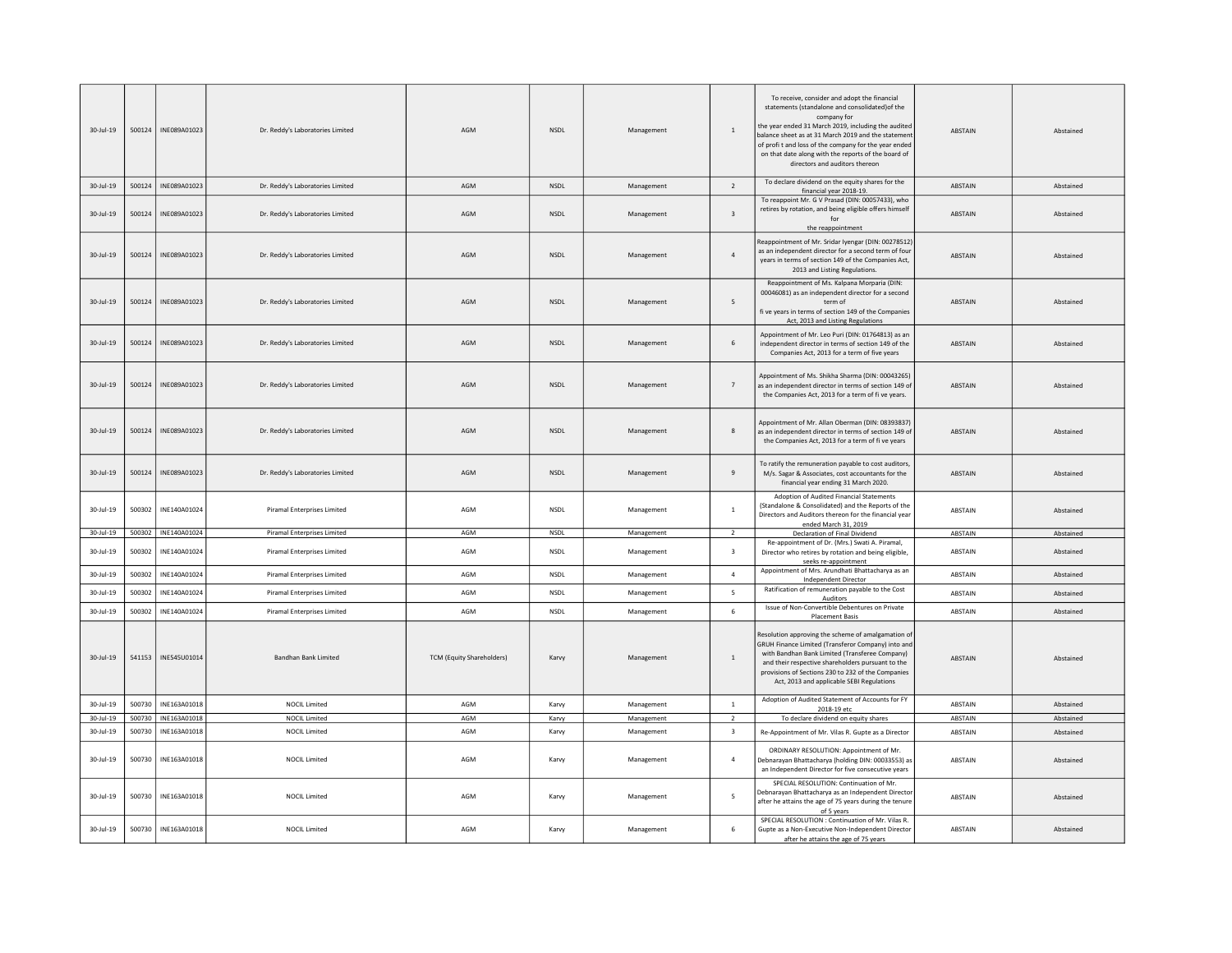| $30 -$ Jul-19          | 500730 | INE163A01018                          | <b>NOCIL Limited</b>                                     | AGM        | Karvy               | Management               | $\overline{7}$          | ORDINARY RESOLUTION : Payment of Commission to<br>the Non-Executive Directors for a further period of<br>five years from 1 September, 2019                                                                                                                                                                                                                                                                                                            | ABSTAIN            | Abstained              |
|------------------------|--------|---------------------------------------|----------------------------------------------------------|------------|---------------------|--------------------------|-------------------------|-------------------------------------------------------------------------------------------------------------------------------------------------------------------------------------------------------------------------------------------------------------------------------------------------------------------------------------------------------------------------------------------------------------------------------------------------------|--------------------|------------------------|
| $30 -$ Jul-19          | 500730 | INE163A01018                          | <b>NOCIL Limited</b>                                     | AGM        | Karvy               | Management               | 8                       | ORDINARY RESOLUTION: Ratification of payment of<br>remuneration to M/s Kishore Bhatia & Associates,<br>Cost Auditors, Mumbai, for FY 2019-20                                                                                                                                                                                                                                                                                                          | ABSTAIN            | Abstained              |
| $30 -$ Jul-19          | 511243 | INE121A01024                          | Cholamandalam Investment and Finance Company Limited     | AGM        | Karvy               | Management               | $\mathbf{1}$            | Adoption of financial statements together with the<br>board's report and auditor's report thereon for the<br>financial year ended 31st March, 2019                                                                                                                                                                                                                                                                                                    | <b>ABSTAIN</b>     | Abstained              |
| 30-Jul-19              | 511243 | INE121A01024                          | Cholamandalam Investment and Finance Company Limited     | AGM        | Karvy               | Management               | $\overline{2}$          | To confirm the interim dividend paid on equity shares<br>and approval of final dividend for the year ended 31st<br>March, 2019                                                                                                                                                                                                                                                                                                                        | ABSTAIN            | Abstained              |
| $30 - Jul - 19$        | 511243 | INE121A01024                          | Cholamandalam Investment and Finance Company Limited     | AGM        | Karvy               | Management               | $\overline{\mathbf{3}}$ | Re-appointment of Mr. Arun Alagappan, director<br>retiring by rotation                                                                                                                                                                                                                                                                                                                                                                                | ABSTAIN            | Abstained              |
| $30 -$ Jul-19          | 511243 | INE121A01024                          | Cholamandalam Investment and Finance Company Limited     | AGM        | Karvy               | Management               | $\overline{a}$          | Appointment of Mr. N.Ramesh Rajan as an<br>independent director of the company                                                                                                                                                                                                                                                                                                                                                                        | <b>ABSTAIN</b>     | Abstained              |
| $30 -$ Jul-19          | 511243 | INE121A01024                          | Cholamandalam Investment and Finance Company Limited     | AGM        | Karvy               | Management               | 5                       | Appointment of Mr. Rohan Verma as an independen<br>director of the company                                                                                                                                                                                                                                                                                                                                                                            | <b>ABSTAIN</b>     | Abstained              |
| $30 -$ Jul-19          | 511243 | INE121A01024                          | Cholamandalam Investment and Finance Company Limited     | AGM        | Karvy               | Management               | 6                       | Commission payable to non-executive directors for a<br>term of five years from FY 19-20                                                                                                                                                                                                                                                                                                                                                               | <b>ABSTAIN</b>     | Abstained              |
| $30 -$ Jul-19          | 511243 | INE121A01024                          | Cholamandalam Investment and Finance Company Limited     | AGM        | Karvy               | Management               | $7\phantom{.0}$         | Special resolution for increase in borrowing powers of<br>the company                                                                                                                                                                                                                                                                                                                                                                                 | ABSTAIN            | Abstained              |
| 30-Jul-19              | 511243 | INE121A01024                          | Cholamandalam Investment and Finance Company Limited     | AGM        | Karvy               | Management               | 8                       | Special resolution for issue of securities on a private<br>placement basis under section 42 of the Companies<br>Act, 2013                                                                                                                                                                                                                                                                                                                             | ABSTAIN            | Abstained              |
| 30-Jul-19              | 500570 | INE155A01022                          | <b>Tata Motors Limited</b>                               | AGM        | <b>NSDL</b>         | Management               | $1\,$                   | To receive, consider and adopt the Audited<br>Standalone Financial Statement of the Company for<br>the financial year ended March 31, 2019 together<br>with the Reports of the Board of Directors and the<br>Auditors thereon                                                                                                                                                                                                                         | <b>ABSTAIN</b>     | Abstained              |
| $30 -$ Jul-19          | 500570 | INE155A01022                          | <b>Tata Motors Limited</b>                               | AGM        | <b>NSDL</b>         | Management               | $\overline{2}$          | To receive, consider and adopt the Audited<br>Consolidated Financial Statement of the Company for<br>the financial year ended March 31, 2019 together<br>with the Report of the Auditors thereon                                                                                                                                                                                                                                                      | <b>ABSTAIN</b>     | Abstained              |
| 30-Jul-19              | 500570 | INF155A01022                          | <b>Tata Motors Limited</b>                               | AGM        | <b>NSDI</b>         | Management               | $\overline{\mathbf{3}}$ | To appoint a Director in place of Mr N<br>Chandrasekaran, (DIN:00121863) who, retires by<br>rotation and being eligible, offers himself for re-<br>appointment                                                                                                                                                                                                                                                                                        | ABSTAIN            | Abstained              |
| 30-Jul-19              | 500570 |                                       |                                                          |            |                     |                          |                         | Appointment of Ms Vedika Bhandarkar                                                                                                                                                                                                                                                                                                                                                                                                                   |                    |                        |
|                        |        | INE155A01022                          | <b>Tata Motors Limited</b>                               | AGM        | <b>NSDL</b>         | Management               | $\overline{4}$          | (DIN:00033808) as a Director and as an Independent<br>Director                                                                                                                                                                                                                                                                                                                                                                                        | ABSTAIN            | Abstained              |
| $30 -$ Jul-19          | 500570 | INE155A01022                          | <b>Tata Motors Limited</b>                               | AGM        | <b>NSDL</b>         | Management               | -5                      | Commission to Non-Executive Directors                                                                                                                                                                                                                                                                                                                                                                                                                 | <b>ABSTAIN</b>     | Abstained              |
| 30-Jul-19<br>30-Jul-19 | 500570 | INE155A01022<br>500570   INE155A01022 | <b>Tata Motors Limited</b><br><b>Tata Motors Limited</b> | AGM<br>AGM | NSDL<br><b>NSDL</b> | Management               | 6<br>$\overline{7}$     | Appointment of Branch Auditors                                                                                                                                                                                                                                                                                                                                                                                                                        | ABSTAIN<br>ABSTAIN | Abstained<br>Abstained |
| $30 -$ Jul-19          | 539807 | INE483S01020                          | Infibeam Avenues Limited                                 | AGM        | CDSL                | Management<br>Management | $\mathbf{1}$            | Ratification of Cost Auditor's Remuneration<br>To receive, consider and adopt<br>a) The audited standalone financial statements of the<br>Company for the Financial Year ended March 31,<br>2019, together with the reports of the Board of<br>Directors and Auditors thereon and;<br>b) The audited consolidated financial statements of<br>the Company for the Financial Year ended March 31,<br>2019, together with the report of Auditors thereon | <b>ABSTAIN</b>     | Abstained              |
| $30 -$ Jul-19          | 539807 | INF483501020                          | Infibeam Avenues Limited                                 | AGM        | CDSL                | Management               | $\overline{2}$          | Re-Appointment of Mr. Ajit Champaklal Mehta (DIN:<br>01234707), liable to retire by rotation and being<br>eligible, offers himself for re-appointment                                                                                                                                                                                                                                                                                                 | <b>ABSTAIN</b>     | Abstained              |
| $30 -$ Jul-19          | 539807 | INE483S01020                          | Infibeam Avenues Limited                                 | AGM        | CDSL                | Management               | $\overline{\mathbf{3}}$ | Reappointment of Mr. Keyoor Madhusudan Bakshi<br>(DIN: 00133588) as an Independent Director                                                                                                                                                                                                                                                                                                                                                           | ABSTAIN            | Abstained              |
| 30-Jul-19              | 539807 | INE483S01020                          | Infibeam Avenues Limited                                 | AGM        | CDSL                | Management               | $\overline{4}$          | Reappointment of Mr. Roopkishan Sohanlal Dave<br>(DIN: 02800417) as an Independent Director                                                                                                                                                                                                                                                                                                                                                           | <b>ABSTAIN</b>     | Abstained              |
| 30-Jul-19              | 539807 | INE483S01020                          | Infibeam Avenues Limited                                 | AGM        | CDSL                | Management               | 5                       | Reappointment of Ms. Vijaylaxmi Tulsidas Sheth (DIN:<br>07129801) as an Independent Director                                                                                                                                                                                                                                                                                                                                                          | ABSTAIN            | Abstained              |
| $30 -$ Jul-19          | 539807 | INE483S01020                          | Infibeam Avenues Limited                                 | AGM        | CDSL                | Management               | 6                       | To consider removal of M/s. S R B C & Co., LLP as one<br>of the Joint Statutory Auditors of the Company                                                                                                                                                                                                                                                                                                                                               | ABSTAIN            | Abstained              |
| $30 -$ Jul-19          | 539807 | INE483S01020                          | Infibeam Avenues Limited                                 | AGM        | CDSL                | Management               | $\overline{7}$          | Approval of the Employee Stock Option Plan 2019-20<br>of the Company and Grant of Employee Stock Options<br>to the employees of the Company thereunder                                                                                                                                                                                                                                                                                                | <b>ABSTAIN</b>     | Abstained              |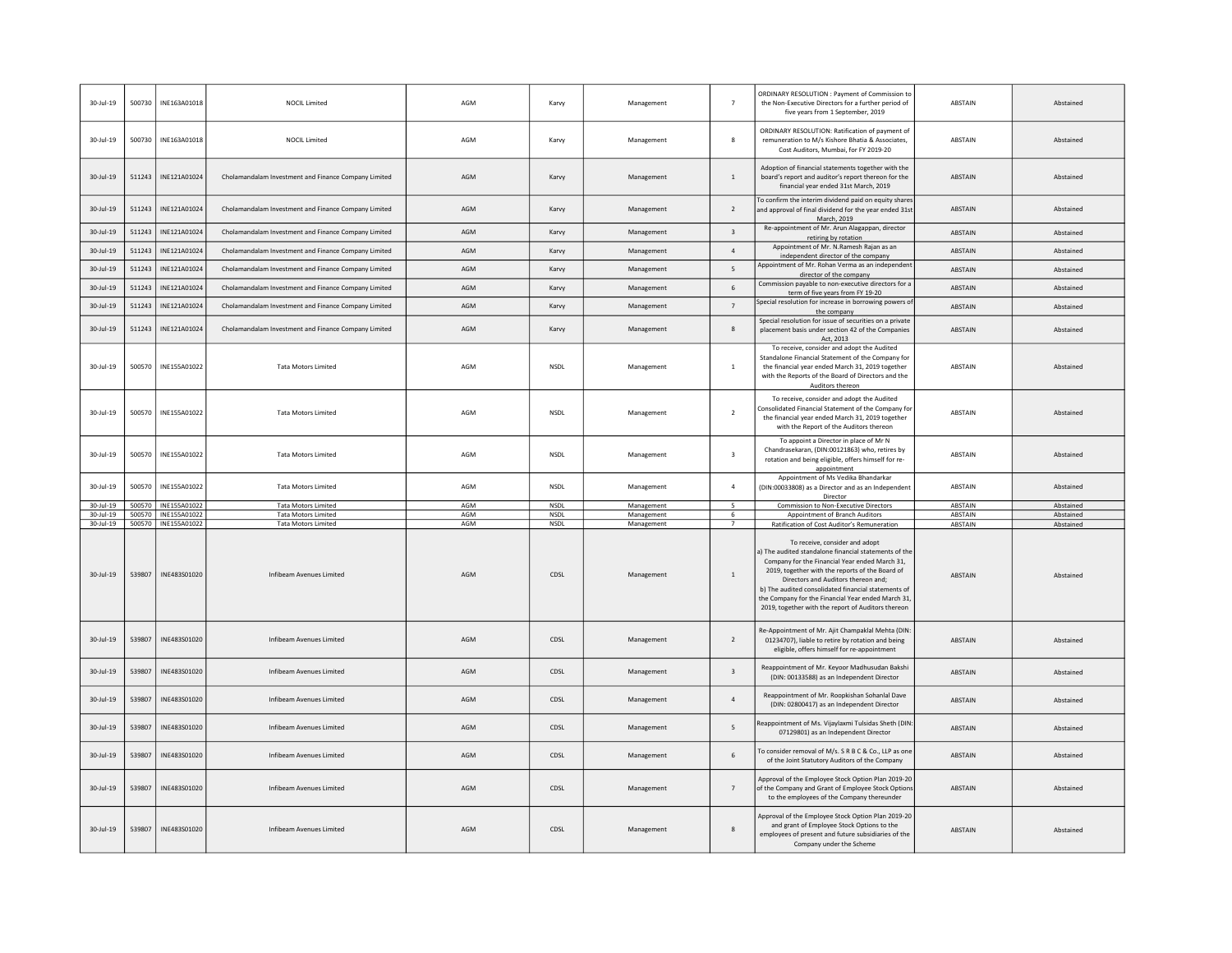| 30-Jul-19    | 539807 | INE483S01020 | Infibeam Avenues Limited     | AGM                              | CDSL        | Management | 9                       | Approval pursuant to Section 185 of the Companies<br>Act, 2013                                                                                                                                                                                                                                                                                        | ABSTAIN        | Abstained |
|--------------|--------|--------------|------------------------------|----------------------------------|-------------|------------|-------------------------|-------------------------------------------------------------------------------------------------------------------------------------------------------------------------------------------------------------------------------------------------------------------------------------------------------------------------------------------------------|----------------|-----------|
| 30-Jul-19    | 500570 | INE155A01022 | <b>Tata Motors Limited</b>   | <b>TCM (Equity Shareholders)</b> | <b>NSDI</b> | Management | $\overline{1}$          | Scheme of Arrangement between Tata Motors<br>Limited and Tata Advanced Systems Limited for<br>transfer of Defense Undertaking of the Company to<br>Tata Advanced Systems Limited as a going concern or<br>a slump sale basis                                                                                                                          | <b>ABSTAIN</b> | Abstained |
| $31$ -Jul-19 | 500027 | INE100A01010 | Atul Limited                 | AGM                              | CDSL        | Management | $\overline{1}$          | Adoption of the Financial Statements and Reports<br>thereon and the Consolidated Financial Statements<br>for the financial year ended March 31, 2019                                                                                                                                                                                                  | <b>ABSTAIN</b> | Abstained |
| 31-Jul-19    | 500027 | INE100A01010 | Atul Limited                 | AGM                              | CDSL        | Management | 2                       | Declaration of the dividend on equity shares                                                                                                                                                                                                                                                                                                          | ABSTAIN        | Abstained |
| $31$ -Jul-19 | 500027 | INE100A01010 | Atul Limited                 | AGM                              | CDSL        | Management | $\overline{\mathbf{3}}$ | Reappointment of Mr T R Gopi Kannan as a Director                                                                                                                                                                                                                                                                                                     | ABSTAIN        | Abstained |
| $31$ -Jul-19 | 500027 | INE100A01010 | Atul Limited                 | AGM                              | CDSL        | Management | $\overline{4}$          | Reappointment of Mr T R Gopi Kannan as a Whole-<br>time Director                                                                                                                                                                                                                                                                                      | ABSTAIN        | Abstained |
| $31$ -Jul-19 | 500027 | INE100A01010 | Atul Limited                 | AGM                              | CDSL        | Management | 5                       | Reappointment of Mr B N Mohanan as a Whole-time<br>Director                                                                                                                                                                                                                                                                                           | ABSTAIN        | Abstained |
| $31$ -Jul-19 | 500027 | INE100A01010 | Atul Limited                 | AGM                              | CDSL        | Management | 6                       | Reappointment of Mr M M Chitale as an Independen<br>Director for Five consecutive years                                                                                                                                                                                                                                                               | <b>ABSTAIN</b> | Abstained |
| $31$ -Jul-19 | 500027 | INE100A01010 | Atul Limited                 | AGM                              | CDSL        | Management | $\overline{7}$          | Reappointment of Ms S A Panse as an Independent<br>Director for five consecutive years                                                                                                                                                                                                                                                                | <b>ABSTAIN</b> | Abstained |
| $31$ -Jul-19 | 500027 | INE100A01010 | Atul Limited                 | AGM                              | CDSL        | Management | 8                       | Reappointment of Mr B R Arora as an Independent<br>Director for five consecutive years                                                                                                                                                                                                                                                                | ABSTAIN        | Abstained |
| $31-Jul-19$  | 500027 | INE100A01010 | Atul Limited                 | AGM                              | CDSL        | Management | $9\,$                   | Ratification of remuneration of R Nanabhoy & Co for<br>Cost Audit                                                                                                                                                                                                                                                                                     | ABSTAIN        | Abstained |
| $31$ -Jul-19 | 500877 | INE438A01022 | Apollo Tyres Limited         | AGM                              | <b>NSDL</b> | Management | $\overline{1}$          | To consider and adopt<br>(a) the audited financial statement of the Company<br>for the financial year ended March 31, 2019, the<br>reports of the Board of Directors and Auditors<br>thereon; and<br>(b) the audited consolidated financial statement of<br>the Company for the financial year ended March 31,<br>2019 and report of Auditors thereon | ABSTAIN        | Abstained |
| $31$ -Jul-19 | 500877 | INE438A01022 | Apollo Tyres Limited         | AGM                              | NSDL        | Management | $\overline{2}$          | To declare dividend of Rs.3.25 per equity share, for<br>the financial year ended March 31, 2019                                                                                                                                                                                                                                                       | <b>ABSTAIN</b> | Abstained |
| $31$ -Jul-19 | 500877 | INE438A01022 | Apollo Tyres Limited         | AGM                              | <b>NSDL</b> | Management | $\overline{\mathbf{3}}$ | To appoint Mr. Robert Steinmetz (DIN: 00178792)<br>who retires by rotation, and being eligible offers<br>himself for re-appointment                                                                                                                                                                                                                   | <b>ABSTAIN</b> | Abstained |
| $31$ -Jul-19 | 500877 | INE438A01022 | Apollo Tyres Limited         | AGM                              | NSDL        | Management | $\overline{4}$          | To appoint a Director in place of Mr. Francesco Gori<br>(DIN: 07413105) who retires by rotation, and being<br>eligible, offers himself for re-appointment                                                                                                                                                                                             | ABSTAIN        | Abstained |
| $31$ -Jul-19 | 500877 | INE438A01022 | Apollo Tyres Limited         | AGM                              | <b>NSDL</b> | Management | - 5                     | To ratify the payment of the remuneration to the<br>Cost Auditor for the financial year 2019-20.                                                                                                                                                                                                                                                      | ABSTAIN        | Abstained |
| $31$ -Jul-19 | 500877 | INE438A01022 | Apollo Tyres Limited         | AGM                              | <b>NSDL</b> | Management | 6                       | To appoint Mr. Satish Sharma {DIN: 07527148) as<br>Whole-time Director                                                                                                                                                                                                                                                                                | ABSTAIN        | Abstained |
| $31$ -Jul-19 | 500877 | INE438A01022 | Apollo Tyres Limited         | AGM                              | <b>NSDL</b> | Management | $\overline{7}$          | To re-appoint Mr. Akshay Chudasama (DIN:<br>00010630) as an Independent Director                                                                                                                                                                                                                                                                      | ABSTAIN        | Abstained |
| $31$ -Jul-19 | 500877 | INE438A01022 | Apollo Tyres Limited         | AGM                              | NSDL        | Management | -8                      | To re-appoint Mr. Vikram S. Mehta (DIN: 00041197)<br>as an Independent Director                                                                                                                                                                                                                                                                       | ABSTAIN        | Abstained |
| 31-Jul-19    | 500877 | INE438A01022 | Apollo Tyres Limited         | AGM                              | <b>NSDL</b> | Management | 9                       | To authorise Private Placement of Non- Convertible<br>Debentures                                                                                                                                                                                                                                                                                      | ABSTAIN        | Abstained |
| $31$ -Jul-19 | 532755 | INE669C01036 | Tech Mahindra Limited        | AGM                              | <b>NSDI</b> | Management | $\overline{1}$          | Adoption of Financial Statements and Reports of the<br>Board of Directors and Auditors<br>thereon for the year ended 31st March, 2019.                                                                                                                                                                                                                | ABSTAIN        | Abstained |
| $31$ -Jul-19 | 532755 | INE669C01036 | Tech Mahindra Limited        | AGM                              | NSDL        | Management | $\overline{2}$          | Adoption of Consolidated Financial Statements and<br>Reports of the Auditors thereon for the<br>year ended 31st March, 2019.                                                                                                                                                                                                                          | ABSTAIN        | Abstained |
| $31$ -Jul-19 | 532755 | INE669C01036 | Tech Mahindra Limited        | AGM                              | <b>NSDL</b> | Management | $\overline{\mathbf{3}}$ | Declaration of dividend for the financial year ended<br>31st March, 2019.                                                                                                                                                                                                                                                                             | ABSTAIN        | Abstained |
| $31$ -Jul-19 | 532755 | INE669C01036 | Tech Mahindra Limited        | AGM                              | <b>NSDL</b> | Management | $\overline{a}$          | Re-appointment of Mr. V. S. Parthasarathy (DIN:<br>00125299) as Director, who retires by rotation                                                                                                                                                                                                                                                     | ABSTAIN        | Abstained |
| $31$ -Jul-19 | 532755 | INE669C01036 | Tech Mahindra Limited        | AGM                              | <b>NSDL</b> | Management | 5                       | Appointment of Ms. Mukti Khaire (DIN: 08356551) as<br>an Independent Director.                                                                                                                                                                                                                                                                        | ABSTAIN        | Abstained |
| $31$ -Jul-19 | 532755 | INE669C01036 | Tech Mahindra Limited        | AGM                              | <b>NSDL</b> | Management | 6                       | Re-appointment of Mr. M. Damodaran (DIN:<br>02106990) as an Independent Director                                                                                                                                                                                                                                                                      | ABSTAIN        | Abstained |
| $31$ -Jul-19 | 532755 | INE669C01036 | Tech Mahindra Limited        | AGM                              | <b>NSDL</b> | Management | $\overline{7}$          | Re-appointment of Mr. T. N. Manoharan (DIN:<br>01186248) as an Independent Director                                                                                                                                                                                                                                                                   | ABSTAIN        | Abstained |
| $31$ -Jul-19 | 532755 | INE669C01036 | Tech Mahindra Limited        | AGM                              | NSDL        | Management | 8                       | Re-appointment of Ms. M. Rajyalakshmi Rao (DIN:<br>00009420) as an Independent Director                                                                                                                                                                                                                                                               | <b>ABSTAIN</b> | Abstained |
| $31$ -Jul-19 | 532755 | INE669C01036 | Tech Mahindra Limited        | AGM                              | <b>NSDI</b> | Management | 9                       | Appointment of Mr. Haigreve Khaitan (DIN:<br>00005290) as an Independent Director                                                                                                                                                                                                                                                                     | <b>ABSTAIN</b> | Abstained |
| 31-Jul-19    | 532755 | INE669C01036 | <b>Tech Mahindra Limited</b> | AGM                              | <b>NSDL</b> | Management | 10                      | Appointment of Ms. Shikha Sharma (DIN: 00043265)<br>as an Independent Director                                                                                                                                                                                                                                                                        | ABSTAIN        | Abstained |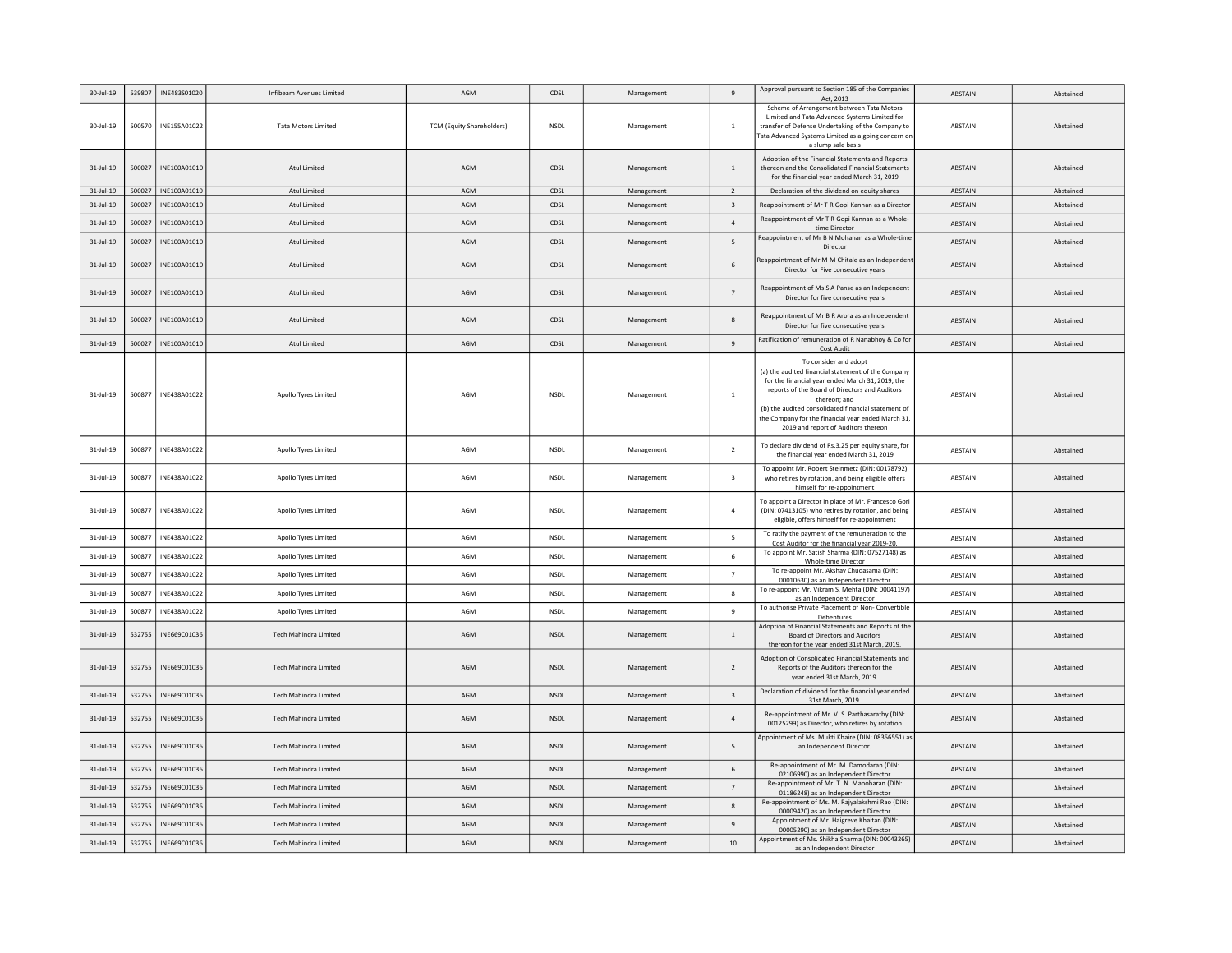| $31$ -Jul-19 | 532755 | INE669C01036 | Tech Mahindra Limited          | AGM | <b>NSDL</b> | Management | $11\,$                   | Payment of Commission to the Directors who are<br>neither in the Whole-time Employment nor<br>the Managing Director of the Company                                                                                                                                                                                                                                                                         | ABSTAIN        | Abstained |
|--------------|--------|--------------|--------------------------------|-----|-------------|------------|--------------------------|------------------------------------------------------------------------------------------------------------------------------------------------------------------------------------------------------------------------------------------------------------------------------------------------------------------------------------------------------------------------------------------------------------|----------------|-----------|
| $31$ -Jul-19 | 532725 | INE343H01029 | Solar Industries India Limited | AGM | CDSL        | Management | $\overline{1}$           | Adoption of Audited Financial Statements (including<br><b>Audited Consolidated</b><br>Financial Statement) for the financial year ended<br>March 31, 2019 and the<br>Reports of the Board of Directors and Auditors<br>thereon.                                                                                                                                                                            | <b>ABSTAIN</b> | Abstained |
| $31$ -Jul-19 | 532725 | INE343H01029 | Solar Industries India Limited | AGM | CDSL        | Management | $\overline{\phantom{a}}$ | Declaration of Final Dividend on equity shares of the<br>Company for the financialyear ended March 31, 2019                                                                                                                                                                                                                                                                                                | ABSTAIN        | Abstained |
| $31$ -Jul-19 | 532725 | INE343H01029 | Solar Industries India Limited | AGM | CDSL        | Management | $\overline{\mathbf{3}}$  | Appointment of Shri Kailashchandra Nandlal Nuwal<br>(DIN: 00374378) as a<br>Director liable to retire by rotation                                                                                                                                                                                                                                                                                          | ABSTAIN        | Abstained |
| $31$ -Jul-19 | 532725 | INE343H01029 | Solar Industries India Limited | AGM | CDSL        | Management | $\overline{4}$           | Re-appointment of Shri Dilip Keshavlal Patel (DIN:<br>00013150) as a Non-Executive Independent Director<br>of the Company to hold office for a Second term of 5<br>(Five) consecutive years with effect from April 1, 2019<br>to March 31, 2024                                                                                                                                                            | ABSTAIN        | Abstained |
| $31$ -Jul-19 | 532725 | INE343H01029 | Solar Industries India Limited | AGM | CDSL        | Management | 5                        | Re-appointment of Shri Ajai Govindprasad Nigam<br>(DIN: 02820173) as a<br>Non-Executive Independent Director of the Company<br>to hold office for a Second<br>term of 5 (Five) consecutive years with effect from<br>April 1, 2019 to March 31, 2024                                                                                                                                                       | ABSTAIN        | Abstained |
| $31$ -Jul-19 | 532725 | INE343H01029 | Solar Industries India Limited | AGM | CDSL        | Management | 6                        | Re-appointment of Shri Amrendra Prasad Verma<br>(DIN: 00236108) as a<br>Non-Executive Independent Director of the Company<br>to hold office for a Second<br>term of 5 (Five) consecutive years with effect from<br>April 1, 2019 to March 31, 2024                                                                                                                                                         | ABSTAIN        | Abstained |
| $31$ -Jul-19 | 532725 | INE343H01029 | Solar Industries India Limited | AGM | CDSL        | Management | $\overline{7}$           | Re-appointment of Shri Anant Sagar Awasthi (DIN:<br>00228429) as Non-Executive<br>Independent Director of the Company to hold office<br>for a Second term of 1 (One)<br>year with effect from April 1, 2019 to March 31, 2020                                                                                                                                                                              | ABSTAIN        | Abstained |
| $31$ -Jul-19 | 532725 | INE343H01029 | Solar Industries India Limited | AGM | CDSL        | Management | -8                       | Ratification of Cost Auditor's Remuneration for the<br>financial year ended March 31, 2020                                                                                                                                                                                                                                                                                                                 | ABSTAIN        | Abstained |
| $31$ -Jul-19 | 500477 | INE208A01029 | Ashok Leyland Limited          | AGM | <b>NSDL</b> | Management | $\mathbf{1}$             | To receive, consider and adopt:<br>a) the Audited Standalone Financial Statements of the<br>Company for the financial year ended March 31,<br>2019, together with the Reports of the Board of<br>Directors and the Auditors thereon; and<br>b) the Audited Consolidated Financial Statements of<br>the Company for the financial year ended March 31,<br>2019 together with the Report of Auditors thereon | ABSTAIN        | Abstained |
| 31-Jul-19    | 500477 | INE208A01029 | Ashok Leyland Limited          | AGM | <b>NSDL</b> | Management | $\overline{2}$           | To declare a dividend for the year ended March 31,<br>2019                                                                                                                                                                                                                                                                                                                                                 | ABSTAIN        | Abstained |
| $31$ -Jul-19 | 500477 | INE208A01029 | Ashok Leyland Limited          | AGM | <b>NSDL</b> |            |                          | To appoint a Director in the place of Mr. Dheeraj G                                                                                                                                                                                                                                                                                                                                                        |                |           |
| $31$ -Jul-19 |        |              |                                |     |             | Management | $\overline{\mathbf{3}}$  | Hinduja who retires by rotation and<br>being eligible, offers himself for re-appointment                                                                                                                                                                                                                                                                                                                   | ABSTAIN        | Abstained |
|              | 500477 | INE208A01029 | Ashok Leyland Limited          | AGM | NSDL        | Management | $\overline{4}$           | To re-appoint Dr. Andreas H. Biagosch as an<br>Independent Director of the Company                                                                                                                                                                                                                                                                                                                         | ABSTAIN        | Abstained |
| $31-Jul-19$  | 500477 | INE208A01029 | Ashok Leyland Limited          | AGM | <b>NSDL</b> | Management | 5                        | To re-appoint Mr. Jean Brunol as an Independent                                                                                                                                                                                                                                                                                                                                                            | ABSTAIN        | Abstained |
| $31$ -Jul-19 | 500477 | INE208A01029 | Ashok Leyland Limited          | AGM | <b>NSDL</b> | Management | $6\phantom{1}6$          | Director of the Company<br>To re-appoint Mr. Sanjay K. Asher as an Independent<br>Director of the Company                                                                                                                                                                                                                                                                                                  | ABSTAIN        | Abstained |
| $31-Jul-19$  | 500477 | INE208A01029 | Ashok Leyland Limited          | AGM | <b>NSDL</b> | Management | $\overline{7}$           | To appoint Mr. Gopal Mahadevan as a Director,<br>designated as "Whole-time Director & Chief Financial                                                                                                                                                                                                                                                                                                      | ABSTAIN        | Abstained |
| $31$ -Jul-19 | 500477 | INE208A01029 | Ashok Leyland Limited          | AGM | <b>NSDI</b> | Management | $\mathbf{R}$             | Officer" of the Company<br>To ratify the Cost Auditors' remuneration for the                                                                                                                                                                                                                                                                                                                               | ABSTAIN        | Abstained |
| 01-Aug-19    | 531642 | INE196A01026 | Marico Limited                 | AGM | <b>NSDL</b> | Management | $\overline{1}$           | financial year 2018-19<br>To receive, consider and adopt the audited financial<br>statements including<br>audited consolidated financial statements of the<br>Company for the financial<br>year ended March 31, 2019, together with the report<br>of the Board of<br>Directors and Auditors thereon.<br>To appoint a Director in place of Mr. Harsh Mariwala                                               | ABSTAIN        | Abstained |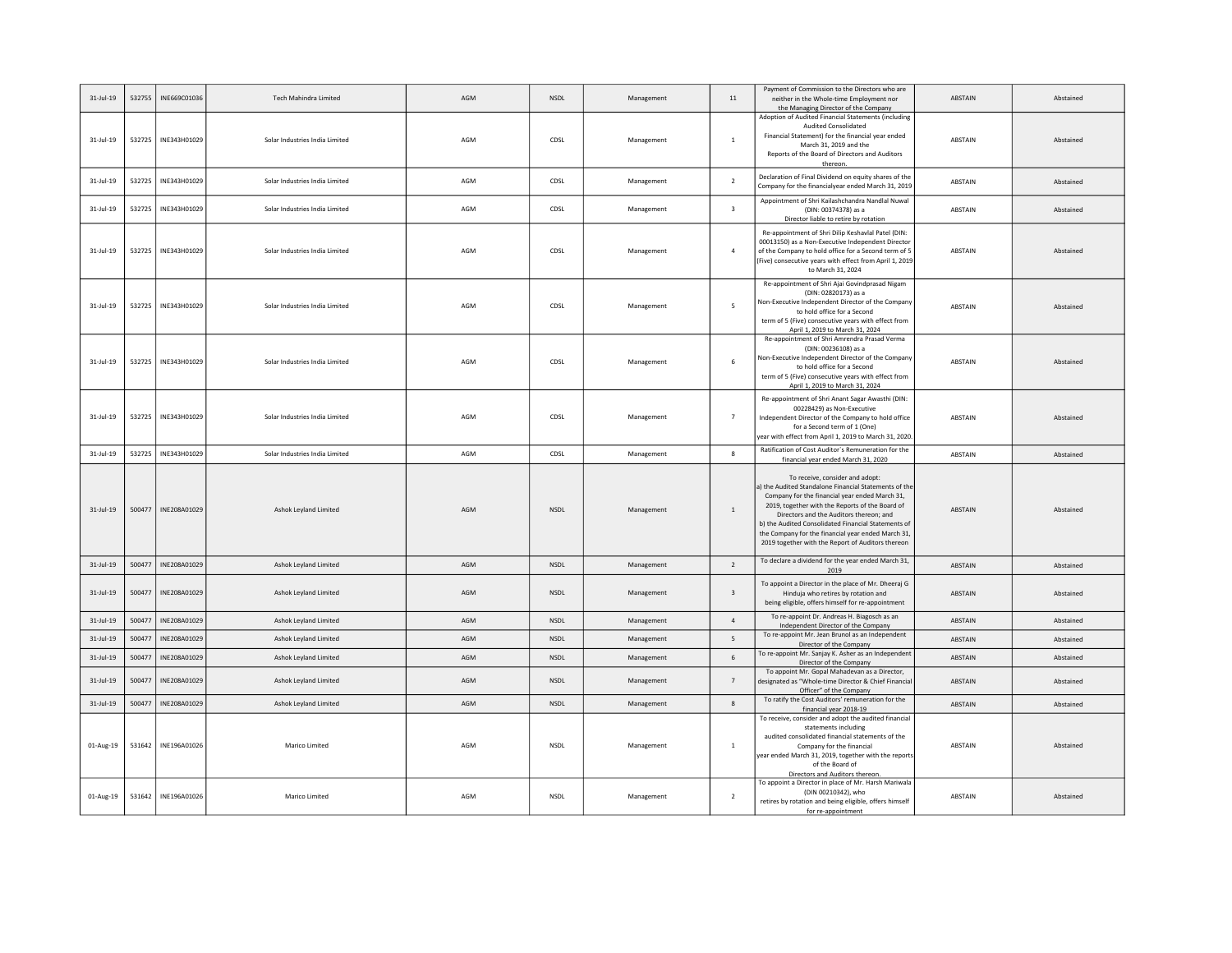| 01-Aug-19 | 531642 | INE196A01026 | Marico Limited                   | AGM | NSDL        | Management | $\overline{\mathbf{3}}$ | To ratify the remuneration payable to M/s. Ashwin<br>Solanki & Associates,<br>Cost Accountants (Firm Registration No. 100392), the<br>Cost Auditors of the<br>Company for the financial year ending March 31,<br>2020                                                                       | <b>ABSTAIN</b> | Abstained |
|-----------|--------|--------------|----------------------------------|-----|-------------|------------|-------------------------|---------------------------------------------------------------------------------------------------------------------------------------------------------------------------------------------------------------------------------------------------------------------------------------------|----------------|-----------|
| 01-Aug-19 | 531642 | INE196A01026 | Marico Limited                   | AGM | <b>NSDL</b> | Management | $\overline{4}$          | To approve re-appointment of Mr. Saugata Gupta<br>(DIN 05251806) as the<br>Managing Director & CEO of the Company.                                                                                                                                                                          | ABSTAIN        | Abstained |
| 01-Aug-19 | 531642 | INE196A01026 | Marico Limited                   | AGM | <b>NSDL</b> | Management | 5                       | To approve the remuneration payable to Mr. Harsh<br>Mariwala (DIN 00210342),<br>Chairman of the Board and Non-Executive Director of<br>the Company for the<br>FY 2019-20                                                                                                                    | ABSTAIN        | Abstained |
| 01-Aug-19 | 531642 | INE196A01026 | Marico Limited                   | AGM | <b>NSDL</b> | Management | 6                       | To approve the re-appointment of Mr. Nikhil Khattau<br>(DIN 00017880) as an<br>Independent Director of the Company from April 1,<br>2019 to March 31, 2024.                                                                                                                                 | ABSTAIN        | Abstained |
| 01-Aug-19 | 531642 | INE196A01026 | Marico Limited                   | AGM | <b>NSDL</b> | Management | $\overline{7}$          | To approve the re-appointment of Ms. Hema<br>Ravichandar (DIN 00032929)<br>as an Independent Director of the Company from<br>April 1, 2019 to March<br>31, 2024.                                                                                                                            | <b>ARSTAIN</b> | Abstained |
| 01-Aug-19 | 531642 | INF196A01026 | Marico Limited                   | AGM | <b>NSDI</b> | Management | -8                      | To approve the re-appointment of Mr. B. S. Nagesh<br>(DIN 00027595) as an<br>Independent Director of the Company from April 1,<br>2019 to March 31, 2022.                                                                                                                                   | <b>ABSTAIN</b> | Abstained |
| 01-Aug-19 | 531642 | INE196A01026 | Marico Limited                   | AGM | <b>NSDL</b> | Management | 9                       | To approve the re-appointment of Mr. Rajeev Bakshi<br>(DIN 00044621) as an<br>Independent Director of the Company from April 1,<br>2019 to March 31, 2020                                                                                                                                   | ABSTAIN        | Abstained |
| 01-Aug-19 | 505200 | INE066A01013 | <b>Eicher Motors Limited</b>     | AGM | <b>NSDL</b> | Management | 1                       | To receive, consider and adopt the Audited Financial<br>Statements (including consolidated financial<br>statements) of the Company for the financial year<br>ended March 31,2019 together with the reports of<br>Board of Directors and the Auditors thereon                                | ABSTAIN        | Abstained |
| 01-Aug-19 | 505200 | INE066A01013 | <b>Eicher Motors Limited</b>     | AGM | <b>NSDL</b> | Management | $\overline{2}$          | To declare a dividend of Rs.125/- per equity share for<br>the financial year ended March 31, 2019                                                                                                                                                                                           | ABSTAIN        | Abstained |
| 01-Aug-19 | 505200 | INE066A01013 | <b>Eicher Motors Limited</b>     | AGM | <b>NSDL</b> | Management | $\overline{\mathbf{3}}$ | To Appoint Mr. Siddhartha Lal, who retires by<br>rotation and being eligible, offers himself for re-<br>appointment as Director, liable to retire by rotation                                                                                                                               | ABSTAIN        | Abstained |
| 01-Aug-19 | 505200 | INE066A01013 | Eicher Motors Limited            | AGM | NSDL        | Management | $\overline{4}$          | To consider and ratify remuneration of Cost Auditor<br>payable for financial year 2018-19                                                                                                                                                                                                   | ABSTAIN        | Abstained |
| 01-Aug-19 | 505200 | INF066A01013 | <b>Eicher Motors Limited</b>     | AGM | <b>NSDL</b> | Management | 5                       | To appoint Mr Vinod Kumar Dasari as a Whole-time<br>Director of the Company and determine his<br>remuneration                                                                                                                                                                               | <b>ABSTAIN</b> | Abstained |
| 01-Aug-19 | 505200 | INF066A01013 | <b>Ficher Motors Limited</b>     | AGM | <b>NSDI</b> | Management | $6\phantom{1}$          | To appoint Mr. Inder Mohan Singh as an Independen<br>Director of the Company                                                                                                                                                                                                                | <b>ABSTAIN</b> | Abstained |
| 01-Aug-19 | 505200 | INE066A01013 | Eicher Motors Limited            | AGM | <b>NSDL</b> | Management | $7\overline{ }$         | To appoint Mr Vinod Kumar Aggarwal as Non-<br>Executive Director of the Company                                                                                                                                                                                                             | ABSTAIN        | Abstained |
| 01-Aug-19 | 505200 | INE066A01013 | <b>Eicher Motors Limited</b>     | AGM | <b>NSDL</b> | Management | 8                       | To consider and approve payment of remuneration by<br>way of commission to Directors, other than Managing<br>Director(s) and Whole Time Director(s)                                                                                                                                         | <b>ABSTAIN</b> | Abstained |
| 01-Aug-19 | 505200 | INE066A01013 | <b>Eicher Motors Limited</b>     | AGM | <b>NSDI</b> | Management | -9                      | To consider and approve the payment of<br>remuneration to Mr. S. Sandilya, Chairman (Non-<br>Executive Independent Director) for the financial yea<br>2018-19, which may exceed fifty per cent of the total<br>remuneration of payable to all the Non-Executive<br>Directors of the Company | <b>ABSTAIN</b> | Abstained |
| 01-Aug-19 | 505200 | INE066A01013 | Eicher Motors Limited            | AGM | NSDL        | Management | $10\,$                  | To approve and adopt Eicher Motors Limited's<br>Restricted Stock Unit Plan 2019                                                                                                                                                                                                             | ABSTAIN        | Abstained |
| 01-Aug-19 | 505200 | INE066A01013 | <b>Eicher Motors Limited</b>     | AGM | <b>NSDL</b> | Management | 11                      | To approve extension of benefits of Eicher Motors<br>Limited's Restricted Stock Unit Plan to the employees<br>of subsidiary company(ies)                                                                                                                                                    | ABSTAIN        | Abstained |
| 01-Aug-19 | 532424 | INE102D01028 | Godrej Consumer Products Limited | AGM | CDSL        | Management | <sup>1</sup>            | To receive, consider and adopt the audited financial<br>statements (both standalone and consolidated) of the<br>Company for the financial year ended March 31, 2019<br>and Report of the Board of Directors and Auditor's<br>Report thereor                                                 | ABSTAIN        | Abstained |
| 01-Aug-19 | 532424 | INE102D01028 | Godrej Consumer Products Limited | AGM | CDSL        | Management | $\overline{2}$          | To confirm the Interim Dividends paid during fiscal<br>year 2018-19                                                                                                                                                                                                                         | ABSTAIN        | Abstained |
| 01-Aug-19 | 532424 | INE102D01028 | Godrej Consumer Products Limited | AGM | CDSL        | Management | $\overline{\mathbf{3}}$ | To appoint a Director in place of Mr. Nadir Godrej<br>(DIN: 00066195), who retires by rotation, and being<br>eligible, offers himself for re-appointment                                                                                                                                    | ABSTAIN        | Abstained |
|           |        |              |                                  |     |             |            |                         |                                                                                                                                                                                                                                                                                             |                |           |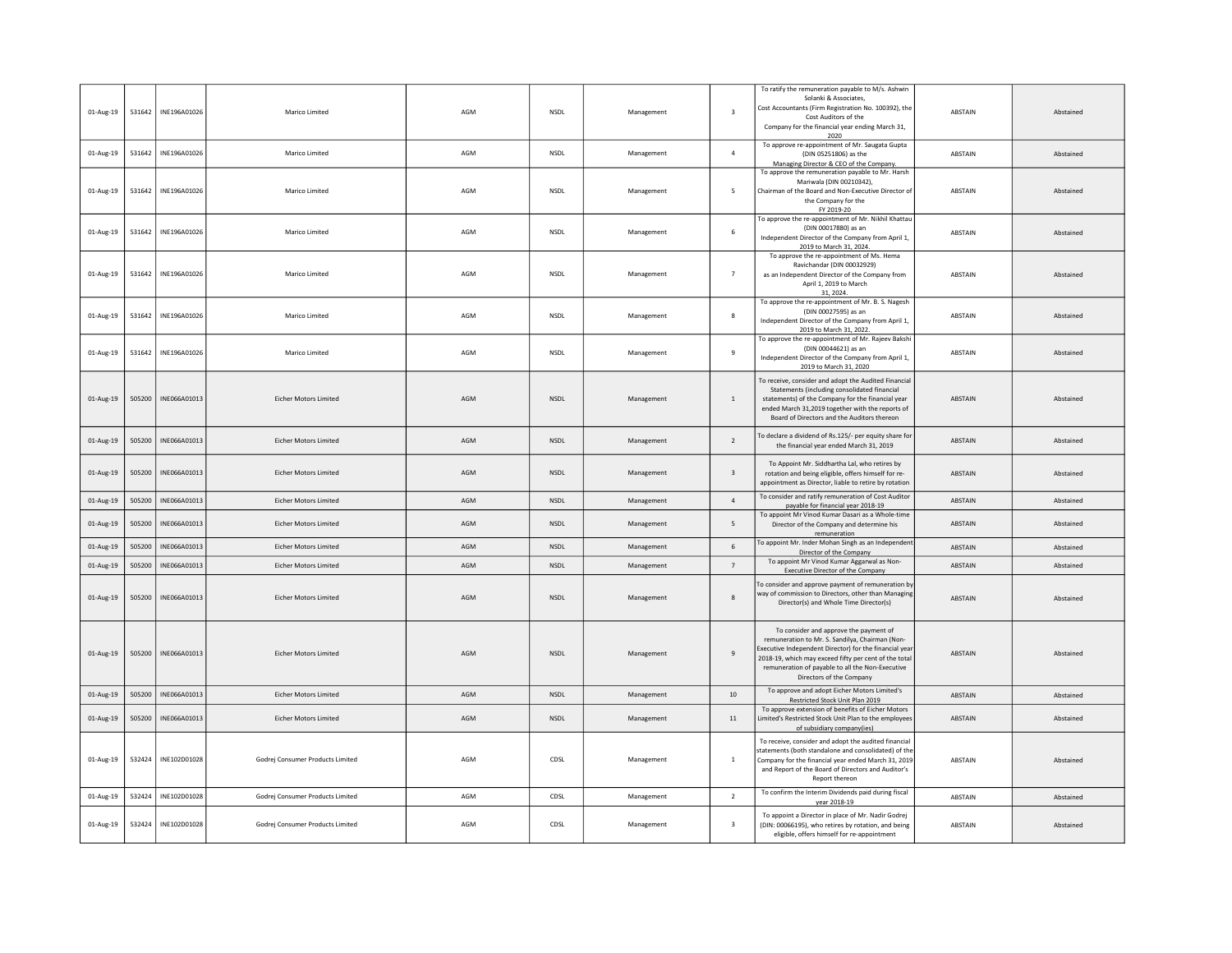| 01-Aug-19 | 532424 | INE102D01028 | Godrej Consumer Products Limited | AGM | CDSL        | Management | $\overline{a}$          | To appoint a Director in place of Mr. Jamshyd Godrej<br>(DIN: 00076250) who retires by rotation, and being<br>eligible, offers himself for re-appointment                                                                                                                                           | ABSTAIN        | Abstained |
|-----------|--------|--------------|----------------------------------|-----|-------------|------------|-------------------------|-----------------------------------------------------------------------------------------------------------------------------------------------------------------------------------------------------------------------------------------------------------------------------------------------------|----------------|-----------|
| 01-Aug-19 | 532424 | INE102D01028 | Godrej Consumer Products Limited | AGM | CDSL        | Management | 5                       | Ratification of remuneration payable to M/s. P. M.<br>Nanabhoy & Co., appointed as Cost Auditors of the<br>Company for fiscal year 2019-20                                                                                                                                                          | ABSTAIN        | Abstained |
| 01-Aug-19 | 532424 | INE102D01028 | Godrej Consumer Products Limited | AGM | CDSL        | Management | 6                       | To re-appoint Mr. Narendra Ambwani (DIN:<br>00236658) as an Independent Director of the<br>Company for a second term from July 28, 2019 to<br>November 14, 2023                                                                                                                                     | ABSTAIN        | Abstained |
| 01-Aug-19 | 532424 | INE102D01028 | Godrej Consumer Products Limited | AGM | CDSL        | Management | $\overline{7}$          | To re-appoint Mr. Aman Mehta DIN: (00009364) as an<br>Independent Director of the Company for a second<br>term September 26, 2019 to August 31, 2021                                                                                                                                                | <b>ABSTAIN</b> | Abstained |
| 01-Aug-19 | 532424 | INE102D01028 | Godrej Consumer Products Limited | AGM | CDSL        | Management | 8                       | To re-appoint Dr. Omkar Goswami (DIN: 00004258) as<br>an Independent Director of the Company for a second<br>term from September 26, 2019 to September 25,<br>2024                                                                                                                                  | <b>ABSTAIN</b> | Abstained |
| 01-Aug-19 | 532424 | INE102D01028 | Godrej Consumer Products Limited | AGM | CDSL        | Management | $\,9$                   | To re-appoint Ms. Ireena Vittal DIN: (05195656) as an<br>Independent Director of the<br>Company for a second term from September 26, 2019<br>to September 25, 2024                                                                                                                                  | ABSTAIN        | Abstained |
| 01-Aug-19 | 532424 | INE102D01028 | Godrei Consumer Products Limited | AGM | CDSL        | Management | $10\,$                  | To re-appoint Ms. Nisaba Godrej (DIN: 00591503) as<br>Whole-time Director for the period<br>from July 1, 2019 to September 30, 2022                                                                                                                                                                 | <b>ABSTAIN</b> | Abstained |
| 01-Aug-19 | 532424 | INE102D01028 | Godrej Consumer Products Limited | AGM | CDSL        | Management | $11\,$                  | To re-appoint Mr. Vivek Gambhir (DIN: 06527810) as<br>Managing Director & CEO July 1,<br>2019 to September 30, 2022                                                                                                                                                                                 | <b>ABSTAIN</b> | Abstained |
| 01-Aug-19 | 500510 | INE018A01030 | Larsen & Toubro Limited          | AGM | Karvy       | Management | $\,$ 1                  | Adoption of audited financial statements for the year<br>ended March 31, 2019 and the Reports of the Board<br>of Directors and Auditors thereon and the audited<br>consolidated financial statements of the Company<br>and the reports of the auditors thereon for the year<br>ended March 31, 2019 | ABSTAIN        | Abstained |
| 01-Aug-19 | 500510 | INE018A01030 | Larsen & Toubro Limited          | AGM | Karvy       | Management | $\overline{2}$          | Dividend on equity shares for the financial year 2018-<br>19                                                                                                                                                                                                                                        | <b>ABSTAIN</b> | Abstained |
| 01-Aug-19 | 500510 | INE018A01030 | Larsen & Toubro Limited          | AGM | Karvy       | Management | $\overline{\mathbf{3}}$ | Appoint Mr. M. V. Satish (DIN: 06393156) as a<br>Director liable to retire by rotation                                                                                                                                                                                                              | ABSTAIN        | Abstained |
| 01-Aug-19 | 500510 | INE018A01030 | Larsen & Toubro Limited          | AGM | Karvy       | Management | $\sqrt{4}$              | Appoint Mr. Shailendra Roy (DIN: 02144836), as a<br>Director liable to retire by rotation                                                                                                                                                                                                           | ABSTAIN        | Abstained |
| 01-Aug-19 | 500510 | INE018A01030 | Larsen & Toubro Limited          | AGM | Karvy       | Management | $5\overline{6}$         | Appoint Mr. R. Shankar Raman (DIN: 00019798), as a<br>Director liable to retire by rotation                                                                                                                                                                                                         | <b>ABSTAIN</b> | Abstained |
| 01-Aug-19 | 500510 | INE018A01030 | Larsen & Toubro Limited          | AGM | Karvy       | Management | 6                       | Appoint Mr. J. D. Patil (DIN: 01252184), as a Director<br>liable to retire by rotation                                                                                                                                                                                                              | ABSTAIN        | Abstained |
| 01-Aug-19 | 500510 | INE018A01030 | Larsen & Toubro Limited          | AGM | Karvy       | Management | $\overline{7}$          | Re-appoint Mr. M. M. Chitale (DIN: 00101004), as an<br><b>Independent Director</b>                                                                                                                                                                                                                  | <b>ABSTAIN</b> | Abstained |
| 01-Aug-19 | 500510 | INE018A01030 | Larsen & Toubro Limited          | AGM | Karvy       | Management | $\mathbf{R}$            | Re-appoint Mr. M. Damodaran (DIN: 02106990), as an<br>Independent Director and approve his continuation<br>beyond the age of 75 years                                                                                                                                                               | <b>ABSTAIN</b> | Abstained |
| 01-Aug-19 | 500510 | INE018A01030 | Larsen & Toubro Limited          | AGM | Karvy       | Management | $9\,$                   | Re-appoint Mr. Vikram Singh Mehta (DIN: 00041197)<br>as an Independent Director                                                                                                                                                                                                                     | ABSTAIN        | Abstained |
| 01-Aug-19 | 500510 | INE018A01030 | Larsen & Toubro Limited          | AGM | Karvy       | Management | 10                      | Re-appoint Mr. Adil Zainulbhai (DIN: 06646490), as an<br>Independent Director                                                                                                                                                                                                                       | ABSTAIN        | Abstained |
| 01-Aug-19 | 500510 | INE018A01030 | Larsen & Toubro Limited          | AGM | Karvy       | Management | 11                      | Change in scale of salary of Mr. S. N. Subrahmanyar<br>(DIN: 02255382), Chief Executive Officer and<br><b>Managing Director</b>                                                                                                                                                                     | <b>ABSTAIN</b> | Abstained |
| 01-Aug-19 | 500510 | INE018A01030 | Larsen & Toubro Limited          | AGM | Karvy       | Management | 12                      | Change in scale of salary of Mr. R. Shankar Raman<br>(DIN: 00019798), Chief Financial Officer & Whole-<br>time Director                                                                                                                                                                             | <b>ABSTAIN</b> | Abstained |
| 01-Aug-19 | 500510 | INE018A01030 | Larsen & Toubro Limited          | AGM | Karvy       | Management | 13                      | Alteration to the objects clause of the Memorandum<br>of Association of the Company                                                                                                                                                                                                                 | ABSTAIN        | Abstained |
| 01-Aug-19 | 500510 | INE018A01030 | Larsen & Toubro Limited          | AGM | Karvy       | Management | 14                      | Raise funds through issue of convertible bonds<br>and/or equity shares through depository receipts and<br>including by way of Qualified Institution Placement<br>('QIP'), to Qualified Institutional Buyers ('QIB') for an<br>amount not exceeding R 4000 Crore or US \$ 600<br>million, if higher  | <b>ABSTAIN</b> | Abstained |
| 01-Aug-19 | 500510 | INE018A01030 | Larsen & Toubro Limited          | AGM | Karvy       | Management | 15                      | Ratification of remuneration payable to M/s R.<br>Nanabhoy & Co. Cost Accountants (Regn. No. 00010)<br>for the financial year 2019-20                                                                                                                                                               | ABSTAIN        | Abstained |
| 01-Aug-19 | 500251 | INE849A01020 | <b>Trent Limited</b>             | AGM | <b>NSDL</b> | Management | $\mathbf{1}$            | To receive, consider and adopt the Audited Financial<br>Statements of the Company for the financial<br>year ended 31st March 2019, together with the<br>Reports of the Board of Directors and the Auditors<br>thereon                                                                               | ABSTAIN        | Abstained |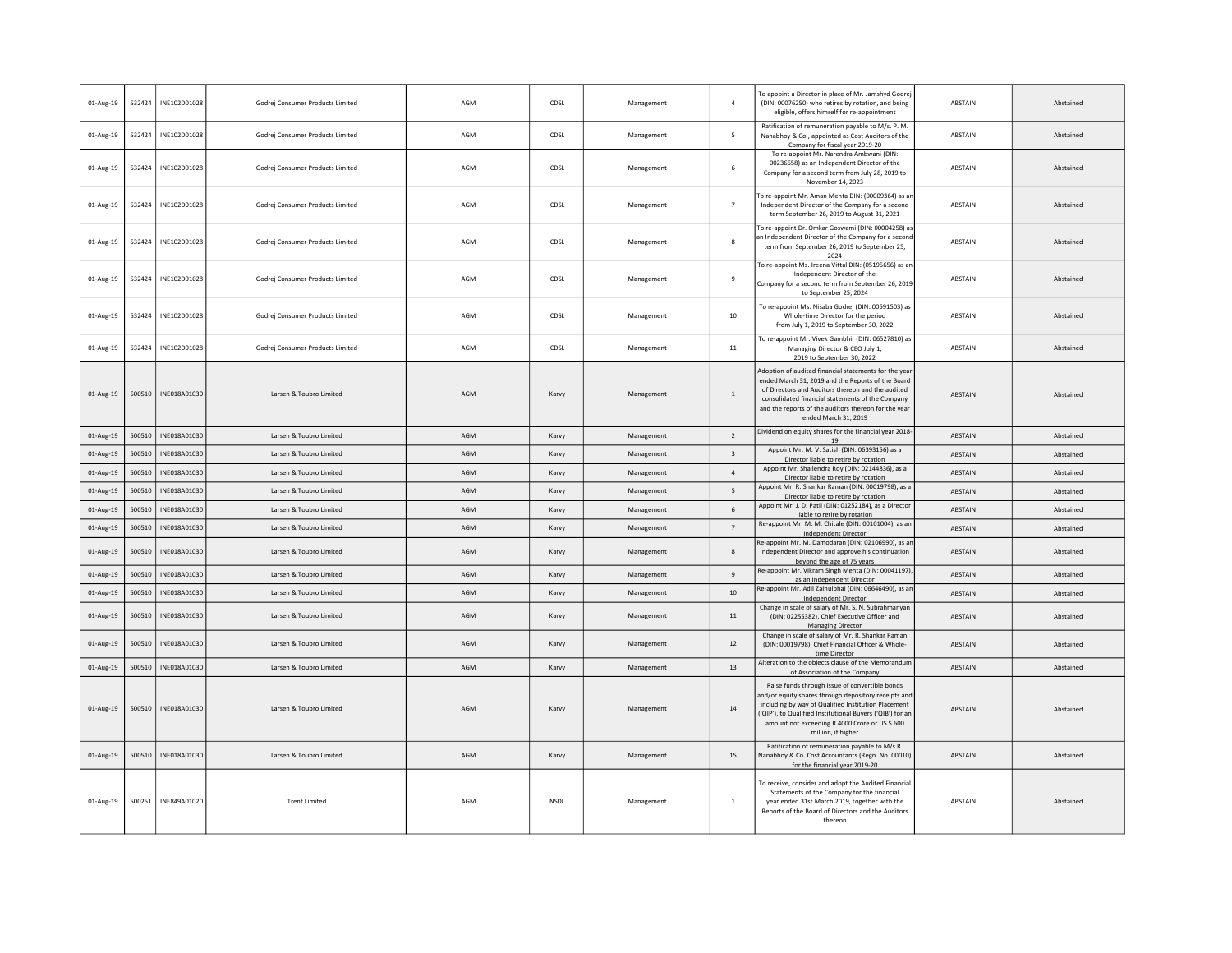| 01-Aug-19 | 500251 | INE849A01020 | <b>Trent Limited</b>                            | AGM | NSDL        | Management | $\overline{2}$          | To receive, consider and adopt the Audited<br>Consolidated Financial Statements of the Company<br>for the financial year ended 31st March 2019.<br>together with the Report of the Auditors thereon                                       | <b>ABSTAIN</b> | Abstained |
|-----------|--------|--------------|-------------------------------------------------|-----|-------------|------------|-------------------------|-------------------------------------------------------------------------------------------------------------------------------------------------------------------------------------------------------------------------------------------|----------------|-----------|
| 01-Aug-19 | 500251 | INE849A01020 | <b>Trent Limited</b>                            | AGM | <b>NSDL</b> | Management | $\overline{\mathbf{3}}$ | To declare dividend on Equity Shares for the financial<br>year ended 31st March 2019                                                                                                                                                      | <b>ABSTAIN</b> | Abstained |
| 01-Aug-19 | 500251 | INE849A01020 | <b>Trent Limited</b>                            | AGM | <b>NSDL</b> | Management | $\overline{4}$          | To appoint a Director in place of Mr. H. Bhat (DIN:<br>00478198) who retires by rotation, and being<br>eligible, offers himself for re-appointment                                                                                        | <b>ARSTAIN</b> | Abstained |
| 01-Aug-19 | 500251 | INE849A01020 | <b>Trent Limited</b>                            | AGM | <b>NSDL</b> | Management | 5                       | Re-appointment of Mr. Z. S. Dubash as an<br>Independent Director of the Company                                                                                                                                                           | ABSTAIN        | Abstained |
| 01-Aug-19 | 500251 | INE849A01020 | <b>Trent Limited</b>                            | AGM | NSDL        | Management | 6                       | Re-appointment of Mr. S. Susman as an Independent<br>Director of the Company                                                                                                                                                              | <b>ABSTAIN</b> | Abstained |
| 01-Aug-19 | 500251 | INE849A01020 | <b>Trent Limited</b>                            | AGM | <b>NSDL</b> | Management | $\overline{7}$          | Re-appointment of Mr. B. N. Vakil as an Independent<br>Director of the Company                                                                                                                                                            | ABSTAIN        | Abstained |
| 02-Aug-19 | 500010 | INF001A01036 | Housing Development Finance Corporation Limited | AGM | <b>NSDI</b> | Management | $\overline{1}$          | Adoption of the audited financial statements of the<br>Corporation for the financial year ended March 31,<br>2019<br>together with the reports of the Board of Directors<br>and Auditors thereon.                                         | <b>ABSTAIN</b> | Abstained |
| 02-Aug-19 | 500010 | INE001A01036 | Housing Development Finance Corporation Limited | AGM | <b>NSDL</b> | Management | 2                       | Adoption of the audited consolidated financial<br>statements for the financial year ended March 31,<br>2019<br>together with the report of the Auditors thereon                                                                           | <b>ABSTAIN</b> | Abstained |
| 02-Aug-19 | 500010 | INE001A01036 | Housing Development Finance Corporation Limited | AGM | <b>NSDL</b> | Management | $\overline{\mathbf{3}}$ | Declaration of final dividend on equity shares of the<br>Corporation                                                                                                                                                                      | <b>ABSTAIN</b> | Abstained |
| 02-Aug-19 | 500010 | INE001A01036 | Housing Development Finance Corporation Limited | AGM | <b>NSDL</b> | Management | $\overline{4}$          | Re-appointment of Mr. V. Srinivasa Rangan, who<br>retires by rotation and, being eligible, offers himself<br>for<br>re-appointment.                                                                                                       | <b>ABSTAIN</b> | Abstained |
| 02-Aug-19 | 500010 | INE001A01036 | Housing Development Finance Corporation Limited | AGM | <b>NSDL</b> | Management | 5                       | Fixing the remuneration of Messrs B S R & Co. LLP,<br>Chartered Accountants, Statutory Auditors of the<br>Corporation.                                                                                                                    | ABSTAIN        | Abstained |
| 02-Aug-19 | 500010 | INE001A01036 | Housing Development Finance Corporation Limited | AGM | <b>NSDL</b> | Management | 6                       | Appointment of Dr. Bhaskar Ghosh as an Independen<br>Director of the Corporation                                                                                                                                                          | ABSTAIN        | Abstained |
| 02-Aug-19 | 500010 | INE001A01036 | Housing Development Finance Corporation Limited | AGM | <b>NSDL</b> | Management | $\overline{7}$          | Appointment of Ms. Ireena Vittal as an Independent<br>Director of the Corporation.                                                                                                                                                        | ABSTAIN        | Abstained |
| 02-Aug-19 | 500010 | INE001A01036 | Housing Development Finance Corporation Limited | AGM | NSDL        | Management | $\mathbf{R}$            | Re-appointment of Mr. Nasser Munjee as an<br>Independent Director of the Corporation                                                                                                                                                      | <b>ABSTAIN</b> | Abstained |
| 02-Aug-19 | 500010 | INF001A01036 | Housing Development Finance Corporation Limited | AGM | <b>NSDI</b> | Management | $\overline{q}$          | Re-appointment of Dr. J. J. Irani as an Independent<br>Director of the Corporation                                                                                                                                                        | <b>ABSTAIN</b> | Abstained |
| 02-Aug-19 | 500010 | INE001A01036 | Housing Development Finance Corporation Limited | AGM | <b>NSDI</b> | Management | 10                      | Approval of related party transactions with HDFC<br>Bank Limited.                                                                                                                                                                         | <b>ABSTAIN</b> | Abstained |
| 02-Aug-19 | 500010 | INE001A01036 | Housing Development Finance Corporation Limited | AGM | <b>NSDL</b> | Management | 11                      | Approval for payment of commission to the non-<br>executive Directors of the Corporation                                                                                                                                                  | ABSTAIN        | Abstained |
| 02-Aug-19 | 500010 | INE001A01036 | Housing Development Finance Corporation Limited | AGM | <b>NSDI</b> | Management | 12                      | Approval for revision in the salary range of Mr. Keki<br>M. Mistry, Managing Director (designated as the<br>"Vice<br>Chairman & Chief Executive Officer") of the<br>Corporation                                                           | <b>ABSTAIN</b> | Abstained |
| 02-Aug-19 | 500010 | INE001A01036 | Housing Development Finance Corporation Limited | AGM | <b>NSDL</b> | Management | 13                      | Approval to issue Redeemable Non-Convertible<br>Debentures and/ or any other hybrid instruments on<br>private placement basis, up to an amount not<br>exceeding Rs₹1,25,000 crore.                                                        | ABSTAIN        | Abstained |
| 02-Aug-19 | 500676 | INE264A01014 | GlaxoSmithKline Consumer Healthcare Limited     | AGM | Karvy       | Management | <sup>1</sup>            | To consider and adopt the Audited Financial<br>Statements of the Company for the year ended March<br>31, 2019                                                                                                                             | ABSTAIN        | Abstained |
| 02-Aug-19 | 500676 | INE264A01014 | GlaxoSmithKline Consumer Healthcare Limited     | AGM | Karvy       | Management | $\overline{2}$          | To declare Dividend for the year ended March 31,<br>2019 of Rs.105/- per equity share, as recommended<br>by the Board of Directors                                                                                                        | ABSTAIN        | Abstained |
| 02-Aug-19 | 500676 | INE264A01014 | GlaxoSmithKline Consumer Healthcare Limited     | AGM | Karvy       | Management | $\overline{\mathbf{3}}$ | To consider and approve re-appointment of Ms.<br>Sangeeta Talwar (DIN 00062478), Independent<br>Director of the Company for another term with effect<br>from August 02, 2019 till the conclusion of sixty third<br>Annual General Meeting | <b>ABSTAIN</b> | Abstained |
| 02-Aug-19 | 500676 | INE264A01014 | GlaxoSmithKline Consumer Healthcare Limited     | AGM | Karvy       | Management | $\overline{4}$          | To consider and approve appointment of Mr. P.<br>Dwarakanath (DIN: 00231713), Non-Executive<br>Director of the Company effective July 1, 2018                                                                                             | ABSTAIN        | Abstained |
| 02-Aug-19 | 500676 | INE264A01014 | GlaxoSmithKline Consumer Healthcare Limited     | AGM | Karvy       | Management | 5                       | To consider and approve appointment of Mr. S.<br>Madhavan (DIN 06451889), Independent Director of<br>the Company for a period of 3 years i.e. September<br>25, 2018 to September 24, 2021                                                 | <b>ABSTAIN</b> | Abstained |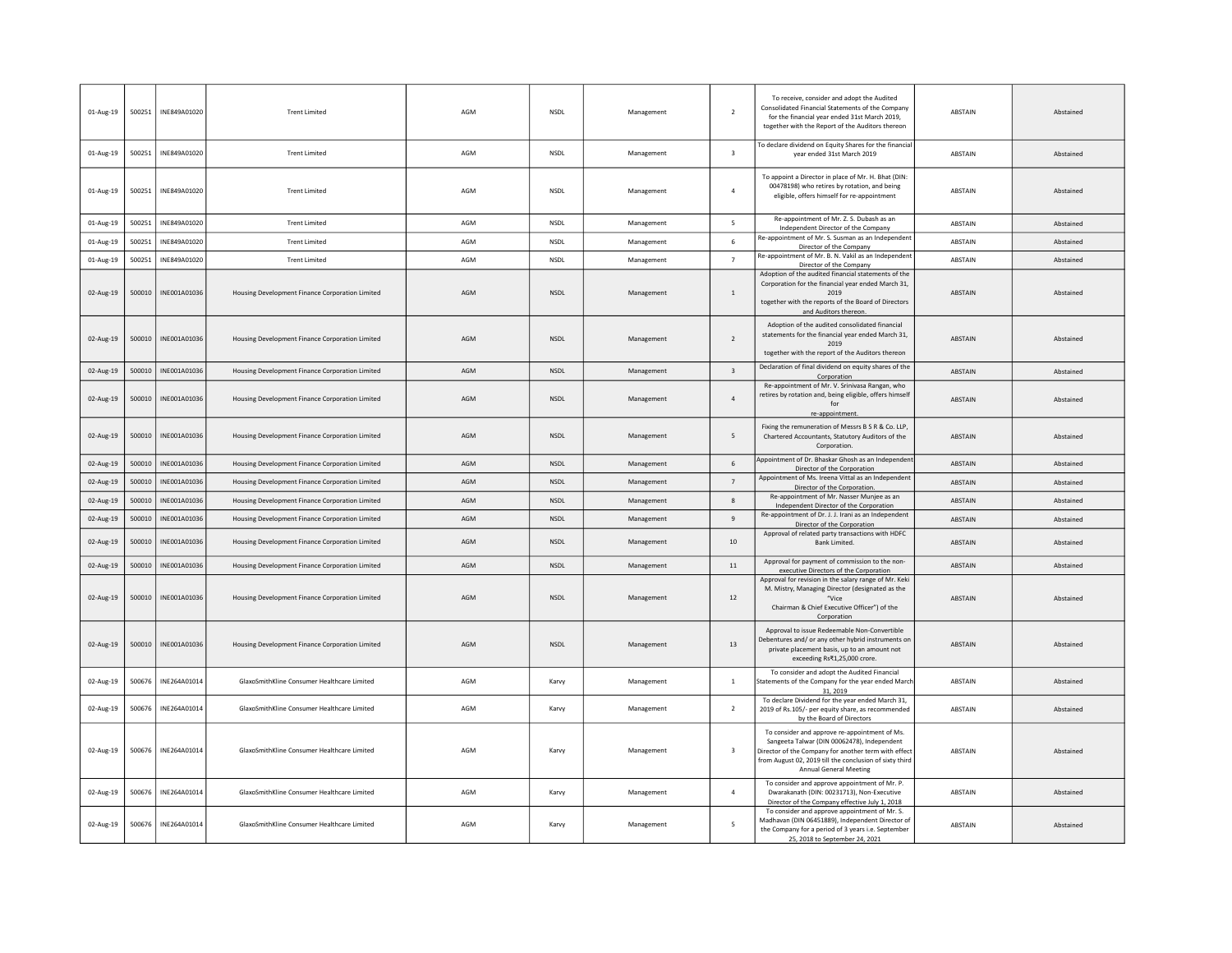| 02-Aug-19 | 500676 | INE264A01014 | GlaxoSmithKline Consumer Healthcare Limited | AGM | Karvy       | Management | 6                       | To consider and approve appointment of Mr. P.V.<br>Bhide (DIN 03304262), Independent Director of the<br>Company for a period of 3 years i.e. May 10, 2019 to<br>May 9, 2022                                                                                                                      | ABSTAIN        | Abstained |
|-----------|--------|--------------|---------------------------------------------|-----|-------------|------------|-------------------------|--------------------------------------------------------------------------------------------------------------------------------------------------------------------------------------------------------------------------------------------------------------------------------------------------|----------------|-----------|
| 02-Aug-19 | 500676 | INE264A01014 | GlaxoSmithKline Consumer Healthcare Limited | AGM | Karvy       | Management | $\overline{7}$          | To approve re-appointment, remuneration and terms<br>of re-appointment of Mr. Anup Dhingra (DIN:<br>07602670) as Director - Operations with effect from<br>August 02, 2019 till the conclusion of sixty third<br><b>Annual General Meeting</b>                                                   | ABSTAIN        | Abstained |
| 02-Aug-19 | 500676 | INE264A01014 | GlaxoSmithKline Consumer Healthcare Limited | AGM | Karvy       | Management | 8                       | To approve re-appointment, remuneration and terms<br>of re-appointment of Mr. Vivek Anand (DIN:<br>06891864) as Director - Finance & CFO with effect<br>from August 02, 2019 till the conclusion of sixty third<br><b>Annual General Meeting</b>                                                 | <b>ABSTAIN</b> | Abstained |
| 02-Aug-19 | 500043 | INE176A01028 | Bata India Limited                          | AGM | <b>NSDL</b> | Management | $\mathbf{1}$            | To receive, consider and adopt the Audited Financial<br>Statements of the Company for the financial year<br>ended March 31, 2019 (both Standalone and<br>Consolidated basis), together with the Reports of the<br>Auditors and the<br>Board of Directors thereon                                 | ABSTAIN        | Abstained |
| 02-Aug-19 | 500043 | INE176A01028 | Bata India Limited                          | AGM | NSDL        | Management | $\overline{2}$          | To declare a Dividend for the financial year ended<br>March 31, 2019. The Board recommended a Dividend<br>of Rs. 6.25 per Equity Share of Rs. 5/- each, fully paid-<br>up                                                                                                                        | ABSTAIN        | Abstained |
| 02-Aug-19 | 500043 | INE176A01028 | Bata India Limited                          | AGM | NSDL        | Management | $\overline{\mathbf{3}}$ | To appoint a Director in place of Mr. Ram Kumar<br>Gupta (DIN: 01125065), who retires by rotation and<br>being eligible, offers himself for re-appointment                                                                                                                                       | <b>ABSTAIN</b> | Abstained |
| 02-Aug-19 | 500043 | INE176A01028 | Bata India Limited                          | AGM | NSDL        | Management | $\overline{a}$          | To appoint Mr. Ashok Kumar Barat (DIN: 00492930)<br>as an Independent Director of the Company, not<br>liable to retire by rotation, for a period of 5 (five)<br>consecutive years commencing from December 17,<br>2018                                                                           | <b>ABSTAIN</b> | Abstained |
| 02-Aug-19 | 500043 | INE176A01028 | Bata India Limited                          | AGM | <b>NSDL</b> | Management | 5                       | To appoint Mr. Alberto Michele Maria Toni (DIN:<br>08358691) as a Director of the Company, liable to<br>retire by rotation                                                                                                                                                                       | ABSTAIN        | Abstained |
| 02-Aug-19 | 500043 | INE176A01028 | Bata India Limited                          | AGM | <b>NSDL</b> | Management | 6                       | To re-appoint Mr. Akshaykumar Narendrasinhji<br>Chudasama (DIN: 00010630) as an Independent<br>Director of the Company, not liable to retire by<br>rotation, to hold office for a second term of 5 (five)<br>consecutive years commencing with effect from<br>August 4, 2019 upto August 3, 2024 | ABSTAIN        | Abstained |
| 02-Aug-19 | 500043 | INE176A01028 | Bata India Limited                          | AGM | <b>NSDL</b> | Management | $\overline{7}$          | To re-appoint Ms. Anjali Bansal (DIN: 00207746) as an<br>Independent Director of the Company, not liable to<br>retire by rotation, to hold office for a second term of<br>5 (five) consecutive years commencing with effect<br>from August 4, 2019 upto August 3, 2024                           | <b>ABSTAIN</b> | Abstained |
| 03-Aug-19 | 500086 | INE302A01020 | <b>Exide Industries Limited</b>             | AGM | NSDL        | Management | <sup>1</sup>            | Adoption of audited financial statements (including<br>audited consolidated financial statements) for the<br>financial year ended 31st March, 2019 and the<br>Reports of the Directors and the Auditors thereon                                                                                  | ABSTAIN        | Abstained |
| 03-Aug-19 | 500086 | INE302A01020 | <b>Exide Industries Limited</b>             | AGM | NSDL        | Management | $\overline{2}$          | Confirmation of Interim dividend and declaration of<br>final dividend for the financial year ended 31st<br>March, 2019                                                                                                                                                                           | ABSTAIN        | Abstained |
| 03-Aug-19 | 500086 | INE302A01020 | <b>Exide Industries Limited</b>             | AGM | <b>NSDL</b> | Management | $\overline{\mathbf{3}}$ | Re-appointment of Mr. Subir Chakraborty (having<br>DIN: 00130864) who retires by rotation and, being<br>eligible, offers himself for re-appointment                                                                                                                                              | ABSTAIN        | Abstained |
| 03-Aug-19 | 500086 | INE302A01020 | <b>Exide Industries Limited</b>             | AGM | <b>NSDL</b> | Management | $\overline{4}$          | Ratification of remuneration payable to Cost Auditors<br>for financial year 2019-20                                                                                                                                                                                                              | ABSTAIN        | Abstained |
| 03-Aug-19 | 500086 | INE302A01020 | <b>Exide Industries Limited</b>             | AGM | <b>NSDL</b> | Management | 5                       | Re-appointment of Ms. Mona N Desai (DIN:<br>03065966), as an Independent Director of the<br>Company for a second term                                                                                                                                                                            | ABSTAIN        | Abstained |
| 03-Aug-19 | 500086 | INE302A01020 | <b>Exide Industries Limited</b>             | AGM | <b>NSDL</b> | Management | 6                       | Re-appointment of Mr. Sudhir Chand (DIN:<br>01385201), as an Independent Director of the<br>Company for a second term                                                                                                                                                                            | ABSTAIN        | Abstained |
| 03-Aug-19 | 500086 | INE302A01020 | <b>Exide Industries Limited</b>             | AGM | <b>NSDL</b> | Management | $\overline{7}$          | Re-appointment of Mr. Gautam Chatterjee (holding<br>DIN: 00012306) as Managing Director and Chief<br><b>Executive Officer</b>                                                                                                                                                                    | ABSTAIN        | Abstained |
| 03-Aug-19 | 500086 | INE302A01020 | <b>Exide Industries Limited</b>             | AGM | <b>NSDL</b> | Management | $\bf{8}$                | Appointment of Mr. Subir Chakraborty (having DIN:<br>00130864) as Deputy Managing Director                                                                                                                                                                                                       | ABSTAIN        | Abstained |
| 03-Aug-19 | 500086 | INE302A01020 | <b>Exide Industries Limited</b>             | AGM | NSDL        | Management | $\ddot{q}$              | Re-appointment of Mr. Arun Mittal (holding DIN:<br>00412767) as Whole-time director, designated as<br>Director - Automotive                                                                                                                                                                      | ABSTAIN        | Abstained |
| 03-Aug-19 | 500086 | INE302A01020 | <b>Exide Industries Limited</b>             | AGM | <b>NSDL</b> | Management | 10                      | Increase in remuneration by way of commission to<br>the Non-Executive Directors                                                                                                                                                                                                                  | ABSTAIN        | Abstained |
| 03-Aug-19 | 500086 | INE302A01020 | <b>Exide Industries Limited</b>             | AGM | <b>NSDI</b> | Management | $11\,$                  | Approval u/s 180(1)(a) of the Companies Act, 2013                                                                                                                                                                                                                                                | <b>ABSTAIN</b> | Abstained |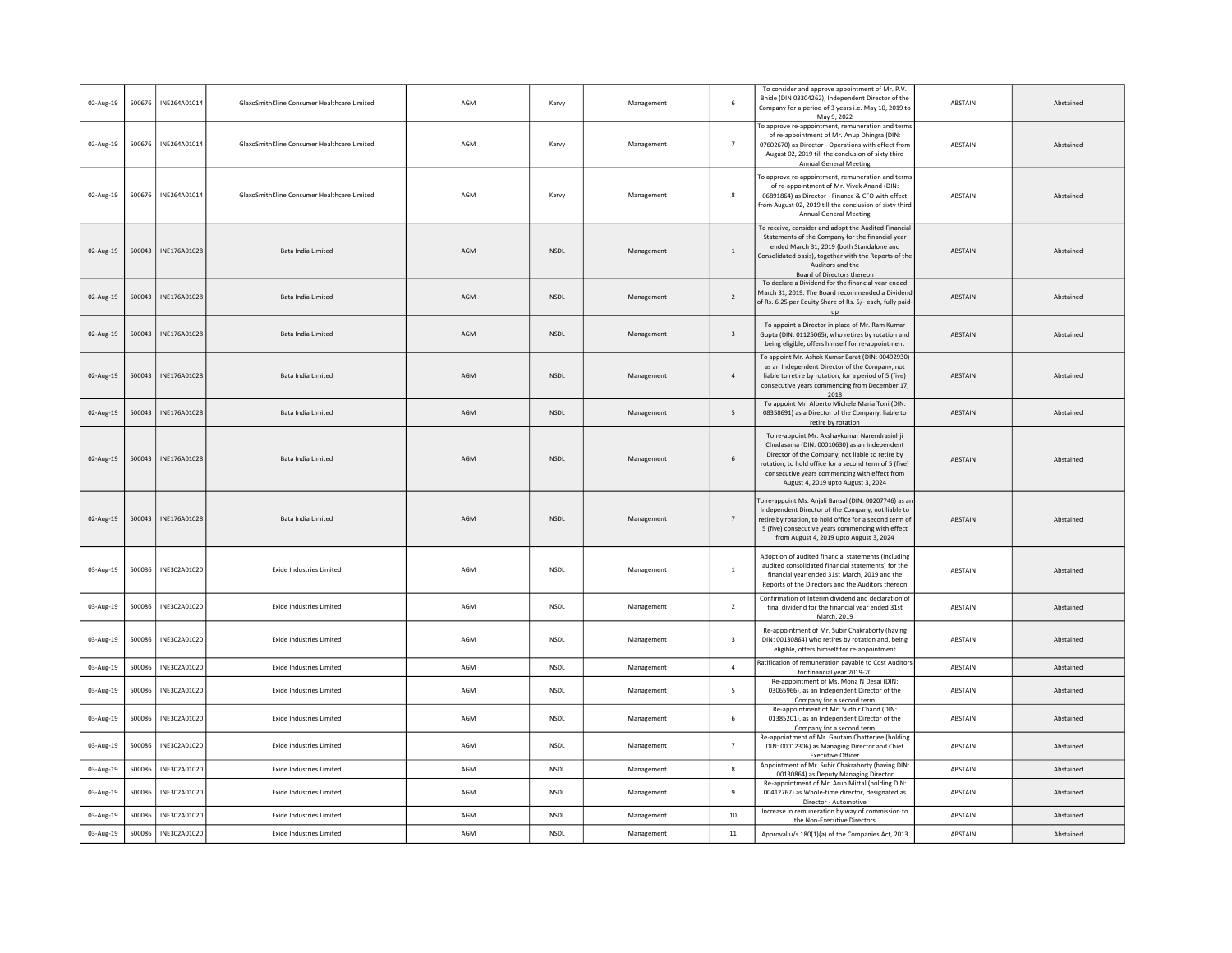| 05-Aug-19 | 503806 | INE647A01010          | <b>SRF Limited</b>                            | AGM | Karvy       | Management | $\mathbf{1}$            | To receive, consider and adopt the standalone and<br>consolidated audited financial statements of the<br>Company for the financial year ended March 31, 2019<br>along with the Reports of the Auditors' and Board of<br>Directors' thereon | <b>ABSTAIN</b> | Abstained |
|-----------|--------|-----------------------|-----------------------------------------------|-----|-------------|------------|-------------------------|--------------------------------------------------------------------------------------------------------------------------------------------------------------------------------------------------------------------------------------------|----------------|-----------|
| 05-Aug-19 | 503806 | INF647A01010          | <b>SRF Limited</b>                            | AGM | Karvy       | Management | 2                       | To appoint a Director in place of Arun Bharat Ram<br>(DIN 00694766), who retires by rotation and being<br>eligible, offers himself for re-election                                                                                         | <b>ARSTAIN</b> | Abstained |
| 05-Aug-19 | 503806 | INE647A01010          | SRF Limited                                   | AGM | Karvy       | Management | $\overline{3}$          | Appointment of Bharti Gupta Ramola (DIN:<br>00356188) as an Independent Director                                                                                                                                                           | <b>ABSTAIN</b> | Abstained |
| 05-Aug-19 | 503806 | INE647A01010          | <b>SRF Limited</b>                            | AGM | Karvy       | Management | $\overline{4}$          | Appointment of Puneet Yadu Dalmia (DIN: 00022633)<br>as an Independent Director                                                                                                                                                            | <b>ABSTAIN</b> | Abstained |
| 05-Aug-19 | 503806 | INE647A01010          | <b>SRF Limited</b>                            | AGM | Karvy       | Management | 5                       | Appointment of Yash Gupta (DIN: 00299621) as an<br><b>Independent Director</b>                                                                                                                                                             | ABSTAIN        | Abstained |
| 05-Aug-19 | 503806 | INE647A01010          | <b>SRF Limited</b>                            | AGM | Karvy       | Management | 6                       | Amendment in the terms of appointment of Ashish<br>Bharat Ram, Managing Director                                                                                                                                                           | <b>ABSTAIN</b> | Abstained |
| 05-Aug-19 | 503806 | INE647A01010          | <b>SRF Limited</b>                            | AGM | Karvy       | Management | $\overline{7}$          | Ratification of Remuneration of Cost Auditors for<br>financial year 2019-20                                                                                                                                                                | <b>ABSTAIN</b> | Abstained |
| 05-Aug-19 | 503806 | INE647A01010          | SRF Limited                                   | AGM | Karvy       | Management | 8                       | Offer or invitation to subscribe to Redeemable Non-<br>Convertible Debentures of the Company on private<br>placement                                                                                                                       | <b>ABSTAIN</b> | Abstained |
| 05-Aug-19 |        | 503806   INE647A01010 | SRF Limited                                   | AGM | Karvy       | Management | 9                       | Adoption of new Articles of Association                                                                                                                                                                                                    | ABSTAIN        | Abstained |
| 06-Aug-19 | 500331 | INE318A01026          | Pidilite Industries Limited                   | AGM | NSDL        | Management | $\,$ 1 $\,$             | Adoption of audited financial statements of the<br>Company together with the reports of Board of<br>Directors and Auditors' thereon and audited<br>consolidated financial statements of the Company for<br>the year ended 31st March 2019  | ABSTAIN        | Abstained |
| 06-Aug-19 |        | 500331 INE318A01026   | Pidilite Industries Limited                   | AGM | <b>NSDL</b> | Management | $\overline{2}$          | Declaration of dividend on Equity Shares                                                                                                                                                                                                   | ABSTAIN        | Abstained |
| 06-Aug-19 | 500331 | INE318A01026          | Pidilite Industries Limited                   | AGM | NSDL        | Management | 3                       | Re-appointment of Shri A N Parekh as a Director                                                                                                                                                                                            | ABSTAIN        | Abstained |
| 06-Aug-19 | 500331 | INE318A01026          | Pidilite Industries Limited                   | AGM | NSDL        | Management | $\overline{a}$          | Re-appointment of Shri N K Parekh as a Director                                                                                                                                                                                            | ABSTAIN        | Abstained |
| 06-Aug-19 | 500331 | INE318A01026          | Pidilite Industries Limited                   | AGM | NSDL        | Management | 5                       | Re-appointment of Shri B S Mehta as an Independent<br>Director for a second consecutive term of five years<br>upto 31st March 2024                                                                                                         | <b>ABSTAIN</b> | Abstained |
| 06-Aug-19 | 500331 | INE318A01026          | Pidilite Industries Limited                   | AGM | NSDL        | Management | 6                       | Re-appointment of Shri Uday Khanna as an<br>Independent Director for a second consecutive term<br>of five years upto 2nd April 2024                                                                                                        | <b>ABSTAIN</b> | Abstained |
| 06-Aug-19 | 500331 | INE318A01026          | Pidilite Industries Limited                   | AGM | <b>NSDL</b> | Management | $\overline{7}$          | Re-appointment of Smt. Meera Shankar as an<br>Independent Director for a second consecutive term<br>of five years upto 29th July 2024                                                                                                      | ABSTAIN        | Abstained |
| 06-Aug-19 | 500331 | INE318A01026          | Pidilite Industries Limited                   | AGM | NSDL        | Management | 8                       | Ratification of payment of remuneration to M/s. V J<br>Talati & Co., Cost Auditors                                                                                                                                                         | <b>ABSTAIN</b> | Abstained |
| 06-Aug-19 | 532921 | INE742F01042          | Adani Ports and Special Economic Zone Limited | AGM | CDSL        | Management | $\mathbf{1}$            | Adoption of audited financial statements (including<br>consolidated financial statements) for the financial<br>year ended March 31, 2019 (Ordinary Resolution)                                                                             | <b>ABSTAIN</b> | Abstained |
| 06-Aug-19 | 532921 | INE742F01042          | Adani Ports and Special Economic Zone Limited | AGM | CDSL        | Management | $\overline{2}$          | Declaration of final dividend on Equity Shares for the<br>financial year 2018-19 (Ordinary Resolution)                                                                                                                                     | ABSTAIN        | Abstained |
| 06-Aug-19 | 532921 | INE742F01042          | Adani Ports and Special Economic Zone Limited | AGM | CDSL        | Management | $\overline{\mathbf{3}}$ | Declaration of dividend on Preference Shares for the<br>financial year 2018-19 (Ordinary Resolution)                                                                                                                                       | <b>ABSTAIN</b> | Abstained |
| 06-Aug-19 | 532921 | INE742F01042          | Adani Ports and Special Economic Zone Limited | AGM | CDSL        | Management | $\sqrt{4}$              | Re-appointment of Mr. Rajesh S. Adani (DIN:<br>00006322), as a Director of the Company who retires<br>by rotation (Ordinary Resolution)                                                                                                    | ABSTAIN        | Abstained |
| 06-Aug-19 | 532921 | INE742F01042          | Adani Ports and Special Economic Zone Limited | AGM | CDSL        | Management | 5                       | Appointment of Mr. Mukesh Kumar, IAS as a Director<br>liable to retire by rotation (Ordinary Resolution)                                                                                                                                   | ABSTAIN        | Abstained |
| 06-Aug-19 | 532921 | INF742F01042          | Adani Ports and Special Economic Zone Limited | AGM | CDSL        | Management | $6 \overline{6}$        | Appointment of Mrs. Nirupama Rao as a Director not<br>liable to retire by rotation (Ordinary Resolution)                                                                                                                                   | ABSTAIN        | Abstained |
| 06-Aug-19 | 532921 | INE742F01042          | Adani Ports and Special Economic Zone Limited | AGM | CDSL        | Management | $\overline{7}$          | Re-appointment of Prof. G. Raghuram as an<br>Independent Director of the Company (Special<br>Resolution)                                                                                                                                   | <b>ARSTAIN</b> | Abstained |
| 06-Aug-19 | 532921 | INE742F01042          | Adani Ports and Special Economic Zone Limited | AGM | CDSL        | Management | 8                       | Re-appointment of Mr. G. K. Pillai as an Independent<br>Director of the Company (Special Resolution)                                                                                                                                       | <b>ABSTAIN</b> | Abstained |
| 06-Aug-19 | 532921 | INF742F01042          | Adani Ports and Special Economic Zone Limited | AGM | CDSL        | Management | $\mathbf{q}$            | Re-appointment of Dr. Malay Mahadevia as Whole<br>Time Director of the Company (Special Resolution)                                                                                                                                        | <b>ABSTAIN</b> | Abstained |
| 06-Aug-19 | 532921 | INE742F01042          | Adani Ports and Special Economic Zone Limited | AGM | CDSL        | Management | 10                      | Approval for payment of commission to Non-<br>Executive Directors of the Company (Ordinary<br>Resolution)                                                                                                                                  | <b>ABSTAIN</b> | Abstained |
| 06-Aug-19 | 500114 | INE280A01028          | <b>Titan Company Limited</b>                  | AGM | <b>NSDL</b> | Management | $1\,$                   | To receive, consider and adopt the Audited Financial<br>Statements of the Company for the financial year<br>ended March 31, 2019, together<br>with the Reports of the Board of Directors and the<br>Auditors thereon                       | ABSTAIN        | Abstained |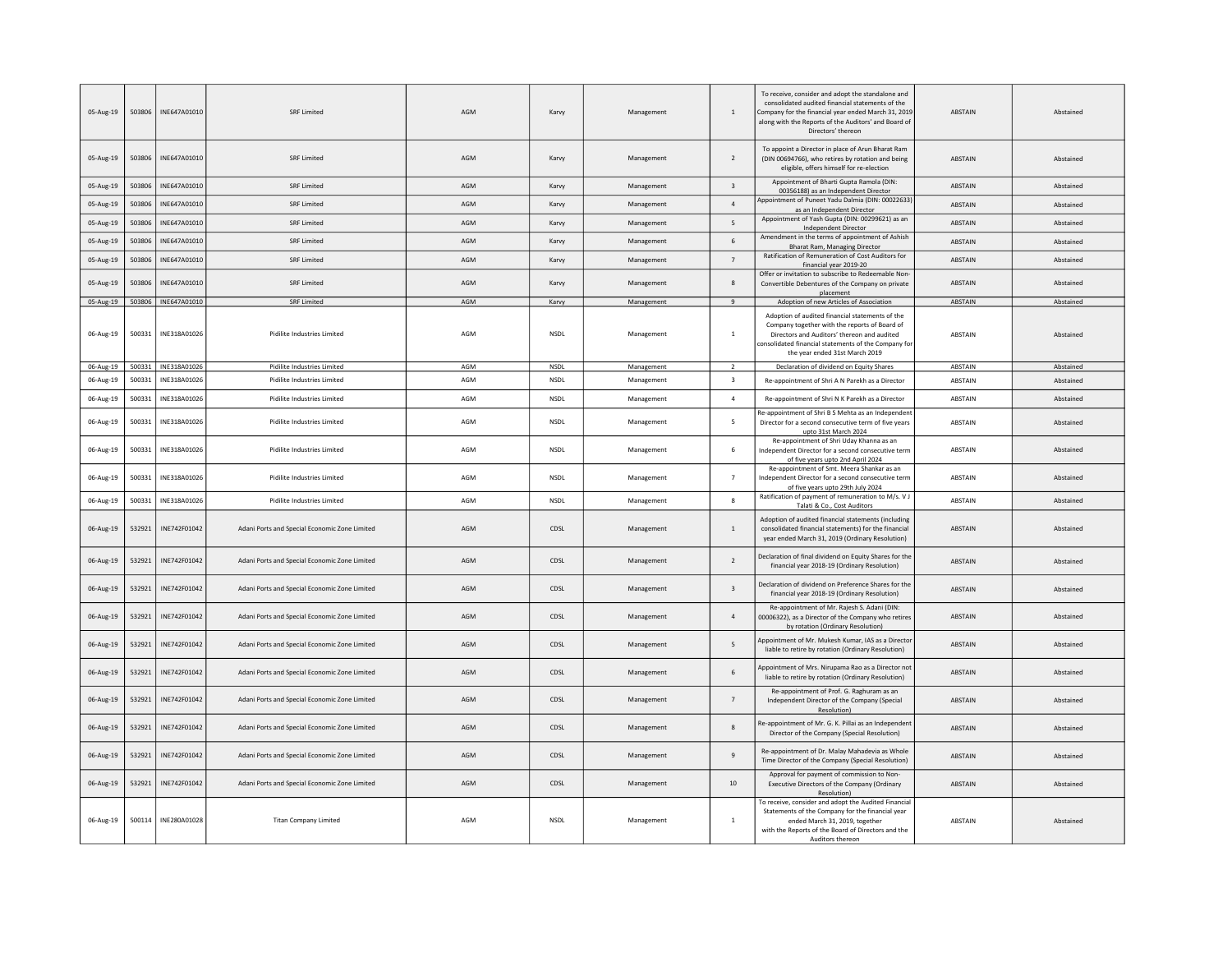| 06-Aug-19 | 500114 | INE280A01028          | <b>Titan Company Limited</b>    | AGM | NSDL        | Management | $\overline{2}$          | To receive, consider and adopt the Audited<br>Consolidated Financial Statements of the Company<br>for the financial year ended March 31,<br>2019. together with the Report of the Auditors<br>thereon                             | ABSTAIN        | Abstained |
|-----------|--------|-----------------------|---------------------------------|-----|-------------|------------|-------------------------|-----------------------------------------------------------------------------------------------------------------------------------------------------------------------------------------------------------------------------------|----------------|-----------|
| 06-Aug-19 | 500114 | INF280A01028          | <b>Titan Company Limited</b>    | AGM | <b>NSDL</b> | Management | $\overline{\mathbf{3}}$ | Declaration of dividend on equity shares for the<br>financial year 2018-19                                                                                                                                                        | <b>ABSTAIN</b> | Abstained |
| 06-Aug-19 | 500114 | INE280A01028          | <b>Titan Company Limited</b>    | AGM | <b>NSDL</b> | Management | $\overline{a}$          | Re-appointment of Mr. Harish Bhat as a Director                                                                                                                                                                                   | ABSTAIN        | Abstained |
| 06-Aug-19 | 500114 | INE280A01028          | <b>Titan Company Limited</b>    | AGM | <b>NSDL</b> | Management | 5                       | Appointment of Mr. N. Muruganandam as a Directo                                                                                                                                                                                   | ABSTAIN        | Abstained |
| 06-Aug-19 | 500114 | INE280A01028          | <b>Titan Company Limited</b>    | AGM | <b>NSDL</b> | Management | 6                       | Appointment of Mr. V Arun Roy as a Director                                                                                                                                                                                       | <b>ABSTAIN</b> | Abstained |
| 06-Aug-19 | 500114 | INE280A01028          | <b>Titan Company Limited</b>    | AGM | NSDL        | Management | $\overline{7}$          | Appointment of Mr. Pradyumna Vyas as an<br><b>Independent Director</b>                                                                                                                                                            | <b>ABSTAIN</b> | Abstained |
| 06-Aug-19 | 500114 | INE280A01028          | <b>Titan Company Limited</b>    | AGM | NSDL        | Management | 8                       | Re-appointment of Mrs. Hema Ravichandar as an<br>Independent Director                                                                                                                                                             | ABSTAIN        | Abstained |
| 06-Aug-19 | 500114 | INE280A01028          | <b>Titan Company Limited</b>    | AGM | <b>NSDL</b> | Management | 9                       | Re-appointment of Mrs. Ireena Vittal as an<br>Independent Director                                                                                                                                                                | ABSTAIN        | Abstained |
| 06-Aug-19 |        | 500114   INE280A01028 | <b>Titan Company Limited</b>    | AGM | <b>NSDL</b> | Management | 10                      | Appointment of Branch Auditors                                                                                                                                                                                                    | ABSTAIN        | Abstained |
| 06-Aug-19 | 500114 | INE280A01028          | <b>Titan Company Limited</b>    | AGM | NSDL        | Management | $11\,$                  | Appointment of Dr. Mohanasankar Sivaprakasam as<br>an Independent Director                                                                                                                                                        | ABSTAIN        | Abstained |
| 06-Aug-19 | 532281 | INE860A01027          | <b>HCL Technologies Limited</b> | AGM | NSDL        | Management | $\,$ 1                  | Adoption of Financial Statements along with<br>the Reports of the Board of Directors and of the<br>Auditors thereon                                                                                                               | <b>ABSTAIN</b> | Abstained |
| 06-Aug-19 | 532281 | INE860A01027          | <b>HCL Technologies Limited</b> | AGM | NSDL        | Management | $\overline{2}$          | Re-appointment of Mr. Shiv Nadar as Director<br>liable to retire by rotation                                                                                                                                                      | <b>ABSTAIN</b> | Abstained |
| 06-Aug-19 | 532281 | INE860A01027          | <b>HCL Technologies Limited</b> | AGM | <b>NSDL</b> | Management | $\overline{\mathbf{3}}$ | Appointment of Statutory Auditors                                                                                                                                                                                                 | ABSTAIN        | Abstained |
| 06-Aug-19 | 532281 | INE860A01027          | <b>HCL Technologies Limited</b> | AGM | <b>NSDL</b> | Management | $\overline{4}$          | Appointment of Mr. R. Srinivasan as an Independent<br>Director of the Company (Special Resolution)                                                                                                                                | <b>ABSTAIN</b> | Abstained |
| 06-Aug-19 | 532281 | INE860A01027          | <b>HCL Technologies Limited</b> | AGM | NSDL        | Management | 5                       | Appointment of Mr. S. Madhavan as an Independen<br>Director of the Company (Special Resolution)                                                                                                                                   | <b>ABSTAIN</b> | Abstained |
| 06-Aug-19 | 532281 | INE860A01027          | <b>HCL Technologies Limited</b> | AGM | NSDL        | Management | 6                       | Appointment of Ms. Robin Ann Abrams as an<br>Independent Director of the Company (Special<br>Resolution)                                                                                                                          | <b>ABSTAIN</b> | Abstained |
| 06-Aug-19 | 532281 | INE860A01027          | <b>HCL Technologies Limited</b> | AGM | <b>NSDL</b> | Management | $\overline{7}$          | Appointment of Dr. Sosale Shankara Sastry as an<br>Independent Director of the Company (Special<br>Resolution)                                                                                                                    | ABSTAIN        | Abstained |
| 06-Aug-19 | 532281 | INE860A01027          | <b>HCL Technologies Limited</b> | AGM | NSDL        | Management | $\bf8$                  | Payment of Commission to Non-executive Directors<br>(Special Resolution)                                                                                                                                                          | ABSTAIN        | Abstained |
| 07-Aug-19 | 500520 | INE101A01026          | Mahindra & Mahindra Limited     | AGM | Karvy       | Management | $\mathbf{1}$            | To receive, consider and adopt the Audited<br>Standalone Financial Statements of the<br>Company for the Financial Year ended 31st March,<br>2019 and the Reports of the Board<br>of Directors and Auditors thereon.               | ABSTAIN        | Abstained |
| 07-Aug-19 | 500520 | INE101A01026          | Mahindra & Mahindra Limited     | AGM | Karvy       | Management | 2                       | To receive, consider and adopt the Audited<br>Consolidated Financial Statements of<br>the Company for the Financial Year ended 31st<br>March, 2019 and the Report of the<br>Auditors thereon                                      | ABSTAIN        | Abstained |
| 07-Aug-19 | 500520 | INE101A01026          | Mahindra & Mahindra Limited     | AGM | Karvy       | Management | $\overline{\mathbf{3}}$ | Declaration of Dividend on Ordinary (Equity) Shares                                                                                                                                                                               | ABSTAIN        | Abstained |
| 07-Aug-19 | 500520 | INE101A01026          | Mahindra & Mahindra Limited     | AGM | Karvy       | Management | $\overline{4}$          | Re-appointment of Dr. Pawan Goenka<br>(DIN:00254502) as a Director, who retires by<br>rotation and, being eligible, offers himself for re-<br>appointment.                                                                        | ABSTAIN        | Abstained |
| 07-Aug-19 | 500520 | INE101A01026          | Mahindra & Mahindra Limited     | AGM | Karvy       | Management | 5                       | Ratification of the Remuneration payable to Messrs<br>D. C. Dave & Co., Cost Accountants<br>(Firm Registration Number 000611), appointed as the<br>Cost Auditors of the Company<br>for the Financial Year ending 31st March, 2020 | ABSTAIN        | Abstained |
| 07-Aug-19 | 500520 | INE101A01026          | Mahindra & Mahindra Limited     | AGM | Karvy       | Management | 6                       | Re-appointment of Dr. Vishakha N. Desai (DIN:<br>05292671) as an Independent<br>Director of the Company for a second term<br>commencing from 8th August, 2019 to<br>30th April, 2024.                                             | <b>ABSTAIN</b> | Abstained |
| 07-Aug-19 | 500520 | INE101A01026          | Mahindra & Mahindra Limited     | AGM | Karvy       | Management | $\overline{7}$          | Re-appointment of Mr. Vikram Singh Mehta (DIN:<br>00041197) as an Independent<br>Director of the Company for a second term of five<br>consecutive years commencing<br>from 8th August, 2019 to 7th August, 2024                   | <b>ARSTAIN</b> | Abstained |
| 07-Aug-19 | 500520 | INE101A01026          | Mahindra & Mahindra Limited     | AGM | Karvy       | Management | 8                       | Appointment of Mr. Vijay Kumar Sharma (DIN:<br>02449088) as a Non-Executive<br>Non-Independent Director of the Company,<br>representing Life insurance Corporation<br>of India, liable to retire by rotation                      | <b>ABSTAIN</b> | Abstained |
| 07-Aug-19 | 500520 | INE101A01026          | Mahindra & Mahindra Limited     | AGM | Karvy       | Management | $\overline{9}$          | Appointment of Mr. Haigreve Khaitan (DIN:<br>00005290) as an Independent Director<br>of the Company for a term of five consecutive years<br>commencing from 8th August,<br>2019 to 7th August, 2024                               | <b>ABSTAIN</b> | Abstained |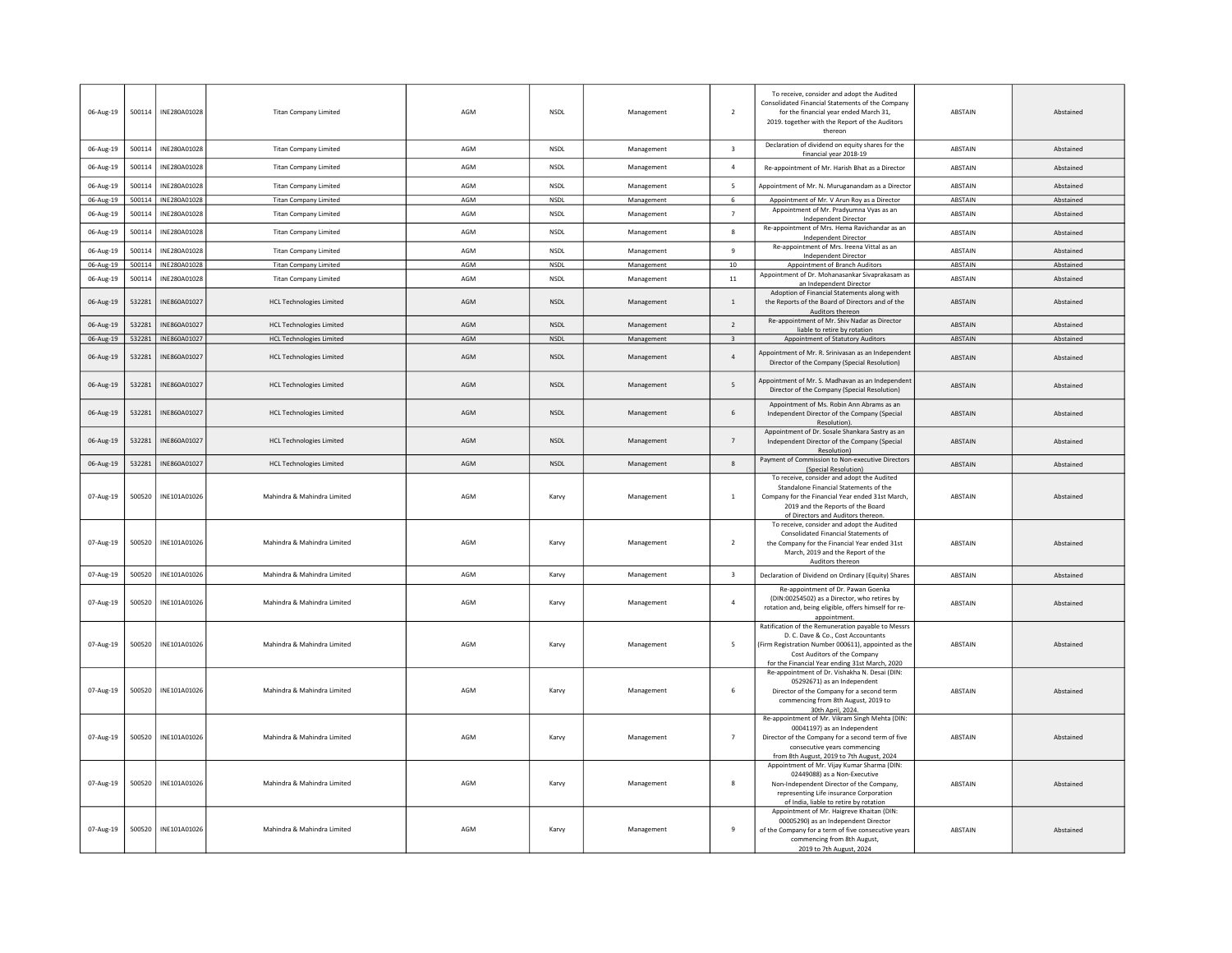| 07-Aug-19 | 500520 | INE101A01026          | Mahindra & Mahindra Limited           | AGM | Karvy              | Management | 10                      | Appointment of Ms. Shikha Sharma (DIN: 00043265)<br>as an Independent Director of<br>the Company for a term of five consecutive years<br>commencing from 8th August, 2019<br>to 7th August, 2024.                      | <b>ABSTAIN</b> | Abstained |
|-----------|--------|-----------------------|---------------------------------------|-----|--------------------|------------|-------------------------|------------------------------------------------------------------------------------------------------------------------------------------------------------------------------------------------------------------------|----------------|-----------|
| 07-Aug-19 | 500480 | INE298A01020          | Cummins India Limited                 | AGM | CDSL               | Management | $\overline{1}$          | Adoption of the audited standalone financial<br>statement of the Company for the Financial Year<br>ended March 31, 2019, the reports of the Board of<br>Directors and Auditors thereon                                 | <b>ABSTAIN</b> | Abstained |
| 07-Aug-19 | 500480 | INE298A01020          | Cummins India Limited                 | AGM | CDSL               | Management | $\overline{2}$          | Adoption of the audited consolidated financial<br>statement of the Company for the Financial Year<br>ended March 31, 2019 and the reports of the<br>Auditors thereon                                                   | ABSTAIN        | Abstained |
| 07-Aug-19 | 500480 | INE298A01020          | Cummins India Limited                 | AGM | CDSL               | Management | $\overline{\mathbf{3}}$ | Declaration of final dividend on equity shares and<br>ratification of interim dividend declared by the Board<br>of Directors for the Financial Year ended March 31,<br>2019                                            | <b>ABSTAIN</b> | Abstained |
| 07-Aug-19 | 500480 | INE298A01020          | Cummins India Limited                 | AGM | CDSL               | Management | $\overline{a}$          | Appointment of a Director in place of Mr. Norbert<br>Nusterer (DIN: 07640359), who retires by rotation<br>and being eligible, offers himself for re-appointment                                                        | ABSTAIN        | Abstained |
| 07-Aug-19 | 500480 | INE298A01020          | Cummins India Limited                 | AGM | CDSL               | Management | 5                       | Appointment of Mr. Donald Jackson (DIN: 08261104)<br>as a Director                                                                                                                                                     | <b>ABSTAIN</b> | Abstained |
| 07-Aug-19 | 500480 | INE298A01020          | Cummins India Limited                 | AGM | CDSL               | Management | 6                       | Appointment of Mrs. Anjuly Chib Duggal (DIN:<br>05264033) as a Non-Executive Independent Director                                                                                                                      | ABSTAIN        | Abstained |
| 07-Aug-19 | 500480 | INE298A01020          | Cummins India Limited                 | AGM | CDSL               | Management | $\overline{7}$          | Re-appointment of Mr. P. S. Dasgupta (DIN:<br>00012552) as a Non-Executive Independent Director                                                                                                                        | <b>ABSTAIN</b> | Abstained |
| 07-Aug-19 | 500480 | INE298A01020          | Cummins India Limited                 | AGM | CDSL               | Management | 8                       | Re-appointment of Mr. Venu Srinivasan (DIN:<br>00051523) as a Non-Executive Independent Directo                                                                                                                        | <b>ABSTAIN</b> | Abstained |
| 07-Aug-19 | 500480 | INE298A01020          | Cummins India Limited                 | AGM | CDSL               | Management | $\overline{9}$          | Re-appointment of Mr. Rajeev Bakshi (DIN:<br>00044621) as a Non-Executive Independent Director                                                                                                                         | <b>ABSTAIN</b> | Abstained |
| 07-Aug-19 | 500480 | INE298A01020          | Cummins India Limited                 | AGM | CDSL               | Management | $10\,$                  | Re-appointment of Mr. Nasser Muniee (DIN:<br>00010180) as a Non-Executive Independent Director                                                                                                                         | ABSTAIN        | Abstained |
| 07-Aug-19 | 500480 | INE298A01020          | Cummins India Limited                 | AGM | CDSL               | Management | $11\,$                  | Re-appointment of Mr. Prakash Telang (DIN:<br>00012562) as a Non-Executive Independent Director                                                                                                                        | ABSTAIN        | Abstained |
| 07-Aug-19 | 500480 | INE298A01020          | Cummins India Limited                 | AGM | CDSL               | Management | 12                      | Ratification of remuneration payable to the Cost<br>Auditors, M/s. Ajay Joshi & Associates for the<br>Financial Year 2019-20                                                                                           | <b>ABSTAIN</b> | Abstained |
| 07-Aug-19 | 500480 | INE298A01020          | Cummins India Limited                 | AGM | CDSL               | Management | 13                      | Approval on material related party transaction with<br>Cummins Limited, UK                                                                                                                                             | ABSTAIN        | Abstained |
| 07-Aug-19 | 500480 | INE298A01020          | Cummins India Limited                 | AGM | CDSL               | Management | $14\,$                  | Approval on material related party transaction with<br>Tata Cummins Private Limited                                                                                                                                    | ABSTAIN        | Abstained |
| 08-Aug-19 | 533150 | INE484J01027          | Godrej Properties Limited             | AGM | Karvy              | Management | $\overline{1}$          | Adoption of the financial statement for the year<br>ended March 31, 2019                                                                                                                                               | ABSTAIN        | Abstained |
| 08-Aug-19 | 533150 | INE484J01027          | Godrej Properties Limited             | AGM | Karvy              | Management | $\overline{2}$          | Re-appointment of Mr. Jamshyd N. Godrej as Directo<br>liable to retire by rotation                                                                                                                                     | <b>ABSTAIN</b> | Abstained |
| 08-Aug-19 | 533150 | INE484J01027          | Godrej Properties Limited             | AGM | Karvy              | Management | $\overline{3}$          | Approval for Remuneration exceeding 2.5% of the ne<br>profit of the Company paid to Mr. Pirojsha Godrej,<br><b>Executive Chairman</b>                                                                                  | <b>ABSTAIN</b> | Abstained |
| 08-Aug-19 | 533150 | INE484J01027          | Godrej Properties Limited             | AGM | Karvy              | Management | $\overline{a}$          | Ratification of Remuneration paid to Cost Auditor                                                                                                                                                                      | ABSTAIN        | Abstained |
| 08-Aug-19 | 533150 | INE484J01027          | Godrej Properties Limited             | AGM | Karvy              | Management | 5                       | Waiver of excess Remuneration paid to Mr. Pirojsha<br>Godrej, Executive Chairman                                                                                                                                       | ABSTAIN        | Abstained |
| 08-Aug-19 | 533150 | INE484J01027          | Godrej Properties Limited             | AGM | Karvy              | Management | 6                       | Waiver of excess Remuneration paid to Mr. Mohit<br>Malhotra, Managing Director & CEO                                                                                                                                   | ABSTAIN        | Abstained |
| 08-Aug-19 | 540153 | INE913H01037          | <b>Endurance Technologies Limited</b> | AGM | <b>I INKINTIME</b> | Management | 1(a)                    | To receive, consider and adopt the:<br>a. Audited Financial Statements of the Company for<br>the financial year ended 31st March, 2019, together<br>with the reports of the Board of Directors and<br>Auditors thereon | <b>ABSTAIN</b> | Abstained |
| 08-Aug-19 |        | 540153   INE913H01037 | <b>Endurance Technologies Limited</b> | AGM | LINKINTIME         | Management | 1(b)                    | Audited Consolidated Financial Statements of the<br>Company for the financial year ended 31st March,<br>2019<br>together with the report of the Auditors thereon                                                       | <b>ABSTAIN</b> | Abstained |
| 08-Aug-19 |        | 540153   INE913H01037 | <b>Endurance Technologies Limited</b> | AGM | LINKINTIME         | Management | $\overline{2}$          | To declare dividend on 140,662,848 equity shares at<br>the rate of Rs. 5.50 per equity share of face value<br>Rs.10 each fully paid up for the financial year ended<br>31st March, 2019                                | <b>ABSTAIN</b> | Abstained |
| 08-Aug-19 | 540153 | INE913H01037          | <b>Endurance Technologies Limited</b> | AGM | LINKINTIME         | Management | $\overline{\mathbf{3}}$ | To appoint a director in place of Mr. Massimo Venut<br>(DIN: 06889772), who retires by rotation, in terms of<br>Section 152(6) of the Companies Act, 2013, and being<br>eligible, offers himself for re-appointment    | <b>ABSTAIN</b> | Abstained |
| 08-Aug-19 | 540153 | INE913H01037          | <b>Endurance Technologies Limited</b> | AGM | LINKINTIME         | Management | $\sqrt{4}$              | Re-appointment of Mr. Ramesh Gehaney (DIN:<br>02697676) as an Executive Director                                                                                                                                       | <b>ABSTAIN</b> | Abstained |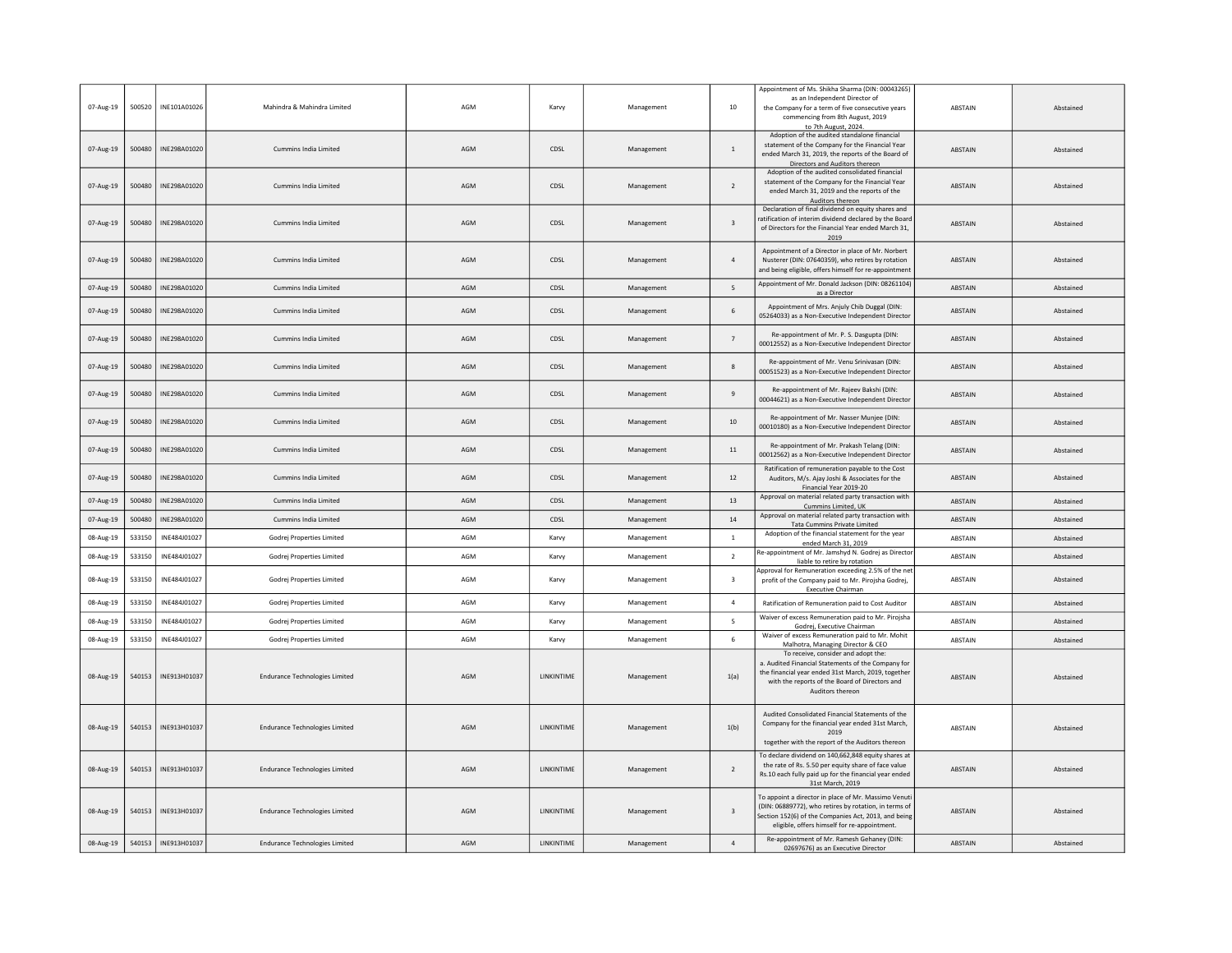| 08-Aug-19 | 540153 | INE913H01037        | <b>Endurance Technologies Limited</b>      | AGM        | <b>I INKINTIME</b> | Management | -5                       | Re-appointment of Mr. Satrajit Ray (DIN: 00191467)<br>as an Executive Director                                                                                                                                                                                                                                                                | ABSTAIN        | Abstained |
|-----------|--------|---------------------|--------------------------------------------|------------|--------------------|------------|--------------------------|-----------------------------------------------------------------------------------------------------------------------------------------------------------------------------------------------------------------------------------------------------------------------------------------------------------------------------------------------|----------------|-----------|
| 08-Aug-19 | 540153 | INE913H01037        | <b>Endurance Technologies Limited</b>      | AGM        | <b>LINKINTIME</b>  | Management | 6                        | Ratification of remuneration payable to Cost Audito                                                                                                                                                                                                                                                                                           | <b>ABSTAIN</b> | Abstained |
| 08-Aug-19 | 500260 | INE331A01037        | The Ramco Cements Limited                  | <b>AGM</b> | CDSL               | Management | $\overline{1}$           | Annual Accounts for the year ended 31-03-2019                                                                                                                                                                                                                                                                                                 | ABSTAIN        | Abstained |
| 08-Aug-19 | 500260 | INE331A01037        | The Ramco Cements Limited                  | AGM        | CDSL               | Management | $\overline{2}$           | Declaration of dividend for the year 2018-2019<br>Reappointment of Shri.P.R.Venketrama Raja, as                                                                                                                                                                                                                                               | ABSTAIN        | Abstained |
| 08-Aug-19 | 500260 | INE331A01037        | The Ramco Cements Limited                  | AGM        | CDSL               | Management | $\overline{\mathbf{3}}$  | Director<br>Fransactions under Section 185 of the Companies Act,                                                                                                                                                                                                                                                                              | ABSTAIN        | Abstained |
| 08-Aug-19 | 500260 | INE331A01037        | The Ramco Cements Limited                  | AGM        | CDSL               | Management | $\overline{a}$           | 2013                                                                                                                                                                                                                                                                                                                                          | ABSTAIN        | Abstained |
| 08-Aug-19 | 500260 | INE331A01037        | The Ramco Cements Limited                  | AGM        | CDSL               | Management | $5^{\circ}$              | Issue of Secured Non-Convertible Debentures<br>Reappointment of Smt. Justice Chitra Venkatarama                                                                                                                                                                                                                                               | ABSTAIN        | Abstained |
| 08-Aug-19 | 500260 | INE331A01037        | The Ramco Cements Limited                  | AGM        | CDSL               | Management | 6                        | (Retd.) as Independent Director                                                                                                                                                                                                                                                                                                               | ABSTAIN        | Abstained |
| 08-Aug-19 | 500260 | INE331A01037        | The Ramco Cements Limited                  | AGM        | CDSL               | Management | $\overline{7}$           | Remuneration payable to Cost Auditors for the year<br>2019-20                                                                                                                                                                                                                                                                                 | ABSTAIN        | Abstained |
| 08-Aug-19 | 532466 | INE881D01027        | Oracle Financial Services Software Limited | AGM        | <b>NSDL</b>        | Management | $\overline{1}$           | Adoption of audited financial statements (including<br>consolidated financial statements) for the financial<br>year ended March 31, 2019 and the Reports of the<br>Board of Directors and the Auditors thereon                                                                                                                                | ABSTAIN        | Abstained |
| 08-Aug-19 | 532466 | INE881D01027        | Oracle Financial Services Software Limited | AGM        | <b>NSDL</b>        | Management | $\overline{2}$           | Appointment of a Director in place of Ms. Kimberly<br>Woolley (DIN: 07741017) who retires by rotation and<br>being eligible, offers herself for re-appointment                                                                                                                                                                                | ABSTAIN        | Abstained |
| 08-Aug-19 | 532466 | INE881D01027        | Oracle Financial Services Software Limited | AGM        | <b>NSDI</b>        | Management | $\overline{3}$           | Appointment of Mr. Yong Meng Kau (DIN: 08234739)<br>as a Director of the Company in the capacity of Non-<br>Executive, Non-Independent Director, liable to retire<br>by rotation                                                                                                                                                              | <b>ARSTAIN</b> | Abstained |
| 08-Aug-19 | 532466 | INE881D01027        | Oracle Financial Services Software Limited | AGM        | <b>NSDL</b>        | Management | $\overline{4}$           | Appointment of Mr. Vincent Secondo Grelli (DIN:<br>08262388) as a Director of the Company in the<br>capacity of Non-Executive, Non-Independent<br>Director, liable to retire by rotation                                                                                                                                                      | <b>ABSTAIN</b> | Abstained |
| 08-Aug-19 | 532466 | INE881D01027        | Oracle Financial Services Software Limited | AGM        | <b>NSDL</b>        | Management | 5                        | Appointment of Ms. Jane Murphy (DIN: 08336710) as<br>a Non-Executive, Independent Director of the<br>Company for a term of five consecutive years up to<br>December 31, 2023                                                                                                                                                                  | <b>ABSTAIN</b> | Abstained |
| 08-Aug-19 | 532466 | INE881D01027        | Oracle Financial Services Software Limited | AGM        | <b>NSDL</b>        | Management | 6                        | Appointment of Mr. Makarand Padalkar (DIN:<br>02115514) as a Whole-time Director and Chief<br>Financial Officer of the Company, for a term of five<br>years up to May 8, 2024, liable to retire by rotation                                                                                                                                   | ABSTAIN        | Abstained |
| 08-Aug-19 | 532466 | INE881D01027        | Oracle Financial Services Software Limited | AGM        | <b>NSDI</b>        | Management | $\overline{7}$           | erms and conditions of remuneration payable to Mr<br>Makarand Padalkar (DIN: 02115514) as Whole-time<br>Director for a term of five years up to May 8, 202                                                                                                                                                                                    | <b>ABSTAIN</b> | Abstained |
| 08-Aug-19 | 532466 | INE881D01027        | Oracle Financial Services Software Limited | AGM        | <b>NSDL</b>        | Management | 8                        | Re-appointment of Mr. Sridhar Sriniyasan (DIN:<br>07240718) as an Independent Director for a further<br>term of five consecutive years up to March 31, 2025                                                                                                                                                                                   | ABSTAIN        | Abstained |
| 08-Aug-19 | 500403 | INE387A01021        | Sundram Fasteners Limited                  | AGM        | <b>NSDL</b>        | Management | $\,$ 1 $\,$              | Adoption of financial statement including<br>consolidated financial statement, Report of the Board<br>of Directors and Auditors for the financial year ended<br>March 31, 2019                                                                                                                                                                | ABSTAIN        | Abstained |
| 08-Aug-19 | 500403 | INE387A01021        | Sundram Fasteners Limited                  | AGM        | <b>NSDL</b>        | Management | $\overline{2}$           | Re-appointment of Ms Preethi Krishna (DIN:<br>02037253) as a Director, who retires by rotation                                                                                                                                                                                                                                                | ABSTAIN        | Abstained |
| 08-Aug-19 | 500403 | INE387A01021        | Sundram Fasteners Limited                  | AGM        | <b>NSDL</b>        | Management | $\overline{\mathbf{3}}$  | Approval of remuneration pavable to the Cost<br>Auditors for the financial year ending March 31, 2020                                                                                                                                                                                                                                         | <b>ARSTAIN</b> | Abstained |
| 08-Aug-19 | 500403 | INE387A01021        | Sundram Fasteners Limited                  | AGM        | <b>NSDI</b>        | Management | $\overline{a}$           | Re-appointment of Sri R Srinivasan (DIN: 00043658)<br>as a Non-Executive Independent Director for a term<br>of two consecutive years, commencing from<br>September 22, 2019 to September 21, 2021                                                                                                                                             | ABSTAIN        | Abstained |
| 08-Aug-19 | 500403 | INE387A01021        | Sundram Fasteners Limited                  | AGM        | NSDL               | Management | $\overline{\phantom{a}}$ | Issue of Non-Convertible Debentures upto Rs 500<br>Crores on private placement basis                                                                                                                                                                                                                                                          | ABSTAIN        | Abstained |
| 09-Aug-19 | 500290 | INE883A01011        | MRF Limited                                | AGM        | NSDL               | Management | $\mathbf{1}$             | To adopt the Audited Financial Statements of the<br>Company for the financial year ended 31st March,<br>2019 and the Reports of the Board of Directors and<br>Auditors thereon and the Audited Consolidated<br>inancial Statements of the Company for the Financial<br>Year ended 31st March, 2019 and the Reports of the<br>Auditors thereon | <b>ABSTAIN</b> | Abstained |
| 09-Aug-19 |        | 500290 INE883A01011 | <b>MRF Limited</b>                         | AGM        | <b>NSDL</b>        | Management | 2                        | To declare a final dividend on equity shares                                                                                                                                                                                                                                                                                                  | ABSTAIN        | Abstained |
| 09-Aug-19 | 500290 | INE883A01011        | MRF Limited                                | AGM        | <b>NSDI</b>        | Management | $\mathbf{3}$             | To appoint a Director in place of Mr. Rahul Mammer<br>Mappillai who retires by rotation and being eligible,<br>offers himself for re-appointment                                                                                                                                                                                              | <b>ARSTAIN</b> | Abstained |
| 09-Aug-19 | 500290 | INE883A01011        | <b>MRF Limited</b>                         | AGM        | <b>NSDL</b>        | Management | $\overline{a}$           | To appoint a Director in place of Mr. Samir Thariyan<br>Mappillai who retires by rotation and being eligible,<br>offers himself for re- appointment                                                                                                                                                                                           | ABSTAIN        | Abstained |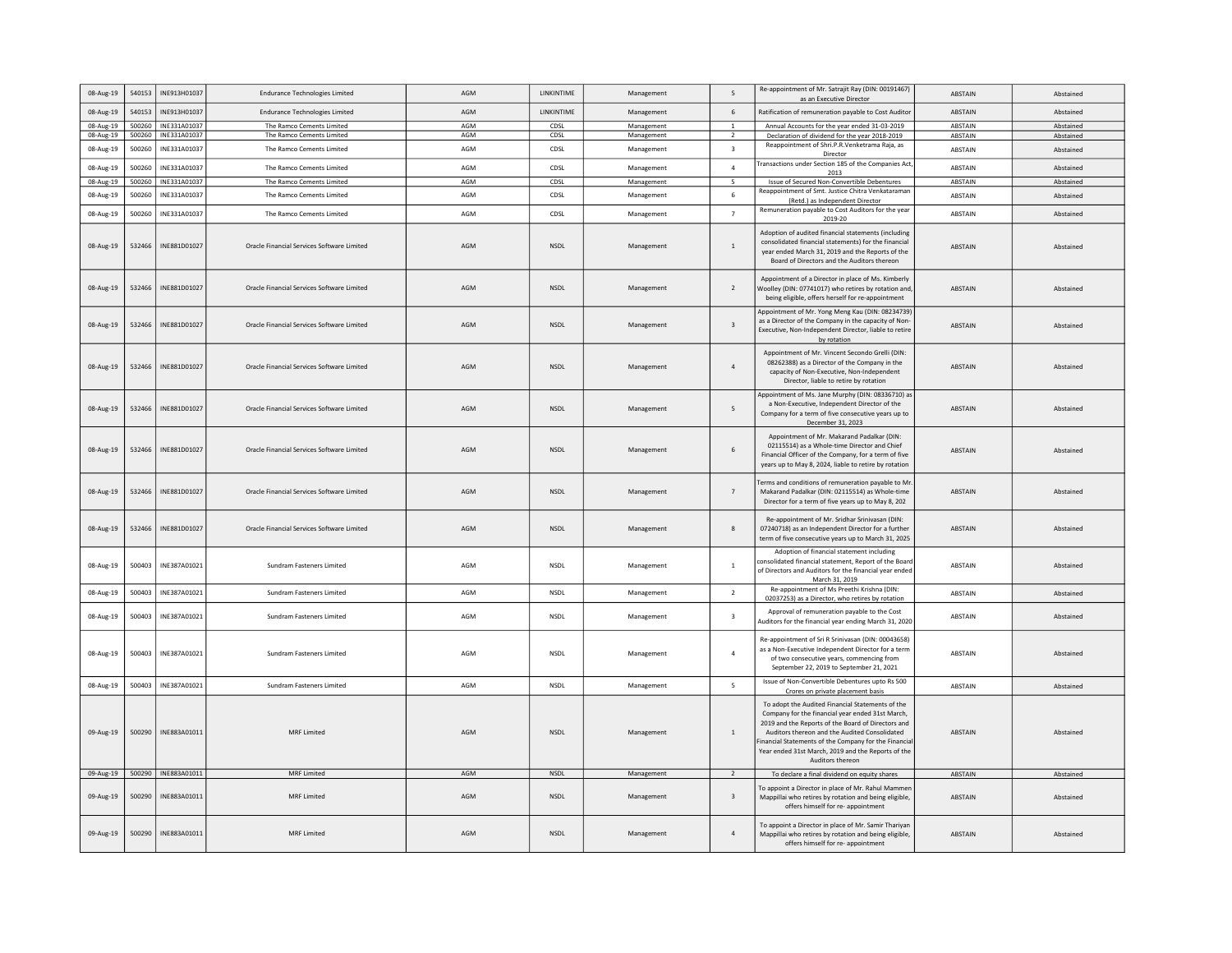| 09-Aug-19 | 500290 | INE883A01011                      | <b>MRF Limited</b>        | AGM                              | NSDL                         | Management | 5                       | To re-appoint Mr. Vijay R Kirloskar as an Independen<br>Director to hold office for a second term of 5 (five)<br>consecutive years from 29.09.2019                        | <b>ABSTAIN</b> | Abstained |
|-----------|--------|-----------------------------------|---------------------------|----------------------------------|------------------------------|------------|-------------------------|---------------------------------------------------------------------------------------------------------------------------------------------------------------------------|----------------|-----------|
| 09-Aug-19 | 500290 | INE883A01011                      | MRF Limited               | AGM                              | NSDL                         | Management | $\,$ 6 $\,$             | To re-appoint Mr. V Sridhar as an Independent<br>Director to hold office for a second term of 5 (five)<br>consecutive years from 29.09.2019                               | <b>ABSTAIN</b> | Abstained |
| 09-Aug-19 | 500290 | INE883A01011                      | <b>MRF Limited</b>        | AGM                              | NSDL                         | Management | $\overline{7}$          | To re-appoint Mr. Ranjit I Jesudasen as an<br>ndependent Director to hold office for a second tern<br>of 5 (five) consecutive years from 29.09.2019                       | ABSTAIN        | Abstained |
| 09-Aug-19 | 500290 | INE883A01011                      | <b>MRF Limited</b>        | AGM                              | <b>NSDL</b>                  | Management | 8                       | To re-appoint Dr. Salim Joseph Thomas as an<br>Independent Director to hold office for a second term<br>of 5 (five) consecutive years from 29.09.2019                     | <b>ABSTAIN</b> | Abstained |
| 09-Aug-19 | 500290 | INF883A01011                      | MRF Limited               | AGM                              | <b>NSDI</b>                  | Management | $\mathbf{q}$            | To re-appoint Mr Jacob Kurian as an Independent<br>Director to hold office for a second term of 5 (five)<br>consecutive years from 29.09.2019                             | <b>ABSTAIN</b> | Abstained |
| 09-Aug-19 | 500290 | INE883A01011                      | MRF Limited               | AGM                              | NSDL                         | Management | $10\,$                  | To re-appoint Mr Ashok Jacob as an Independent<br>Director to hold office for a second term of 5 (five)<br>consecutive years from 29.09.2019                              | <b>ABSTAIN</b> | Abstained |
| 09-Aug-19 | 500290 | INE883A01011                      | MRF Limited               | AGM                              | <b>NSDL</b>                  | Management | $11\,$                  | To ratify the remuneration payable to Mr. C.<br>GovindanKutty, Cost Auditor of the Company                                                                                | <b>ABSTAIN</b> | Abstained |
| 09-Aug-19 | 500002 | INE117A01022                      | ABB India Limited         | <b>TCM (Equity Shareholders)</b> | Karvy                        | Management | $\,$ 1 $\,$             | Approval of the Scheme of Arrangement between<br>ABB India Limited and ABB Power Products and<br>Systems India Limited and their respective<br>shareholders and creditors | ABSTAIN        | Abstained |
| 09-Aug-19 | 532784 | INE671H01015                      | Sobha Limited             | AGM                              | NSDL                         | Management | $\,$ 1 $\,$             | To receive, consider and adopt the standalone and<br>consolidated Audited financial statements of the<br>Company for the financial year ended March 31, 2019              | <b>ABSTAIN</b> | Abstained |
| 09-Aug-19 |        | 532784 INE671H01015               | Sobha Limited             | AGM                              | NSDL                         | Management | $\overline{2}$          | To declare dividend on equity shares                                                                                                                                      | ABSTAIN        | Abstained |
| 09-Aug-19 | 532784 | INF671H01015                      | Sobha Limited             | AGM                              | <b>NSDL</b>                  | Management | $\overline{\mathbf{3}}$ | To appoint a Director in place of Mr. Jagdish Chandra<br>Sharma (DIN: 01191608), who retires by<br>rotation and being eligible has offered himself for<br>reappointment   | ABSTAIN        | Abstained |
| 09-Aug-19 | 532784 | INE671H01015                      | Sobha Limited             | AGM                              | NSDL                         | Management | $\sqrt{4}$              | Ratification of remuneration payable to M/s Srinivas<br>and Co, Cost Accountants (Firm Registration<br>No: 000278), the Cost Auditors of the Company                      | <b>ABSTAIN</b> | Abstained |
| 09-Aug-19 | 532784 | INE671H01015                      | Sobha Limited             | AGM                              | NSDL                         | Management | 5                       | Reappointment of Mr. Jagdish Chandra Sharma<br>(having DIN: 01191608), as Vice Chairman and<br><b>Managing Director</b>                                                   | <b>ABSTAIN</b> | Abstained |
| 09-Aug-19 | 532784 | INE671H01015                      | Sobha Limited             | AGM                              | <b>NSDL</b>                  | Management | 6                       | Appointment of Mr. Seetharam Thettalil<br>Parameswaran Pillai (having DIN: 08391622) as a<br>Director                                                                     | ABSTAIN        | Abstained |
| 09-Aug-19 | 532784 | INE671H01015                      | Sobha Limited             | AGM                              | <b>NSDL</b>                  | Management | $\overline{7}$          | Appointment of Mr. Seetharam Thettalil<br>Parameswaran Pillai (having DIN: 08391622) as Whole<br>time Director of the Company                                             | <b>ABSTAIN</b> | Abstained |
| 09-Aug-19 | 532784 | INE671H01015                      | Sobha Limited             | AGM                              | <b>NSDL</b>                  | Management | $\bf{8}$                | Appointment of Mr. Jagadish Nangineni (DIN:<br>01871780) as a Director                                                                                                    | <b>ABSTAIN</b> | Abstained |
| 09-Aug-19 | 532784 | INE671H01015                      | Sobha Limited             | AGM                              | <b>NSDL</b>                  | Management | $\overline{9}$          | Appointment of Mr. Jagadish Nangineni (DIN:<br>01871780) as Deputy Managing Director of the<br>Company                                                                    | <b>ABSTAIN</b> | Abstained |
| 09-Aug-19 | 532784 | INE671H01015                      | Sobha Limited             | AGM                              | <b>NSDL</b>                  | Management | $10\,$                  | Approval of Remuneration of Mr Ravi PNC Menon<br>(DIN: 02070036), Chairman of the Company                                                                                 | <b>ABSTAIN</b> | Abstained |
| 09-Aug-19 | 532784 | INE671H01015                      | Sobha Limited             | AGM                              | <b>NSDL</b>                  | Management | $11\,$                  | Re-appointment of Mr Ramachandra Venkatasubba<br>Rao (DIN: 00061599) as a Non-Executive Independent<br>Director of the Company                                            | <b>ABSTAIN</b> | Abstained |
| 09-Aug-19 | 532784 | INE671H01015                      | Sobha Limited             | AGM                              | <b>NSDL</b>                  | Management | 12                      | Re-appointment of Mr Anup Sanmukh Shah (DIN:<br>00317300) as a Non-Executive Independent<br>Director of the Company                                                       | <b>ABSTAIN</b> | Abstained |
| 09-Aug-19 | 532784 | INE671H01015                      | Sobha Limited             | AGM                              | NSDL                         | Management | 13                      | Appointment of Mr. Sumeet Jagdish Puri (DIN:<br>01971801) as a Non-Executive Independent Director<br>of the Company                                                       | <b>ABSTAIN</b> | Abstained |
| 09-Aug-19 | 532784 | INE671H01015                      | Sobha Limited             | AGM                              | <b>NSDL</b>                  | Management | 14                      | Issue of Non-Convertible Debentures on a Private<br>Placement basis                                                                                                       | <b>ABSTAIN</b> | Abstained |
| 09-Aug-19 |        | 532784 INE671H01015               | Sobha Limited             | AGM                              | NSDL                         | Management | 15                      | Remuneration to Non-Executive Directors                                                                                                                                   | ABSTAIN        | Abstained |
| 09-Aug-19 | 532174 | INE090A01021                      | <b>ICICI Bank Limited</b> | AGM                              | <b>NSDL</b>                  | Management | $1\,$                   | Adoption of Financial Statements for the financial<br>year ended March 31, 2019                                                                                           | ABSTAIN        | Abstained |
| 09-Aug-19 |        | 532174   INE090A01021             | <b>ICICI Bank Limited</b> | AGM                              | <b>NSDI</b>                  | Management | $\overline{2}$          | Declaration of dividend on equity shares                                                                                                                                  | ABSTAIN        | Abstained |
| 09-Aug-19 | 532174 | INE090A01021                      | <b>ICICI Bank Limited</b> | AGM                              | <b>NSDL</b>                  | Management | $\overline{\mathbf{3}}$ | Re-appointment of Mr. Anup Bagchi (DIN:00105962)<br>who retires by rotation and, being eligible, offers<br>himself for re-appointment                                     | ABSTAIN        | Abstained |
|           |        | 09-Aug-19   532174   INE090A01021 | <b>ICICI Bank Limited</b> | AGM                              | <b>NSDL</b>                  | Management | $\overline{4}$          | Appointment of Statutory Auditors                                                                                                                                         | ABSTAIN        | Abstained |
|           |        | 09-Aug-19 532174 INE090A01021     | <b>ICICI Bank Limited</b> | AGM                              | $\ensuremath{\mathsf{NSDL}}$ | Management | 5                       | Appointment of Branch Auditors                                                                                                                                            | ABSTAIN        | Abstained |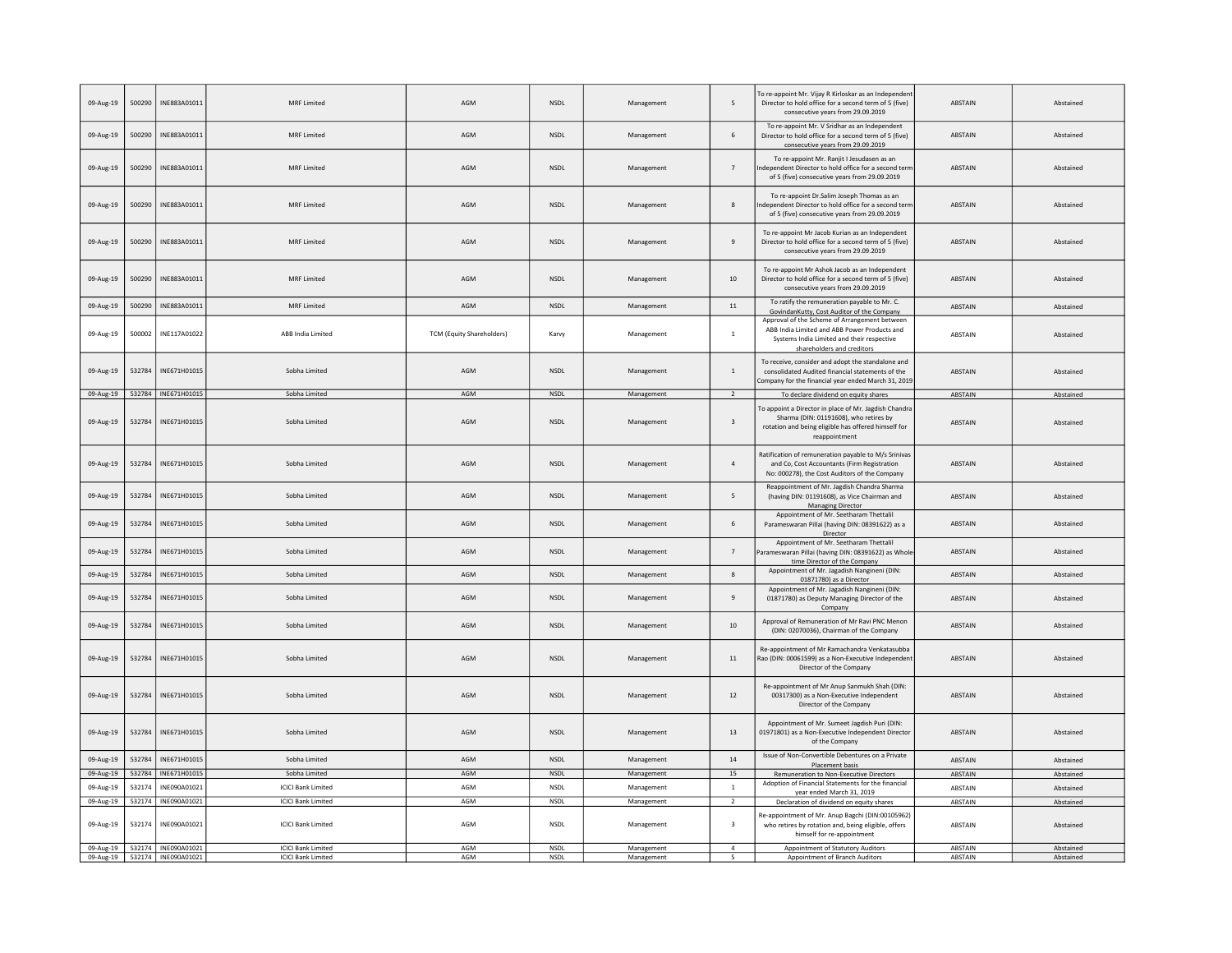| 09-Aug-19 | 532174 | INE090A01021          | <b>ICICI Bank Limited</b>          | AGM | NSDL        | Management | 6                       | Ordinary Resolution for appointment of Mr. Hari L.<br>Mundra (DIN:00287029) as an Independent Director                                                                                                                                                                                                                                                                            | ABSTAIN        | Abstained |
|-----------|--------|-----------------------|------------------------------------|-----|-------------|------------|-------------------------|-----------------------------------------------------------------------------------------------------------------------------------------------------------------------------------------------------------------------------------------------------------------------------------------------------------------------------------------------------------------------------------|----------------|-----------|
| 09-Aug-19 | 532174 | INE090A01021          | <b>ICICI Bank Limited</b>          | AGM | <b>NSDL</b> | Management | $\overline{7}$          | Ordinary Resolution for appointment of Ms. Rama<br>Bijapurkar (DIN:00001835) as an Independent<br>Director                                                                                                                                                                                                                                                                        | ABSTAIN        | Abstained |
| 09-Aug-19 | 532174 | INE090A01021          | <b>ICICI Bank Limited</b>          | AGM | NSDL        | Management | 8                       | Ordinary Resolution for appointment of Mr. B. Sriran<br>(DIN:02993708) as an Independent Director                                                                                                                                                                                                                                                                                 | ABSTAIN        | Abstained |
| 09-Aug-19 | 532174 | INE090A01021          | <b>ICICI Bank Limited</b>          | AGM | <b>NSDL</b> | Management | $\ddot{q}$              | Ordinary Resolution for appointment of Mr.<br>Subramanian Madhavan (DIN:06451889) as an<br>Independent Director                                                                                                                                                                                                                                                                   | ABSTAIN        | Abstained |
| 09-Aug-19 | 532174 | INE090A01021          | <b>ICICI Bank Limited</b>          | AGM | NSDL        | Management | 10                      | Ordinary Resolution for appointment of Mr. Sandeep<br>Bakhshi (DIN: 00109206) as Managing Director and<br>Chief Executive Officer                                                                                                                                                                                                                                                 | ABSTAIN        | Abstained |
| 09-Aug-19 | 532174 | INE090A01021          | <b>ICICI Bank Limited</b>          | AGM | <b>NSDL</b> | Management | $11\,$                  | Ordinary Resolution for appointment of Mr. Sandeep<br>Batra (DIN:03620913) as Director                                                                                                                                                                                                                                                                                            | ABSTAIN        | Abstained |
| 09-Aug-19 | 532174 | INE090A01021          | <b>ICICI Bank Limited</b>          | AGM | <b>NSDL</b> | Management | 12                      | Ordinary Resolution for appointment of Mr. Sandeep<br>Batra (DIN : 03620913) as Wholetime Director<br>(designated as Executive Director)                                                                                                                                                                                                                                          | ABSTAIN        | Abstained |
| 09-Aug-19 | 532174 | INE090A01021          | <b>ICICI Bank Limited</b>          | AGM | <b>NSDL</b> | Management | 13                      | Ordinary Resolution for revision in remuneration of<br>Mr. N. S. Kannan (DIN: 00066009)                                                                                                                                                                                                                                                                                           | ABSTAIN        | Abstained |
| 09-Aug-19 | 532174 | INE090A01021          | <b>ICICI Bank Limited</b>          | AGM | <b>NSDI</b> | Management | 14                      | Ordinary Resolution for revision in remuneration of<br>Ms. Vishakha Mulye (DIN: 00203578)                                                                                                                                                                                                                                                                                         | ABSTAIN        | Abstained |
| 09-Aug-19 | 532174 | INE090A01021          | <b>ICICI Bank Limited</b>          | AGM | NSDL        | Management | 15                      | Ordinary Resolution for revision in remuneration of<br>Mr. Vijay Chandok (DIN: 01545262)                                                                                                                                                                                                                                                                                          | ABSTAIN        | Abstained |
| 09-Aug-19 | 532174 | INE090A01021          | <b>ICICI Bank Limited</b>          | AGM | <b>NSDL</b> | Management | 16                      | Ordinary Resolution for revision in remuneration of<br>Mr. Anup Bagchi (DIN: 00105962)                                                                                                                                                                                                                                                                                            | ABSTAIN        | Abstained |
| 09-Aug-19 | 532174 | INE090A01021          | <b>ICICI Bank Limited</b>          | AGM | NSDL        | Management | 17                      | Special Resolution for alterations to Memorandum of<br>Association                                                                                                                                                                                                                                                                                                                | ABSTAIN        | Abstained |
| 09-Aug-19 | 532174 | INE090A01021          | <b>ICICI Bank Limited</b>          | AGM | <b>NSDL</b> | Management | 18                      | Special Resolution for adoption of revised Articles of<br>Association                                                                                                                                                                                                                                                                                                             | ABSTAIN        | Abstained |
| 09-Aug-19 | 541578 | INE665L01035          | Varroc Engineering Limited         | AGM | CDSL        | Management | <sup>1</sup>            | To receive, consider and adopt:<br>(a) the Audited Standalone Financial Statements of<br>the Company for the Financial Year ended March 31<br>2019 and the reports of the Board of Directors and<br>Auditors thereon<br>(b) the Audited Consolidated Financial Statements of<br>the Company for the Financial Year ended March 31,<br>2019 and the report of the Auditors thereon | <b>ABSTAIN</b> | Abstained |
| 09-Aug-19 | 541578 | INE665L01035          | Varroc Engineering Limited         | AGM | CDSL        | Management | $\overline{2}$          | To declare a dividend on Ordinary (Equity) Shares                                                                                                                                                                                                                                                                                                                                 | ABSTAIN        | Abstained |
| 09-Aug-19 | 541578 | INE665L01035          | Varroc Engineering Limited         | AGM | CDSL        | Management | $\overline{\mathbf{3}}$ | To appoint a Director in the place of Mr. Naresh<br>Chandra who retires by rotation and being eligible,<br>offers himself for re-appointment and in this regard<br>to pass the following resolution as an Ordinary<br>Resolution                                                                                                                                                  | <b>ABSTAIN</b> | Abstained |
| 09-Aug-19 | 541578 | INE665L01035          | Varroc Engineering Limited         | AGM | CDSL        | Management | $\overline{4}$          | To Increase borrowing limits of the Company                                                                                                                                                                                                                                                                                                                                       | ABSTAIN        | Abstained |
| 09-Aug-19 | 541578 | INE665L01035          | Varroc Engineering Limited         | AGM | CDSL        | Management | 5                       | Creation of Mortgage/Charge on the assets of the<br>Company                                                                                                                                                                                                                                                                                                                       | <b>ABSTAIN</b> | Abstained |
| 09-Aug-19 | 541578 | INE665L01035          | Varroc Engineering Limited         | AGM | CDSL        | Management | 6                       | Increase in the limits applicable for making<br>nvestments / extending loans and giving guarantees<br>or providing securities in connection with loans to<br>Persons / Bodies Corporate                                                                                                                                                                                           | <b>ABSTAIN</b> | Abstained |
| 09-Aug-19 |        | 541578   INE665L01035 | Varroc Engineering Limited         | AGM | CDSL        | Management | 7                       | Ratification of remuneration of Cost Auditor                                                                                                                                                                                                                                                                                                                                      | ABSTAIN        | Abstained |
| 09-Aug-19 | 517174 | INE671A01010          | Honeywell Automation India Limited | AGM | NSDL        | Management | $\overline{1}$          | To receive, consider, and adopt the Audited Financial<br>Statements of the Company for the financial year<br>ended March 31, 2019, together with the Reports of<br>the Board of Directors and the Auditors thereon                                                                                                                                                                | ABSTAIN        | Abstained |
| 09-Aug-19 | 517174 | INE671A01010          | Honevwell Automation India Limited | AGM | <b>NSDI</b> | Management | $\overline{2}$          | To declare final dividend of INR 45/- per equity share<br>for the financial year 2018-19                                                                                                                                                                                                                                                                                          | ABSTAIN        | Abstained |
| 09-Aug-19 | 517174 | INE671A01010          | Honeywell Automation India Limited | AGM | NSDL        | Management | 3                       | To consider appointing a Director in place of Ms.<br>Nisha Gupta (DIN: 02331771) who retires by rotation<br>and being eligible offers herself for re-appointment                                                                                                                                                                                                                  | <b>ABSTAIN</b> | Abstained |
| 09-Aug-19 | 517174 | INE671A01010          | Honeywell Automation India Limited | AGM | <b>NSDL</b> | Management | $\overline{4}$          | To consider and approve appointment of Ms. Neera<br>Saggi as an Independent Director of the Company                                                                                                                                                                                                                                                                               | ABSTAIN        | Abstained |
| 09-Aug-19 |        | 517174   INE671A01010 | Honeywell Automation India Limited | AGM | <b>NSDL</b> | Management | $5^{\circ}$             | To ratify remuneration of Cost Auditor<br>Adoption of Audited Stand-alone Financial                                                                                                                                                                                                                                                                                               | ABSTAIN        | Abstained |
| 09-Aug-19 | 500575 | INE226A01021          | <b>Voltas Limited</b>              | AGM | <b>NSDL</b> | Management | $\mathbf{1}$            | Statements for the financial year ended 31st March<br>2019 together with the Report of the Board of<br>Directors and the Auditors thereon                                                                                                                                                                                                                                         | ABSTAIN        | Abstained |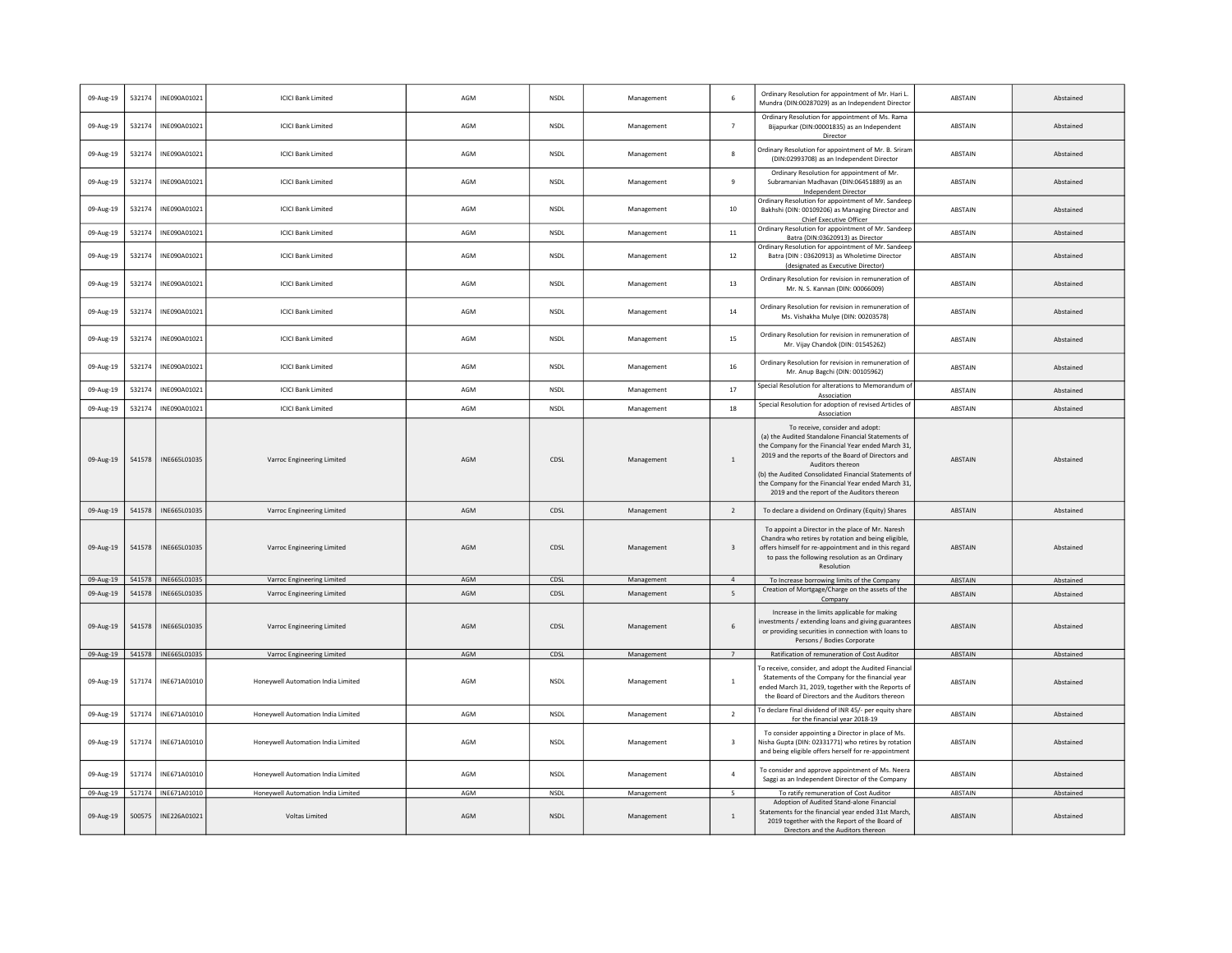| 09-Aug-19 | 500575 | INE226A01021          | Voltas Limited                      | AGM | NSDL        | Management | $\overline{2}$          | Adoption of Audited Consolidated Financial<br>Statements for the financial year ended 31st March,<br>2019 together with Auditors Report thereor                                                                                                                                                                                                                                    | ABSTAIN        | Abstained |
|-----------|--------|-----------------------|-------------------------------------|-----|-------------|------------|-------------------------|------------------------------------------------------------------------------------------------------------------------------------------------------------------------------------------------------------------------------------------------------------------------------------------------------------------------------------------------------------------------------------|----------------|-----------|
| 09-Aug-19 | 500575 | INE226A01021          | Voltas Limited                      | AGM | <b>NSDL</b> | Management | $\overline{\mathbf{3}}$ | Declaration of Dividend for the financial year 2018-19<br>on Equity Shares                                                                                                                                                                                                                                                                                                         | <b>ABSTAIN</b> | Abstained |
| 09-Aug-19 | 500575 | INE226A01021          | Voltas Limited                      | AGM | <b>NSDL</b> | Management | $\sqrt{4}$              | Appointment of a Director in place of Mr. Noel N.<br>Tata, who retires by rotation and is eligible for<br>reappointment                                                                                                                                                                                                                                                            | ABSTAIN        | Abstained |
| 09-Aug-19 | 500575 | INE226A01021          | Voltas Limited                      | AGM | <b>NSDL</b> | Management | 5                       | Appointment of a Director in place of Mr. Hemant<br>Bhargava, who retires by rotation and is eligible for<br>reappointment                                                                                                                                                                                                                                                         | <b>ABSTAIN</b> | Abstained |
| 09-Aug-19 | 500575 | INE226A01021          | Voltas Limited                      | AGM | <b>NSDL</b> | Management | 6                       | Appointment of Mr. Zubin S. Dubash as an<br>Independent Director of the Company                                                                                                                                                                                                                                                                                                    | <b>ABSTAIN</b> | Abstained |
| 09-Aug-19 | 500575 | INE226A01021          | Voltas Limited                      | AGM | <b>NSDL</b> | Management | $7\phantom{.0}$         | Reappointment of Mr. Debendranath Sarangi as an<br>Independent Director of the Company                                                                                                                                                                                                                                                                                             | ABSTAIN        | Abstained |
| 09-Aug-19 | 500575 | INE226A01021          | Voltas Limited                      | AGM | NSDL        | Management | 8                       | Reappointment of Mr. Bahram N. Vakil as an<br>Independent Director of the Company                                                                                                                                                                                                                                                                                                  | ABSTAIN        | Abstained |
| 09-Aug-19 | 500575 | INE226A01021          | Voltas Limited                      | AGM | NSDL        | Management | $\overline{9}$          | Reappointment of Ms. Anjali Bansal as an<br>Independent Director of the Company                                                                                                                                                                                                                                                                                                    | <b>ABSTAIN</b> | Abstained |
| 09-Aug-19 | 500575 | INE226A01021          | Voltas Limited                      | AGM | <b>NSDL</b> | Management | 10                      | Revision in terms of remuneration of Mr. Pradeep<br>Bakshi, Managing Director & CEO of the Company                                                                                                                                                                                                                                                                                 | ABSTAIN        | Abstained |
| 09-Aug-19 | 500575 | INE226A01021          | Voltas Limited                      | AGM | NSDL        | Management | 11                      | Ratification of Cost Auditor's Remuneration                                                                                                                                                                                                                                                                                                                                        | <b>ABSTAIN</b> | Abstained |
| 09-Aug-19 |        | 500387   INE070A01015 | <b>Shree Cements Limited</b>        | AGM | Karvy       | Management | <sup>1</sup>            | To receive, consider and adopt:<br>the Audited Standalone Financial Statements of the<br>Company for the financial year ended 31 March,<br>2019 and the Reports of the Board of Directors and<br>Auditors thereon; and<br>b. the Audited Consolidated Financial Statements of<br>the Company for the financial year ended 31 March.<br>2019 and the Report of the Auditors thereon | ABSTAIN        | Abstained |
| 09-Aug-19 | 500387 | INE070A01015          | <b>Shree Cements Limited</b>        | AGM | Karvy       | Management | $\overline{2}$          | Confirmation of payment of Interim Dividend of ₹ 25/<br>per equity shares for the financial year ended 31<br>March, 2019                                                                                                                                                                                                                                                           | ABSTAIN        | Abstained |
| 09-Aug-19 | 500387 | INE070A01015          | <b>Shree Cements Limited</b>        | AGM | Karvy       | Management | $\overline{\mathbf{3}}$ | To declare Final Dividend on equity shares of the<br>Company for the financial year ended 31 March,<br>2019                                                                                                                                                                                                                                                                        | ABSTAIN        | Abstained |
| 09-Aug-19 | 500387 | INE070A01015          | <b>Shree Cements Limited</b>        | AGM | Karvy       | Management | $\overline{4}$          | Re-appointment of Shri Hari Mohan Bangur (DIN:<br>00244329), Director of the Company, retires by<br>rotation                                                                                                                                                                                                                                                                       | ABSTAIN        | Abstained |
| 09-Aug-19 | 500387 | INE070A01015          | <b>Shree Cements Limited</b>        | AGM | Karvy       | Management | 5                       | Ratification of remuneration of M/s. K. G. Goyal and<br>Associates, Cost Accountants as Cost Auditors of the<br>Company for the financial year ending on 31 March,<br>2020                                                                                                                                                                                                         | ABSTAIN        | Abstained |
| 09-Aug-19 | 500387 | INF070A01015          | <b>Shree Cements Limited</b>        | AGM | Karvy       | Management | 6                       | Re-appointment of Shri Ratanlal Gaggar (DIN:<br>00066068) as an Independent Director for second<br>term of 5 (five) years w.e.f. 1 September, 2019                                                                                                                                                                                                                                 | ABSTAIN        | Abstained |
| 09-Aug-19 | 500387 | INE070A01015          | <b>Shree Cements Limited</b>        | AGM | Karvy       | Management | $\overline{7}$          | Re-appointment of Shri Om Prakash Setia (DIN:<br>00244443) as an Independent Director for second<br>term of 5 (five) years w.e.f. 1 September, 2019                                                                                                                                                                                                                                | ABSTAIN        | Abstained |
| 09-Aug-19 | 500387 | INE070A01015          | <b>Shree Cements Limited</b>        | AGM | Karvy       | Management | 8                       | Re-appointment of Dr. Yoginder Kumar Alagh (DIN:<br>00244686) as an Independent Director for second<br>term of 5 (five) years w.e.f. 1 September, 2019                                                                                                                                                                                                                             | ABSTAIN        | Abstained |
| 09-Aug-19 | 500387 | INE070A01015          | <b>Shree Cements Limited</b>        | AGM | Karvy       | Management | $\,9$                   | Re-appointment of Shri Nitin Dayalji Desai (DIN:<br>02895410) as an Independent Director for second<br>term of 5 (five) years w.e.f. 1 September, 2019                                                                                                                                                                                                                             | ABSTAIN        | Abstained |
| 09-Aug-19 | 500387 | INE070A01015          | <b>Shree Cements Limited</b>        | AGM | Karvy       | Management | 10                      | Re-appointment of Shri Shreekant Somany (DIN:<br>00021423) as an Independent Director for second<br>term of 5 (five) years w.e.f. 1 September, 2019                                                                                                                                                                                                                                | ABSTAIN        | Abstained |
| 09-Aug-19 | 500825 | INE216A01030          | Britannia Industries Limited        | AGM | <b>NSDL</b> | Management | $\overline{1}$          | a. Approval of Audited Standalone Financial<br>Statements for the year ended 31 March 2019 and<br>the Reports of the Directors and Auditors thereon.<br>b. Approval of Audited Consolidated Financial<br>Statements for the year ended 31 March 2019 and<br>the Reports of the Auditors thereon                                                                                    | ABSTAIN        | Abstained |
| 09-Aug-19 | 500825 | INE216A01030          | <b>Britannia Industries Limited</b> | AGM | <b>NSDL</b> | Management | $\overline{2}$          | To declare dividend for the financial year ended 31<br>March 2019                                                                                                                                                                                                                                                                                                                  | ABSTAIN        | Abstained |
| 09-Aug-19 | 500825 | INE216A01030          | <b>Britannia Industries Limited</b> | AGM | <b>NSDL</b> | Management | $\overline{\mathbf{3}}$ | To appoint a Director in place of Mr. Ness N. Wadia<br>(DIN: 00036049), who retires by rotation in terms of<br>Section 152(6) of the Companies Act, 2013 and being<br>eligible, offers himself for re-appointment                                                                                                                                                                  | ABSTAIN        | Abstained |
| 09-Aug-19 | 500825 | INE216A01030          | <b>Britannia Industries Limited</b> | AGM | <b>NSDL</b> | Management | $\sqrt{4}$              | To re-appoint M/s. B.S.R & Co. LLP, as Statutory<br>Auditors of the Company                                                                                                                                                                                                                                                                                                        | ABSTAIN        | Abstained |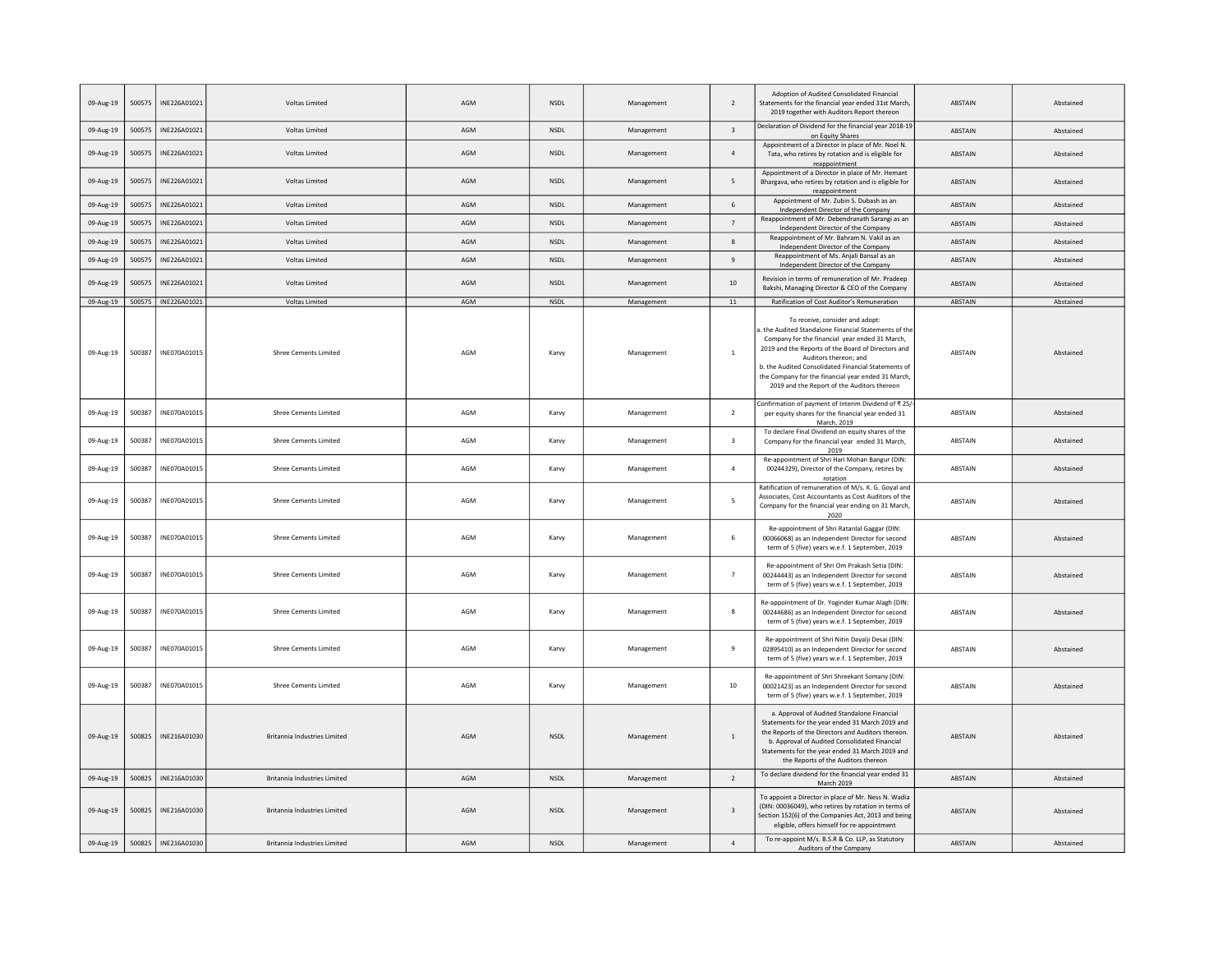| 09-Aug-19 | 500825 | INE216A01030          | Britannia Industries Limited        | AGM | <b>NSDL</b> | Management | 5                       | To approve the appointment of Mrs. Tanya Arvind<br>Dubash (DIN: 00026028) as an Independent Director<br>of the Company                                                      | ABSTAIN        | Abstained |
|-----------|--------|-----------------------|-------------------------------------|-----|-------------|------------|-------------------------|-----------------------------------------------------------------------------------------------------------------------------------------------------------------------------|----------------|-----------|
| 09-Aug-19 | 500825 | INE216A01030          | <b>Britannia Industries Limited</b> | AGM | <b>NSDL</b> | Management | 6                       | To approve the re-appointment of Mr. Avijit Deb<br>(DIN: 00047233) as an Independent Director of the<br>Company                                                             | ABSTAIN        | Abstained |
| 09-Aug-19 | 500825 | INE216A01030          | <b>Britannia Industries Limited</b> | AGM | <b>NSDL</b> | Management | $\overline{7}$          | To approve the re-appointment of Mr. Keki Dadiseth<br>(DIN: 00052165) as an Independent Director of the<br>Company                                                          | <b>ABSTAIN</b> | Abstained |
| 09-Aug-19 | 500825 | INF216A01030          | <b>Britannia Industries Limited</b> | AGM | <b>NSDI</b> | Management | $\mathbf{R}$            | To approve the re-appointment of Dr. Ajai Puri (DIN:<br>02631587) as an Independent Director of the<br>Company                                                              | <b>ABSTAIN</b> | Abstained |
| 10-Aug-19 | 532509 | INE399C01030          | Suprajit Engineering Limited        | AGM | CDSL        | Management | $\mathbf{1}$            | To Consider and adopt the Audited Standalone and<br>Consolidated Financial Statements & other<br>documents for the financial year 2018-19                                   | ABSTAIN        | Abstained |
| 10-Aug-19 | 532509 | INE399C01030          | Suprajit Engineering Limited        | AGM | CDSL        | Management | $\overline{2}$          | To appoint Ms. Supriya A. Rai (DIN01756994),<br>Director who retires by rotation and being eligible,<br>offers to her self for re-appointment                               | ABSTAIN        | Abstained |
| 10-Aug-19 | 532509 | INE399C01030          | Suprajit Engineering Limited        | AGM | CDSL        | Management | $\overline{\mathbf{3}}$ | To confirm the payment of Interim Dividend of Rs.<br>0.70(70%) and to declare Final Dividend of Rs.<br>0.85(85%) for the financial year 2018-2019                           | <b>ABSTAIN</b> | Abstained |
| 10-Aug-19 | 532509 | INE399C01030          | <b>Suprajit Engineering Limited</b> | AGM | CDSL        | Management | $\overline{a}$          | To appoint Mr. Mohan Srinivasan Nagamangala (DIN<br>01916468) as Managing Director and Group Cheif<br>Executive officer                                                     | ABSTAIN        | Abstained |
| 10-Aug-19 | 532509 | INE399C01030          | Supraiit Engineering Limited        | AGM | CDSL        | Management | 5                       | To appoint Mr. K. Ajith Rai as Executive Chairman of<br>the company                                                                                                         | ABSTAIN        | Abstained |
| 10-Aug-19 | 532509 | INE399C01030          | Suprajit Engineering Limited        | AGM | CDSL        | Management | 6                       | To pay remuneration in excess of Rs. 5 Crores or 2.5%<br>of the net profit. whichever is more to Mr. K. Aiith<br>Kumar Rai, Promoter & Executive Director of the<br>company | ABSTAIN        | Abstained |
| 10-Aug-19 | 532509 | INE399C01030          | <b>Suprajit Engineering Limited</b> | AGM | CDSL        | Management | $\overline{7}$          | To pay gratuity amount due to Mr. K. Ajith Kumar Rai,<br>Chairman of the company                                                                                            | ABSTAIN        | Abstained |
| 10-Aug-19 | 532509 | INE399C01030          | <b>Suprajit Engineering Limited</b> | AGM | CDSL        | Management | $^{\circ}$              | To appoint Mr. Bharati Rao(DIN-01892516) as an<br>Independent Director of the company                                                                                       | ABSTAIN        | Abstained |
| 10-Aug-19 | 532509 | INE399C01030          | Suprajit Engineering Limited        | AGM | CDSL        | Management | $\boldsymbol{9}$        | To appoint Mr. Muthuswami Lakshminarayan (DIN-<br>00064750) as an Independent Director of the<br>company                                                                    | ABSTAIN        | Abstained |
| 10-Aug-19 | 532509 | INE399C01030          | Suprajit Engineering Limited        | AGM | CDSL        | Management | 10                      | To ratify the remuneration payable to Messrs G N V<br>and Associates, Cost Accountants, Cost Auditors of<br>the company for the Financial year 2019-20                      | ABSTAIN        | Abstained |
| 12-Aug-19 | 532683 | INE212H01026          | AIA Engineering Limited             | AGM | CDSL        | Management | $\mathbf{1}$            | Adoption of Financial Statement for the year ended<br>31st March 2019                                                                                                       | <b>ABSTAIN</b> | Abstained |
| 12-Aug-19 | 532683 | INE212H01026          | AIA Engineering Limited             | AGM | CDSL        | Management | $\overline{2}$          | Declaration of Dividend for the Financial year 2018-<br>2019                                                                                                                | <b>ABSTAIN</b> | Abstained |
| 12-Aug-19 | 532683 | INE212H01026          | AIA Engineering Limited             | AGM | CDSL        | Management | $\overline{\mathbf{3}}$ | Re-appointment of Mrs. Khushali Samip Solanki, a<br>Director retires by rotation                                                                                            | <b>ABSTAIN</b> | Abstained |
| 12-Aug-19 | 532683 | INE212H01026          | AIA Engineering Limited             | AGM | CDSL        | Management | $\overline{4}$          | Approval of Related Party Transactions                                                                                                                                      | ABSTAIN        | Abstained |
| 12-Aug-19 |        | 532683   INE212H01026 | AIA Engineering Limited             | AGM | CDSL        | Management | 5                       | Ratification of Remuneration to Cost Auditors<br>Appointment of Mrs. Janaki Udayan Shah, as an                                                                              | ABSTAIN        | Abstained |
| 12-Aug-19 | 532683 | INE212H01026          | AIA Engineering Limited             | AGM | CDSL        | Management | 6                       | Independent Director<br>Payment of Commission to Mr. Sanjay S. Majmudar,                                                                                                    | <b>ABSTAIN</b> | Abstained |
| 12-Aug-19 | 532683 | INE212H01026          | AIA Engineering Limited             | AGM | CDSL        | Management | $\overline{7}$          | Non- Executive, Independent Director of the<br>Company<br>Re-appointment of Mr. Rajendra Shah, as an                                                                        | ABSTAIN        | Abstained |
| 12-Aug-19 | 532683 | INE212H01026          | AIA Engineering Limited             | AGM | CDSL        | Management | 8                       | Independent Director                                                                                                                                                        | ABSTAIN        | Abstained |
| 12-Aug-19 | 532683 | INE212H01026          | AIA Engineering Limited             | AGM | CDSL        | Management | $\overline{9}$          | Re-appointment of Mr. Sanjay S. Majmudar, as an<br>Independent Director                                                                                                     | <b>ABSTAIN</b> | Abstained |
| 12-Aug-19 | 532683 | INE212H01026          | AIA Engineering Limited             | AGM | CDSL        | Management | 10                      | Re-appointment of Mr. Dileep C. Choksi, as an<br>Independent Director                                                                                                       | <b>ABSTAIN</b> | Abstained |
| 12-Aug-19 | 500325 | INE002A01018          | Reliance Industries Limited         | AGM | Karvy       | Management | 1(a)                    | Consider and adopt:<br>a) Audited Financial Statement for the financial year<br>ended March 31, 2019 and the Reports of the Board<br>of Directors and Auditors thereon      | ABSTAIN        | Abstained |
| 12-Aug-19 | 500325 | INE002A01018          | <b>Reliance Industries Limited</b>  | AGM | Karvy       | Management |                         | b) Audited Consolidated Financial Statement for the<br>financial year ended March 31, 2019 and the Report<br>of Auditors thereon                                            | ABSTAIN        | Abstained |
| 12-Aug-19 |        | 500325 INE002A01018   | Reliance Industries Limited         | AGM | Karvy       | Management | 2                       | Declaration of dividend on equity shares                                                                                                                                    | ABSTAIN        | Abstained |
| 12-Aug-19 | 500325 | INE002A01018          | <b>Reliance Industries Limited</b>  | AGM | Karvy       | Management | $\overline{\mathbf{3}}$ | Appointment of Shri Pawan Kumar Kapil, a Director<br>retiring by rotation                                                                                                   | ABSTAIN        | Abstained |
| 12-Aug-19 | 500325 | INE002A01018          | <b>Reliance Industries Limited</b>  | AGM | Karvy       | Management | $\overline{4}$          | Appointment of Smt. Nita M. Ambani, a Director<br>retiring by rotation                                                                                                      | ABSTAIN        | Abstained |
| 12-Aug-19 | 500325 | INE002A01018          | <b>Reliance Industries Limited</b>  | AGM | Karvy       | Management | 5                       | Re-appointment of Shri P.M.S. Prasad as Whole-time<br>Director                                                                                                              | ABSTAIN        | Abstained |
| 12-Aug-19 | 500325 | INE002A01018          | Reliance Industries Limited         | AGM | Karvy       | Management | 6                       | Re-appointment of Shri Raminder Singh Gujral as an<br><b>Independent Director</b>                                                                                           | ABSTAIN        | Abstained |
| 12-Aug-19 | 500325 | INE002A01018          | Reliance Industries Limited         | AGM | Karvy       | Management | $\overline{7}$          | Appointment of Smt. Arundhati Bhattacharya as an<br>Independent Director                                                                                                    | ABSTAIN        | Abstained |
| 12-Aug-19 | 500325 | INE002A01018          | Reliance Industries Limited         | AGM | Karvy       | Management | 8                       | Ratification of the remuneration of the Cost Auditors<br>for the financial year ending March 31, 2020                                                                       | <b>ABSTAIN</b> | Abstained |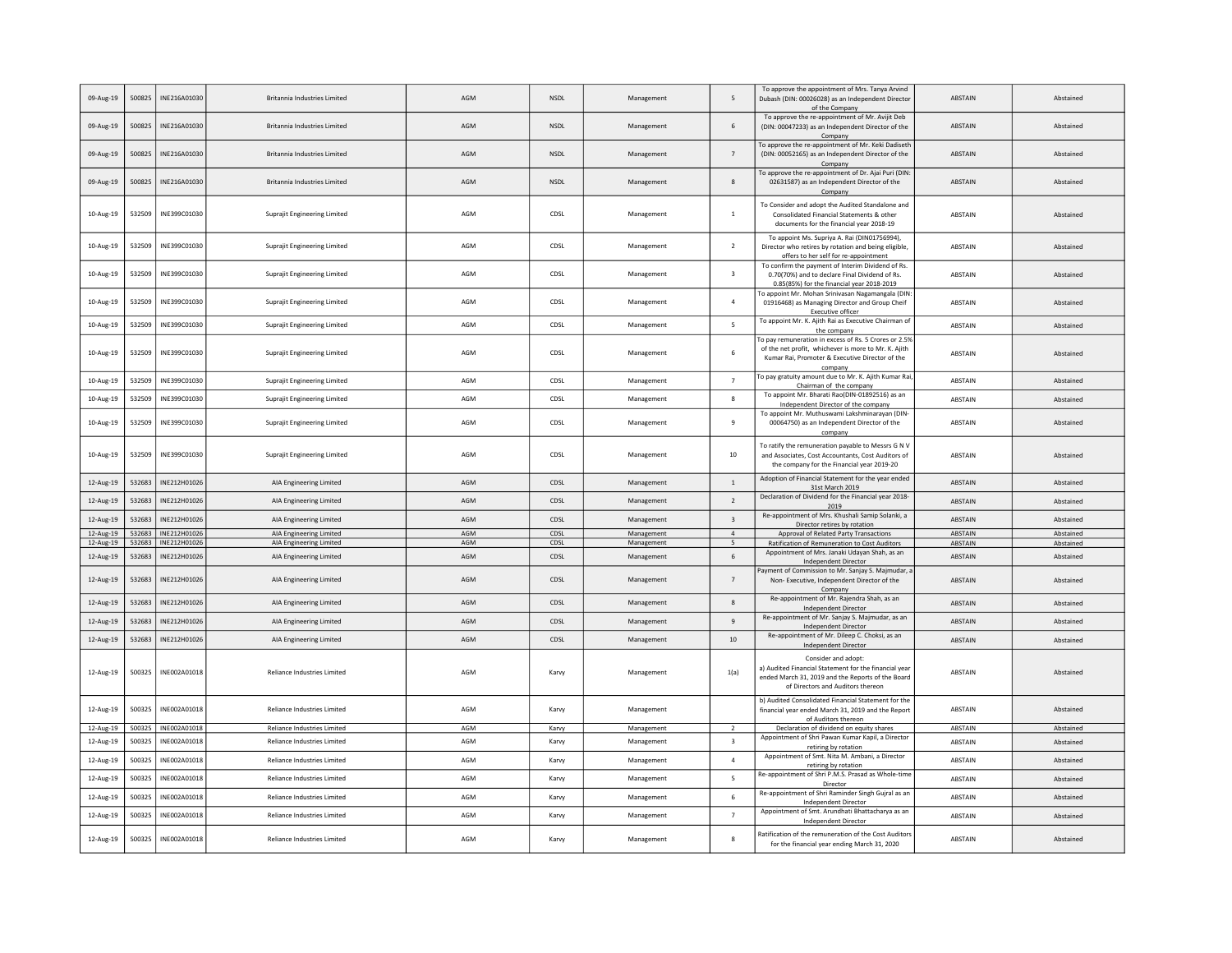| 13-Aug-19 | 500493 | INE465A01025 | <b>Bharat Forge Limited</b> | AGM | <b>NSDL</b>                  | Management | $\,$ 1 $\,$              | To consider and adopt:<br>a. the audited standalone Financial Statements of th<br>Company for the Financial Year ended March 31, 2019<br>and the reports of the Board of Directors and<br>Auditors thereon; and<br>b. the audited consolidated Financial Statements of<br>the Company for the Financial Year ended March 31,<br>2019 and the report of Auditors thereon | <b>ABSTAIN</b> | Abstained |
|-----------|--------|--------------|-----------------------------|-----|------------------------------|------------|--------------------------|-------------------------------------------------------------------------------------------------------------------------------------------------------------------------------------------------------------------------------------------------------------------------------------------------------------------------------------------------------------------------|----------------|-----------|
| 13-Aug-19 | 500493 | INE465A01025 | <b>Bharat Forge Limited</b> | AGM | NSDL                         | Management | $\overline{2}$           | To confirm the payment of an interim dividend and to<br>declare a final dividend on Equity Shares for the<br>Financial Year 2018-19                                                                                                                                                                                                                                     | ABSTAIN        | Abstained |
| 13-Aug-19 | 500493 | INE465A01025 | <b>Bharat Forge Limited</b> | AGM | <b>NSDL</b>                  | Management | $\overline{\mathbf{3}}$  | To appoint a Director in the place of Mr. B. P. Kalyan<br>(DIN: 00267202), who retires by rotation and being<br>eligible, offers himself for re-appointment                                                                                                                                                                                                             | <b>ABSTAIN</b> | Abstained |
| 13-Aug-19 | 500493 | INE465A01025 | <b>Bharat Forge Limited</b> | AGM | <b>NSDL</b>                  | Management | $\overline{4}$           | To appoint a Director in the place of Mr. Kishore<br>Saletore (DIN : 01705850), who retires by rotation<br>and being eligible, offers himself for re-appointment                                                                                                                                                                                                        | ABSTAIN        | Abstained |
| 13-Aug-19 | 500493 | INE465A01025 | <b>Bharat Forge Limited</b> | AGM | $\ensuremath{\mathsf{NSDL}}$ | Management | $\overline{\phantom{a}}$ | Re-appointment of Mr. Amit Kalyani (DIN: 00089430)<br>as a Whole Time Director and designate him as the<br>Deputy Managing Director of the Company                                                                                                                                                                                                                      | ABSTAIN        | Abstained |
| 13-Aug-19 | 500493 | INE465A01025 | <b>Bharat Forge Limited</b> | AGM | <b>NSDL</b>                  | Management | 6                        | Re-appointment of Mr. S. M. Thakore (DIN:<br>00031788) as an Independent Director of the<br>Company                                                                                                                                                                                                                                                                     | ABSTAIN        | Abstained |
| 13-Aug-19 | 500493 | INE465A01025 | <b>Bharat Forge Limited</b> | AGM | NSDL                         | Management | $\overline{7}$           | Re-appointment of Mr. P. G. Pawar (DIN: 00018985)<br>as an Independent Director of the Company                                                                                                                                                                                                                                                                          | ABSTAIN        | Abstained |
| 13-Aug-19 | 500493 | INE465A01025 | <b>Bharat Forge Limited</b> | AGM | <b>NSDL</b>                  | Management | 8                        | Re-appointment of Mrs. Lalita D. Gupte (DIN:<br>00043559) as an Independent Director of the<br>Company                                                                                                                                                                                                                                                                  | ABSTAIN        | Abstained |
| 13-Aug-19 | 500493 | INE465A01025 | <b>Bharat Forge Limited</b> | AGM | <b>NSDL</b>                  | Management | 9                        | Re-appointment of Mr. P. H. Ravikumar (DIN:<br>00280010) as an Independent Director of the<br>Company                                                                                                                                                                                                                                                                   | ABSTAIN        | Abstained |
| 13-Aug-19 | 500493 | INE465A01025 | <b>Bharat Forge Limited</b> | AGM | <b>NSDL</b>                  | Management | $10\,$                   | Re-appointment of Mr. Vimal Bhandari (DIN:<br>00001318) as an Independent Director of the<br>Company                                                                                                                                                                                                                                                                    | ABSTAIN        | Abstained |
| 13-Aug-19 | 500493 | INE465A01025 | <b>Bharat Forge Limited</b> | AGM | $\ensuremath{\mathsf{NSDL}}$ | Management | $11\,$                   | Appointment of Mr. Dipak Mane (DIN: 01215889) as<br>an Independent Director of the Company                                                                                                                                                                                                                                                                              | ABSTAIN        | Abstained |
| 13-Aug-19 | 500493 | INE465A01025 | <b>Bharat Forge Limited</b> | AGM | <b>NSDL</b>                  | Management | 12                       | Appointment of Mr. Murali Sivaraman (DIN:<br>01461231) as an Independent Director of the<br>Company                                                                                                                                                                                                                                                                     | ABSTAIN        | Abstained |
| 13-Aug-19 | 500493 | INE465A01025 | <b>Bharat Forge Limited</b> | AGM | NSDL                         | Management | 13                       | Ratification of remuneration of the Cost Auditors                                                                                                                                                                                                                                                                                                                       | ABSTAIN        | Abstained |
| 13-Aug-19 | 500493 | INE465A01025 | <b>Bharat Forge Limited</b> | AGM | <b>NSDL</b>                  | Management | 14                       | Payment of Commission to Non Whole Time Director<br>of the Company                                                                                                                                                                                                                                                                                                      | ABSTAIN        | Abstained |
| 13-Aug-19 | 500493 | INE465A01025 | <b>Bharat Forge Limited</b> | AGM | <b>NSDL</b>                  | Management | 15                       | Approval of Related Party Transactions with Saarloha<br>Advanced Materials Private Limited                                                                                                                                                                                                                                                                              | ABSTAIN        | Abstained |
| 13-Aug-19 | 532777 | INE663F01024 | Info Edge (India) Limited   | AGM | <b>NSDL</b>                  | Management | <sup>1</sup>             | Adoption of:<br>a) Audited Standalone Financial Statements of the<br>Company, Report of the Board of Directors and<br>Auditors for the year ended March 31, 2019; and<br>b) Audited Consolidated Financial Statements of the<br>Company for the year ended March 31, 2019 and the<br>Report of the Auditors' thereon. (Ordinary<br>Resolution)                          | ABSTAIN        | Abstained |
| 13-Aug-19 | 532777 | INE663F01024 | Info Edge (India) Limited   | AGM | <b>NSDL</b>                  | Management | $\overline{2}$           | Declaration of final dividend of 2.00/- per equity<br>share of 10/- each fully paid up, and to confirm the<br>two interim dividends of 2.50/- per equity share of<br>10/- each and of 1.50/- per equity share of 10/- each<br>already paid, for the year ended March 31, 2019.<br>(Ordinary Resolution)                                                                 | ABSTAIN        | Abstained |
| 13-Aug-19 | 532777 | INE663F01024 | Info Edge (India) Limited   | AGM | NSDL                         | Management | $\overline{\mathbf{3}}$  | Appoint a director in place of Mr. Kapil Kapoor (DIN<br>00178966), who retires by rotation and being eligible<br>seeks re-appointment. (Ordinary Resolution)                                                                                                                                                                                                            | <b>ABSTAIN</b> | Abstained |
| 13-Aug-19 | 532777 | INE663F01024 | Info Edge (India) Limited   | AGM | <b>NSDL</b>                  | Management | $\overline{4}$           | Appoint the Branch Auditors of the Company.<br>(Ordinary Resolution)                                                                                                                                                                                                                                                                                                    | ABSTAIN        | Abstained |
| 13-Aug-19 | 532777 | INE663F01024 | Info Edge (India) Limited   | AGM | NSDL                         | Management | $\overline{\phantom{a}}$ | Re-appoint Mr. Chintan Thakkar(DIN: 00678173) as a<br>Whole-time Director to be designated as Whole-time<br>Director & CFO of the Company. (Ordinary<br>Resolution)                                                                                                                                                                                                     | ABSTAIN        | Abstained |
| 13-Aug-19 | 532777 | INE663F01024 | Info Edge (India) Limited   | AGM | <b>NSDL</b>                  | Management | 6                        | Re-appoint Mr. Sharad Malik (DIN: 07045964) as an<br>Independent Director of the Company. (Special<br>Resolution)                                                                                                                                                                                                                                                       | ABSTAIN        | Abstained |
| 13-Aug-19 | 532777 | INE663F01024 | Info Edge (India) Limited   | AGM | <b>NSDL</b>                  | Management | $\overline{7}$           | Appoint Ms. Geeta Mathur (DIN: 02139552) as an<br>Independent Director of the Company. (Ordinary<br>Resolution)                                                                                                                                                                                                                                                         | ABSTAIN        | Abstained |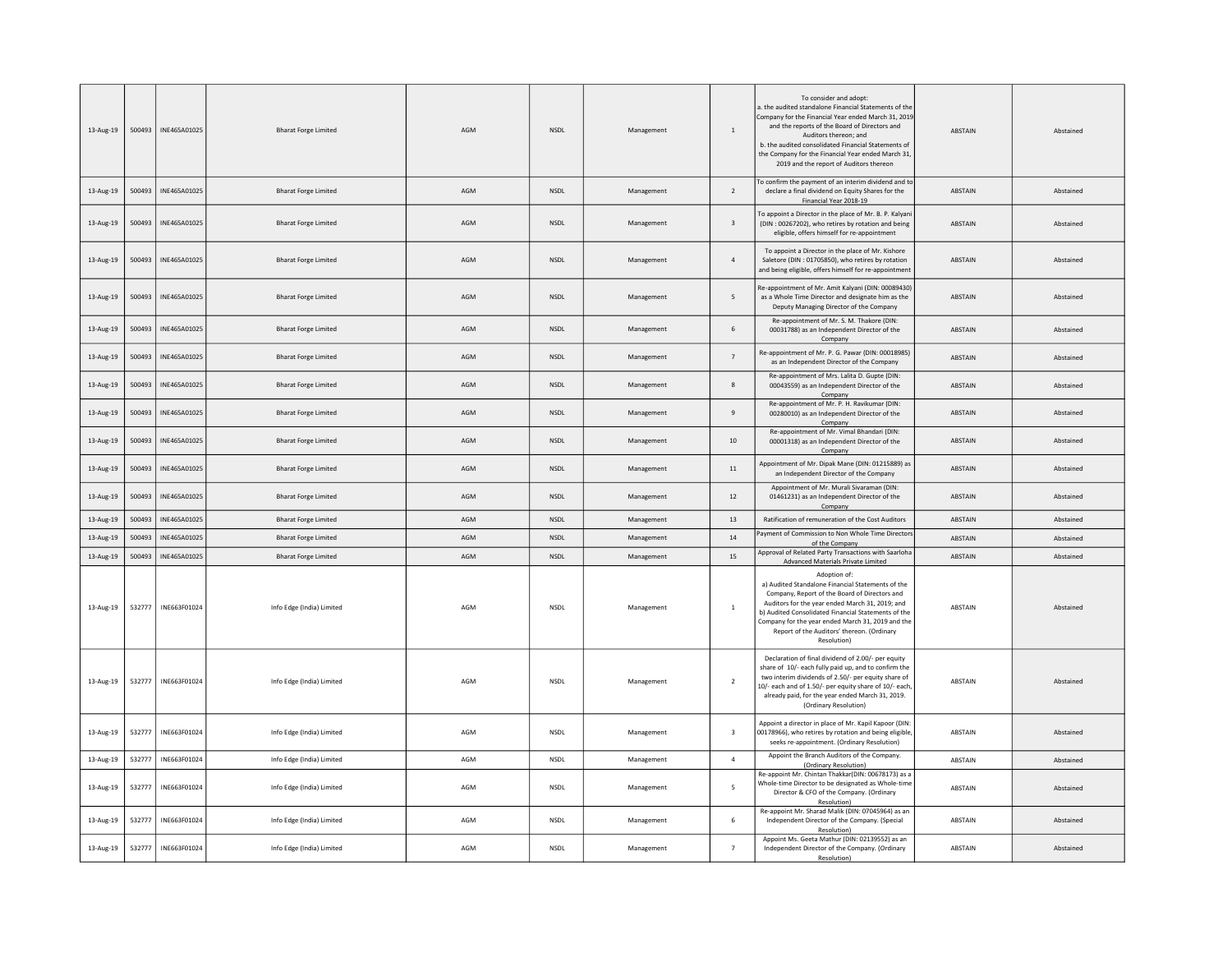| 13-Aug-19 | 524494 | INE571A01020          | <b>IPCA Laboratories Limited</b> | AGM | <b>NSDL</b> | Management | $\mathbf{1}$             | a) Adoption of Audited Financial Statements for the<br>financial year ended 31st March, 2019. Reports of the<br>Board of Directors and Auditors thereon<br>b) Adoption of Audited Consolidated Financial<br>Statements for the financial year ended on 31st<br>March, 2019 and Report of the Auditors thereon                                 | ABSTAIN        | Abstained |
|-----------|--------|-----------------------|----------------------------------|-----|-------------|------------|--------------------------|-----------------------------------------------------------------------------------------------------------------------------------------------------------------------------------------------------------------------------------------------------------------------------------------------------------------------------------------------|----------------|-----------|
| 13-Aug-19 |        | 524494   INE571A01020 | <b>IPCA Laboratories Limited</b> | AGM | NSDL        | Management | 2                        | Declaration of dividend on equity shares                                                                                                                                                                                                                                                                                                      | ABSTAIN        | Abstained |
| 13-Aug-19 | 524494 | INE571A01020          | <b>IPCA Laboratories Limited</b> | AGM | <b>NSDL</b> | Management | $\overline{\mathbf{3}}$  | Re-appointment of Mr. Prashant Godha (DIN<br>00012759), who retires by rotation, as a Director                                                                                                                                                                                                                                                | ABSTAIN        | Abstained |
| 13-Aug-19 | 524494 | INF571A01020          | <b>IPCA Laboratories Limited</b> | AGM | <b>NSDI</b> | Management | $\overline{4}$           | Re-appointment of Mr. Premchand Godha (DIN<br>00012691), who retires by rotation, as a Director                                                                                                                                                                                                                                               | <b>ABSTAIN</b> | Abstained |
| 13-Aug-19 | 524494 | INE571A01020          | <b>IPCA Laboratories Limited</b> | AGM | <b>NSDL</b> | Management | 5                        | Re-appointment of Mr. Pranay Godha (DIN 00016525)<br>as the Executive Director of the Company for a<br>further period of 5 years and remuneration payable<br>to him                                                                                                                                                                           | ABSTAIN        | Abstained |
| 13-Aug-19 | 524494 | INE571A01020          | <b>IPCA Laboratories Limited</b> | AGM | NSDL        | Management | 6                        | Re-appointment of Mr. Ajit Kumar Jain (DIN<br>00012657) as the Joint Managing Director of the<br>Company for a further period of 5 years and<br>remuneration payable to him                                                                                                                                                                   | ABSTAIN        | Abstained |
| 13-Aug-19 | 524494 | INF571A01020          | <b>IPCA Laboratories Limited</b> | AGM | <b>NSDI</b> | Management | $\overline{7}$           | Special Resolution for appointment of Mr. Kamal<br>Kishore Seth (DIN 00194986) as a Director /<br>Independent Director                                                                                                                                                                                                                        | <b>ABSTAIN</b> | Abstained |
| 13-Aug-19 |        | 524494   INE571A01020 | <b>IPCA Laboratories Limited</b> | AGM | NSDL        | Management | 8                        | Remuneration payable to Cost Auditor                                                                                                                                                                                                                                                                                                          | ABSTAIN        | Abstained |
| 14-Aug-19 | 533023 | INE342J01019          | WABCO India Limited              | AGM | <b>NSDL</b> | Management | $\overline{1}$           | Consider and adopt the audited financial statements<br>reports of the Board of directors and auditors for the<br>vear ended 31st March 2019                                                                                                                                                                                                   | ABSTAIN        | Abstained |
| 14-Aug-19 | 533023 | INE342J01019          | WABCO India Limited              | AGM | <b>NSDL</b> | Management | $\overline{\phantom{a}}$ | Declaration of Rs.9/- per share as dividend                                                                                                                                                                                                                                                                                                   | ABSTAIN        | Abstained |
| 14-Aug-19 | 533023 | INE342J01019          | WARCO India Limited              | AGM | <b>NSDL</b> | Management | $\overline{\mathbf{3}}$  | Re-appointment of Mr. Sean Ernest Deason (DIN:<br>07334776) who retires by rotation                                                                                                                                                                                                                                                           | ABSTAIN        | Abstained |
| 14-Aug-19 | 533023 | INE342J01019          | WABCO India Limited              | AGM | NSDL        | Management | $\overline{4}$           | Appointment of M/s. BSR & Co., as Statutory Auditors                                                                                                                                                                                                                                                                                          | ABSTAIN        | Abstained |
| 14-Aug-19 | 533023 | INE342J01019          | <b>WABCO India Limited</b>       | AGM | <b>NSDL</b> | Management | 5                        | Re-appointment of Mr. M Lakshminarayan (DIN:<br>00064750) as a Non-Executive and Independent<br>Director for a another term of five years from<br>1.4.2019                                                                                                                                                                                    | ABSTAIN        | Abstained |
| 14-Aug-19 | 533023 | INE342J01019          | WABCO India Limited              | AGM | <b>NSDL</b> | Management | 6                        | Re-appointment of Mr. Narayan K Seshadri (DIN:<br>00053563) as a Non-Executive and Independent<br>Director for a another term of One year from<br>1.4.2019                                                                                                                                                                                    | ABSTAIN        | Abstained |
| 14-Aug-19 | 533023 | INE342J01019          | WABCO India Limited              | AGM | <b>NSDL</b> | Management | $\overline{7}$           | Appointment of Dr. Christian Brenneke (DIN:<br>08344547) as a Non-Executive Director                                                                                                                                                                                                                                                          | ARSTAIN        | Abstained |
| 14-Aug-19 | 533023 | INE342J01019          | WARCO India Limited              | AGM | <b>NSDI</b> | Management | $\mathbf{g}$             | Appointment of Mr. Philippe Colpron (DIN:08344534)                                                                                                                                                                                                                                                                                            | ABSTAIN        | Abstained |
|           |        |                       |                                  |     |             |            |                          | as a Non-Executive Director<br>Re-appointment of Mr. P Kaniappan (DIN 02696192)                                                                                                                                                                                                                                                               |                |           |
| 14-Aug-19 | 533023 | INE342J01019          | WABCO India Limited              | AGM | <b>NSDL</b> | Management | 9                        | Managing Director for a another term of five years<br>from 17.6.2019<br>Ratification of the remuneration payable to M/s. A.N.                                                                                                                                                                                                                 | ABSTAIN        | Abstained |
| 14-Aug-19 | 533023 | INE342J01019          | WABCO India Limited              | AGM | NSDL        | Management | $10\,$                   | Raman & Associates, Practising Cost Auditors for 2019<br>20                                                                                                                                                                                                                                                                                   | ABSTAIN        | Abstained |
| 14-Aug-19 | 533023 | INE342J01019          | <b>WABCO India Limited</b>       | AGM | <b>NSDL</b> | Management | 11                       | Approval to pay remuneration to Non-Executive<br>Directors of the Company by way of profit-related<br>commission                                                                                                                                                                                                                              | ABSTAIN        | Abstained |
| 14-Aug-19 | 533023 | INE342J01019          | WABCO India Limited              | AGM | <b>NSDL</b> | Management | 12                       | Approval of material related party transactions with<br>M/s. WABCO Europe BVBA                                                                                                                                                                                                                                                                | ABSTAIN        | Abstained |
| 14-Aug-19 | 500840 | INE230A01023          | <b>EIH Limited</b>               | AGM | <b>NSDL</b> | Management | $\overline{1}$           | a. To adopt the Audited Financial Statement of the<br>Company for the Financial Year ended on 31st March<br>2019, together with the Directors' and Auditor's<br>Report thereon; and<br>b. To adopt the Audited Consolidated Financial<br>Statement for the Financial Year ended on 31st<br>March, 2019 together with Auditor's Report thereon | <b>ABSTAIN</b> | Abstained |
| 14-Aug-19 |        | 500840   INE230A01023 | <b>EIH Limited</b>               | AGM | NSDL        | Management | $\overline{2}$           | To declare a Dividend                                                                                                                                                                                                                                                                                                                         | ABSTAIN        | Abstained |
| 14-Aug-19 | 500840 | INE230A01023          | <b>EIH Limited</b>               | AGM | NSDL        | Management | $\overline{\mathbf{3}}$  | To appoint a Director in place of Mr. Nita Mukesh<br>Ambani (DIN:03115198), who retires by rotation and<br>being eligible, offers herself for re-appointment                                                                                                                                                                                  | <b>ABSTAIN</b> | Abstained |
| 14-Aug-19 | 532454 | INE397D01024          | <b>Bharti Airtel Limited</b>     | AGM | Karvy       | Management | $\overline{1}$           | To receive, consider and adopt the standalone and<br>consolidated financial statements of the Company<br>for the financial year ended March 31, 2019 and the<br>report of the Board of Directors and of the Auditors<br>thereon                                                                                                               | ABSTAIN        | Abstained |
| 14-Aug-19 | 532454 | INE397D01024          | <b>Bharti Airtel Limited</b>     | AGM | Karvy       | Management | $\overline{2}$           | Re-appointment of Ms. Chua Sock Koong as a Director                                                                                                                                                                                                                                                                                           | ABSTAIN        | Abstained |
| 14-Aug-19 | 532454 | INE397D01024          | <b>Bharti Airtel Limited</b>     | AGM | Karvy       | Management | $\overline{\mathbf{3}}$  | liable to retire by rotation<br>Re-appointment of Mr. Vegulaparanan Kasi                                                                                                                                                                                                                                                                      | ABSTAIN        | Abstained |
|           |        |                       |                                  |     |             |            |                          | Viswanathan as an Independent Director<br>Re-appointment of Mr. Dinesh Kumar Mittal as an                                                                                                                                                                                                                                                     |                |           |
| 14-Aug-19 | 532454 | INE397D01024          | <b>Bharti Airtel Limited</b>     | AGM | Karvy       | Management | $\overline{4}$           | Independent Director                                                                                                                                                                                                                                                                                                                          | ABSTAIN        | Abstained |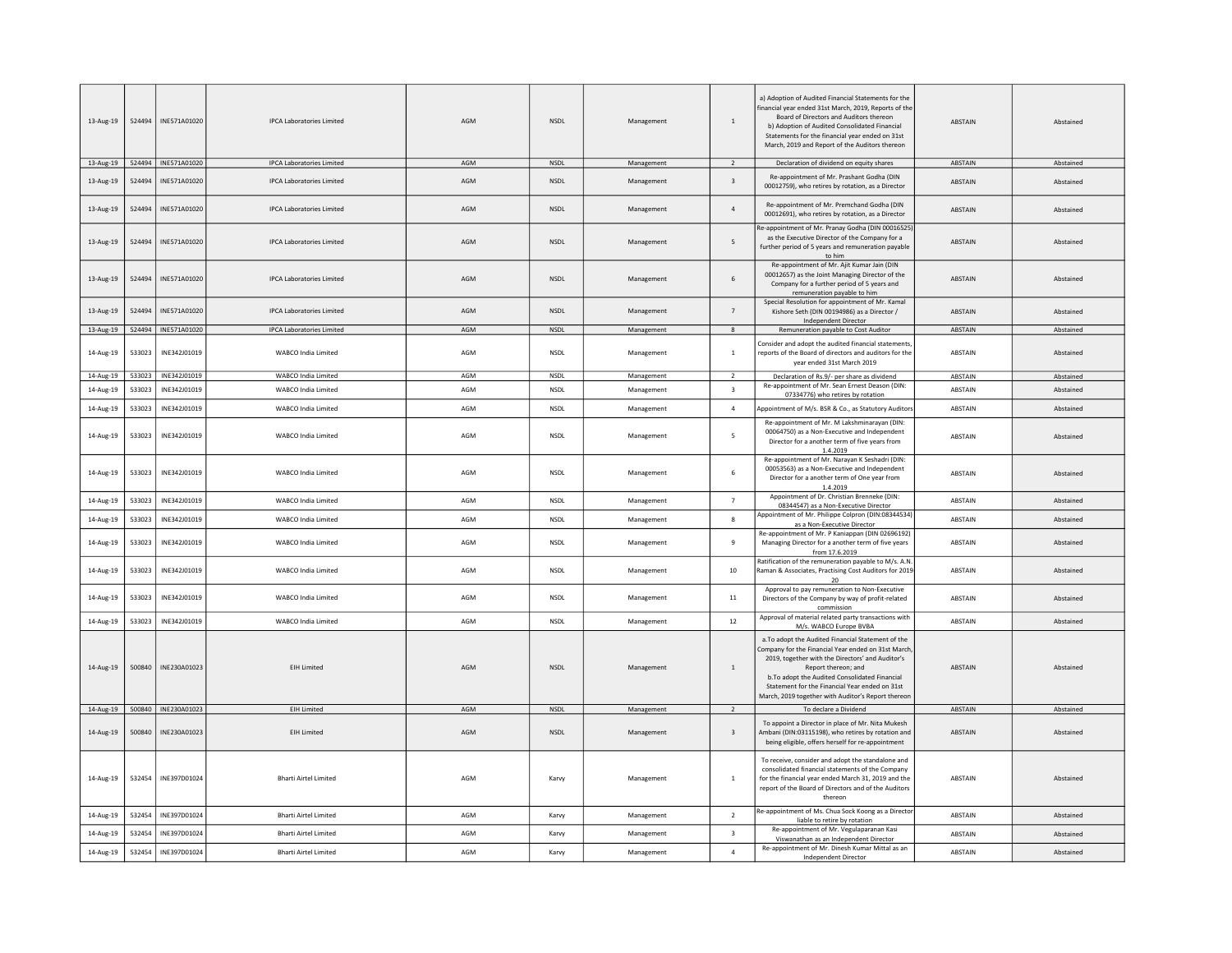| 14-Aug-19              | 532454           | INE397D01024                 | <b>Bharti Airtel Limited</b>          | AGM        | Karvy          | Management               | 5                                         | Appointment of Ms. Kimsuka Narasimhan as an<br>Independent Director                                                                                                                                                             | ABSTAIN                   | Abstained              |
|------------------------|------------------|------------------------------|---------------------------------------|------------|----------------|--------------------------|-------------------------------------------|---------------------------------------------------------------------------------------------------------------------------------------------------------------------------------------------------------------------------------|---------------------------|------------------------|
| 14-Aug-19              | 532454           | INE397D01024                 | <b>Bharti Airtel Limited</b>          | AGM        | Karvy          | Management               | 6                                         | Waiver of recovery of excess managerial<br>remuneration paid to Mr. Sunil Bharti Mittal,<br>Chairman for the<br>financial year ended March 31, 2019                                                                             | ABSTAIN                   | Abstained              |
| 14-Aug-19              | 532454           | INE397D01024                 | <b>Bharti Airtel Limited</b>          | AGM        | Karvy          | Management               | $\overline{7}$                            | Waiver of recovery of excess managerial<br>remuneration paid to Mr. Gopal Vittal, Managing<br>Director & CEO (India and South Asia) for the financia<br>year ended March 31, 2019                                               | <b>ABSTAIN</b>            | Abstained              |
| 14-Aug-19              | 532454           | INE397D01024                 | <b>Bharti Airtel Limited</b>          | AGM        | Karvy          | Management               | -8                                        | Payment of remuneration to Mr. Sunil Bharti Mittal.<br>Chairman for the period April 01, 2019 to September<br>30, 2021 or for such shorter period as may be<br>prescribed under applicable laws                                 | ABSTAIN                   | Abstained              |
| 14-Aug-19              | 532454           | INE397D01024                 | <b>Bharti Airtel Limited</b>          | AGM        | Karvy          | Management               | 9                                         | Payment of remuneration to Mr. Gopal Vittal,<br>Managing Director & CEO (India and South Asia) for<br>the<br>period April 01, 2019 to March 31, 2022                                                                            | ABSTAIN                   | Abstained              |
| 14-Aug-19              | 532454           | INE397D01024                 | <b>Bharti Airtel Limited</b>          | AGM        | Karvy          | Management               | 10                                        | Ratification of remuneration to be paid to Sanjay<br>Gupta & Associates, Cost Accountants, Cost Auditors<br>of the Company for the FY 2018-19 and FY 2019-20                                                                    | <b>ABSTAIN</b>            | Abstained              |
| 14-Aug-19              | 541540           | INE624Z01016                 | Solara Active Pharma Sciences Limited | AGM        | Karvy          | Management               | $\overline{1}$                            | Adoption of Standalone financial statements for the<br>year ended March 31, 2019                                                                                                                                                | ABSTAIN                   | Abstained              |
| 14-Aug-19              | 541540           | INE624Z01016                 | Solara Active Pharma Sciences Limited | AGM        | Karvy          | Management               | $\overline{2}$                            | Adoption of Consolidated financial statements for the<br>year ended March 31, 2019                                                                                                                                              | ABSTAIN                   | Abstained              |
| 14-Aug-19              | 541540           | INE624Z01016                 | Solara Active Pharma Sciences Limited | AGM        | Karvy          | Management               | $\overline{\mathbf{3}}$                   | Appointment of Director in place of Mr. Jitesh<br>Devendra, retiring director                                                                                                                                                   | ABSTAIN                   | Abstained              |
| 14-Aug-19              | 541540           | INE624Z01016                 | Solara Active Pharma Sciences Limited | AGM        | Karvy          | Management               | $\overline{4}$                            | To declare a Dividend of ₹5/- per equity share of face<br>value of ₹ 10/- each for the financial year ending<br>March 31, 2019                                                                                                  | ABSTAIN                   | Abstained              |
| 14-Aug-19              | 541540           | INE624Z01016                 | Solara Active Pharma Sciences Limited | AGM        | Karvy          | Management               | 5                                         | Approval for continuation of Mr. Deepak C Vaidya as<br>a Non-Executive Director                                                                                                                                                 | ABSTAIN                   | Abstained              |
| 14-Aug-19              | 541540           | INE624Z01016                 | Solara Active Pharma Sciences Limited | AGM        | Karvy          | Management               | $\,$ 6 $\,$                               | Appointment of Mr. Ronald Tjeerd De Vries as an<br><b>Independent Director</b>                                                                                                                                                  | <b>ABSTAIN</b>            | Abstained              |
| 14-Aug-19              | 541540           | INE624Z01016                 | Solara Active Pharma Sciences Limited | AGM        | Karvy          | Management               | $\overline{7}$                            | Appointment of Mr. Ankur Nand Thadani as a Non-<br><b>Executive Director</b>                                                                                                                                                    | ABSTAIN                   | Abstained              |
| 14-Aug-19              | 541540           | INE624Z01016                 | Solara Active Pharma Sciences Limited | AGM        | Karvy          | Management               | 8                                         | To ratify the remuneration payable to the Cost<br>Auditor for the financial year 2018-19                                                                                                                                        | <b>ABSTAIN</b>            | Abstained              |
| 14-Aug-19              | 541540           | INE624Z01016                 | Solara Active Pharma Sciences Limited | AGM        | Karvy          | Management               | 9                                         | To obtain approval for Transactions/ Contracts/<br>Arrangements with Strides Pharma<br>Science Limited (formerly known as Strides Shasun<br>Limited) upto ₹ 600 crores in each<br>financial year                                | ABSTAIN                   | Abstained              |
| 16-Aug-19              | 500087           | INE059A01026                 | Cipla Limited                         | AGM        | Karvy          | Management               | $\overline{1}$                            | To receive, consider and adopt the standalone<br>financial statement of the Company for the financial<br>year ended 31st March, 2019 and the reports of the<br>Board of Directors and Auditors thereon                          | ABSTAIN                   | Abstained              |
| 16-Aug-19              | 500087           | INE059A01026                 | Cipla Limited                         | AGM        | Karvy          | Management               | $\overline{2}$                            | To receive, consider and adopt the consolidated<br>financial statement of the Company for the financial<br>year ended 31st March, 2019 and the report of the<br>Auditors thereon                                                | <b>ARSTAIN</b>            | Abstained              |
| 16-Aug-19<br>16-Aug-19 | 500087<br>500087 | INE059A01026<br>INE059A01026 | Cipla Limited<br>Cipla Limited        | AGM<br>AGM | Karvy<br>Karvy | Management<br>Management | $\overline{\mathbf{3}}$<br>$\overline{a}$ | To declare dividend on equity shares<br>To re-appoint Mr. Umang Vohra as director liable to                                                                                                                                     | ABSTAIN<br><b>ABSTAIN</b> | Abstained<br>Abstained |
| 16-Aug-19              | 500087           | INE059A01026                 | Cipla Limited                         | AGM        | Karvy          | Management               | 5                                         | retire by rotation<br>To re-appoint Mr. Ashok Sinha as an Independent                                                                                                                                                           | ABSTAIN                   | Abstained              |
| 16-Aug-19              | 500087           | INE059A01026                 | Cipla Limited                         | AGM        | Karvy          | Management               | 6                                         | Director<br>To re-appoint Dr. Peter Mugyenyi as an Independen                                                                                                                                                                   | ABSTAIN                   | Abstained              |
| 16-Aug-19              | 500087           | INE059A01026                 | Cipla Limited                         | AGM        | Karvy          | Management               | $\overline{7}$                            | Director<br>To re-appoint Mr. Adil Zainulbhai as an Independent                                                                                                                                                                 | ABSTAIN                   | Abstained              |
| 16-Aug-19              | 500087           | INE059A01026                 | Cipla Limited                         | AGM        | Karvy          | Management               | -8                                        | Director<br>To re-appoint Ms. Punita Lal as an Independent                                                                                                                                                                      | ABSTAIN                   | Abstained              |
| 16-Aug-19              | 500087           | INE059A01026                 | Cipla Limited                         | AGM        | Karvy          | Management               | $\overline{9}$                            | Director<br>To authorise issuance of equity shares/other<br>securities convertible into equity shares up to ₹ 3000                                                                                                              | ABSTAIN                   | Abstained              |
| 16-Aug-19              | 500087           | INE059A01026                 | Cipla Limited                         | AGM        | Karvy          | Management               | 10                                        | crore<br>To ratify remuneration of the cost auditors for the                                                                                                                                                                    | ABSTAIN                   | Abstained              |
| 16-Aug-19              | 500266           | INE288A01013                 | Maharashtra Scooters Limited          | PB         | Karvy          | Management               | $\overline{1}$                            | financial year 2019-20<br>Approval for insertion of new object clause in the                                                                                                                                                    | ABSTAIN                   | Abstained              |
| 16-Aug-19              | 500266           | INE288A01013                 | Maharashtra Scooters Limited          | PB         | Karvy          | Management               | $\overline{2}$                            | Main Objects of the Company<br>Approval for adoption of new Articles of Association<br>of the Company in conformity with the Companies<br>Act, 2013                                                                             | <b>ABSTAIN</b>            | Abstained              |
| 16-Aug-19              | 532187           | INE095A01012                 | IndusInd Bank Limited                 | AGM        | <b>NSDL</b>    | Management               | $\overline{1}$                            | To receive, consider and adopt the Audited Financial<br>Statements (Standalone and Consolidated) for the<br>Financial Year ended March 31, 2019, together with<br>the Reports of the Board of Directors and Auditors<br>thereon | ABSTAIN                   | Abstained              |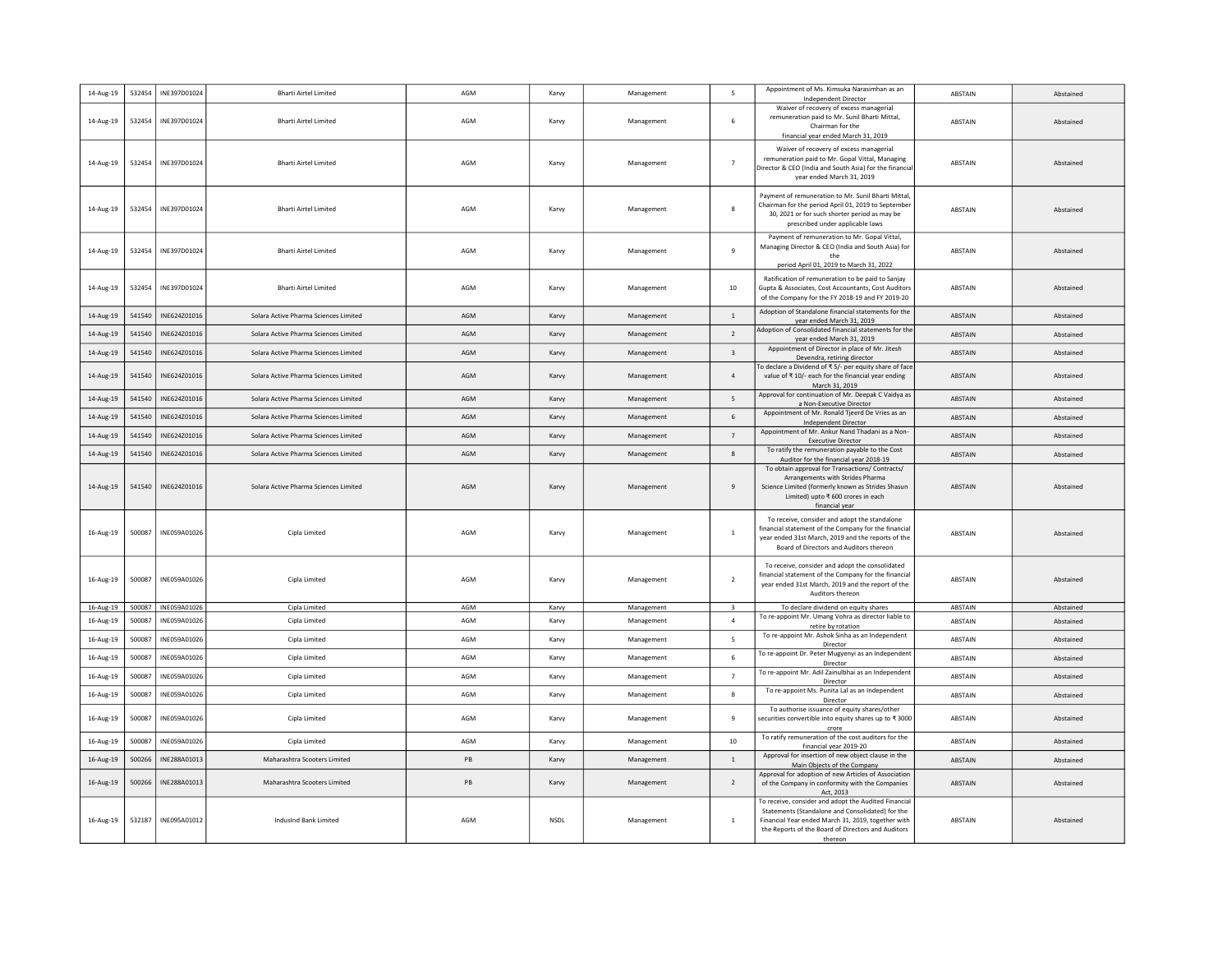| 16-Aug-19 | 532187 | INE095A01012 | IndusInd Bank Limited                 | AGM | <b>NSDL</b> | Management | $\overline{2}$          | To declare Dividend on Equity Shares of the Bank for<br>the Financial Year ended March 31, 2019                                                                                                      | ABSTAIN        | Abstained |
|-----------|--------|--------------|---------------------------------------|-----|-------------|------------|-------------------------|------------------------------------------------------------------------------------------------------------------------------------------------------------------------------------------------------|----------------|-----------|
| 16-Aug-19 | 532187 | INE095A01012 | IndusInd Bank Limited                 | AGM | <b>NSDL</b> | Management | $\overline{\mathbf{3}}$ | To appoint a Director in place of Mr. Romesh Sobti<br>(DIN: 00031034), who retires by rotation and, being<br>eligible, offers himself for re-appointment                                             | ABSTAIN        | Abstained |
| 16-Aug-19 | 532187 | INE095A01012 | IndusInd Bank Limited                 | AGM | <b>NSDL</b> | Management | $\overline{4}$          | To appoint the Statutory Auditors of the Bank and<br>authorise the Board of Directors to fix their<br>remuneration                                                                                   | ABSTAIN        | Abstained |
| 16-Aug-19 | 532187 | INE095A01012 | IndusInd Bank Limited                 | AGM | <b>NSDL</b> | Management | 5                       | Ordinary Resolution: Appointment of Mrs. Akila<br>Krishnakumar (DIN: 06629992) as Non-Executive<br>Independent Director                                                                              | ABSTAIN        | Abstained |
| 16-Aug-19 | 532187 | INE095A01012 | IndusInd Bank Limited                 | AGM | NSDL        | Management | 6                       | Ordinary Resolution: Appointment of Mr. Arun Tiwari<br>(DIN: 05345547) as Non-Executive Independent<br>Director                                                                                      | ABSTAIN        | Abstained |
| 16-Aug-19 | 532187 | INE095A01012 | IndusInd Bank Limited                 | AGM | NSDL        | Management | $\overline{7}$          | Ordinary Resolution: Appointment of Mr. Siraj<br>Chaudhry (DIN: 00161853) as Non-Executive<br><b>Independent Director</b>                                                                            | ABSTAIN        | Abstained |
| 16-Aug-19 | 532187 | INE095A01012 | IndusInd Bank Limited                 | AGM | NSDL        | Management | 8                       | Ordinary Resolution: Appointment of Mr. Rajiv<br>Agarwal (DIN: 00336487) as Non-Executive<br><b>Independent Director</b>                                                                             | ABSTAIN        | Abstained |
| 16-Aug-19 | 532187 | INE095A01012 | IndusInd Bank Limited                 | AGM | <b>NSDL</b> | Management | 9                       | Special Resolution: Issue of Long-Term Bonds / Non-<br>Convertible Debentures on Private Placement Basis                                                                                             | ABSTAIN        | Abstained |
| 20-Aug-19 | 532155 | INE129A01019 | GAIL (India) Limited                  | AGM | CDSL        | Management | $\mathbf{1}$            | Adoption of audited Financial Statements and audited<br>consolidated financial statements of the Company for<br>the year ended 31st March, 2019 and Report of the<br>Board of Directors and Auditors | ABSTAIN        | Abstained |
| 20-Aug-19 | 532155 | INE129A01019 | GAIL (India) Limited                  | AGM | CDSL        | Management | $\overline{2}$          | Approval of Final Dividend for the financial year<br>ended 31st March, 2019 and to confirm the payment<br>of Interim Dividend already paid in February, 2019                                         | <b>ABSTAIN</b> | Abstained |
| 20-Aug-19 | 532155 | INE129A01019 | GAIL (India) Limited                  | AGM | CDSL        | Management | $\overline{\mathbf{3}}$ | Appointment of Shri P K Gupta, who retires by<br>rotation, and being eligible, offers himself for re-<br>appointment                                                                                 | <b>ABSTAIN</b> | Abstained |
| 20-Aug-19 | 532155 | INE129A01019 | GAIL (India) Limited                  | AGM | CDSL        | Management | $\overline{4}$          | Appointment of Shri Gajendra Singh, who retires by<br>rotation, and being eligible, offers himself for re-<br>appointment                                                                            | ABSTAIN        | Abstained |
| 20-Aug-19 | 532155 | INE129A01019 | GAIL (India) Limited                  | AGM | CDSL        | Management | 5                       | Authorization to the Board of Directors to fix the<br>remuneration of the Joint Statutory Auditors for FY<br>2019-20                                                                                 | <b>ABSTAIN</b> | Abstained |
| 20-Aug-19 | 532155 | INE129A01019 | GAIL (India) Limited                  | AGM | CDSL        | Management | 6                       | Approval for appointment of Shri A. K. Tiwari as<br>Director (Finance) and CFO, liable to retire by rotation                                                                                         | ABSTAIN        | Abstained |
| 20-Aug-19 | 532155 | INE129A01019 | GAIL (India) Limited                  | AGM | CDSL        | Management | $7\phantom{.0}$         | Approval for ratification of remuneration of the Cost<br>Auditors for FY 2018-19                                                                                                                     | ABSTAIN        | Abstained |
| 20-Aug-19 | 532155 | INE129A01019 | GAIL (India) Limited                  | AGM | CDSL        | Management | 8                       | Approval for Material Related Party Transactions with<br>Petronet LNG Limited for FY 2019 -20                                                                                                        | ABSTAIN        | Abstained |
| 20-Aug-19 | 532155 | INE129A01019 | GAIL (India) Limited                  | AGM | CDSL        | Management | $\overline{9}$          | Amendment in the Articles of Association of the<br>Company                                                                                                                                           | ABSTAIN        | Abstained |
| 20-Aug-19 | 532155 | INE129A01019 | GAIL (India) Limited                  | AGM | CDSL        | Management | 10                      | Re-Appointment of Shri Anupam Kulshreshtha (DIN<br>07352288), Non-Official Part-Time (Independent)<br>Director of the Company                                                                        | <b>ABSTAIN</b> | Abstained |
| 20-Aug-19 | 532155 | INE129A01019 | GAIL (India) Limited                  | AGM | CDSL        | Management | 11                      | Re-Appointment of Shri Sanjay Tandon (DIN<br>00484699), Non-Official Part-Time (Independent)<br>Director of the Company                                                                              | ABSTAIN        | Abstained |
| 20-Aug-19 | 532155 | INE129A01019 | GAIL (India) Limited                  | AGM | CDSL        | Management | $12$                    | Re-Appointment of Shri S K Srivastava (DIN -<br>02163658), Non-Official Part-Time (Independent)<br>Director of the Company                                                                           | ABSTAIN        | Abstained |
| 21-Aug-19 | 535755 | INE647001011 | Aditya Birla Fashion & Retail Limited | AGM | CDSL        | Management | $\,$ 1 $\,$             | Adoption of audited financial statements                                                                                                                                                             | ABSTAIN        | Abstained |
| 21-Aug-19 | 535755 | INE647001011 | Aditya Birla Fashion & Retail Limited | AGM | CDSL        | Management | $\overline{2}$          | Appointment of director<br>Continuation of directorship of Mr. Arun Thiagarajan                                                                                                                      | <b>ABSTAIN</b> | Abstained |
| 21-Aug-19 | 535755 | INE647001011 | Aditya Birla Fashion & Retail Limited | AGM | CDSL        | Management | $\overline{\mathbf{3}}$ | <b>Independent Director</b><br>Re-appointment of Ms. Sukanya Kripalu as an                                                                                                                           | ABSTAIN        | Abstained |
| 21-Aug-19 | 535755 | INE647001011 | Aditya Birla Fashion & Retail Limited | AGM | CDSL        | Management | $\overline{a}$          | Independent Director                                                                                                                                                                                 | ABSTAIN        | Abstained |
| 21-Aug-19 | 535755 | INE647001011 | Aditya Birla Fashion & Retail Limited | AGM | CDSL        | Management | 5                       | Issuance of non-convertible debentures for an<br>amount of upto ₹ 1,250 Crore, on private placement<br>basis                                                                                         | ABSTAIN        | Abstained |
| 21-Aug-19 | 535755 | INE647001011 | Aditya Birla Fashion & Retail Limited | AGM | CDSL        | Management | 6                       | Introduction of the 'Aditya Birla Fashion and Retail<br>Limited Employee Stock Option Scheme2019'<br>("Scheme 2019")                                                                                 | ABSTAIN        | Abstained |
| 21-Aug-19 | 535755 | INE647001011 | Aditya Birla Fashion & Retail Limited | AGM | CDSL        | Management | $\overline{7}$          | Extension of benefits of the Scheme 2019 to the<br>employees of the holding and subsidiary<br>company(ies) of the Company                                                                            | ABSTAIN        | Abstained |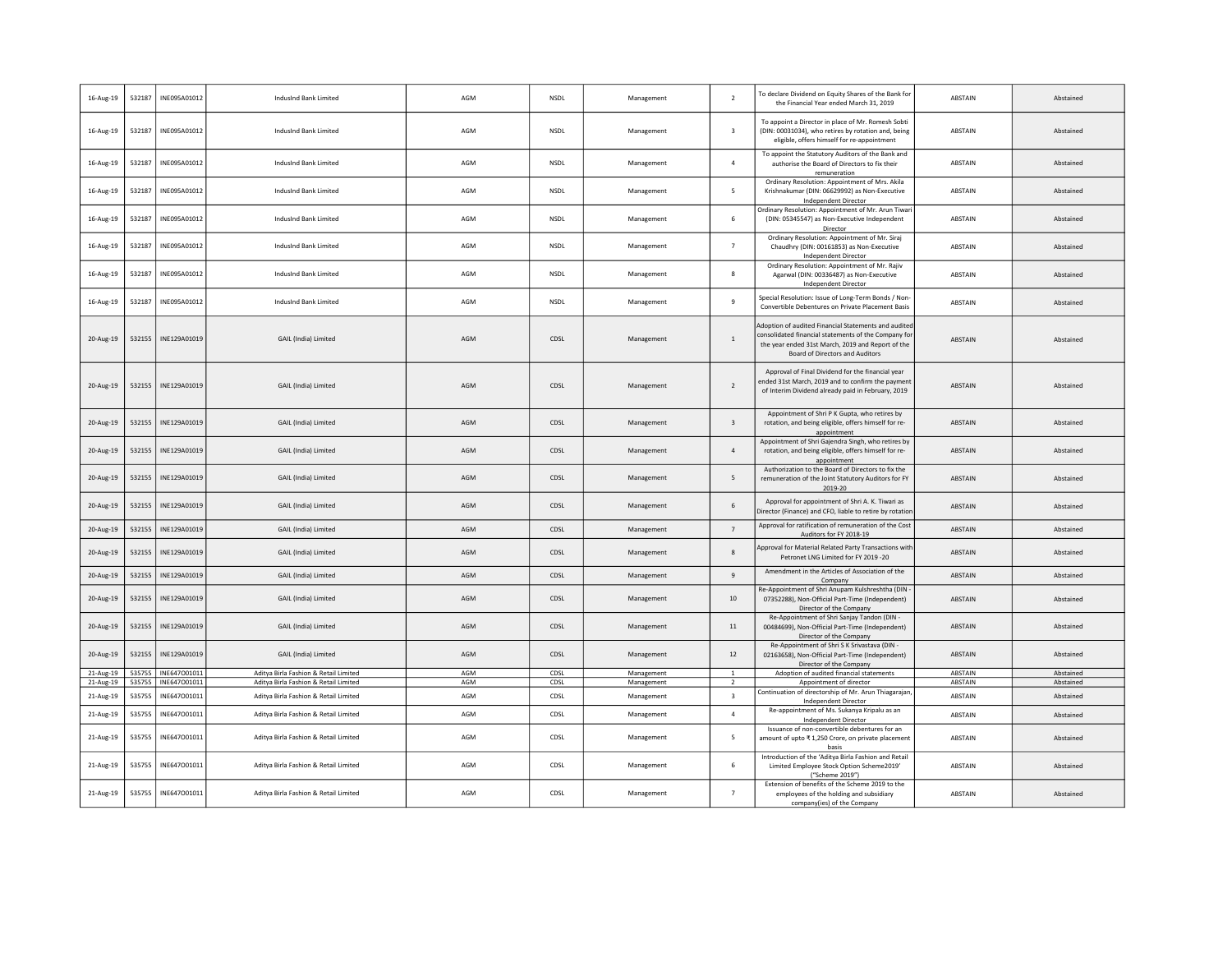| 21-Aug-19 | 535755 | INE647001011 | Aditya Birla Fashion & Retail Limited   | AGM | CDSL        | Management | 8                        | Implementation of Scheme 2019 through trust and<br>consider<br>(a) authorising the trust for secondary acquisition of<br>the equity shares of the Company; and<br>(b) granting financial assistance/provisioning of<br>money by the Company to the trust to fund the<br>acquisition of its equity shares, in terms of the<br>Scheme 2019                                                                                                                                                                                                                                                                                                                                                                                                                                                                       | ABSTAIN        | Abstained |
|-----------|--------|--------------|-----------------------------------------|-----|-------------|------------|--------------------------|----------------------------------------------------------------------------------------------------------------------------------------------------------------------------------------------------------------------------------------------------------------------------------------------------------------------------------------------------------------------------------------------------------------------------------------------------------------------------------------------------------------------------------------------------------------------------------------------------------------------------------------------------------------------------------------------------------------------------------------------------------------------------------------------------------------|----------------|-----------|
| 21-Aug-19 | 532555 | INE733E01010 | NTPC Limited                            | AGM | <b>NSDL</b> | Management | $\mathbf{1}$             | Adoption of audited standalone financial statements<br>and consolidated financial statement of the Compan<br>for the year ended March 31, 2019, the reports of the<br>Board of Directors and Auditors thereon                                                                                                                                                                                                                                                                                                                                                                                                                                                                                                                                                                                                  | ABSTAIN        | Abstained |
| 21-Aug-19 | 532555 | INF733F01010 | NTPC Limited                            | AGM | <b>NSDI</b> | Management | $\overline{\phantom{a}}$ | Confirmation of payment of interim dividend and to<br>declare final dividend for the year 2018-19                                                                                                                                                                                                                                                                                                                                                                                                                                                                                                                                                                                                                                                                                                              | <b>ABSTAIN</b> | Abstained |
| 21-Aug-19 | 532555 | INE733E01010 | <b>NTPC Limited</b>                     | AGM | <b>NSDL</b> | Management | $\overline{\mathbf{3}}$  | Re-appointment of Shri A.K. Gupta (DIN: 07269906),<br>who retires by rotation                                                                                                                                                                                                                                                                                                                                                                                                                                                                                                                                                                                                                                                                                                                                  | ABSTAIN        | Abstained |
| 21-Aug-19 | 532555 | INE733E01010 | <b>NTPC Limited</b>                     | AGM | NSDL        | Management | $\overline{4}$           | Fixation of remuneration of Statutory Auditors                                                                                                                                                                                                                                                                                                                                                                                                                                                                                                                                                                                                                                                                                                                                                                 | ABSTAIN        | Abstained |
| 21-Aug-19 | 532555 | INE733E01010 | <b>NTPC Limited</b>                     | AGM | <b>NSDL</b> | Management | 5                        | Re-appointment of Dr. Gauri Trivedi (DIN: 06502788)<br>as Independent Director                                                                                                                                                                                                                                                                                                                                                                                                                                                                                                                                                                                                                                                                                                                                 | ABSTAIN        | Abstained |
| 21-Aug-19 | 532555 | INE733E01010 | <b>NTPC Limited</b>                     | AGM | <b>NSDL</b> | Management | 6                        | Increase in borrowing limit of the Company from Rs.<br>1,50,000 Crore to Rs. 2,00,000 Crore                                                                                                                                                                                                                                                                                                                                                                                                                                                                                                                                                                                                                                                                                                                    | ABSTAIN        | Abstained |
| 21-Aug-19 | 532555 | INF733F01010 | NTPC Limited                            | AGM | <b>NSDI</b> | Management | $\overline{7}$           | Creation of Mortgage and/or charge over the<br>movable and immovable properties of the Company                                                                                                                                                                                                                                                                                                                                                                                                                                                                                                                                                                                                                                                                                                                 | <b>ABSTAIN</b> | Abstained |
| 21-Aug-19 | 532555 | INE733E01010 | <b>NTPC Limited</b>                     | AGM | <b>NSDL</b> | Management | $\mathbf{R}$             | To ratify the remuneration of the Cost Auditors for<br>the financial year 2019-20                                                                                                                                                                                                                                                                                                                                                                                                                                                                                                                                                                                                                                                                                                                              | ABSTAIN        | Abstained |
| 21-Aug-19 | 532555 | INE733E01010 | <b>NTPC Limited</b>                     | AGM | <b>NSDL</b> | Management | - 9                      | Raising of funds up to Rs. 15,000 Crore through issue<br>of Bonds/Debentures on Private Placement basis                                                                                                                                                                                                                                                                                                                                                                                                                                                                                                                                                                                                                                                                                                        | <b>ABSTAIN</b> | Abstained |
| 21-Aug-19 | 500104 | INE094A01015 | Hindustan Petroleum Corporation Limited | AGM | <b>NSDL</b> | Management | $\overline{1}$           | To receive, consider and adopt the Audited Financial<br>Statements of the Company for the Financial Year<br>ended March 31, 2019 and Reports of the Board of<br>Directors and Auditors thereon                                                                                                                                                                                                                                                                                                                                                                                                                                                                                                                                                                                                                 | ABSTAIN        | Abstained |
| 21-Aug-19 | 500104 | INE094A01015 | Hindustan Petroleum Corporation Limited | AGM | <b>NSDI</b> | Management | $\overline{2}$           | To confirm Interim Equity Dividend declared for<br>Financial Year 2018-2019 and to approve Final Equity<br>Dividend for the Financial Year 2018-2019                                                                                                                                                                                                                                                                                                                                                                                                                                                                                                                                                                                                                                                           | <b>ARSTAIN</b> | Abstained |
| 21-Aug-19 | 500104 | INE094A01015 | Hindustan Petroleum Corporation Limited | AGM | <b>NSDL</b> | Management | $\overline{\mathbf{3}}$  | To appoint a Director in place of Shri Vinod S. Shenoy<br>(DIN 07632981), who retires by rotation and being<br>eligible, offer himself for re-appointment                                                                                                                                                                                                                                                                                                                                                                                                                                                                                                                                                                                                                                                      | ABSTAIN        | Abstained |
| 21-Aug-19 | 500104 | INE094A01015 | Hindustan Petroleum Corporation Limited | AGM | <b>NSDL</b> | Management | $\overline{4}$           | To appoint a Director in place of Shri Subhash Kumar<br>(DIN 07905656), who retires by rotation and being<br>eligible, offer himself for re-appointment                                                                                                                                                                                                                                                                                                                                                                                                                                                                                                                                                                                                                                                        | ABSTAIN        | Abstained |
| 21-Aug-19 | 500104 | INE094A01015 | Hindustan Petroleum Corporation Limited | AGM | <b>NSDL</b> | Management | 5                        | Appointment of Shri Sunil Kumar (DIN 08467559) as<br>Government Nominee Director of the Company                                                                                                                                                                                                                                                                                                                                                                                                                                                                                                                                                                                                                                                                                                                | ABSTAIN        | Abstained |
| 21-Aug-19 | 500104 | INE094A01015 | Hindustan Petroleum Corporation Limited | AGM | <b>NSDL</b> | Management | 6                        | Appointment of Shri G. Rajendran Pillai (DIN<br>08510332) as an Independent Director of the<br>Company                                                                                                                                                                                                                                                                                                                                                                                                                                                                                                                                                                                                                                                                                                         | ABSTAIN        | Abstained |
| 21-Aug-19 | 500104 | INE094A01015 | Hindustan Petroleum Corporation Limited | AGM | <b>NSDL</b> | Management | 7                        | Payment of Remuneration to Cost Auditors for<br>Financial Year 2019-2020                                                                                                                                                                                                                                                                                                                                                                                                                                                                                                                                                                                                                                                                                                                                       | ABSTAIN        | Abstained |
| 21-Aug-19 | 500104 | INE094A01015 | Hindustan Petroleum Corporation Limited | AGM | <b>NSDL</b> | Management | -8                       | Approval of Material Related Party Transactions to be<br>entered during Financial Year 2020-21 & revision in<br>amount of Material Related Party Transactions for<br>Financial Year 2019-20                                                                                                                                                                                                                                                                                                                                                                                                                                                                                                                                                                                                                    | ABSTAIN        | Abstained |
| 21-Aug-19 | 533278 | INE522F01014 | Coal India Limited                      | AGM | <b>NSDL</b> | Management | 1                        | To receive, consider and adopt:<br>a. the Standalone Audited Financial Statements of the<br>Company for the financial year ended March 31, 2019<br>including the Audited Balance Sheet as at March 31,<br>2019 and Statement of Profit & Loss for the year<br>ended on that date and the Reports of the Board of<br>Directors, Statutory Auditor and Comptroller and<br>Auditor General of India thereon.<br>b. the Consolidated Audited Financial Statements of<br>the Company for the financial year ended March 31,<br>2019 including the Audited Balance Sheet as at Marcl<br>31, 2019 and Statement of Profit & Loss for the year<br>ended on that date and the Report of Statutory<br>Auditor and Comptroller and Auditor General of India<br>thereon<br>To approve 1st and 2nd Interim dividend paid on | ABSTAIN        | Abstained |
| 21-Aug-19 | 533278 | INE522F01014 | Coal India Limited                      | AGM | <b>NSDL</b> | Management | $\overline{2}$           | equity shares for the Financial Year 2018-19 as final<br>dividend for the year 2018-19                                                                                                                                                                                                                                                                                                                                                                                                                                                                                                                                                                                                                                                                                                                         | ABSTAIN        | Abstained |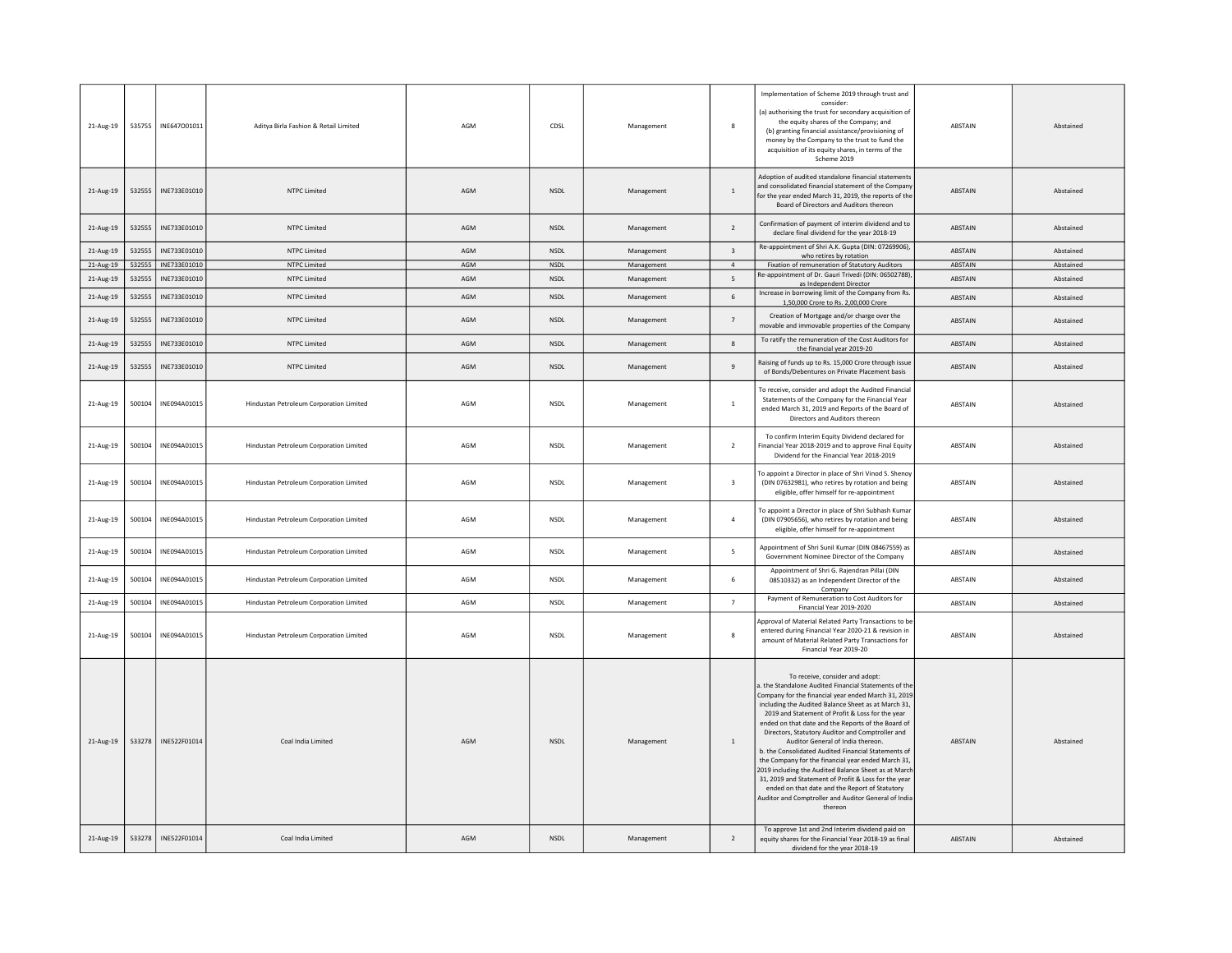| 21-Aug-19 | 533278 | INE522F01014          | Coal India Limited                 | AGM | <b>NSDI</b> | Management | $\overline{\mathbf{3}}$ | To appoint a director in place of Smt. Reena Sinha<br>Puri [DIN-07753040] who retires by rotation in term:<br>of Section 152(6) of the Companies Act, 2013                                                                                                                                                                                                                                                                 | <b>ABSTAIN</b> | Abstained |
|-----------|--------|-----------------------|------------------------------------|-----|-------------|------------|-------------------------|----------------------------------------------------------------------------------------------------------------------------------------------------------------------------------------------------------------------------------------------------------------------------------------------------------------------------------------------------------------------------------------------------------------------------|----------------|-----------|
| 21-Aug-19 | 533278 | INE522F01014          | Coal India Limited                 | AGM | NSDL        | Management | $\overline{4}$          | Appointment of Smt. Loretta M.Vas, [DIN:02544627]<br>as an Independent Director of the Company                                                                                                                                                                                                                                                                                                                             | ABSTAIN        | Abstained |
| 21-Aug-19 | 533278 | INE522F01014          | Coal India Limited                 | AGM | <b>NSDL</b> | Management | 5                       | Appointment of Dr. S. B. Agnihotri, [DIN:03390553] as<br>an Independent Director of the company                                                                                                                                                                                                                                                                                                                            | <b>ABSTAIN</b> | Abstained |
| 21-Aug-19 | 533278 | INE522F01014          | Coal India Limited                 | AGM | <b>NSDL</b> | Management | 6                       | Appointment of Dr. D.C. Panigrahi, [DIN:07355591] as<br>an Independent Director of the company                                                                                                                                                                                                                                                                                                                             | <b>ABSTAIN</b> | Abstained |
| 21-Aug-19 | 533278 | INE522F01014          | Coal India Limited                 | AGM | <b>NSDL</b> | Management | $\overline{7}$          | Appointment of Dr. Khanindra Pathak,<br>[DIN:07348780] as an Independent Director of the<br>company                                                                                                                                                                                                                                                                                                                        | <b>ABSTAIN</b> | Abstained |
| 21-Aug-19 | 533278 | INE522F01014          | Coal India Limited                 | AGM | NSDL        | Management | 8                       | Appointment of Sri Vinod Jain, [DIN:00003572) as an<br>Additional Director in the capacity of an Independen<br>Director of the Company                                                                                                                                                                                                                                                                                     | ABSTAIN        | Abstained |
| 21-Aug-19 | 533278 | INE522F01014          | Coal India Limited                 | AGM | NSDL        | Management | $\overline{9}$          | Remuneration payable to M/s Balwinder &<br>Associates, Cost Auditor (Registration Number<br>000201) who was appointed as Cost Auditor by the<br>Board of Directors of the Company                                                                                                                                                                                                                                          | <b>ABSTAIN</b> | Abstained |
| 21-Aug-19 | 533278 | INE522F01014          | Coal India Limited                 | AGM | <b>NSDL</b> | Management | 10                      | Appointment of Shri Sanjiv Soni, [DIN:08173548] as<br>an Additional Director to function as<br>Director(Finance)                                                                                                                                                                                                                                                                                                           | <b>ABSTAIN</b> | Abstained |
| 21-Aug-19 | 532215 | INE238A01034          | Axis Bank Limited                  | PB  | Karvy       | Management | $\overline{1}$          | Raising of funds through issue of equity shares/<br>depository receipts and/or any other instruments or<br>securities representing either equity shares and/or<br>convertible securities linked to equity shares<br>including through Qualified Institutions Placement /<br>American Depository Receipts / Global Depository<br>Receipts/ preferential allotment or such other<br>permissible mode or combinations thereof | ABSTAIN        | Abstained |
| 23-Aug-19 |        | 540719   INE123W01016 | SBI Life Insurance Company Limited | AGM | Karvy       | Management | $\overline{1}$          | Adoption of the Revenue Account, Profit and Loss<br>Account and the Receipts and Payments Account for<br>the year ended March 31, 2019 and the Balance shee<br>of the Company as on March 31, 2019 together with<br>the reports of the Board of Directors of the Company<br>report of the Statutory Auditors of the Company and<br>comments of the Comptroller and Auditor General of<br>India                             | <b>ABSTAIN</b> | Abstained |
| 23-Aug-19 | 540719 | INE123W01016          | SBI Life Insurance Company Limited | AGM | Karvy       | Management | 2                       | Confirm the interim dividend declared by the<br>Company on March 26, 2019 as final dividend for the<br>financial year ended March 31, 2019                                                                                                                                                                                                                                                                                 | <b>ABSTAIN</b> | Abstained |
| 23-Aug-19 | 540719 | INE123W01016          | SBI Life Insurance Company Limited | AGM | Karvy       | Management | $\overline{\mathbf{3}}$ | Fixation of remuneration of Joint Statutory Auditors<br>as appointed by Comptroller and Auditor General of<br>India                                                                                                                                                                                                                                                                                                        | ABSTAIN        | Abstained |
| 23-Aug-19 | 540719 | INE123W01016          | SBI Life Insurance Company Limited | AGM | Karvy       | Management | $\sqrt{4}$              | Re-appointment of Ms. Joji Sekhon Gill as an<br>Independent Director of the Company                                                                                                                                                                                                                                                                                                                                        | <b>ABSTAIN</b> | Abstained |
| 23-Aug-19 | 540719 | INE123W01016          | SBI Life Insurance Company Limited | AGM | Karvy       | Management | 5                       | Continuation of Directorship of Mr. Raj Narain<br>Bhardwaj as an Independent Director of the Compan                                                                                                                                                                                                                                                                                                                        | ABSTAIN        | Abstained |
| 23-Aug-19 | 540719 | INE123W01016          | SBI Life Insurance Company Limited | AGM | Karvy       | Management | 6                       | Revision in the remuneration of Mr. Sanjeev Nautiyal<br>Managing Director and Chief Executive Officer of the<br>Company                                                                                                                                                                                                                                                                                                    | <b>ABSTAIN</b> | Abstained |
| 23-Aug-19 | 540719 | INE123W01016          | SBI Life Insurance Company Limited | AGM | Karvy       | Management | $\overline{7}$          | Increase in Foreign Portfolio Investment Limits in the<br>Company                                                                                                                                                                                                                                                                                                                                                          | <b>ABSTAIN</b> | Abstained |
| 23-Aug-19 | 540719 | INE123W01016          | SBI Life Insurance Company Limited | AGM | Karvy       | Management | 8                       | Appointment of Mr. Gregory Michael Zeluck as Non-<br><b>Executive Director</b>                                                                                                                                                                                                                                                                                                                                             | <b>ABSTAIN</b> | Abstained |
| 23-Aug-19 | 533273 | INE093I01010          | Oberoi Realty Limited              | AGM | CDSL        | Management | $\,$ 1 $\,$             | To consider and adopt the audited financial<br>statements for the financial year ended March 31.<br>2019, and the reports of the Board of Directors and<br>the Auditors thereon                                                                                                                                                                                                                                            | ABSTAIN        | Abstained |
| 23-Aug-19 | 533273 | INE093101010          | Oberoi Realty Limited              | AGM | CDSL        | Management | $\overline{2}$          | To declare dividend on Equity Shares                                                                                                                                                                                                                                                                                                                                                                                       | ABSTAIN        | Abstained |
| 23-Aug-19 | 533273 | INF093I01010          | Oberoi Realty Limited              | AGM | CDSL        | Management | $\overline{\mathbf{3}}$ | Re-appointment of Mr. Saumil Daru as a Director,<br>who retires by rotation                                                                                                                                                                                                                                                                                                                                                | <b>ABSTAIN</b> | Abstained |
| 23-Aug-19 | 533273 | INE093I01010          | Oberoi Realty Limited              | AGM | CDSL        | Management | $\overline{4}$          | Ratification of appointment of S R B C & CO LLP,<br>Chartered Accountants, as the Statutory Auditors                                                                                                                                                                                                                                                                                                                       | ABSTAIN        | Abstained |
| 23-Aug-19 | 533273 | INE093I01010          | Oberoi Realty Limited              | AGM | CDSL        | Management | 5                       | Re-appointment of Mr. Vikas Oberoi as Managing<br>Director for a term of 5 years                                                                                                                                                                                                                                                                                                                                           | ABSTAIN        | Abstained |
| 23-Aug-19 | 533273 | INE093I01010          | Oberoi Realty Limited              | AGM | CDSL        | Management | 6                       | Re-appointment of Mr. Saumil Daru as Director-<br>Finance for a term of 5 years                                                                                                                                                                                                                                                                                                                                            | <b>ABSTAIN</b> | Abstained |
| 23-Aug-19 | 533273 | INF093I01010          | Oberoi Realty Limited              | AGM | CDSL        | Management | $\overline{7}$          | Appointment of Ms. Tina Trikha as an Independent<br>Director                                                                                                                                                                                                                                                                                                                                                               | <b>ABSTAIN</b> | Abstained |
| 23-Aug-19 | 533273 | INE093101010          | Oberoi Realty Limited              | AGM | CDSL        | Management | $\mathbf{g}$            | Re-appointment of Mr. T. P. Ostwal as an<br>Independent Director                                                                                                                                                                                                                                                                                                                                                           | <b>ABSTAIN</b> | Abstained |
| 23-Aug-19 | 533273 | INE093I01010          | Oberoi Realty Limited              | AGM | CDSL        | Management | 9                       | Re-appointment of Mr. Venkatesh Mysore as an<br>Independent Director                                                                                                                                                                                                                                                                                                                                                       | ABSTAIN        | Abstained |
| 23-Aug-19 | 533273 | INE093I01010          | Oberoi Realty Limited              | AGM | CDSL        | Management | 10                      | Re-appointment of Mr. Karamjit Singh Kalsi as an<br><b>Independent Director</b>                                                                                                                                                                                                                                                                                                                                            | ABSTAIN        | Abstained |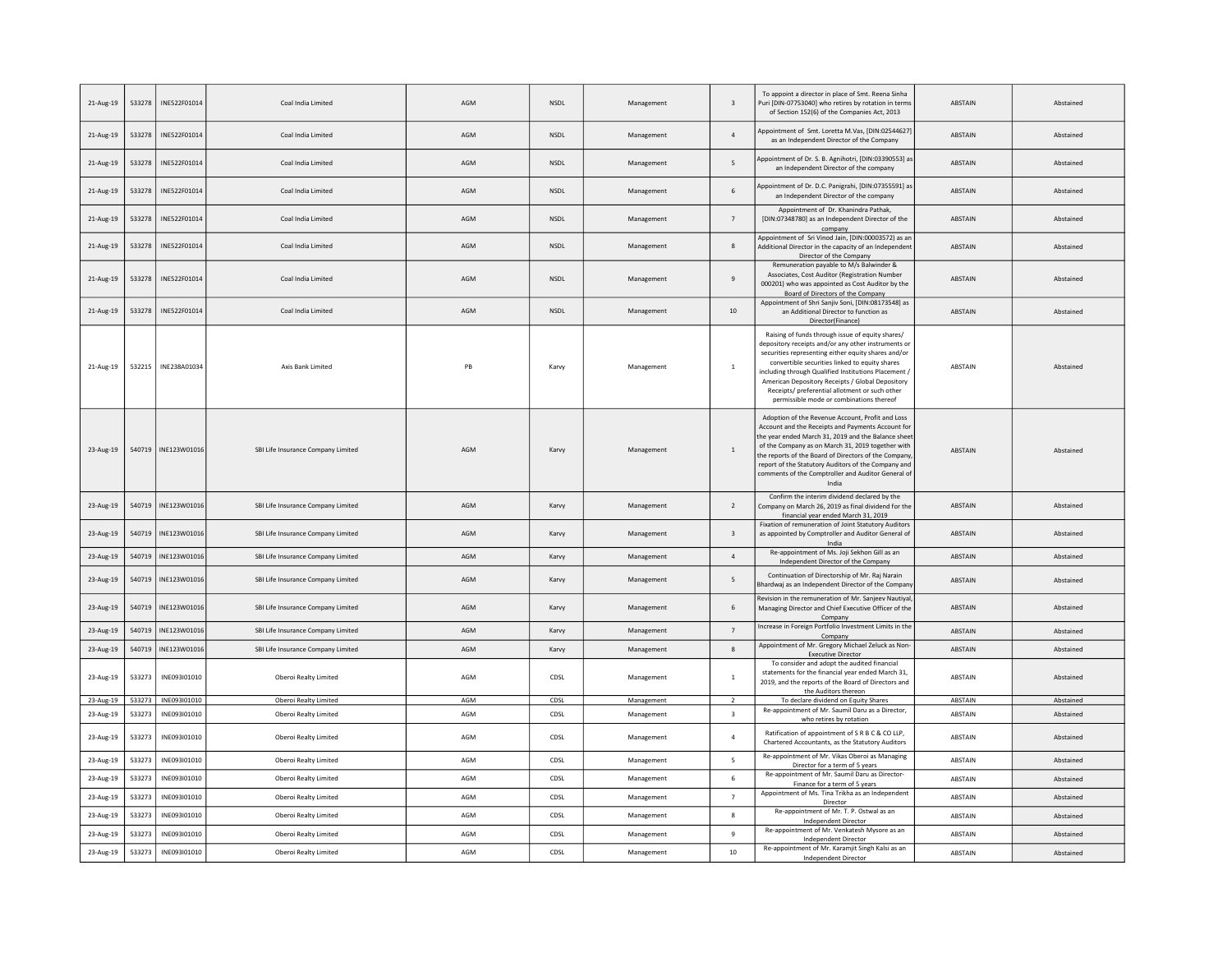| 23-Aug-19 | 533273 | INE093I01010 | Oberoi Realty Limited            | AGM | CDSL  | Management | 11                      | Ratification of remuneration payable to M/s. Kishore<br>Bhatia & Associates, Cost Auditors of the Company<br>for the financial vear ending March 31, 2020                                                                                                                                                                                                                                                             | ABSTAIN        | Abstained |
|-----------|--------|--------------|----------------------------------|-----|-------|------------|-------------------------|-----------------------------------------------------------------------------------------------------------------------------------------------------------------------------------------------------------------------------------------------------------------------------------------------------------------------------------------------------------------------------------------------------------------------|----------------|-----------|
| 23-Aug-19 | 533273 | INE093I01010 | Oberoi Realty Limited            | AGM | CDSL  | Management | 12                      | Providing loan(s), guarantee(s) and security(ies) u/s<br>185 of the Companies Act, 2013 to I-Ven Realty<br>Limited, a joint venture of the Company                                                                                                                                                                                                                                                                    | ABSTAIN        | Abstained |
| 23-Aug-19 | 533273 | INE093I01010 | Oberoi Realty Limited            | AGM | CDSL  | Management | 13                      | Approval of offer or invitation to subscribe non-<br>convertible debentures on private placement                                                                                                                                                                                                                                                                                                                      | ABSTAIN        | Abstained |
| 23-Aug-19 | 533273 | INF093I01010 | Oberoi Realty Limited            | AGM | CDSL  | Management | 14                      | Approval of issue of equity shares and/or any other<br>securities convertible into equity by way of qualified<br>institutions placement/s                                                                                                                                                                                                                                                                             | ABSTAIN        | Abstained |
| 23-Aug-19 | 533273 | INE093I01010 | Oberoi Realty Limited            | AGM | CDSL  | Management | 15                      | Approval of conversion of loans into equity in case of<br>occurrence of event of default under financing<br>documents                                                                                                                                                                                                                                                                                                 | ABSTAIN        | Abstained |
| 23-Aug-19 | 500300 | INE047A01021 | <b>Grasim Industries Limited</b> | AGM | Karvy | Management | 1                       | Adoption of the Audited Financial Statements<br>(including the Audited Consolidated Financial<br>Statements) of the Company for the financial year<br>ended 31st March 2019, together with the Reports o<br>the Board and Auditors thereon                                                                                                                                                                            | <b>ABSTAIN</b> | Abstained |
| 23-Aug-19 | 500300 | INE047A01021 | <b>Grasim Industries Limited</b> | AGM | Karvy | Management | $\overline{2}$          | Declaration of Dividend on Equity Shares for the<br>financial year ended 31st March 2019                                                                                                                                                                                                                                                                                                                              | ABSTAIN        | Abstained |
| 23-Aug-19 | 500300 | INF047A01021 | <b>Grasim Industries Limited</b> | AGM | Karvy | Management | $\overline{\mathbf{3}}$ | Appointment of Director in place of Mr. Kumar<br>Mangalam Birla (DIN: 00012813), who retires by<br>rotation and, being eligible, offers himself for re-<br>appointment                                                                                                                                                                                                                                                | ABSTAIN        | Abstained |
| 23-Aug-19 | 500300 | INF047A01021 | <b>Grasim Industries Limited</b> | AGM | Karvy | Management | $\overline{a}$          | Appointment of Director in place of Ms. Usha<br>Sangwan (DIN: 02609263), who retires by rotation<br>and<br>being eligible, offers herself for re-appointment                                                                                                                                                                                                                                                          | <b>ABSTAIN</b> | Abstained |
| 23-Aug-19 | 500300 | INE047A01021 | <b>Grasim Industries Limited</b> | AGM | Karvy | Management | 5                       | Approval for continuation of Mr. Arun Thiagarajan<br>(DIN: 00292757) as an Independent Director                                                                                                                                                                                                                                                                                                                       | ABSTAIN        | Abstained |
| 23-Aug-19 | 500300 | INE047A01021 | Grasim Industries Limited        | AGM | Karvy | Management | 6                       | Re-appointment of Mr. Cyril Shroff (DIN: 00018979)<br>as an Independent Director                                                                                                                                                                                                                                                                                                                                      | <b>ABSTAIN</b> | Abstained |
| 23-Aug-19 | 500300 | INE047A01021 | Grasim Industries Limited        | AGM | Karvy | Management | $\overline{7}$          | Re-appointment of Dr. Thomas M. Connelly, Jr. (DIN<br>03083495) as an Independent Director                                                                                                                                                                                                                                                                                                                            | ABSTAIN        | Abstained |
| 23-Aug-19 | 500300 | INE047A01021 | Grasim Industries Limited        | AGM | Karvy | Management | $\boldsymbol{8}$        | Re-appointment of Mr. O. P. Rungta (DIN: 00020559)<br>as an Independent Director                                                                                                                                                                                                                                                                                                                                      | <b>ABSTAIN</b> | Abstained |
| 23-Aug-19 | 500300 | INE047A01021 | <b>Grasim Industries Limited</b> | AGM | Karvy | Management | $\overline{9}$          | Appointment of Mr. N. Mohanraj (DIN: 00181969) as<br>an Independent Director                                                                                                                                                                                                                                                                                                                                          | ABSTAIN        | Abstained |
| 23-Aug-19 | 500300 | INE047A01021 | Grasim Industries Limited        | AGM | Karvy | Management | 10                      | Ratification of the remuneration of Cost Auditors                                                                                                                                                                                                                                                                                                                                                                     | ABSTAIN        | Abstained |
| 23-Aug-19 | 532488 | INE361B01024 | Divis Laboratories Ltd           | AGM | Karvy | Management | $\mathbf{1}$            | Adoption of Audited Financial Statements<br>(Standalone and Consolidated) for the year ended 3:<br>March, 2019 along with the Reports of the Board of<br>Directors and Auditors thereon                                                                                                                                                                                                                               | ABSTAIN        | Abstained |
| 23-Aug-19 | 532488 | INE361B01024 | Divis Laboratories Ltd           | AGM | Karvy | Management | $\overline{2}$          | Declaration of dividend on Equity Shares for the<br>financial year ended 31 March, 2019                                                                                                                                                                                                                                                                                                                               | ABSTAIN        | Abstained |
| 23-Aug-19 | 532488 | INE361B01024 | Divis Laboratories Ltd           | AGM | Karvy | Management | $\overline{\mathbf{3}}$ | Appointment of Mr. Kiran S. Divi (DIN: 00006503),<br>who retires by rotation and being eligible, offers<br>himself for re-appointment                                                                                                                                                                                                                                                                                 | ABSTAIN        | Abstained |
| 23-Aug-19 | 532488 | INE361B01024 | Divis Laboratories Ltd           | AGM | Karvy | Management | $\overline{4}$          | Appointment of Ms. Nilima Motaparti (DIN:<br>06388001), who retires by rotation and being eligible<br>offers herself for re-appointment                                                                                                                                                                                                                                                                               | ABSTAIN        | Abstained |
| 23-Aug-19 | 532488 | INE361B01024 | Divis Laboratories Ltd           | AGM | Karvy | Management | 5                       | Appointment of Prof. Sunaina Singh, (DIN: 08397250)<br>as an Independent Director                                                                                                                                                                                                                                                                                                                                     | ABSTAIN        | Abstained |
| 27-Aug-19 | 539523 | INE540L01014 | Alkem Laboratories Limited       | AGM | CDSL  | Management | $\overline{1}$          | Receive, consider and adopt:<br>a) the Audited Standalone Financial Statement of the<br>Company for the Financial Year ended 31st March,<br>2019 and the Reports of the Board of Directors' and<br>Auditors'<br>thereon;<br>b) the Audited Consolidated Financial Statement of<br>the Company for the Financial<br>Year ended 31st March, 2019 and the Reports of the<br>Board of Directors' and Auditors'<br>thereon | ABSTAIN        | Abstained |
| 27-Aug-19 | 539523 | INE540L01014 | Alkem Laboratories Limited       | AGM | CDSL  | Management | $\overline{2}$          | Confirm the payment of interim dividend and to<br>declare final dividend on equity shares<br>for the financial year ended 31st March, 2019                                                                                                                                                                                                                                                                            | <b>ABSTAIN</b> | Abstained |
| 27-Aug-19 | 539523 | INE540L01014 | Alkem Laboratories Limited       | AGM | CDSL  | Management | $\overline{\mathbf{3}}$ | Appointment of Mr. Sandeep Singh (DIN: 01277984),<br>who retires by rotation and being<br>eligible, offers himself for re-appointment                                                                                                                                                                                                                                                                                 | <b>ABSTAIN</b> | Abstained |
| 27-Aug-19 | 539523 | INE540L01014 | Alkem Laboratories Limited       | AGM | CDSL  | Management | $\overline{a}$          | Re-appointment of M/s. B S R & Co. LLP, Chartered<br>Accountants, Mumbai (Firm Registration No.<br>101248W/W-100022) as Statutory Auditors of the<br>Company                                                                                                                                                                                                                                                          | <b>ABSTAIN</b> | Abstained |
| 27-Aug-19 | 539523 | INE540L01014 | Alkem Laboratories Limited       | AGM | CDSL  | Management | 6                       | Re-appointment of Mr. Basudeo N. Singh (DIN:<br>00760310) as Executive Chairman of the<br>Company for a period of one (1) year w.e.f. 1st April<br>2019 upto 31st March, 2020                                                                                                                                                                                                                                         | ABSTAIN        | Abstained |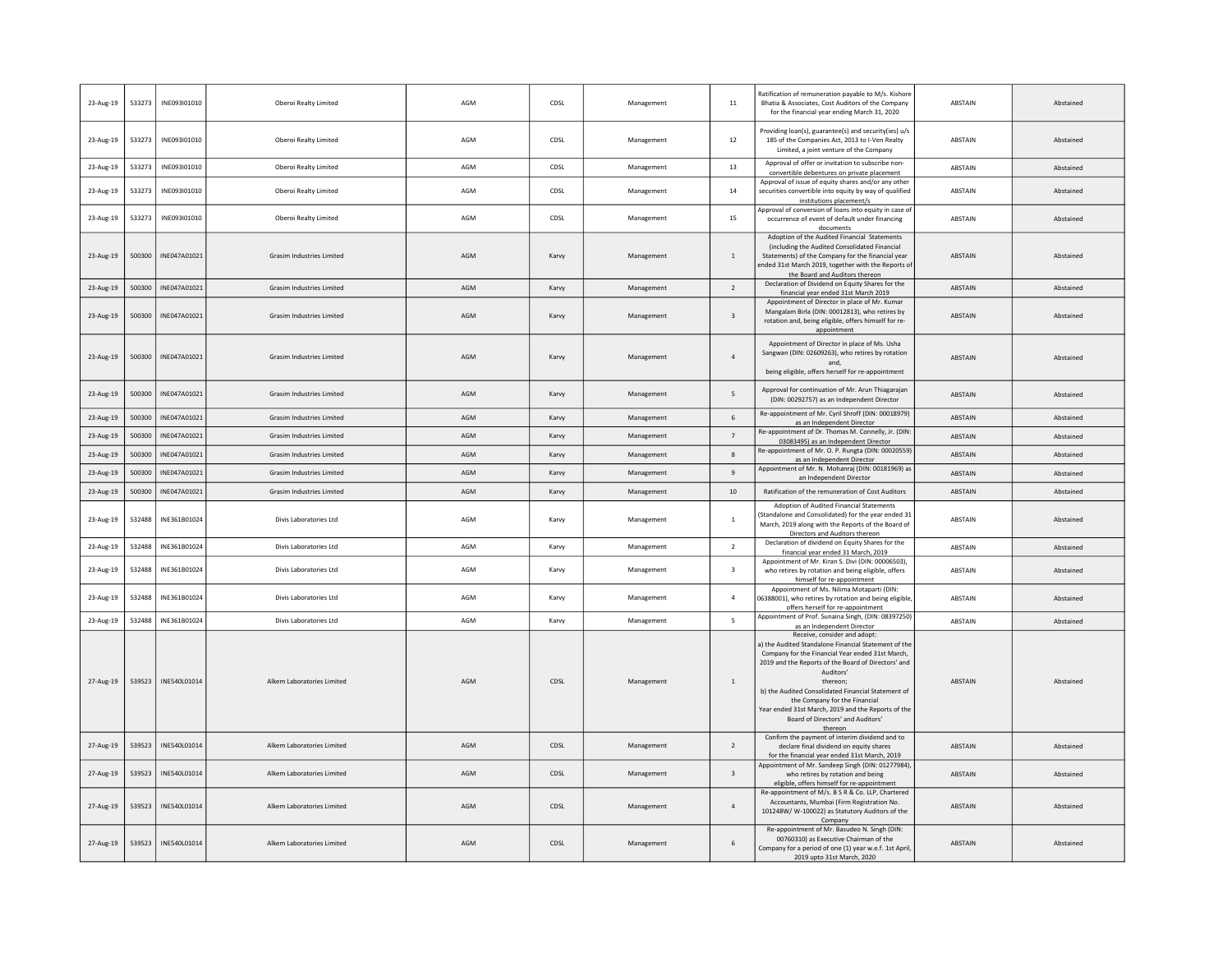| 27-Aug-19 | 539523 | INE540L01014        | Alkem Laboratories Limited             | AGM | CDSL        | Management | $\overline{7}$          | Appointment of Mr. Basudeo N. Singh (DIN:<br>00760310) as Non-Executive Director<br>designated as Chairman of the Company for a period<br>of five (5) consecutive years w.e.f.<br>1st April, 2020 upto 31st March, 2025                                                                                                                                                               | <b>ABSTAIN</b> | Abstained |
|-----------|--------|---------------------|----------------------------------------|-----|-------------|------------|-------------------------|---------------------------------------------------------------------------------------------------------------------------------------------------------------------------------------------------------------------------------------------------------------------------------------------------------------------------------------------------------------------------------------|----------------|-----------|
| 27-Aug-19 | 539523 | INF540101014        | Alkem Laboratories Limited             | AGM | CDSL        | Management | 8                       | Re-appointment of Mr. Ranjal Laxmana Shenoy (DIN:<br>00074761) as an Independent<br>Director for the second term of five (5) consecutive<br>years w.e.f. 16th March, 2020 upto<br>15th March, 2025                                                                                                                                                                                    | <b>ABSTAIN</b> | Abstained |
| 27-Aug-19 | 539523 | INE540L01014        | Alkem Laboratories Limited             | AGM | CDSL        | Management | 9                       | Re-appointment of Mr. Arun Kumar Purwar (DIN:<br>00026383) as an Independent Director<br>for the second term of five (5) consecutive years<br>w.e.f. 13th July, 2020 upto 12th July, 2025                                                                                                                                                                                             | ABSTAIN        | Abstained |
| 27-Aug-19 | 539523 | INE540L01014        | Alkem Laboratories Limited             | AGM | CDSL        | Management | 10                      | Re-appointment of Ms. Sangeeta Singh (DIN:<br>06920906) as an Independent Director for<br>the second term of five (5) consecutive years w.e.f.<br>13th July, 2020 upto 12th July, 2025                                                                                                                                                                                                | ABSTAIN        | Abstained |
| 27-Aug-19 | 539523 | INF540101014        | Alkem Laboratories Limited             | AGM | CDSL        | Management | 11                      | Re-appointment of Ms. Sudha Ravi (DIN: 06764496)<br>as an Independent Director for the<br>second term of five (5) consecutive vears w.e.f. 13th<br>July, 2020 upto 12th July, 2025                                                                                                                                                                                                    | <b>ABSTAIN</b> | Abstained |
| 27-Aug-19 | 539523 | INE540L01014        | Alkem Laboratories Limited             | AGM | CDSL        | Management | 13                      | Ratification for the Payment of the Remuneration to<br>Mr. Suresh D. Shenoy, Cost<br>Accountant (Membership No. 8318), as Cost Auditor<br>of the Company                                                                                                                                                                                                                              | <b>ABSTAIN</b> | Abstained |
| 27-Aug-19 | 531344 | INE111A01025        | Container Corporation of India Limited | AGM | <b>NSDI</b> | Management | $\overline{1}$          | Adoption of Annual Financial Statements (Standalone<br>and Consolidated) as on March 31, 2019 (Ordinary<br>Resolution)                                                                                                                                                                                                                                                                | <b>ABSTAIN</b> | Abstained |
| 27-Aug-19 | 531344 | INE111A01025        | Container Corporation of India Limited | AGM | <b>NSDL</b> | Management | $\overline{2}$          | Declaration of Final Dividend (Ordinary Resolution)                                                                                                                                                                                                                                                                                                                                   | <b>ABSTAIN</b> | Abstained |
| 27-Aug-19 | 531344 | INE111A01025        | Container Corporation of India Limited | AGM | <b>NSDL</b> | Management | $\overline{\mathbf{3}}$ | Reappointment of Shri V. Kalyana Rama, Chairman<br>and Managing Director (Ordinary Resolution)                                                                                                                                                                                                                                                                                        | ABSTAIN        | Abstained |
| 27-Aug-19 | 531344 | INF111A01025        | Container Corporation of India Limited | AGM | <b>NSDI</b> | Management | $\overline{a}$          | Reappointment of Shri Sanjay Bajpai, Director<br>(Government Nominee) (Ordinary Resolution)                                                                                                                                                                                                                                                                                           | <b>ABSTAIN</b> | Abstained |
| 27-Aug-19 | 531344 | INE111A01025        | Container Corporation of India Limited | AGM | <b>NSDL</b> | Management | 5                       | To take note of appointment of Statutory Auditors<br>and authorisation for their remuneration (Ordinary<br>Resolution)                                                                                                                                                                                                                                                                | <b>ABSTAIN</b> | Abstained |
| 27-Aug-19 | 531344 | INE111A01025        | Container Corporation of India Limited | AGM | <b>NSDL</b> | Management | 6                       | Appointment of Shri Manoj Kumar Dubey, as Directo<br>(Finance) & CFO (Ordinary Resolution)                                                                                                                                                                                                                                                                                            | ABSTAIN        | Abstained |
| 27-Aug-19 | 531344 | INE111A01025        | Container Corporation of India Limited | AGM | <b>NSDI</b> | Management | $\overline{7}$          | Appointment of Shri Jayasankar M.K., as non-official<br>Independent Director (Ordinary Resolution)                                                                                                                                                                                                                                                                                    | <b>ABSTAIN</b> | Abstained |
| 27-Aug-19 | 531344 | INE111A01025        | Container Corporation of India Limited | AGM | NSDL        | Management | 8                       | Reappointment of Shri Kamlesh Shivji Vikamsey, as<br>non-official Independent Director (Special Resolutior                                                                                                                                                                                                                                                                            | ABSTAIN        | Abstained |
| 27-Aug-19 | 531344 | INE111A01025        | Container Corporation of India Limited | AGM | <b>NSDL</b> | Management | $\overline{9}$          | Reappointment of Shri Sanjeev S. Shah, as non-official<br>Independent Director (Special Resolution)                                                                                                                                                                                                                                                                                   | ABSTAIN        | Abstained |
| 27-Aug-19 | 532500 | INE585B01010        | Maruti Suzuki India Limited            | AGM | Karvy       | Management | 1                       | To receive, consider and adopt the audited financial<br>statements (including the consolidated financial<br>statements) of the Company for the year ended 31st<br>March, 2019 including the audited Balance Sheet as<br>at 31st March, 2019, the statement of Profit and Loss<br>for the year ended on that date and<br>the reports of the Board of Directors and Auditors<br>thereon | <b>ABSTAIN</b> | Abstained |
| 27-Aug-19 |        | 532500 INE585B01010 | Maruti Suzuki India Limited            | AGM | Karvy       | Management | 2                       | To declare dividend on equity shares<br>To appoint a director in place of Mr. Toshihiro Suzuk                                                                                                                                                                                                                                                                                         | ABSTAIN        | Abstained |
| 27-Aug-19 | 532500 | INE585B01010        | Maruti Suzuki India Limited            | AGM | Karvy       | Management | $\overline{\mathbf{3}}$ | who retires by rotation and being eligible, offers<br>himself for re-appointment                                                                                                                                                                                                                                                                                                      | ABSTAIN        | Abstained |
| 27-Aug-19 | 532500 | INF585B01010        | Maruti Suzuki India Limited            | AGM | Karvy       | Management | $\overline{a}$          | To appoint a director in place of Mr. Kinji Saito who<br>retires by rotation and being eligible, offers himself<br>for re-appointment                                                                                                                                                                                                                                                 | ABSTAIN        | Abstained |
| 27-Aug-19 | 532500 | INE585B01010        | Maruti Suzuki India Limited            | AGM | Karvy       | Management | 5                       | Reappointment of Mr. Kenichi Ayukawa as Managing<br>Director and Chief Executive Officer                                                                                                                                                                                                                                                                                              | <b>ABSTAIN</b> | Abstained |
| 27-Aug-19 | 532500 | INE585B01010        | Maruti Suzuki India Limited            | AGM | Karvy       | Management | 6                       | Appointment of Mr. Takahiko Hashimoto as a<br>Director and Whole-time Director designated as<br>Director (Marketing & Sales)                                                                                                                                                                                                                                                          | ABSTAIN        | Abstained |
| 27-Aug-19 | 532500 | INF585B01010        | Maruti Suzuki India Limited            | AGM | Karvy       | Management | $\overline{7}$          | Reappointment of Mr. D.S. Brar as an Independent<br>Director                                                                                                                                                                                                                                                                                                                          | ABSTAIN        | Abstained |
| 27-Aug-19 | 532500 | INE585B01010        | Maruti Suzuki India Limited            | AGM | Karvy       | Management | 8                       | Reappointment of Mr. R.P. Singh as an Independent<br>Director.                                                                                                                                                                                                                                                                                                                        | ABSTAIN        | Abstained |
| 27-Aug-19 | 532500 | INE585B01010        | Maruti Suzuki India Limited            | AGM | Karvy       | Management | $\,9$                   | Appointment of Ms. Lira Goswami as an Independent<br>Director                                                                                                                                                                                                                                                                                                                         | ABSTAIN        | Abstained |
| 27-Aug-19 | 532500 | INE585B01010        | Maruti Suzuki India Limited            | AGM | Karvy       | Management | 10                      | Approval of the appointment of Mr. Hiroshi Sakamoto<br>as a Director                                                                                                                                                                                                                                                                                                                  | <b>ABSTAIN</b> | Abstained |
| 27-Aug-19 | 532500 | INF585B01010        | Maruti Suzuki India Limited            | AGM | Karvy       | Management | 11                      | Approval of the appointment of Mr. Hisashi Takeuch<br>as a Director                                                                                                                                                                                                                                                                                                                   | <b>ABSTAIN</b> | Abstained |
| 27-Aug-19 | 532500 | INE585B01010        | Maruti Suzuki India Limited            | AGM | Karvy       | Management | 12                      | Enhancement of ceiling of payment of commission to<br>Non-executive directors                                                                                                                                                                                                                                                                                                         | <b>ABSTAIN</b> | Abstained |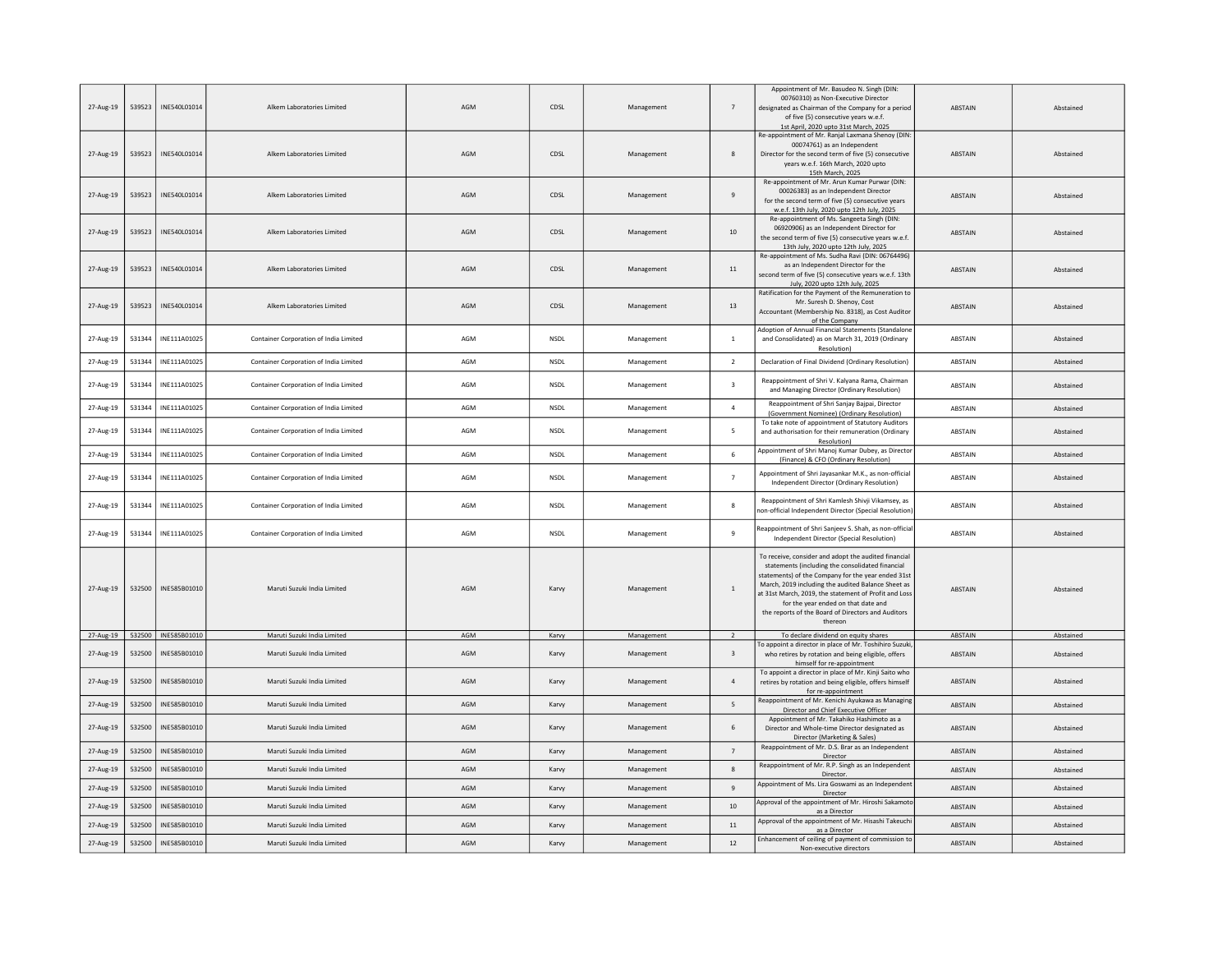| 27-Aug-19 | 532500 | INE585B01010 | Maruti Suzuki India Limited             | AGM | Karvy | Management | 13                      | Ratification of the remuneration of the Cost Auditor,<br>M/s R.J.Goel & Co., cost accountants                                                                                                                                                                                                                               | ABSTAIN        | Abstained |
|-----------|--------|--------------|-----------------------------------------|-----|-------|------------|-------------------------|-----------------------------------------------------------------------------------------------------------------------------------------------------------------------------------------------------------------------------------------------------------------------------------------------------------------------------|----------------|-----------|
| 27-Aug-19 | 532810 | INE134E01011 | Power Finance Corporation Limited       | AGM | Karvy | Management | -1                      | To receive, consider and adopt the audited financial<br>statements including consolidated financial<br>statements of the Company for the financial year<br>ended March 31, 2019, the of the Board of Directors<br>and Auditors thereon                                                                                      | ABSTAIN        | Abstained |
| 27-Aug-19 | 532810 | INE134E01011 | Power Finance Corporation Limited       | AGM | Karvy | Management | $\overline{2}$          | To appoint a Director in place of Shri Naveen Bhushan<br>Gupta (DIN: 005307 41), who retires by rotation and<br>being eligible, offers himself for re-appointment                                                                                                                                                           | ABSTAIN        | Abstained |
| 27-Aug-19 | 532810 | INE134E01011 | Power Finance Corporation Limited       | AGM | Karvy | Management | $\overline{\mathbf{3}}$ | To fix the remuneration of the Statutory Auditors                                                                                                                                                                                                                                                                           | ABSTAIN        | Abstained |
| 27-Aug-19 | 532810 | INE134E01011 | Power Finance Corporation Limited       | AGM | Karvy | Management | $\overline{4}$          | To appoint Shri Ravinder Singh Dhillon (DIN:<br>00278074), as Director of the Company                                                                                                                                                                                                                                       | ABSTAIN        | Abstained |
| 27-Aug-19 | 532810 | INE134E01011 | Power Finance Corporation Limited       | AGM | Karvy | Management | 5                       | To appoint Shri R.C.Mishra (DIN: 00278074), as<br>Director of the Company                                                                                                                                                                                                                                                   | ABSTAIN        | Abstained |
| 27-Aug-19 | 532810 | INE134E01011 | Power Finance Corporation Limited       | AGM | Karvy | Management | 6                       | To raise funds upto ₹ 700,000 crore through issue of<br>bonds/Debentures/notes/debt securities on Private<br>Placement basis in India and/or outside India                                                                                                                                                                  | ABSTAIN        | Abstained |
| 27-Aug-19 | 532898 | INE752E01010 | Power Grid Corporation of India Limited | AGM | Karvy | Management | $\mathbf{1}$            | To receive, consider and adopt the Audited Financial<br><b>Statements including Consolidated Financial</b><br>Statements of the Company for the Financial Year<br>ended 31st March, 2019, together with the Board's<br>Report, the Auditor's Report thereon and comments<br>of the Comptroller and Auditor General of India | ABSTAIN        | Abstained |
| 27-Aug-19 | 532898 | INE752E01010 | Power Grid Corporation of India Limited | AGM | Karvy | Management | $\overline{2}$          | To note the payment of interim dividend and declare<br>final dividend for the Financial Year 2018-19                                                                                                                                                                                                                        | ABSTAIN        | Abstained |
| 27-Aug-19 | 532898 | INE752E01010 | Power Grid Corporation of India Limited | AGM | Karvy | Management | $\overline{3}$          | To appoint a Director in place of Shri Ravi P. Singh<br>(DIN 05240974), who retires by rotation and being<br>eligible, offers himself for re-appointment                                                                                                                                                                    | <b>ABSTAIN</b> | Abstained |
| 27-Aug-19 | 532898 | INE752E01010 | Power Grid Corporation of India Limited | AGM | Karvy | Management | $\overline{4}$          | To authorize the Board of Directors of the Company<br>to fix the remuneration of the Statutory Auditors for<br>the Financial Year 2019-20                                                                                                                                                                                   | ABSTAIN        | Abstained |
| 27-Aug-19 | 532898 | INE752E01010 | Power Grid Corporation of India Limited | AGM | Karvy | Management | 5                       | To appoint Shri Rajeev Kumar Chauhan (DIN<br>02018931) as a Director liable to retire by rotation                                                                                                                                                                                                                           | <b>ABSTAIN</b> | Abstained |
| 27-Aug-19 | 532898 | INE752E01010 | Power Grid Corporation of India Limited | AGM | Karvy | Management | 6                       | To approve the reappointment of Shri Jagdish<br>Ishwarbhai Patel (DIN: 02291361) as an Independent<br>Director                                                                                                                                                                                                              | <b>ABSTAIN</b> | Abstained |
| 27-Aug-19 | 532898 | INE752E01010 | Power Grid Corporation of India Limited | AGM | Karvy | Management | 7                       | To approve the appointment of Shri M. N.<br>Venkatesan (DIN: 02126022) as an Independent<br>Director                                                                                                                                                                                                                        | <b>ABSTAIN</b> | Abstained |
| 27-Aug-19 | 532898 | INE752E01010 | Power Grid Corporation of India Limited | AGM | Karvy | Management | 8                       | Ratification of remuneration of the Cost Auditors for<br>the Financial Year 2019-20                                                                                                                                                                                                                                         | <b>ABSTAIN</b> | Abstained |
| 27-Aug-19 | 532898 | INE752E01010 | Power Grid Corporation of India Limited | AGM | Karvy | Management | $\mathbf{q}$            | To raise funds up to ₹10,000 Crore, from domestic<br>market through issue of secured / unsecured, non-<br>convertible, non-cumulative/cumulative, redeemable<br>taxable / tax-free Debentures/Bonds under Private<br>Placement during the Financial Year 2020-21 in upto<br>twenty tranches/offers                          | <b>ABSTAIN</b> | Abstained |
| 27-Aug-19 | 532522 | INE347G01014 | Petronet LNG Limited                    | AGM | Karvy | Management | $\mathbf{1}$            | To receive, consider and adopt the Audited<br>Standalone as well as Audited Consolidated Financia<br>Statements of the Company for the year ended 31st<br>March, 2019 together with the Reports of Directors<br>and Auditors thereon.                                                                                       | ABSTAIN        | Abstained |
| 27-Aug-19 | 532522 | INE347G01014 | Petronet LNG Limited                    | AGM | Karvy | Management | $\overline{2}$          | To consider declaration of final dividend on equity<br>shares                                                                                                                                                                                                                                                               | ABSTAIN        | Abstained |
| 27-Aug-19 | 532522 | INE347G01014 | <b>Petronet LNG Limited</b>             | AGM | Karvy | Management | 3                       | To appoint a Director in place of Dr. M.M. Kutty (DIN<br>01943083) who retires by rotation and being<br>eligible offers himself for re-appointment as Director<br>and Chairman of the Company                                                                                                                               | ABSTAIN        | Abstained |
| 27-Aug-19 | 532522 | INE347G01014 | Petronet LNG Limited                    | AGM | Karvy | Management | $\overline{4}$          | To appoint a Director in place of Shri Shashi Shanker<br>(DIN 06447938) who retires by rotation and being<br>eligible offers himself for re-appointment as Director<br>of the Company                                                                                                                                       | ABSTAIN        | Abstained |
| 27-Aug-19 | 532522 | INE347G01014 | <b>Petronet LNG Limited</b>             | AGM | Karvy | Management | 5                       | To appoint Shri D. Rajkumar (DIN 00872597) as<br>Director of the Company                                                                                                                                                                                                                                                    | ABSTAIN        | Abstained |
| 27-Aug-19 | 532522 | INE347G01014 | Petronet LNG Limited                    | AGM | Karvy | Management | 6                       | To appoint Shri Sanjiv Singh (DIN 05280701) as<br>Director of the Company                                                                                                                                                                                                                                                   | ABSTAIN        | Abstained |
| 27-Aug-19 | 532522 | INE347G01014 | Petronet LNG Limited                    | AGM | Karvy | Management | $\overline{7}$          | To appoint Shri Sunil Kumar Srivastava (DIN<br>02809123) as an Independent Director of the<br>Company                                                                                                                                                                                                                       | ABSTAIN        | Abstained |
| 27-Aug-19 | 532522 | INE347G01014 | <b>Petronet LNG Limited</b>             | AGM | Karvy | Management | 8                       | To appoint Dr. Siddhartha Shekhar Singh (DIN<br>06873925) as an Independent Director of the<br>Company                                                                                                                                                                                                                      | ABSTAIN        | Abstained |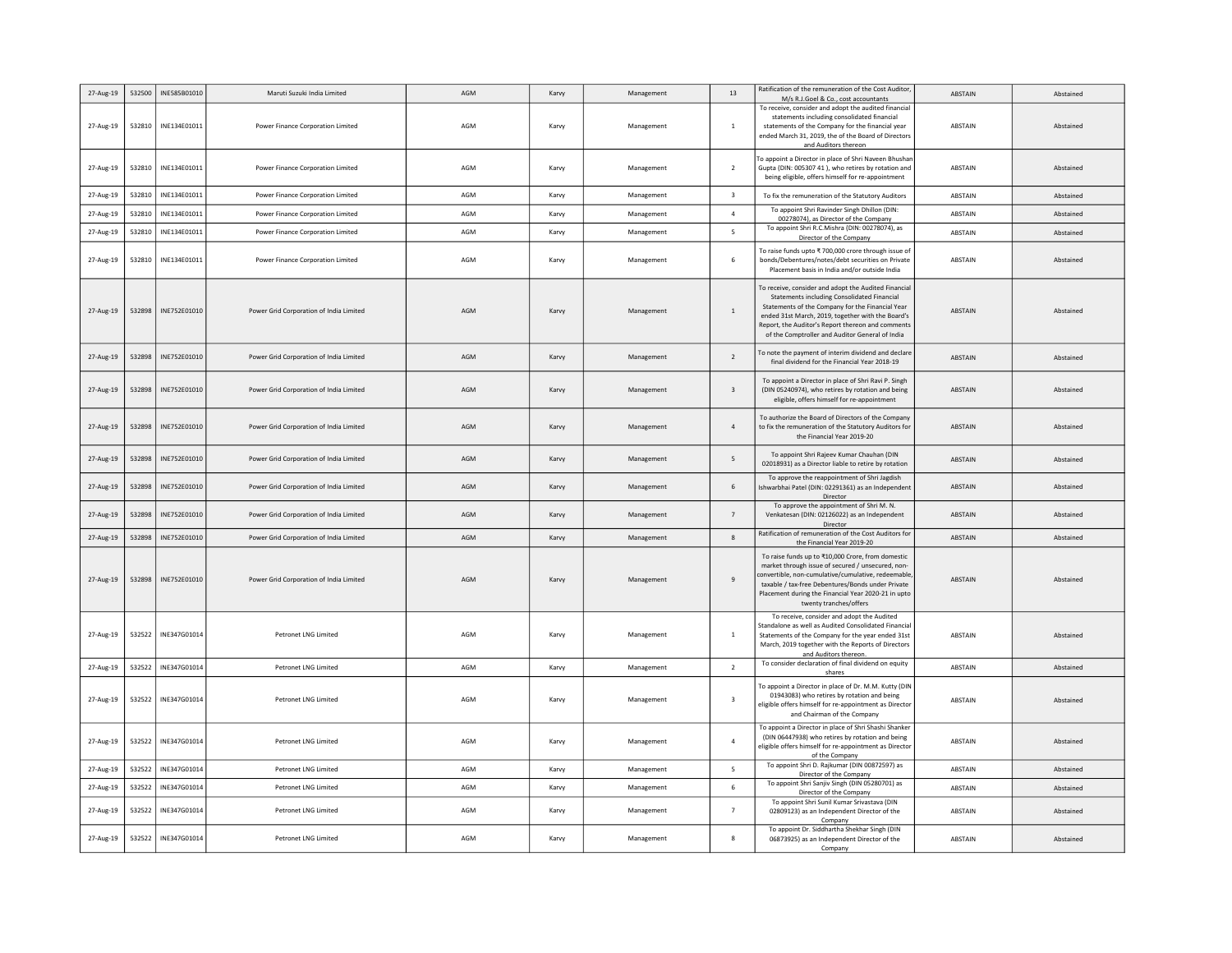| 27-Aug-19 | 532522 | INE347G01014 | Petronet LNG Limited           | AGM | Karvy       | Management | 9              | To appoint Shri Arun Kumar (DIN 03570776) as an<br>Independent Director of the Company                                                                                                                                                                                                                                                                                          | ABSTAIN        | Abstained |
|-----------|--------|--------------|--------------------------------|-----|-------------|------------|----------------|---------------------------------------------------------------------------------------------------------------------------------------------------------------------------------------------------------------------------------------------------------------------------------------------------------------------------------------------------------------------------------|----------------|-----------|
| 27-Aug-19 | 532522 | INE347G01014 | Petronet LNG Limited           | AGM | Karvy       | Management | 10             | To ratify the remuneration of Cost Auditor from the<br>Financial Year 2019-20 to Financial Year 2021-22                                                                                                                                                                                                                                                                         | ABSTAIN        | Abstained |
| 27-Aug-19 | 532522 | INE347G01014 | Petronet LNG Limited           | AGM | Karvy       | Management | $11\,$         | To approve Related Party Transactions entered or to<br>be entered by the Company during the Financial<br>Years 2019-20 & 2020-21                                                                                                                                                                                                                                                | ABSTAIN        | Abstained |
| 27-Aug-19 | 532522 | INE347G01014 | Petronet LNG Limited           | AGM | Karvy       | Management | 12             | To approve Related Party Transaction in relation to<br>transfer of various commercial agreements for<br>supply of goods or services along with rights and<br>obligations in this regard which were entered with<br>Bharat Petroleum Corporation Limited (BPCL) to<br>Bharat Gas Resources Limited (BGRL) on arm's<br>length basis and not in the ordinary course of<br>business | ABSTAIN        | Abstained |
| 27-Aug-19 | 532522 | INF347G01014 | <b>Petronet LNG Limited</b>    | AGM | Karvy       | Management | 13             | To approve amendment in Memorandum of<br>Association (MoA) of the Company                                                                                                                                                                                                                                                                                                       | ABSTAIN        | Abstained |
| 27-Aug-19 | 532522 | INE347G01014 | Petronet LNG Limited           | AGM | Karvy       | Management | 14             | To approve amendment in Articles of Association<br>(AoA) of the Company                                                                                                                                                                                                                                                                                                         | ABSTAIN        | Abstained |
| 28-Aug-19 | 530965 | INF242A01010 | Indian Oil Corporation Limited | AGM | Karvy       | Management | $\overline{1}$ | To receive, consider and adopt the audited<br>Standalone as well as Consolidated Financial<br>Statement of the Company for the financial year<br>ended March 31, 2019 together with Reports of the<br>Directors and the Auditors thereon                                                                                                                                        | <b>ABSTAIN</b> | Abstained |
| 28-Aug-19 | 530965 | INE242A01010 | Indian Oil Corporation Limited | AGM | Karvy       | Management | 2              | To declare the Final Dividend of ₹1 per equity share<br>for the year 2018-19 and to confirm the Interim<br>Dividend of ₹8.25 per equity share paid during the<br>year 2018-19                                                                                                                                                                                                   | ABSTAIN        | Abstained |
| 28-Aug-19 | 530965 | INE242A01010 | Indian Oil Corporation Limited | AGM | Karvy       | Management | $\overline{3}$ | To appoint a Director in place of Dr. S.S.V.<br>Ramakumar (DIN: 07626484), who retires by rotation<br>and is eligible for reappointment                                                                                                                                                                                                                                         | <b>ARSTAIN</b> | Abstained |
| 28-Aug-19 | 530965 | INE242A01010 | Indian Oil Corporation Limited | AGM | Karvy       | Management | $\overline{4}$ | To appoint a Director in place of Shri Ranjan Kumar<br>Mohapatra (DIN: 08006199), who retires by rotation<br>and is eligible for reappointment                                                                                                                                                                                                                                  | <b>ABSTAIN</b> | Abstained |
| 28-Aug-19 | 530965 | INE242A01010 | Indian Oil Corporation Limited | AGM | Karvy       | Management | 5              | To re-appoint Shri Parindu K. Bhagat (DIN: 01934627)<br>as an Independent Director for a period of one year<br>(Special Resolution)                                                                                                                                                                                                                                             | <b>ABSTAIN</b> | Abstained |
| 28-Aug-19 | 530965 | INE242A01010 | Indian Oil Corporation Limited | AGM | Karvy       | Management | 6              | To ratify the remuneration of the Cost Auditors for<br>the financial year ending March 31, 2020                                                                                                                                                                                                                                                                                 | <b>ABSTAIN</b> | Abstained |
| 28-Aug-19 | 530965 | INE242A01010 | Indian Oil Corporation Limited | AGM | Karvy       | Management | $\overline{7}$ | To provide Corporate Guarantees to banks on behalf<br>of IndianOil-Adani Gas Pvt. Ltd., a Joint Venture<br>Company, for obtaining Performance Bank<br>Guarantees in favour of Petroleum & Natural Gas<br>Regulatory Board for City Gas Distribution Projects in<br>various Geographical Areas. (Special Resolution)                                                             | ABSTAIN        | Abstained |
| 28-Aug-19 | 530965 | INE242A01010 | Indian Oil Corporation Limited | AGM | Karvy       | Management | $\mathbf{R}$   | To appoint Shri Rajendra Arlekar (DIN - 08518169) as<br>Independent Director of the Company                                                                                                                                                                                                                                                                                     | ABSTAIN        | Abstained |
| 28-Aug-19 | 530965 | INE242A01010 | Indian Oil Corporation Limited | AGM | Karvy       | Management | $\mathbf{q}$   | To appoint Shri Sandeep Kumar Gupta (DIN -<br>07570165) as Director (Finance) of the Company                                                                                                                                                                                                                                                                                    | ABSTAIN        | Abstained |
| 28-Aug-19 | 512070 | INE628A01036 | <b>UPL Limited</b>             | AGM | <b>NSDL</b> | Management | <sup>1</sup>   | Adoption of the Audited Standalone and<br>Consolidated Financial Statements of the Company<br>for the Financial year ended on 31st March, 2019                                                                                                                                                                                                                                  | ABSTAIN        | Abstained |
| 28-Aug-19 | 512070 | INE628A01036 | <b>UPL Limited</b>             | AGM | NSDL        | Management | $\overline{2}$ | Approval of Dividend on equity shares for the<br>financial year ended 31st March, 2019                                                                                                                                                                                                                                                                                          | ABSTAIN        | Abstained |
| 28-Aug-19 | 512070 | INE628A01036 | <b>UPL Limited</b>             | AGM | <b>NSDL</b> | Management | 3              | Re-appointment of Mr. Jaidev Rajnikant Shroff (DIN<br>00191050), Non-Executive Director who retires by<br>rotation                                                                                                                                                                                                                                                              | ABSTAIN        | Abstained |
| 28-Aug-19 | 512070 | INE628A01036 | <b>UPL Limited</b>             | AGM | NSDL        | Management | $\overline{a}$ | Ratification of remuneration of the Cost Auditors for<br>the financial year ending March 31, 2020                                                                                                                                                                                                                                                                               | ABSTAIN        | Abstained |
| 28-Aug-19 | 512070 | INE628A01036 | <b>UPL Limited</b>             | AGM | <b>NSDL</b> | Management | -5             | Special Resolution- Private placement of Non-<br>Convertible Debentures                                                                                                                                                                                                                                                                                                         | ABSTAIN        | Abstained |
| 28-Aug-19 | 512070 | INE628A01036 | <b>UPL Limited</b>             | AGM | <b>NSDL</b> | Management | 6              | Special Resolution-Re-appointment of Mr. Pradeep<br>/edprakash Goyal (DIN: 00008370) as an Independent<br>Director of the Company, to hold office for a second<br>term of 5 (five) years commencing from August 28,<br>2019 and whose office shall not be liable to retire by<br>rotation                                                                                       | ABSTAIN        | Abstained |
| 28-Aug-19 | 512070 | INE628A01036 | <b>UPL Limited</b>             | AGM | <b>NSDI</b> | Management | $\overline{7}$ | Special Resolution -Re-appointment of Dr. Reena<br>Ramachandran (DIN: 00212371) as an Independent<br>woman Director of the Company, to hold office for a<br>second term of 5 (five) years commencing from<br>August 28, 2019 and whose office shall not be liable<br>to retire by rotation                                                                                      | <b>ABSTAIN</b> | Abstained |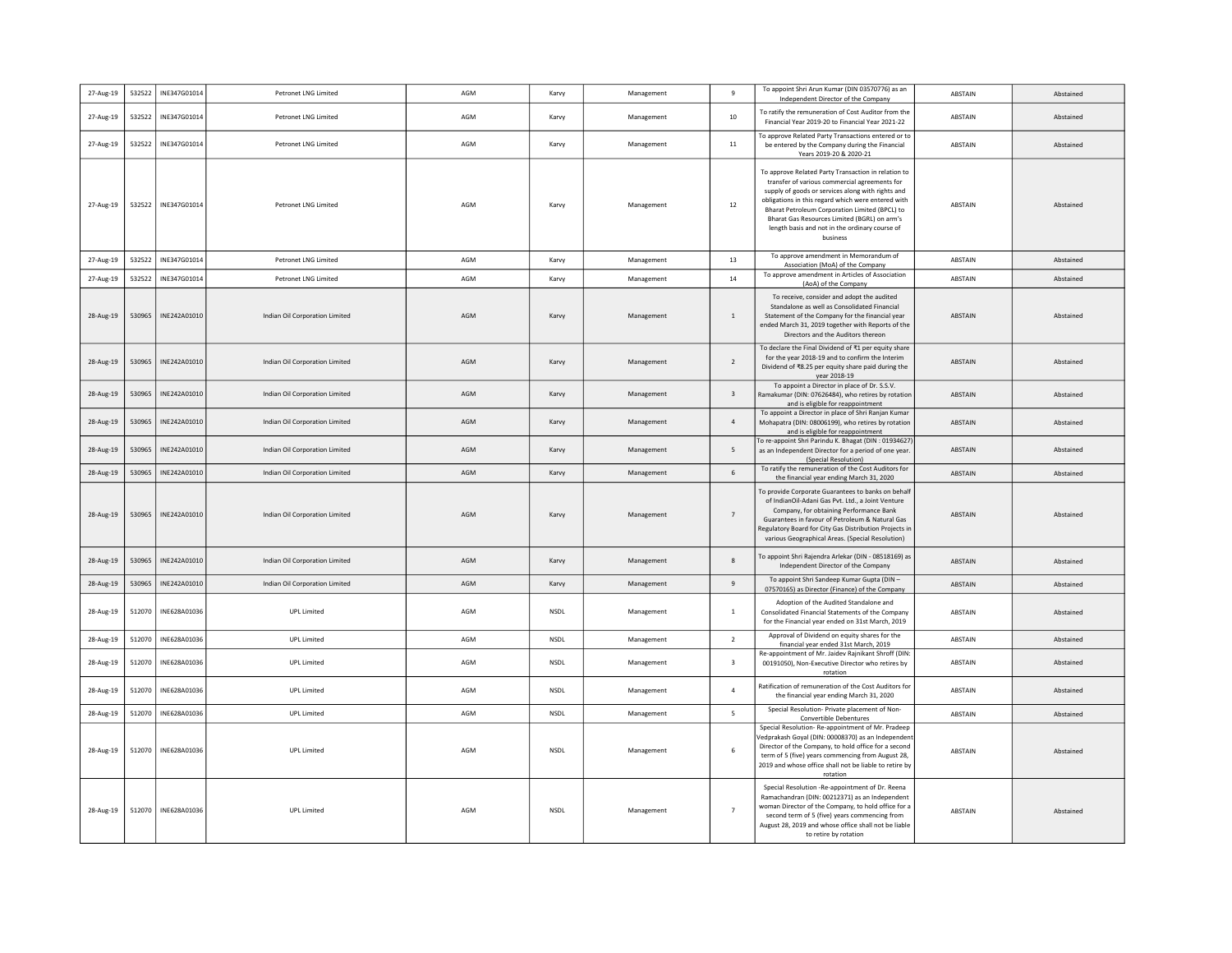| 28-Aug-19 | 500253 | INE115A01026 | LIC Housing Finance Limited            | AGM | LINKINTIME         | Management | $\overline{1}$          | Adoption of audited financial statement of the<br>Company for the financial year ended 31st March,<br>2019 together with the reports of Directors' and<br>Auditors' and the audited consolidated financial<br>statement for the financial year ended 31st March,<br>2019 alongwith Auditors' Report thereon                                                                                                                                                                                                                                                   | <b>ABSTAIN</b> | Abstained |
|-----------|--------|--------------|----------------------------------------|-----|--------------------|------------|-------------------------|---------------------------------------------------------------------------------------------------------------------------------------------------------------------------------------------------------------------------------------------------------------------------------------------------------------------------------------------------------------------------------------------------------------------------------------------------------------------------------------------------------------------------------------------------------------|----------------|-----------|
| 28-Aug-19 | 500253 | INE115A01026 | LIC Housing Finance Limited            | AGM | LINKINTIME         | Management | $\overline{2}$          | Declaration of dividend on the equity shares of the<br>Company for the financial year 2018-19                                                                                                                                                                                                                                                                                                                                                                                                                                                                 | ABSTAIN        | Abstained |
| 28-Aug-19 | 500253 | INE115A01026 | LIC Housing Finance Limited            | AGM | LINKINTIME         | Management | $\overline{\mathbf{3}}$ | Appointment of Shri. P. Koteswara Rao (DIN-<br>06389741) as Non-Executive Non Independent<br>Director of the Company liable to retire by rotation                                                                                                                                                                                                                                                                                                                                                                                                             | <b>ABSTAIN</b> | Abstained |
| 28-Aug-19 | 500253 | INE115A01026 | LIC Housing Finance Limited            | AGM | LINKINTIME         | Management | $\overline{4}$          | Appointment of M/s. Gokhale & Sathe, Chartered<br>Accountants, Mumbai, (Registration No.: 103264W)<br>and M/s. M. P. Chitale & Co., Chartered Accountants<br>Mumbai (Registration No.: 101851W) as Joint<br>Statutory Auditors of the Company to hold the office<br>from the conclusion of this Thirtieth Annual General<br>Meeting until the conclusion of the Thirty Fifth<br>Annual General Meeting on a remuneration of<br>₹26,20,000/- each plus applicable taxes / cess                                                                                 | ABSTAIN        | Abstained |
| 28-Aug-19 | 500253 | INE115A01026 | LIC Housing Finance Limited            | AGM | LINKINTIME         | Management | 5                       | To issue Redeemable Non-Convertible Debentures,<br>secured or unsecured, on a private placement basis<br>and / or any other hybrid instruments which can be<br>classified as being Tier II capital upto an amount not<br>exceeding ₹49,500/- crore (Rupees Forty Nine<br>Thousand Five Hundred crore only) under one or<br>more shelf disclosure document and / or under one<br>or more letters of offer as may be issued by the<br>Company, and in one or more series / tranches,<br>during a period of one year commencing from the<br>date of this Meeting | ABSTAIN        | Abstained |
| 28-Aug-19 | 500253 | INE115A01026 | <b>LIC Housing Finance Limited</b>     | AGM | <b>I INKINTIME</b> | Management | 6                       | Appointment of Shri M. R. Kumar (DIN-03628755) as<br>an Additional Director (Non-Executive) of the<br>Company with effect from 25th March, 2019 to hold<br>office till this AGM of the Company be and is hereby<br>appointed as Director (Non-Executive) of the<br>Company for the period as may be decided by LIC of<br>India and Board of LIC Housing Finance Limited<br>subject to the limit as per the Companies Act, 2013,<br>not liable to retire by rotation                                                                                           | <b>ABSTAIN</b> | Abstained |
| 28-Aug-19 | 500253 | INE115A01026 | LIC Housing Finance Limited            | AGM | LINKINTIME         | Management | $\overline{7}$          | Re-appointment of Dr. Dharmendra Bhandari (DIN-<br>00041829) as an Independent Director (Non-<br>Executive) of the Company for second term w.e.f.<br>18th August, 2019 to 17th August, 2024 not liable to<br>retire by rotation                                                                                                                                                                                                                                                                                                                               | ABSTAIN        | Abstained |
| 28-Aug-19 | 500253 | INE115A01026 | LIC Housing Finance Limited            | AGM | LINKINTIME         | Management | 8                       | Appointment of Shri Kashi Prasad Khandelwal (DIN-<br>00748523) as an Additional Independent Director<br>(Non-Executive) of the Company w.e.f. 1st July, 2019<br>not liable to retire by rotation                                                                                                                                                                                                                                                                                                                                                              | ABSTAIN        | Abstained |
| 28-Aug-19 | 500253 | INE115A01026 | LIC Housing Finance Limited            | AGM | LINKINTIME         | Management | $\overline{9}$          | Appointment of Shri Sanjay Kumar Khemani (DIN-<br>00072812) as an Additional Non Independent<br>Director (Non-Executive) of the Company w.e.f. 1st<br>July, 2019 liable to retire by rotation                                                                                                                                                                                                                                                                                                                                                                 | <b>ABSTAIN</b> | Abstained |
| 28-Aug-19 | 500253 | INE115A01026 | LIC Housing Finance Limited            | AGM | LINKINTIME         | Management | $10\,$                  | Approval of increase in borrowing limits of the<br>Company pursuant to Section 180(1)(c) and other<br>applicable provisions, if any, of the Companies Act,<br>2013, and the Rules made thereunder                                                                                                                                                                                                                                                                                                                                                             | <b>ABSTAIN</b> | Abstained |
| 28-Aug-19 | 500830 | INE259A01022 | Colgate Palmolive (India) Limited      | AGM | NSDL               | Management | <sup>1</sup>            | Adoption of the Audited Financial Statements of the<br>Company for the Financial Year ended March 31, 2019<br>and the Reports of the Board of Directors and<br>Auditors thereon                                                                                                                                                                                                                                                                                                                                                                               | <b>ABSTAIN</b> | Abstained |
| 28-Aug-19 | 500830 | INE259A01022 | Colgate Palmolive (India) Limited      | AGM | <b>NSDL</b>        | Management | $\overline{2}$          | To appoint a Director in place of Mr. Chandrasekar<br>Meenakshi Sundaram (DIN: 07667965), who retires by<br>rotation and, being eligible, offers himself for re-<br>appointment                                                                                                                                                                                                                                                                                                                                                                               | <b>ABSTAIN</b> | Abstained |
| 28-Aug-19 | 500830 | INE259A01022 | Colgate Palmolive (India) Limited      | AGM | NSDL               | Management | $\overline{\mathbf{3}}$ | Approval for Commission to Independent Directors                                                                                                                                                                                                                                                                                                                                                                                                                                                                                                              | ABSTAIN        | Abstained |
| 28-Aug-19 | 500830 | INE259A01022 | Colgate Palmolive (India) Limited      | AGM | <b>NSDL</b>        | Management | $\overline{4}$          | Appointment of Mr. Ram Raghavan (DIN :<br>0008511606) as Managing Director of the Company                                                                                                                                                                                                                                                                                                                                                                                                                                                                     | ABSTAIN        | Abstained |
| 28-Aug-19 | 524715 | INE044A01036 | Sun Pharmaceuticals Industries Limited | AGM | CDSL               | Management | 1(a)                    | Adoption of audited standalone financial statements<br>of the Company for the financial year ended March<br>31, 2019 and the reports of the Board of Directors<br>and Auditors thereon                                                                                                                                                                                                                                                                                                                                                                        | ABSTAIN        | Abstained |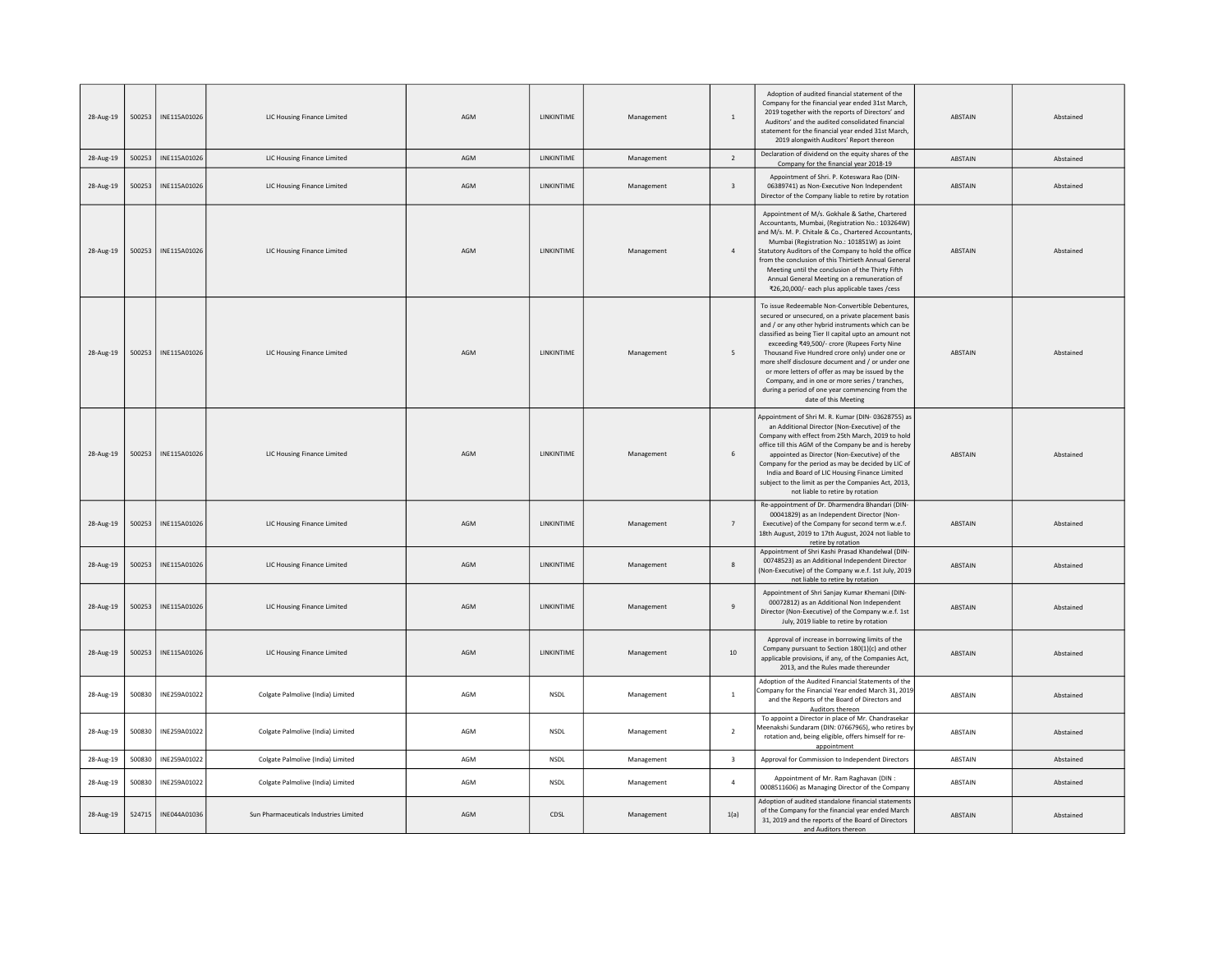| 28-Aug-19 | 524715 | INE044A01036                  | Sun Pharmaceuticals Industries Limited | AGM | CDSL  | Management | 1(b)                    | Adoption of audited consolidated financial<br>statements of the Company for the financial year<br>ended March 31, 2019 and the reports of the<br>Auditors thereon                                                                                           | ABSTAIN        | Abstained |
|-----------|--------|-------------------------------|----------------------------------------|-----|-------|------------|-------------------------|-------------------------------------------------------------------------------------------------------------------------------------------------------------------------------------------------------------------------------------------------------------|----------------|-----------|
| 28-Aug-19 | 524715 | INE044A01036                  | Sun Pharmaceuticals Industries Limited | AGM | CDSL  | Management | $\overline{2}$          | Declaration of dividend on equity shares for the<br>financial year ended March 31, 2019                                                                                                                                                                     | ABSTAIN        | Abstained |
| 28-Aug-19 | 524715 | INE044A01036                  | Sun Pharmaceuticals Industries Limited | AGM | CDSL  | Management | $\overline{\mathbf{3}}$ | Re-appointment of Mr. Sailesh T. Desai (DIN:<br>00005443), who retires by rotation and being eligible<br>offers himself for reappointment                                                                                                                   | ABSTAIN        | Abstained |
| 28-Aug-19 | 524715 | INE044A01036                  | Sun Pharmaceuticals Industries Limited | AGM | CDSL  | Management | $\overline{4}$          | Re-appointment of Mr. Kalyanasundaram<br>Subramanian (DIN: 00179072), who retires by<br>rotation and being eligible offers himself for re-<br>appointment                                                                                                   | ABSTAIN        | Abstained |
| 28-Aug-19 | 524715 | INE044A01036                  | Sun Pharmaceuticals Industries Limited | AGM | CDSL  | Management | 5                       | Ordinary Resolution for ratification of remuneration<br>of, M/s. B M Sharma & Associates, Cost Auditors                                                                                                                                                     | ABSTAIN        | Abstained |
| 28-Aug-19 | 524715 | INE044A01036                  | Sun Pharmaceuticals Industries Limited | AGM | CDSL  | Management | 6                       | Special Resolution for consent/ratification of excess<br>commission paid to Non-executive Directors for the<br>year 2013-14 pursuant to the letter received from<br>MCA in respect of abatement of the pending<br>applications for approval of remuneration | <b>ABSTAIN</b> | Abstained |
| 28-Aug-19 | 524715 | INE044A01036                  | Sun Pharmaceuticals Industries Limited | AGM | CDSL  | Management | $\overline{7}$          | Special Resolution for approval of remuneration to be<br>paid to Mr. Kalyanasundaram Subramanian, Whole-<br>time Director, with effect from July 04, 2019                                                                                                   | <b>ABSTAIN</b> | Abstained |
| 28-Aug-19 | 535789 | INE148101020                  | Indiabulls Housing Finance Limited     | AGM | Karvy | Management | $\overline{1}$          | Adoption of the Audited Standalone and<br>Consolidated Financial Statements of the Company as<br>at March 31, 2019 and the Reports of the Board of<br>Directors and Auditors thereon                                                                        | ABSTAIN        | Abstained |
| 28-Aug-19 | 535789 | INE148101020                  | Indiabulls Housing Finance Limited     | AGM | Karvy | Management | $\overline{2}$          | Confirmation of payment of ₹40/- as interim<br>dividend(s), declared on equity shares for the<br>financial year 2018-19                                                                                                                                     | <b>ABSTAIN</b> | Abstained |
| 28-Aug-19 | 535789 | INE148I01020                  | Indiabulls Housing Finance Limited     | AGM | Karvy | Management | $\overline{\mathbf{3}}$ | Re-appointment of Mr. Sachin Chaudhary (DIN:<br>02016992), a Whole Time Director & Key Managerial<br>Personnel, designated as Executive Director, who is<br>liable to retire by rotation and, being eligible offers<br>himself for re-appointment           | ABSTAIN        | Abstained |
| 28-Aug-19 | 535789 | INE148101020                  | Indiabulls Housing Finance Limited     | AGM | Karvy | Management | $\overline{4}$          | Appointment of Mr. Satish Chand Mathur (DIN:<br>03641285) (Ex-DGP of Maharashtra), as an<br>Independent Director of the Company, not liable to<br>retire by rotation                                                                                        | <b>ABSTAIN</b> | Abstained |
| 28-Aug-19 | 535789 | INE148I01020                  | Indiabulls Housing Finance Limited     | AGM | Karvy | Management | 5                       | Approval for issue of Non-Convertible Debentures, or<br>private placement basis, upto existing authorization<br>of 1,50,000 Crores                                                                                                                          | ABSTAIN        | Abstained |
| 28-Aug-19 | 535789 | INE148101020                  | Indiabulls Housing Finance Limited     | AGM | Karvy | Management | 6                       | Approval for shifting of registered office of the<br>Company from National Capital Territory of Delhi to<br>State of Haryana                                                                                                                                | <b>ABSTAIN</b> | Abstained |
| 29-Aug-19 | 532210 | INE491A01021                  | City Union Bank Limited                | AGM | Karvy | Management | $\overline{1}$          | To receive, consider and adopt the Audited Financial<br>Statements of the Bank for the Financial Year ended<br>31st March 2019 and the Reports of the Directors and<br>Auditors thereon                                                                     | <b>ABSTAIN</b> | Abstained |
| 29-Aug-19 | 532210 | INE491A01021                  | City Union Bank Limited                | AGM | Karvy | Management | $\overline{2}$          | To declare Dividend for the Financial Year 2018-19                                                                                                                                                                                                          | <b>ABSTAIN</b> | Abstained |
| 29-Aug-19 | 532210 | INF491A01021                  | City Union Bank Limited                | AGM | Karvy | Management | $\overline{\mathbf{3}}$ | Appointment of M/s. Sundaram & Srinivasan,<br>Chartered Accountants, Chennai as Statutory Central<br>Auditors of the Bank for FY 2019-20                                                                                                                    | <b>ABSTAIN</b> | Abstained |
| 29-Aug-19 | 532210 | INE491A01021                  | City Union Bank Limited                | AGM | Karvy | Management | $\overline{4}$          | Approval for appointment of Branch Auditors and to<br>fix their remuneration                                                                                                                                                                                | <b>ABSTAIN</b> | Abstained |
| 29-Aug-19 | 532210 | INE491A01021                  | City Union Bank Limited                | AGM | Karvy | Management | 5                       | Approval for appointment of Shri. R. Mohan (DIN<br>06902614) as Part-time Chairman of the Bank                                                                                                                                                              | <b>ABSTAIN</b> | Abstained |
| 29-Aug-19 | 532210 | INE491A01021                  | City Union Bank Limited                | AGM | Karvy | Management | 6                       | Annroyal for Revision in Remuneration and Variable<br>Pay for FY 2018 to Dr. N. Kamakodi, Managing<br>Director & CEO of the Bank and also ratification of<br>Variable Pay paid to him for FY 2017                                                           | ABSTAIN        | Abstained |
| 29-Aug-19 | 532210 | INE491A01021                  | City Union Bank Limited                | AGM | Karvy | Management | $\overline{7}$          | Approval for appointment of Shri. Vaidyanathan<br>Kalyanasundaram (DIN 07120706) as an Independent<br>Director                                                                                                                                              | <b>ABSTAIN</b> | Abstained |
| 29-Aug-19 | 532210 | INE491A01021                  | City Union Bank Limited                | AGM | Karvy | Management | 8                       | Approval for appointment of Shri. Thirukkarugavur<br>Krishnamoorthy Ramkumar (DIN 02688194) as an<br>Independent Director                                                                                                                                   | <b>ABSTAIN</b> | Abstained |
| 29-Aug-19 | 532210 | INE491A01021                  | City Union Bank Limited                | AGM | Karvy | Management | $\overline{9}$          | Approval for re-appointment of Smt. Abarna Bhaskar<br>(DIN 06971635) as an Independent Director                                                                                                                                                             | ABSTAIN        | Abstained |
| 29-Aug-19 | 532210 | INE491A01021                  | City Union Bank Limited                | AGM | Karvy | Management | 10                      | To authorize the Board to offer, issue and allot shares<br>by way of Qualified Institutions Placement                                                                                                                                                       | <b>ABSTAIN</b> | Abstained |
|           |        | 29-Aug-19 532210 INE491A01021 | City Union Bank Limited                | AGM | Karvy | Management | 11                      | To alter the Articles of Association of the Bank                                                                                                                                                                                                            | <b>ABSTAIN</b> | Abstained |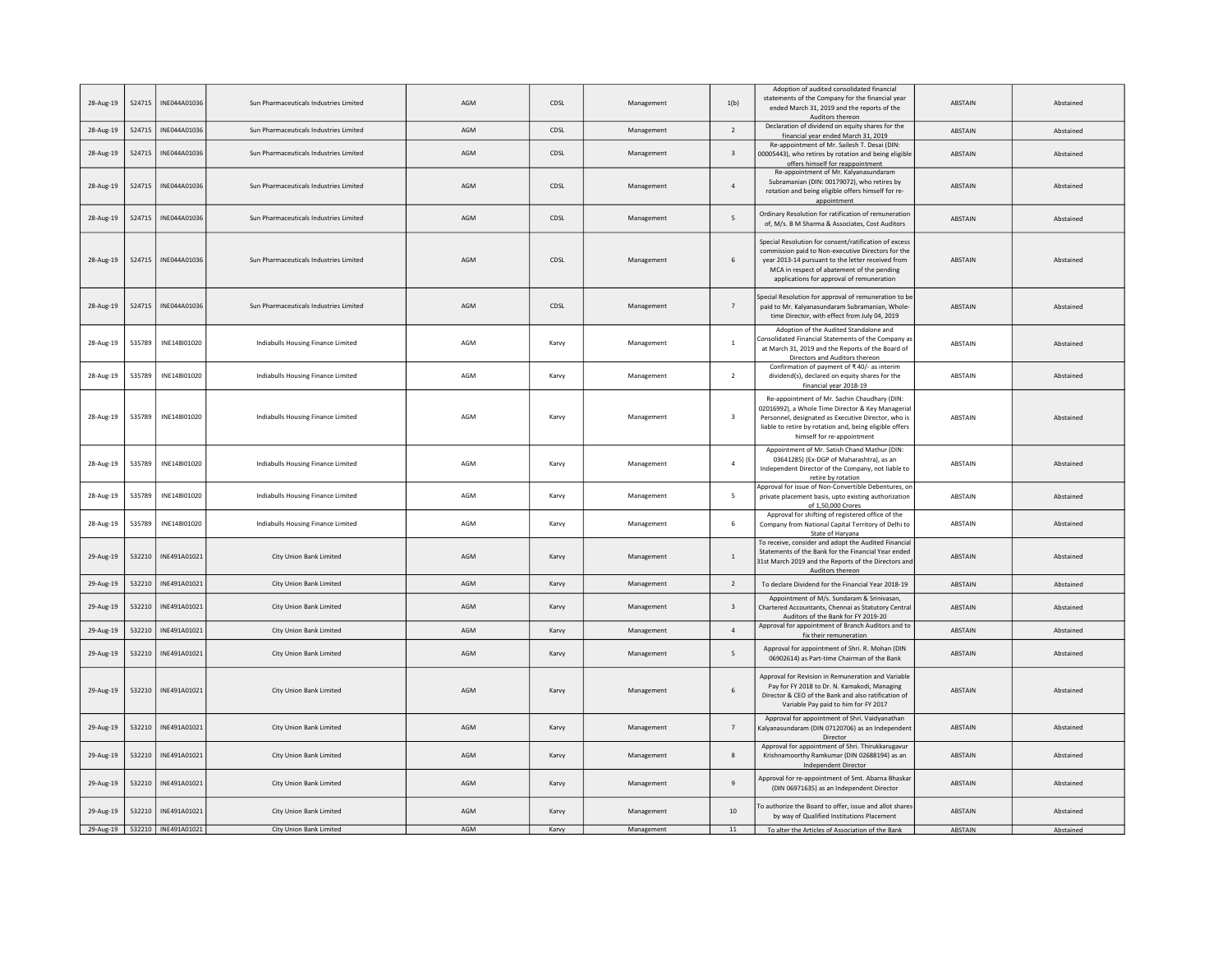| 30-Aug-19<br>30-Aug-19<br>30-Aug-19<br>30-Aug-19 | 500312<br>500312<br>500312<br>500312 | INE213A01029<br>INE213A01029<br>INE213A01029<br>INE213A01029 | Oil & Natural Gas Corporation Limited<br>Oil & Natural Gas Corporation Limited<br>Oil & Natural Gas Corporation Limited<br>Oil & Natural Gas Corporation Limited | AGM<br>AGM<br>AGM<br>AGM | <b>NSDL</b><br><b>NSDL</b><br><b>NSDL</b><br><b>NSDL</b> | Management<br>Management<br>Management<br>Management | 1<br>$\overline{2}$<br>$\overline{\mathbf{3}}$<br>$\overline{4}$ | To receive, consider and adopt the Audited Financial<br>Statements including Consolidated Financial<br>Statements of the Company for the financial year<br>ended on 31st March, 2019, together with the<br>Board's Report and the Auditor's Report there on and<br>Comments of the Comptroller & Auditor General of<br>India<br>To declare final dividend on equity shares for the<br>financial year 2018-19<br>To appoint a Director in place of Shri Subhash Kumar<br>who retires by rotation and being eligible, proposes<br>for re-appointment<br>To appoint a Director in place of Shri Rajesh<br>Shyamsunder Kakkar, who retires by rotation and<br>being eligible, proposes for re- appointment<br>To authorise Board of Directors of the Company to fix | ABSTAIN<br>ABSTAIN<br><b>ABSTAIN</b><br><b>ABSTAIN</b> | Abstained<br>Abstained<br>Abstained<br>Abstained |
|--------------------------------------------------|--------------------------------------|--------------------------------------------------------------|------------------------------------------------------------------------------------------------------------------------------------------------------------------|--------------------------|----------------------------------------------------------|------------------------------------------------------|------------------------------------------------------------------|-----------------------------------------------------------------------------------------------------------------------------------------------------------------------------------------------------------------------------------------------------------------------------------------------------------------------------------------------------------------------------------------------------------------------------------------------------------------------------------------------------------------------------------------------------------------------------------------------------------------------------------------------------------------------------------------------------------------------------------------------------------------|--------------------------------------------------------|--------------------------------------------------|
| 30-Aug-19                                        | 500312                               | INE213A01029                                                 | Oil & Natural Gas Corporation Limited                                                                                                                            | AGM                      | <b>NSDL</b>                                              | Management                                           | -5                                                               | the remuneration of the Auditors of the Company for<br>the Financial Year 2019-20, in terms of the provisions<br>of Section 139(5) read with Section 142 of the<br>Companies Act, 2013                                                                                                                                                                                                                                                                                                                                                                                                                                                                                                                                                                          | ABSTAIN                                                | Abstained                                        |
| 30-Aug-19                                        | 500312                               | INE213A01029                                                 | Oil & Natural Gas Corporation Limited                                                                                                                            | AGM                      | <b>NSDL</b>                                              | Management                                           | 6                                                                | To appoint Shri Navin Chandra Pandey (DIN<br>08252350) as Director of the Company                                                                                                                                                                                                                                                                                                                                                                                                                                                                                                                                                                                                                                                                               | <b>ABSTAIN</b>                                         | Abstained                                        |
| 30-Aug-19                                        | 500312                               | INE213A01029                                                 | Oil & Natural Gas Corporation Limited                                                                                                                            | AGM                      | <b>NSDL</b>                                              | Management                                           | $\overline{7}$                                                   | To appoint Dr. Alka Mittal (DIN 07272207) as Director<br>of the Company                                                                                                                                                                                                                                                                                                                                                                                                                                                                                                                                                                                                                                                                                         | ABSTAIN                                                | Abstained                                        |
| 30-Aug-19                                        | 500312                               | INE213A01029                                                 | Oil & Natural Gas Corporation Limited                                                                                                                            | AGM                      | NSDL                                                     | Management                                           | 8                                                                | To appoint Shri Amar Nath (DIN 05130108) as<br>Government Nominee Director of the Company                                                                                                                                                                                                                                                                                                                                                                                                                                                                                                                                                                                                                                                                       | ABSTAIN                                                | Abstained                                        |
| 30-Aug-19                                        | 500312                               | INE213A01029                                                 | Oil & Natural Gas Corporation Limited                                                                                                                            | AGM                      | <b>NSDL</b>                                              | Management                                           | $\mathbf{q}$                                                     | To re-appoint Shri Ajai Malhotra (DIN: 07361375) as<br>Director of the Company                                                                                                                                                                                                                                                                                                                                                                                                                                                                                                                                                                                                                                                                                  | ABSTAIN                                                | Abstained                                        |
| 30-Aug-19                                        | 500312                               | INE213A01029                                                 | Oil & Natural Gas Corporation Limited                                                                                                                            | AGM                      | <b>NSDL</b>                                              | Management                                           | 10                                                               | To re-appoint Prof. Shireesh Balawant Kedare (DIN:<br>01565171) as Director of the Company                                                                                                                                                                                                                                                                                                                                                                                                                                                                                                                                                                                                                                                                      | ABSTAIN                                                | Abstained                                        |
| 30-Aug-19                                        | 500312                               | INE213A01029                                                 | Oil & Natural Gas Corporation Limited                                                                                                                            | AGM                      | NSDL                                                     | Management                                           | $11\,$                                                           | To re-appoint Shri K M Padmanabhan (DIN:<br>00254109) as Director of the Company                                                                                                                                                                                                                                                                                                                                                                                                                                                                                                                                                                                                                                                                                | ABSTAIN                                                | Abstained                                        |
| 30-Aug-19                                        | 500312                               | INE213A01029                                                 | Oil & Natural Gas Corporation Limited                                                                                                                            | AGM                      | <b>NSDL</b>                                              | Management                                           | 12                                                               | To appoint Shri Amitava Bhattacharyya (DIN-<br>08512212) as Director of the Company.                                                                                                                                                                                                                                                                                                                                                                                                                                                                                                                                                                                                                                                                            | ABSTAIN                                                | Abstained                                        |
| 30-Aug-19                                        | 500312                               | INE213A01029                                                 | Oil & Natural Gas Corporation Limited                                                                                                                            | AGM                      | NSDL                                                     | Management                                           | 13                                                               | To ratify the remuneration of the Cost Auditors for<br>the financial year ending 31st March, 2020                                                                                                                                                                                                                                                                                                                                                                                                                                                                                                                                                                                                                                                               | ABSTAIN                                                | Abstained                                        |
| 30-Aug-19                                        | 500312                               | INE213A01029                                                 | Oil & Natural Gas Corporation Limited                                                                                                                            | AGM                      | <b>NSDL</b>                                              | Management                                           | 14                                                               | Approval of Related Party Transaction with ONGC<br>Petro additions Limited (OPaL), an Associate<br>Company                                                                                                                                                                                                                                                                                                                                                                                                                                                                                                                                                                                                                                                      | ABSTAIN                                                | Abstained                                        |
| 30-Aug-19                                        | 500312                               | INE213A01029                                                 | Oil & Natural Gas Corporation Limited                                                                                                                            | AGM                      | <b>NSDL</b>                                              | Management                                           | 15                                                               | Appointment of Shri Rajesh Kumar Srivastava as the<br>Director (Exploration)                                                                                                                                                                                                                                                                                                                                                                                                                                                                                                                                                                                                                                                                                    | ABSTAIN                                                | Abstained                                        |
| 30-Aug-19                                        | 500547                               | INE029A01011                                                 | <b>Bharat Petroleum Corporation Limited</b>                                                                                                                      | AGM                      | <b>NSDI</b>                                              | Management                                           | 1                                                                | To receive, consider and adopt (a) the Audited<br>inancial Statements of the Company for the Financial<br>Year ended 31st March, 2019 (b) the Audited<br>Consolidated Financial Statements of the Company<br>for the Financial Year ended 31st March, 2019; and<br>the Reports of the Board of Directors, the Statutory<br>Auditors and the Comments of the Comptroller &<br>Auditor General of India thereon                                                                                                                                                                                                                                                                                                                                                   | <b>ABSTAIN</b>                                         | Abstained                                        |
| 30-Aug-19                                        | 500547                               | INF029A01011                                                 | <b>Bharat Petroleum Corporation Limited</b>                                                                                                                      | AGM                      | <b>NSDI</b>                                              | Management                                           | $\overline{2}$                                                   | Confirmation of payment of Interim Dividend and<br>Declaration of final Dividend for the Financial Year<br>ended 31st March, 2019                                                                                                                                                                                                                                                                                                                                                                                                                                                                                                                                                                                                                               | <b>ABSTAIN</b>                                         | Abstained                                        |
| 30-Aug-19                                        | 500547                               | INE029A01011                                                 | <b>Bharat Petroleum Corporation Limited</b>                                                                                                                      | AGM                      | <b>NSDL</b>                                              | Management                                           | $\overline{\mathbf{3}}$                                          | Reappointment of Shri Padmakar Kappagantula,<br>Director who retires by rotation                                                                                                                                                                                                                                                                                                                                                                                                                                                                                                                                                                                                                                                                                | <b>ABSTAIN</b>                                         | Abstained                                        |
| 30-Aug-19                                        | 500547                               | INE029A01011                                                 | <b>Bharat Petroleum Corporation Limited</b>                                                                                                                      | AGM                      | <b>NSDL</b>                                              | Management                                           | $\overline{4}$                                                   | Fixing the remuneration of the Statutory Auditors for<br>the Financial Year 2019-20                                                                                                                                                                                                                                                                                                                                                                                                                                                                                                                                                                                                                                                                             | ABSTAIN                                                | Abstained                                        |
| 30-Aug-19                                        | 500547                               | INE029A01011                                                 | Bharat Petroleum Corporation Limited                                                                                                                             | AGM                      | <b>NSDI</b>                                              | Management                                           | $5^{\circ}$                                                      | Appointment of Shri Arun Kumar Singh as Director<br>(Marketing)                                                                                                                                                                                                                                                                                                                                                                                                                                                                                                                                                                                                                                                                                                 | ABSTAIN                                                | Abstained                                        |
| 30-Aug-19                                        | 500547                               | INE029A01011                                                 | <b>Bharat Petroleum Corporation Limited</b>                                                                                                                      | AGM                      | <b>NSDL</b>                                              | Management                                           | 6                                                                | Appointment of Shri Neelakantapillai Vijayagopal as<br>Director (Finance)                                                                                                                                                                                                                                                                                                                                                                                                                                                                                                                                                                                                                                                                                       | ABSTAIN                                                | Abstained                                        |
| 30-Aug-19                                        | 500547                               | INE029A01011                                                 | <b>Bharat Petroleum Corporation Limited</b>                                                                                                                      | AGM                      | <b>NSDL</b>                                              | Management                                           | $\overline{7}$                                                   | Reappointment of Shri Rajesh Kumar Mangal as an<br><b>Independent Director</b>                                                                                                                                                                                                                                                                                                                                                                                                                                                                                                                                                                                                                                                                                  | ABSTAIN                                                | Abstained                                        |
| 30-Aug-19                                        | 500547                               | INE029A01011                                                 | Bharat Petroleum Corporation Limited                                                                                                                             | AGM                      | <b>NSDI</b>                                              | Management                                           | $\mathbf{R}$                                                     | Appointment of Shri Harshadkumar P. Shah as an<br>Independent Director                                                                                                                                                                                                                                                                                                                                                                                                                                                                                                                                                                                                                                                                                          | <b>ABSTAIN</b>                                         | Abstained                                        |
| 30-Aug-19                                        | 500547                               | INE029A01011                                                 | <b>Bharat Petroleum Corporation Limited</b>                                                                                                                      | AGM                      | <b>NSDL</b>                                              | Management                                           | $9\,$                                                            | Approval of Material Related Party Transactions                                                                                                                                                                                                                                                                                                                                                                                                                                                                                                                                                                                                                                                                                                                 | ABSTAIN                                                | Abstained                                        |
| 30-Aug-19                                        | 500547                               | INE029A01011                                                 | <b>Bharat Petroleum Corporation Limited</b>                                                                                                                      | AGM                      | <b>NSDL</b>                                              | Management                                           | $10\,$                                                           | Approval of Remuneration of the Cost Auditor for the<br>Financial Year 2019-20                                                                                                                                                                                                                                                                                                                                                                                                                                                                                                                                                                                                                                                                                  | ABSTAIN                                                | Abstained                                        |
| 30-Aug-19                                        | 526371                               | INE584A01023                                                 | NMDC Limited                                                                                                                                                     | AGM                      | <b>NSDL</b>                                              | Management                                           | $\,$ 1                                                           | To receive, consider and adopt the Audited Financia<br>Statements (Standalone and Consolidated) of the<br>Company for the financial year ended 31st March<br>2019 and the reports of the Board of Directors',<br>Statutory Auditor and Comptroller and Auditor<br>General of India thereon                                                                                                                                                                                                                                                                                                                                                                                                                                                                      | ABSTAIN                                                | Abstained                                        |
| 30-Aug-19                                        | 526371                               | INE584A01023                                                 | NMDC Limited                                                                                                                                                     | AGM                      | <b>NSDL</b>                                              | Management                                           | $\overline{2}$                                                   | To confirm the payment of Interim dividend of ₹5.52<br>ps per equity share of ₹1.00 each for the financial<br>year 2018-19                                                                                                                                                                                                                                                                                                                                                                                                                                                                                                                                                                                                                                      | <b>ABSTAIN</b>                                         | Abstained                                        |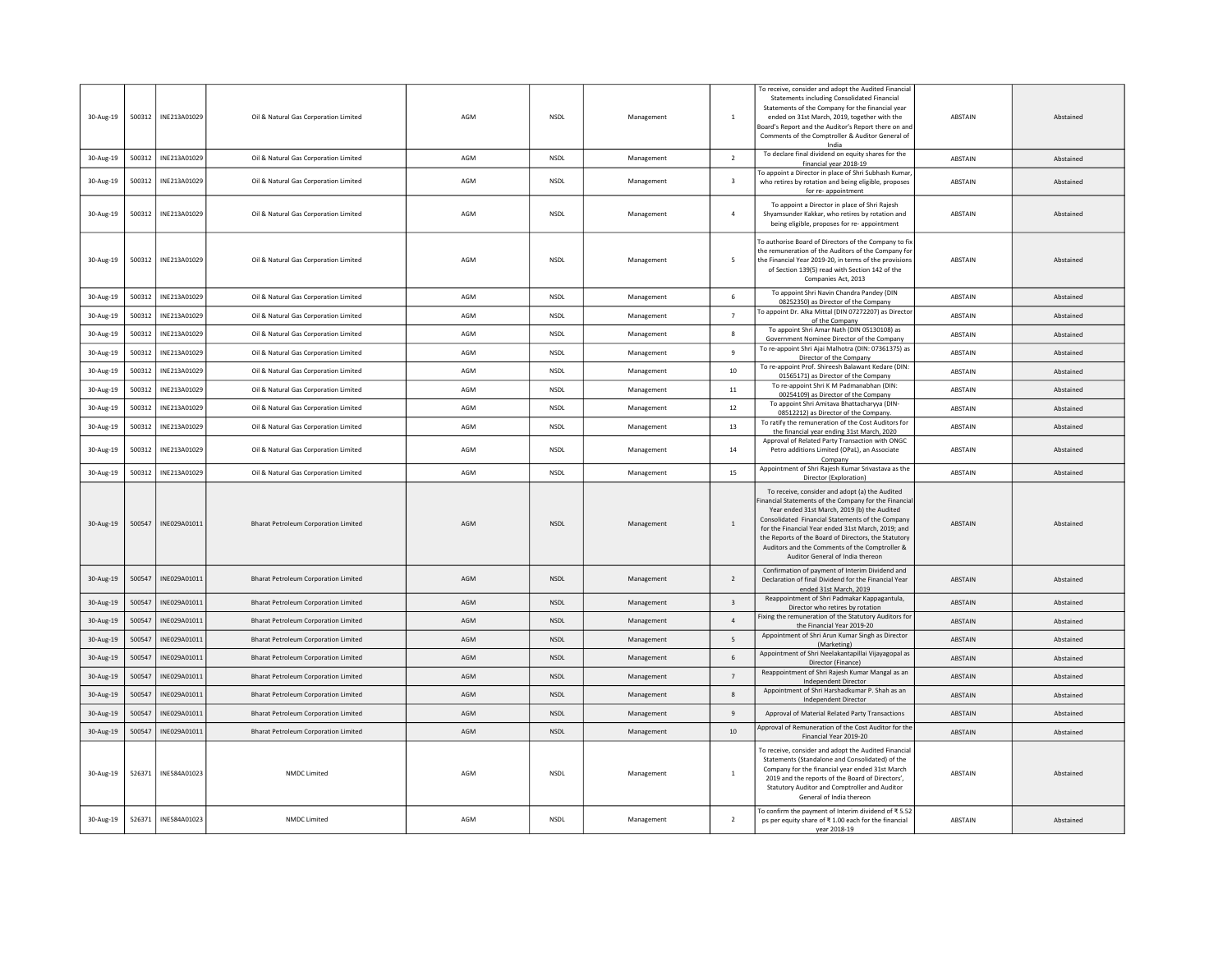| 30-Aug-19 | 526371 | INE584A01023 | NMDC Limited                       | AGM | <b>NSDI</b> | Management | $\overline{\mathbf{3}}$  | To appoint a Director in place of Shri Sandeep Tula<br>(DIN: 07261884), who retires by rotation and being<br>eligible, offers himself for re-appointment                                                                                                      | <b>ABSTAIN</b> | Abstained |
|-----------|--------|--------------|------------------------------------|-----|-------------|------------|--------------------------|---------------------------------------------------------------------------------------------------------------------------------------------------------------------------------------------------------------------------------------------------------------|----------------|-----------|
| 30-Aug-19 | 526371 | INE584A01023 | NMDC Limited                       | AGM | NSDL        | Management | $\overline{4}$           | To appoint a Director in place of Shri Saraswati<br>Prasad, (DIN: 07729788), who retires by rotation and<br>being eligible, offers himself for re-appointment                                                                                                 | ABSTAIN        | Abstained |
| 30-Aug-19 | 526371 | INE584A01023 | NMDC Limited                       | AGM | NSDL        | Management | 5                        | To appoint a Director in place of Shri Baijendra Kuma<br>Nair, (DIN: 03289526), who retires by rotation and<br>being eligible, offers himself for re-appointment                                                                                              | ABSTAIN        | Abstained |
| 30-Aug-19 | 526371 | INE584A01023 | NMDC Limited                       | AGM | <b>NSDL</b> | Management | 6                        | To fix remuneration of Statutory Auditors for the<br>financial year 2019-20                                                                                                                                                                                   | ABSTAIN        | Abstained |
| 30-Aug-19 | 526371 | INE584A01023 | NMDC Limited                       | AGM | NSDL        | Management | $\overline{7}$           | To appoint CA Arun Kumar Srivastava (DIN: 01940109<br>as an Independent Director and in this regard to<br>consider and if thought fit, to pass, with or without<br>modification(s) the following resolution as an<br><b>Ordinary Resolution</b>               | ABSTAIN        | Abstained |
| 30-Aug-19 | 526371 | INE584A01023 | NMDC Limited                       | AGM | NSDL        | Management | $\mathbf{g}$             | To appoint Smt Bhagwati Mahesh Baldewa (DIN:<br>01537251) as an Independent Director and in this<br>regard to consider and if thought fit, to pass, with or<br>without modification(s) the following resolution as ar<br>Ordinary Resolution                  | ABSTAIN        | Abstained |
| 30-Aug-19 | 526371 | INE584A01023 | NMDC Limited                       | AGM | <b>NSDI</b> | Management | $\mathbf{q}$             | To appoint Shri Pradip Bhargava (DIN: 01986827) as<br>an Independent Director and in this regard to<br>consider and if thought fit, to pass, with or without<br>modification(s) the following resolution as an<br><b>Ordinary Resolution</b>                  | ABSTAIN        | Abstained |
| 30-Aug-19 | 526371 | INE584A01023 | NMDC Limited                       | AGM | NSDL        | Management | 10                       | To appoint Dr. Syamal Kumar Sarkar (DIN: 07387840)<br>as an Independent Director and in this regard to<br>consider and if thought fit, to pass, with or without<br>modification(s) the following resolution as an<br>Ordinary Resolution                      | ABSTAIN        | Abstained |
| 30-Aug-19 | 526371 | INE584A01023 | NMDC Limited                       | AGM | NSDL        | Management | 11                       | To appoint Shri Shyam Murari Nigam (DIN: 07355272<br>as an Independent Director and in this regard to<br>consider and if thought fit, to pass, with or without<br>modification(s) the following resolution as an<br><b>Ordinary Resolution</b>                | <b>ABSTAIN</b> | Abstained |
| 30-Aug-19 | 526371 | INE584A01023 | NMDC Limited                       | AGM | <b>NSDL</b> | Management | 12                       | To appoint Shri Amitava Mukherjee (DIN: 08265207)<br>as Director (Finance) and in this regard to consider<br>and if thought fit, to pass, with or without<br>modification(s) the following resolution as an<br><b>Ordinary Resolution</b>                     | ABSTAIN        | Abstained |
| 30-Aug-19 | 526371 | INE584A01023 | NMDC Limited                       | AGM | <b>NSDL</b> | Management | 13                       | To appoint Shri Alok Kumar Mehta (DIN: 07474850) as<br>Director (Commercial) and in this regard to consider<br>and if thought fit, to pass, with or without<br>modification(s) the following resolution as an<br>Ordinary Resolution                          | ABSTAIN        | Abstained |
| 30-Aug-19 | 526371 | INE584A01023 | NMDC Limited                       | AGM | NSDL        | Management | 14                       | To ratify the remuneration of the Cost Auditors of the<br>Company for the financial year 2019-20 and in this<br>regard to consider and if thought fit to pass with or<br>without modification(s) the following resolution as an<br><b>Ordinary Resolution</b> | ABSTAIN        | Abstained |
| 30-Aug-19 | 500440 | INE038A01020 | Hindalco Industries Limited        | AGM | Karvy       | Management | $\mathbf{1}$             | Adoption of the Audited fi nancial statements<br>(including Audited Consolidated Financial<br>Statements) for the fi nancial year ended 31st March<br>2019 the Reports of Directors' and Auditors' thereor                                                    | ABSTAIN        | Abstained |
| 30-Aug-19 | 500440 | INE038A01020 | Hindalco Industries Limited        | AGM | Karvy       | Management | $\overline{\phantom{a}}$ | Declaration of Dividend                                                                                                                                                                                                                                       | ABSTAIN        | Abstained |
| 30-Aug-19 | 500440 | INE038A01020 | Hindalco Industries Limited        | AGM | Karvy       | Management | $\overline{\mathbf{3}}$  | Re-appointment of Mrs. Rajashree Birla, Director<br>retiring by rotation                                                                                                                                                                                      | ABSTAIN        | Abstained |
| 30-Aug-19 | 500440 | INE038A01020 | <b>Hindalco Industries Limited</b> | AGM | Karvy       | Management | $\overline{4}$           | Ratification of the remuneration of the Cost Auditors<br>viz. M/s R. Nanabhoy & Co. for the fi nancial year<br>ending 31st March, 2020                                                                                                                        | ABSTAIN        | Abstained |
| 30-Aug-19 | 500440 | INE038A01020 | <b>Hindalco Industries Limited</b> | AGM | Karvy       | Management | 5                        | Appointment of Dr. Vikas Balia as an Independent<br>Director                                                                                                                                                                                                  | <b>ABSTAIN</b> | Abstained |
| 30-Aug-19 | 500440 | INE038A01020 | Hindalco Industries Limited        | AGM | Karvy       | Management | 6                        | Re-appointment of Mr. K. N. Bhandari as an<br><b>Independent Director</b>                                                                                                                                                                                     | <b>ABSTAIN</b> | Abstained |
| 30-Aug-19 | 500440 | INE038A01020 | Hindalco Industries Limited        | AGM | Karvy       | Management | 7                        | Re-appointment of Mr. Ram Charan as an<br>Independent Director                                                                                                                                                                                                | ABSTAIN        | Abstained |
| 30-Aug-19 | 500096 | INE016A01026 | Dabur India Limited                | AGM | Karvy       | Management | $\mathbf{1}$             | Adoption of the Audited Standalone Financial<br>Statements for Financial Year ended 31.03.2019,<br>reports of Board of Directors and Auditors thereon                                                                                                         | ABSTAIN        | Abstained |
| 30-Aug-19 | 500096 | INE016A01026 | Dabur India Limited                | AGM | Karvy       | Management | $\overline{2}$           | Adoption of the Audited Consolidated Financial<br>Statements for Financial Year ended 31.03.2019 and<br>report of Auditors thereon                                                                                                                            | ABSTAIN        | Abstained |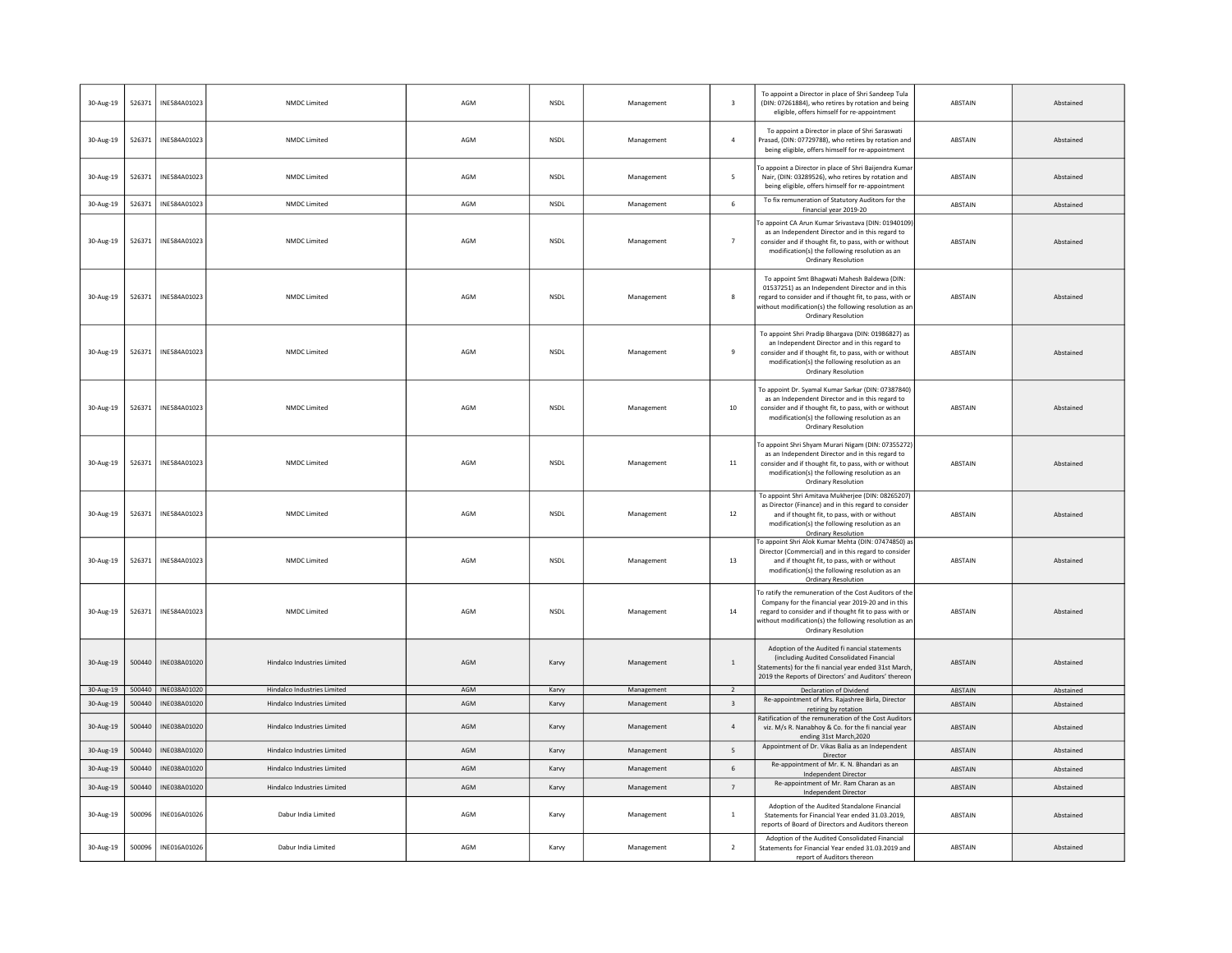| 30-Aug-19 | 500096 | INE016A01026 | Dabur India Limited            | AGM | Karvy       | Management | $\overline{3}$          | Confirmation of interim dividend already paid and<br>declaration of final dividend on equity shares for the<br>Financial Year ended 31.03.2019                                                                                                                                                                                                                        | ABSTAIN        | Abstained |
|-----------|--------|--------------|--------------------------------|-----|-------------|------------|-------------------------|-----------------------------------------------------------------------------------------------------------------------------------------------------------------------------------------------------------------------------------------------------------------------------------------------------------------------------------------------------------------------|----------------|-----------|
| 30-Aug-19 | 500096 | INE016A01026 | Dabur India Limited            | AGM | Karvy       | Management | $\sqrt{4}$              | Re-appointment of Mr. Amit Burman (DIN: 00042050)<br>as director, who retires by rotation                                                                                                                                                                                                                                                                             | ABSTAIN        | Abstained |
| 30-Aug-19 | 500096 | INE016A01026 | Dabur India Limited            | AGM | Karvy       | Management | $\overline{5}$          | Re-appointment of Mr. Mohit Burman (DIN:<br>00021963) as director, who retires by rotation                                                                                                                                                                                                                                                                            | ABSTAIN        | Abstained |
| 30-Aug-19 | 500096 | INE016A01026 | Dabur India Limited            | AGM | Karvy       | Management | 6                       | Approval and ratification of remuneration payable to<br>Cost Auditors for Financial Year 2019-20                                                                                                                                                                                                                                                                      | ABSTAIN        | Abstained |
| 30-Aug-19 | 500096 | INE016A01026 | Dabur India Limited            | AGM | Karvy       | Management | $\overline{7}$          | Appointment of Mr. Mohit Malhotra (DIN 08346826<br>as whole-time Director of the Company, designated<br>as CEO, for five years w.e.f. January 31, 2019, subject<br>to approval of statutory authorities and approval of<br>remuneration and other terms and conditions of his<br>appointment                                                                          | ABSTAIN        | Abstained |
| 30-Aug-19 | 500096 | INE016A01026 | Dabur India Limited            | AGM | Karvy       | Management | 8                       | Appointment of Mr. Ajit Mohan Sharan (DIN:<br>02458844) as an Independent Director of the<br>Company for a term of five consecutive years w.e.f.<br>January 31, 2019                                                                                                                                                                                                  | ABSTAIN        | Abstained |
| 30-Aug-19 | 500096 | INE016A01026 | Dabur India Limited            | AGM | Karvy       | Management | 9                       | Appointment of Mr. Aditya Burman (DIN: 00042277)<br>as a Non-Executive Promoter Director of the<br>Company w.e.f. July 19, 2019                                                                                                                                                                                                                                       | ABSTAIN        | Abstained |
| 30-Aug-19 | 500096 | INE016A01026 | Dabur India Limited            | AGM | Karvy       | Management | 10                      | Re-appointment of Mrs. Falguni Sanjay Nayar (DIN:<br>00003633) as an Independent Director of the<br>Company for a second term of five consecutive years<br>w.e.f. July 28, 2019                                                                                                                                                                                       | ABSTAIN        | Abstained |
| 30-Aug-19 | 500096 | INE016A01026 | Dabur India Limited            | AGM | Karvy       | Management | 11                      | Re-appointment of Mr. P N Vijay (DIN: 00049992) as<br>an Independent Director of the Company for a second<br>term of five consecutive years w.e.f. July 22, 2019                                                                                                                                                                                                      | ABSTAIN        | Abstained |
| 30-Aug-19 | 500096 | INE016A01026 | Dabur India Limited            | AGM | Karvy       | Management | 12                      | Re-appointment of Dr. S Narayan (DIN: 00094081),<br>aged 76 years, as an Independent Director of the<br>Company for a second term of five consecutive years<br>w.e.f. July 22, 2019, including his appointment for<br>being more than seventy five years of age                                                                                                       | ABSTAIN        | Abstained |
| 30-Aug-19 | 500096 | INE016A01026 | Dabur India Limited            | AGM | Karvy       | Management | 13                      | Re-appointment of Mr. R C Bhargava (DIN:<br>00007620), aged 84 years, as an Independent Directo<br>of the Company for a second term of five consecutive<br>years w.e.f. July 22, 2019, including his appointment<br>for being more than seventy five years of age                                                                                                     | ABSTAIN        | Abstained |
| 30-Aug-19 | 500096 | INF016A01026 | Dabur India Limited            | AGM | Karvy       | Management | 14                      | Re-appointment of Dr. Ajay Dua (DIN: 02318948)<br>aged 72 years, as an Independent Director of the<br>Company for a second term of five consecutive years<br>w.e.f. July 22, 2019, including his continuation in<br>office upon attaining the age of seventy five years in<br>July, 2022                                                                              | <b>ARSTAIN</b> | Abstained |
| 30-Aug-19 | 500096 | INE016A01026 | Dabur India Limited            | AGM | Karvy       | Management | 15                      | Re-appointment of Mr. Sanjay Kumar Bhattacharyya<br>(DIN: 01924770) as an Independent Director of the<br>Company for a second term of five consecutive years<br>w.e.f. July 22, 2019                                                                                                                                                                                  | ABSTAIN        | Abstained |
| 30-Aug-19 | 500096 | INE016A01026 | Dabur India Limited            | AGM | Karvy       | Management | 16                      | Approval for payment of remuneration including<br>profit related commission, by whatever name called<br>to non-executive independent directors for a period<br>of 5 years, commencing from 1.4.2019, upto one<br>percent of the net profits of the Company in any<br>financial year in terms of Section 197 of the Act                                                | <b>ABSTAIN</b> | Abstained |
| 05-Sep-19 | 500271 | INE180A01020 | Max Financial Services Limited | EGM | <b>NSDL</b> | Management | $\mathbf{1}$            | To consider and approve increase in Authorised Share<br>Capital of the Company from Rs. 60 Crores to Rs. 70<br>Crores by way of an Ordinary Resolution                                                                                                                                                                                                                | ABSTAIN        | Abstained |
| 05-Sep-19 | 500271 | INE180A01020 | Max Financial Services Limited | EGM | NSDL        | Management | 2                       | To consider and authorize the Board of Directors of<br>the Company to create, offer, issue and allot up to<br>7,35,51,029 Equity Shares of face value of Rs. 2/- each<br>fully paid up, on a preferential basis, for<br>consideration other than cash to Mitsui Sumitomo<br>Insurance Company Limited (MSI), a non-promoter<br>company by way of a Special Resolution | ABSTAIN        | Abstained |
| 05-Sep-19 | 500271 | INE180A01020 | Max Financial Services Limited | EGM | <b>NSDI</b> | Management | $\overline{\mathbf{3}}$ | To consider and authorize the Board of Directors of<br>the Company to acquire from MSI, 48,39,54,534<br>Equity Shares of Rs. 10/- each of Max Life Insurance<br>Company Limited (MLIC) by way of a Special<br>Resolution                                                                                                                                              | <b>ABSTAIN</b> | Abstained |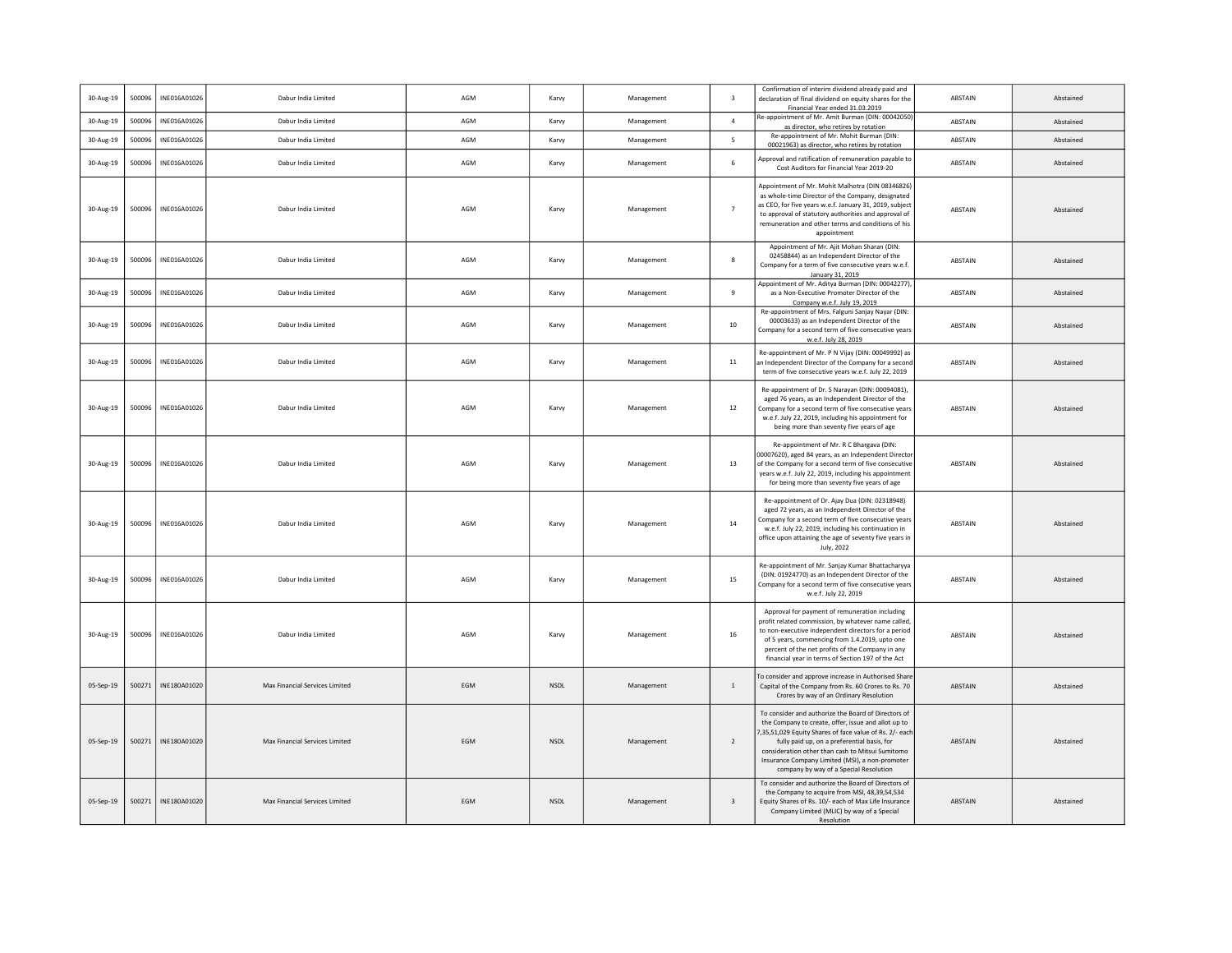| 09-Sep-19              | 523642           | INE603J01030                 | PI Industries Limited                          | AGM        | <b>NSDL</b>                | Management               | $\overline{1}$                            | To receive, consider and adopt the Audited Financial<br>Statements (both Standalone and Consolidated<br>financial statements) of the Company for the financia<br>year ended March 31, 2019 and the Reports of<br>Directors and Auditors thereon                                                                                                                                                                                                                 | <b>ABSTAIN</b>     | Abstained              |
|------------------------|------------------|------------------------------|------------------------------------------------|------------|----------------------------|--------------------------|-------------------------------------------|-----------------------------------------------------------------------------------------------------------------------------------------------------------------------------------------------------------------------------------------------------------------------------------------------------------------------------------------------------------------------------------------------------------------------------------------------------------------|--------------------|------------------------|
| 09-Sep-19              | 523642           | INE603J01030                 | PI Industries Limited                          | AGM        | <b>NSDL</b>                | Management               | $\overline{2}$                            | To confirm the payment of Interim dividend and to<br>declare Final dividend on equity shares for the<br>financial year ended March 31, 2019                                                                                                                                                                                                                                                                                                                     | ABSTAIN            | Abstained              |
| 09-Sep-19              | 523642           | INE603J01030                 | PI Industries Limited                          | AGM        | NSDL                       | Management               | $\overline{\mathbf{3}}$                   | To appoint a Director in place of Mr. Rajnish Sarna<br>(DIN: 06429468), who retires by rotation, and being<br>eligible, offers himself for re-appointment                                                                                                                                                                                                                                                                                                       | ABSTAIN            | Abstained              |
| 09-Sep-19              | 523642           | INE603J01030                 | PI Industries Limited                          | AGM        | <b>NSDL</b>                | Management               | $\overline{4}$                            | Elevation of the position held by Mr. Mayank Singha<br>(DIN: 00006651) as Vice Chairman & Managing<br>Director of the Company w.e.f September 09, 2019                                                                                                                                                                                                                                                                                                          | ABSTAIN            | Abstained              |
| 09-Sep-19              | 523642           | INE603J01030                 | PI Industries Limited                          | AGM        | <b>NSDL</b>                | Management               | $\overline{5}$                            | Appointment of Dr. Raman Ramachandran (DIN:<br>00200297) as Director of the Company                                                                                                                                                                                                                                                                                                                                                                             | ABSTAIN            | Abstained              |
| 09-Sep-19              | 523642           | INE603J01030                 | PI Industries Limited                          | AGM        | <b>NSDL</b>                | Management               | 6                                         | Appointment of Dr. Raman Ramachandran (DIN:<br>00200297) as Managing Director & CEO of the<br>Company w.e.f September 09, 2019                                                                                                                                                                                                                                                                                                                                  | ABSTAIN            | Abstained              |
| 09-Sep-19              | 523642           | INE603J01030                 | PI Industries Limited                          | AGM        | <b>NSDL</b>                | Management               | $\overline{7}$                            | Approval for Payment of Commission to Non-<br>Executive Directors of the Company                                                                                                                                                                                                                                                                                                                                                                                | ABSTAIN            | Abstained              |
| 09-Sep-19              | 523642           | INE603J01030                 | PI Industries Limited                          | AGM        | <b>NSDL</b>                | Management               | 8                                         | Approval for holding the office by Mr. Pravin K. Laher<br>(DIN: 00499080) as Non-Executive Independent<br>Director after attaining the age of 75 years                                                                                                                                                                                                                                                                                                          | <b>ABSTAIN</b>     | Abstained              |
| 09-Sep-19              | 523642           | INE603J01030                 | PI Industries Limited                          | <b>AGM</b> | <b>NSDL</b>                | Management               | $\mathbf{q}$                              | Ratification of Cost Auditors Remuneration<br>Approval of adoption of new set of Articles of                                                                                                                                                                                                                                                                                                                                                                    | ABSTAIN            | Abstained              |
| 09-Sep-19              | 523642           | INE603J01030                 | PI Industries Limited                          | AGM        | NSDL                       | Management               | $10\,$                                    | Association of the Company                                                                                                                                                                                                                                                                                                                                                                                                                                      | ABSTAIN            | Abstained              |
| 09-Sep-19              | 523642           | INE603J01030                 | PLIndustries Limited                           | AGM        | <b>NSDI</b>                | Management               | 11                                        | Amendment in the Capital Clause of the<br>Memorandum of Association of the Company                                                                                                                                                                                                                                                                                                                                                                              | ABSTAIN            | Abstained              |
| 09-Sep-19              | 523642           | INE603J01030                 | PI Industries Limited                          | AGM        | <b>NSDL</b>                | Management               | 12                                        | Amendment in the Objects Clause of the<br>Memorandum of Association of the Company                                                                                                                                                                                                                                                                                                                                                                              | ABSTAIN            | Abstained              |
| 09-Sep-19              | 539957           | INE002S01010                 | Mahanagar Gas Limited                          | AGM        | <b>NSDL</b>                | Management               | $\overline{1}$                            | To consider and adopt the audited Financial<br>Statements of the Company for the Financial Year<br>ended on March 31, 2019 and the Reports of the<br>Board of Directors and Auditors thereon                                                                                                                                                                                                                                                                    | ABSTAIN            | Abstained              |
| 09-Sep-19              | 539957           | INE002S01010                 | Mahanagar Gas Limited                          | AGM        | <b>NSDL</b>                | Management               | $\overline{2}$                            | To confirm the interim dividend of ₹9.50 per equity<br>share, already paid and to declare the final dividend<br>of ₹10.50 per equity share for the Financial Year<br>ended on March 31, 2019                                                                                                                                                                                                                                                                    | <b>ABSTAIN</b>     | Abstained              |
| 09-Sep-19<br>09-Sep-19 | 539957<br>539957 | INE002S01010<br>INE002S01010 | Mahanagar Gas Limited<br>Mahanagar Gas Limited | AGM<br>AGM | <b>NSDL</b><br><b>NSDI</b> | Management<br>Management | $\overline{\mathbf{3}}$<br>$\overline{4}$ | Retiring Director position not to fill<br>Ratification of Cost Auditors remuneration                                                                                                                                                                                                                                                                                                                                                                            | ABSTAIN<br>ABSTAIN | Abstained<br>Abstained |
| 09-Sep-19              | 539957           | INE002S01010                 | Mahanagar Gas Limited                          | AGM        | <b>NSDL</b>                | Management               | 5                                         | To approve Material Related Party Transactions                                                                                                                                                                                                                                                                                                                                                                                                                  | ABSTAIN            | Abstained              |
| 09-Sep-19              | 539957           | INE002S01010                 | Mahanagar Gas Limited                          | AGM        | <b>NSDI</b>                | Management               | 6                                         | To appoint Dr. Ashutosh Karnatak (DIN: 03267102) as<br>Director of the Company                                                                                                                                                                                                                                                                                                                                                                                  | ABSTAIN            | Abstained              |
| 09-Sep-19              | 539957           | INE002S01010                 | Mahanagar Gas Limited                          | AGM        | <b>NSDL</b>                | Management               | $7\overline{ }$                           | To appoint Mr. Deepak Sawant (DIN: 07339381) as<br>Director                                                                                                                                                                                                                                                                                                                                                                                                     | ABSTAIN            | Abstained              |
| 09-Sep-19              | 539957           | INE002S01010                 | Mahanagar Gas Limited                          | AGM        | <b>NSDL</b>                | Management               | 8                                         | To appoint Mr. Deepak Sawant (DIN: 07339381),<br>Whole - Time Director, as Deputy Managing Director                                                                                                                                                                                                                                                                                                                                                             | ABSTAIN            | Abstained              |
| 09-Sep-19              | 539957           | INE002S01010                 | Mahanagar Gas Limited                          | AGM        | <b>NSDL</b>                | Management               | $\overline{9}$                            | To appoint Mr. Trivikram Arun Ramanathan (DIN:<br>08035390) as Director of the Company                                                                                                                                                                                                                                                                                                                                                                          | ABSTAIN            | Abstained              |
| 09-Sep-19              | 500266           | INE288A01013                 | Maharashtra Scooters Limited                   | PB         | Karvy                      | Management               | $\overline{1}$                            | To approve appointment of Mrs. Lila Poonawalla<br>(DIN00074392) as a Non-Executive Independent<br>Director of the Company for 5 years from 25 July 2019                                                                                                                                                                                                                                                                                                         | <b>ABSTAIN</b>     | Abstained              |
| 10-Sep-19              | 532756           | INE536H01010                 | Mahindra CIE Automotive Limited                | PB         | Karvy                      | Management               | 1                                         | Re-appointment of Mr. Manojkumar Madangopal<br>Maheshwari (DIN: 00012341) as an Independent<br>Director of the Company, to hold office for a second<br>term of 5 (five) consecutive years commencing from<br>29th September, 2019 to 28th September, 2024                                                                                                                                                                                                       | ABSTAIN            | Abstained              |
| 10-Sep-19              | 532756           | INE536H01010                 | Mahindra CIE Automotive Limited                | PB         | Karvy                      | Management               | $\overline{2}$                            | Re-appointment of Mr. Dhananjay Narendra Mungale<br>(DIN: 00007563) as an Independent Director of the<br>Company, to hold office for the second term<br>commencing from 29th September, 2019 to the date<br>of Annual General Meeting to be held following Mr.<br>Dhananjay Narendra Mungale completing 70<br>(Seventy) years of age, subject to the condition that<br>the term shall not exceed five consecutive years<br>commencing from 29th September, 2019 | <b>ABSTAIN</b>     | Abstained              |
| 10-Sep-19              | 532756           | INE536H01010                 | Mahindra CIE Automotive Limited                | PB         | Karvy                      | Management               | $\overline{\mathbf{3}}$                   | Re-appointment of Mr. Suhail Amin Nathani (DIN:<br>01089938) as an Independent Director of the<br>Company, to hold office for a second term of 5 (five)<br>consecutive years commencing from 12th December<br>2019 to 11th December, 2024                                                                                                                                                                                                                       | ABSTAIN            | Abstained              |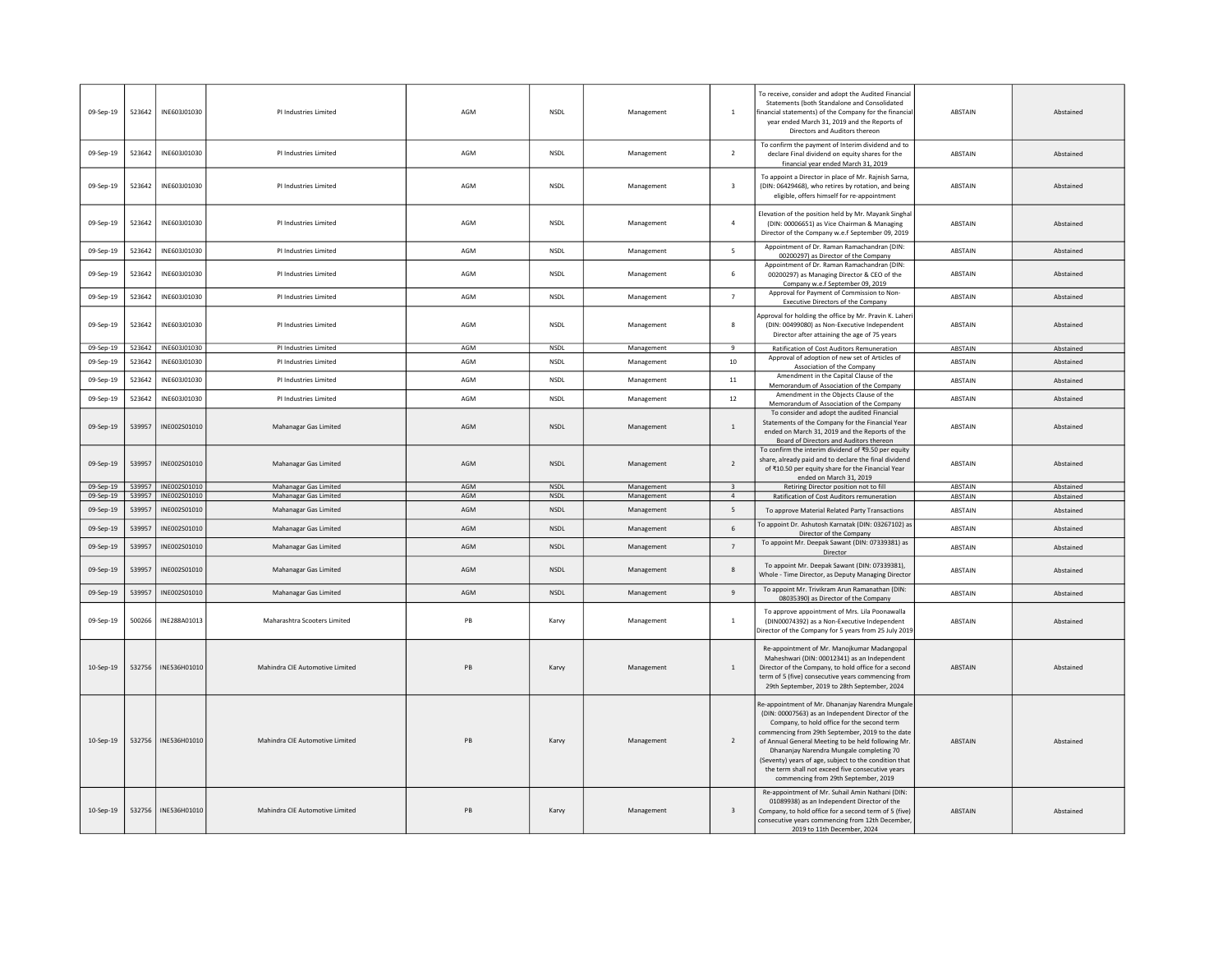| 10-Sep-19 | 532756 | INE536H01010 | Mahindra CIE Automotive Limited   | <b>PR</b> | Karvy       | Management | $\overline{4}$          | Appointment of Mr. Kadambi Narahari (DIN:<br>05351378) as an Independent Director of the<br>Company, to hold office for the term commencing<br>from 29th September, 2019 to the date of Annual<br>General Meeting to be held following Mr. Kadambi<br>Narahari completing 70 (Seventy) years of age,<br>subject to the condition that the term shall not<br>exceed five consecutive years commencing from 29t<br>September, 2019 | ABSTAIN        | Abstained |
|-----------|--------|--------------|-----------------------------------|-----------|-------------|------------|-------------------------|----------------------------------------------------------------------------------------------------------------------------------------------------------------------------------------------------------------------------------------------------------------------------------------------------------------------------------------------------------------------------------------------------------------------------------|----------------|-----------|
| 10-Sep-19 | 532756 | INE536H01010 | Mahindra CIE Automotive Limited   | PB        | Karvy       | Management | 5                       | Appointment of Mr. Alan Savio D'Silva Picardo (DIN:<br>08513835) as an Independent Director of the<br>Company, to hold office for the term of 5 (five)<br>consecutive years commencing from 29th Septembe<br>2019 to 28th September, 2024                                                                                                                                                                                        | ABSTAIN        | Abstained |
| 10-Sep-19 | 532756 | INE536H01010 | Mahindra CIE Automotive Limited   | PB        | Karvy       | Management | 6                       | Appointment of Mrs. Roxana Meda Inoriza (DIN:<br>08520545) as an Independent Director of the<br>Company, to hold office for a term of 5 (five)<br>onsecutive years commencing from 29th Septembe<br>2019 to 28th September, 2024                                                                                                                                                                                                 | <b>ABSTAIN</b> | Abstained |
| 10-Sep-19 | 532756 | INE536H01010 | Mahindra CIE Automotive Limited   | PB        | Karvy       | Management | $\overline{7}$          | Appointment of Mr. Ander Arenaza Alvarez (DIN:<br>07591785) as Whole-time Director (designated as<br>Executive Director) of the Company for a term of 3<br>(three) years commencing from 13th September,<br>2019 to 12th September, 2022 on an aggregate<br>remuneration not exceeding Rs. 2,400,000 (Rupees<br>Two Million Four Hundred Thousand) per annum                                                                     | <b>ABSTAIN</b> | Abstained |
| 16-Sep-19 | 524208 | INE769A01020 | Aarti Industries Limited          | AGM       | NSDL        | Management | $\,$ 1 $\,$             | Adoption of Financial Statements for the year ended<br>March 31, 2019                                                                                                                                                                                                                                                                                                                                                            | ABSTAIN        | Abstained |
| 16-Sep-19 | 524208 | INE769A01020 | Aarti Industries Limited          | AGM       | NSDL        | Management | $\overline{2}$          | Declare final dividend for the financial year ended<br>March 31, 2019                                                                                                                                                                                                                                                                                                                                                            | ABSTAIN        | Abstained |
| 16-Sep-19 | 524208 | INE769A01020 | Aarti Industries Limited          | AGM       | NSDL        | Management | $\overline{\mathbf{3}}$ | Re-appointment of Shri Renil R. Gogri, who retires by<br>rotation and being eligible, seeks reappointment                                                                                                                                                                                                                                                                                                                        | ABSTAIN        | Abstained |
| 16-Sep-19 | 524208 | INE769A01020 | Aarti Industries Limited          | AGM       | NSDL        | Management | $\overline{4}$          | Re-appointment of Smt. Hetal Gogri Gala, who retires<br>by rotation and being eligible, seeks reappointment                                                                                                                                                                                                                                                                                                                      | ABSTAIN        | Abstained |
| 16-Sep-19 | 524208 | INE769A01020 | Aarti Industries Limited          | AGM       | <b>NSDL</b> | Management | 5                       | Variation in the terms of remuneration payable to<br><b>Executive Directors</b>                                                                                                                                                                                                                                                                                                                                                  | ABSTAIN        | Abstained |
| 16-Sep-19 | 524208 | INE769A01020 | Aarti Industries Limited          | AGM       | NSDL        | Management | 6                       | Appointment of Dr. Vinay Gopal Nayak as an<br>Independent Director for a period of 5 (Five) years                                                                                                                                                                                                                                                                                                                                | ABSTAIN        | Abstained |
| 16-Sep-19 | 524208 | INE769A01020 | Aarti Industries Limited          | AGM       | <b>NSDL</b> | Management | $\overline{7}$          | Appointment of Shri Lalitkumar S. Naik as an<br>Independent Director for a period of 5 (Five) years                                                                                                                                                                                                                                                                                                                              | <b>ABSTAIN</b> | Abstained |
| 16-Sep-19 | 524208 | INE769A01020 | Aarti Industries Limited          | AGM       | <b>NSDL</b> | Management | 8                       | Re-appointment of Shri P.A. Sethi as an Independent<br>Director for a period of 5 (Five) years                                                                                                                                                                                                                                                                                                                                   | <b>ABSTAIN</b> | Abstained |
| 16-Sep-19 | 524208 | INE769A01020 | Aarti Industries Limited          | AGM       | NSDL        | Management | $\overline{9}$          | Re-appointment of Shri KVS Shyam Sunder as an<br>Independent Director for a period of 5 (Five) years                                                                                                                                                                                                                                                                                                                             | <b>ARSTAIN</b> | Abstained |
| 16-Sep-19 | 524208 | INE769A01020 | Aarti Industries Limited          | AGM       | NSDL        | Management | 10                      | Re-appointment of Shri Bhavesh Rasiklal Vora as an<br>Independent Director for a period of 5 (Five) years                                                                                                                                                                                                                                                                                                                        | ABSTAIN        | Abstained |
| 16-Sep-19 | 524208 | INE769A01020 | Aarti Industries Limited          | AGM       | <b>NSDL</b> | Management | $11\,$                  | Ratification of the remuneration to be paid to Cost<br>Auditor                                                                                                                                                                                                                                                                                                                                                                   | ABSTAIN        | Abstained |
| 16-Sep-19 | 524208 | INE769A01020 | Aarti Industries Limited          | AGM       | <b>NSDI</b> | Management | 12                      | <b>Issuance of Bonus Shares</b><br>Adoption of audited financial statements for the year                                                                                                                                                                                                                                                                                                                                         | ABSTAIN        | Abstained |
| 16-Sep-19 | 500049 | INE263A01024 | <b>Bharat Electronics Limited</b> | AGM       | NSDL        | Management | 1(a&b)                  | ended 31 March 2019<br>Confirmation of interim dividend(s) and declaration                                                                                                                                                                                                                                                                                                                                                       | ABSTAIN        | Abstained |
| 16-Sep-19 | 500049 | INE263A01024 | <b>Bharat Electronics Limited</b> | AGM       | NSDL        | Management | $\overline{2}$          | of final dividend                                                                                                                                                                                                                                                                                                                                                                                                                | ABSTAIN        | Abstained |
| 16-Sep-19 | 500049 | INE263A01024 | <b>Bharat Electronics Limited</b> | AGM       | NSDL        | Management | $\overline{\mathbf{3}}$ | Re-appointment of retiring Director, Mr Nataraj<br>Krishnappa                                                                                                                                                                                                                                                                                                                                                                    | <b>ABSTAIN</b> | Abstained |
| 16-Sep-19 | 500049 | INE263A01024 | <b>Bharat Electronics Limited</b> | AGM       | <b>NSDI</b> | Management | $\overline{4}$          | Appointment of Mr Vinay Kumar Katyal as Director                                                                                                                                                                                                                                                                                                                                                                                 | <b>ABSTAIN</b> | Abstained |
| 16-Sep-19 | 500049 | INE263A01024 | <b>Bharat Electronics Limited</b> | AGM       | NSDL        | Management | 5                       | Appointment of Mr Shivakumaran K M as Director                                                                                                                                                                                                                                                                                                                                                                                   | <b>ABSTAIN</b> | Abstained |
| 16-Sep-19 | 500049 | INE263A01024 | <b>Bharat Electronics Limited</b> | AGM       | <b>NSDL</b> | Management | 6                       | Appointment of Mr Sunil Kumar Kohli as Independen<br>Director                                                                                                                                                                                                                                                                                                                                                                    | <b>ABSTAIN</b> | Abstained |
| 16-Sep-19 | 500049 | INE263A01024 | <b>Bharat Electronics Limited</b> | AGM       | NSDL        | Management | $7\overline{ }$         | Ratification of Remuneration of the Cost Auditor                                                                                                                                                                                                                                                                                                                                                                                 | ABSTAIN        | Abstained |
| 16-Sep-19 | 500049 | INE263A01024 | <b>Bharat Electronics Limited</b> | AGM       | <b>NSDL</b> | Management | 8                       | Alteration of the Object Clause of the Memorandum<br>of Association of the Company                                                                                                                                                                                                                                                                                                                                               | <b>ABSTAIN</b> | Abstained |
| 17-Sep-19 | 517569 | INE878B01027 | <b>KEI Industries Limited</b>     | AGM       | <b>NSDL</b> | Management | $\mathbf{1}$            | Adoption of Audited Standalone and Consolidated<br>inancial Statements of the Company for the Financia<br>Year ended on 31st March, 2019 and Report of the<br>Board of Directors and the Auditors of the Company<br>thereon                                                                                                                                                                                                      | ABSTAIN        | Abstained |
| 17-Sep-19 | 517569 | INE878B01027 | <b>KEI Industries Limited</b>     | AGM       | NSDL        | Management | $\overline{2}$          | Declaration of Dividend for the Financial Year 2018-19<br>on Equity Shares of the Company                                                                                                                                                                                                                                                                                                                                        | ABSTAIN        | Abstained |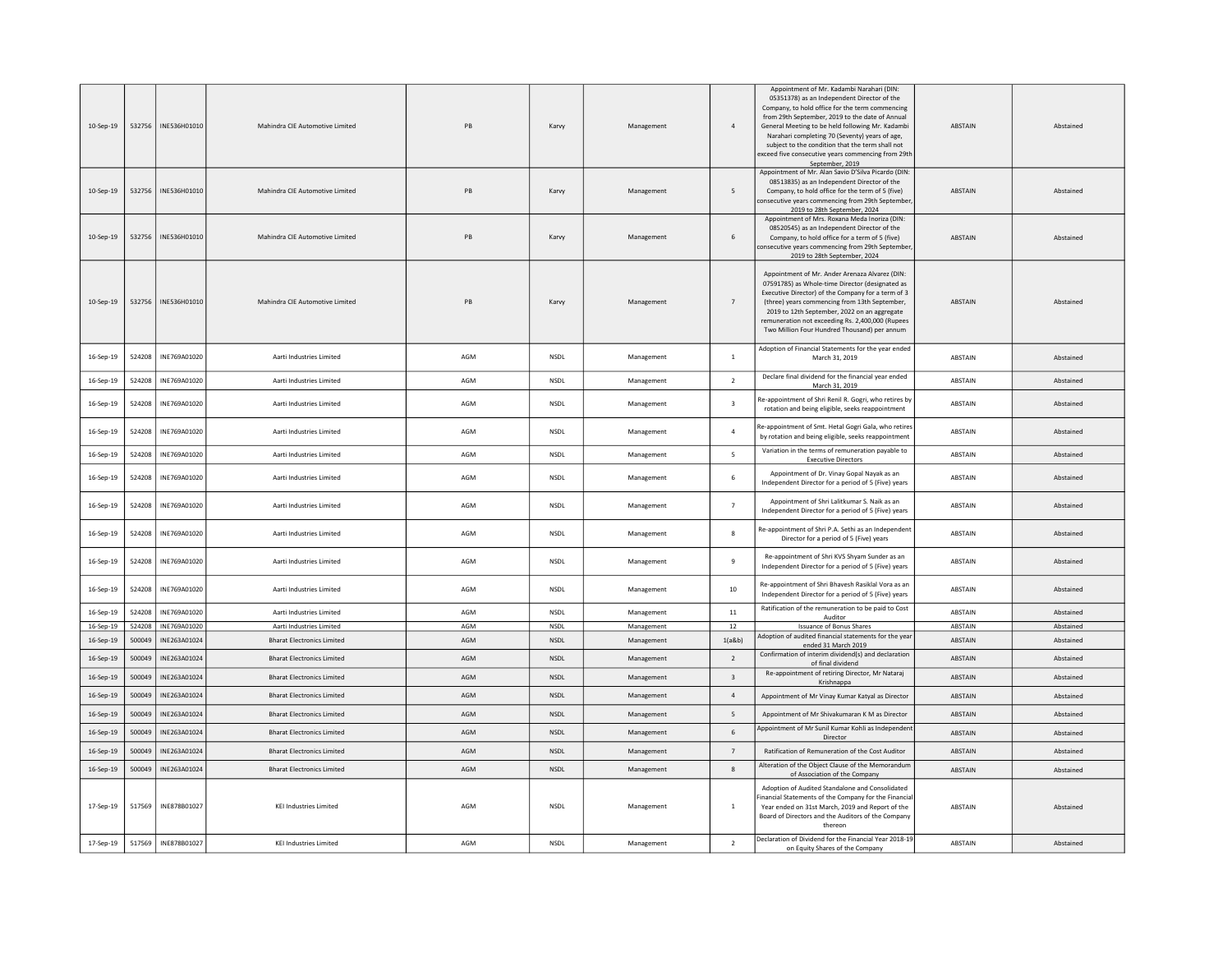| 17-Sep-19 | 517569 | INE878B01027          | <b>KEI Industries Limited</b>        | AGM                              | NSDL        | Management | $\overline{\mathbf{3}}$  | Re-appointment of Mr. Akshit Diviaj Gupta as a<br>Director, who retires by Rotation                                                                                                                                                                                                                                                                                                                                                                               | ABSTAIN        | Abstained |
|-----------|--------|-----------------------|--------------------------------------|----------------------------------|-------------|------------|--------------------------|-------------------------------------------------------------------------------------------------------------------------------------------------------------------------------------------------------------------------------------------------------------------------------------------------------------------------------------------------------------------------------------------------------------------------------------------------------------------|----------------|-----------|
| 17-Sep-19 | 517569 | INE878B01027          | <b>KEI Industries Limited</b>        | AGM                              | NSDL        | Management | $\overline{4}$           | Re-appointment of Mr. Vijay Bhushan (holding DIN:<br>00002421) as an Independent Director (Category:<br>Non-Executive) of the Company for a second term of<br>five(5) consecutive years                                                                                                                                                                                                                                                                           | ABSTAIN        | Abstained |
| 17-Sep-19 | 517569 | INE878B01027          | <b>KEI Industries Limited</b>        | AGM                              | <b>NSDL</b> | Management | 5                        | Re-appointment of Mr. Pawan Bholusaria (holding<br>DIN: 00092492) as an Independent Director<br>(Category: Non-Executive) of the Company for a<br>second term of five(5) consecutive years                                                                                                                                                                                                                                                                        | ABSTAIN        | Abstained |
| 18-Sep-19 | 541154 | INE066F01012          | Hindustan Aeronautics Limited        | AGM                              | Karvy       | Management | $\,$ 1                   | To receive, consider and adopt the Audited Financial<br>Statements (Standalone and Consolidated) of the<br>Company for the financial year ended 31st March,<br>2019 and the report of the Board of Directors' and<br>Auditors' thereon                                                                                                                                                                                                                            | ABSTAIN        | Abstained |
| 18-Sep-19 | 541154 | INE066F01012          | <b>Hindustan Aeronautics Limited</b> | AGM                              | Karvy       | Management | $\overline{2}$           | To confirm payment of interim dividend for the<br>financial year 2018-19 as final dividend                                                                                                                                                                                                                                                                                                                                                                        | <b>ABSTAIN</b> | Abstained |
| 18-Sep-19 | 541154 | INE066F01012          | Hindustan Aeronautics Limited        | AGM                              | Karvy       | Management | $\overline{\mathbf{3}}$  | To appoint Shri Arup Chatterjee, (DIN -08139347),<br>who retires by rotation as Director                                                                                                                                                                                                                                                                                                                                                                          | ABSTAIN        | Abstained |
| 18-Sep-19 | 541154 | INE066F01012          | <b>Hindustan Aeronautics Limited</b> | AGM                              | Karvy       | Management | $\overline{a}$           | To appoint Shri C B Ananthakrishnan, (DIN -<br>06761339), who retires by rotation as Director                                                                                                                                                                                                                                                                                                                                                                     | ABSTAIN        | Abstained |
| 18-Sep-19 | 541154 | INE066F01012          | Hindustan Aeronautics Limited        | AGM                              | Karvy       | Management | $\overline{\phantom{a}}$ | To appoint Shri Chandraker Bharti, (DIN - 02599261)<br>who retires by rotation as Director                                                                                                                                                                                                                                                                                                                                                                        | ABSTAIN        | Abstained |
| 18-Sep-19 | 541154 | INE066F01012          | <b>Hindustan Aeronautics Limited</b> | AGM                              | Karvy       | Management | 6                        | To authorise the Board of Directors to fix<br>remuneration of statutory auditors of the Company<br>for the Financial Year 2019-20                                                                                                                                                                                                                                                                                                                                 | ABSTAIN        | Abstained |
| 18-Sep-19 | 541154 | INE066F01012          | <b>Hindustan Aeronautics Limited</b> | AGM                              | Karvy       | Management | $\overline{7}$           | To appoint Shri M.S. Velpari as Director (Operations)                                                                                                                                                                                                                                                                                                                                                                                                             | ABSTAIN        | Abstained |
| 18-Sep-19 | 541154 | INE066F01012          | <b>Hindustan Aeronautics Limited</b> | AGM                              | Karvy       | Management | 8                        | To ratify the remuneration payable to the Cost<br>auditor for the Financial Year 2018-19                                                                                                                                                                                                                                                                                                                                                                          | ABSTAIN        | Abstained |
| 18-Sep-19 | 541154 | INE066F01012          | <b>Hindustan Aeronautics Limited</b> | AGM                              | Karvy       | Management | 9                        | To alter the Article 114 of Articles of Association of<br>the Company                                                                                                                                                                                                                                                                                                                                                                                             | ABSTAIN        | Abstained |
| 18-Sep-19 | 541154 | INE066F01012          | <b>Hindustan Aeronautics Limited</b> | AGM                              | Karvy       | Management | 10                       | To Re-appoint Ms. Dipali Khanna, as Part-Time Non-<br>Official (Independent) Woman Director of the<br>Company                                                                                                                                                                                                                                                                                                                                                     | ABSTAIN        | Abstained |
| 20-Sep-19 | 539336 | INE844001030          | Gujarat Gas Limited                  | AGM                              | Karvy       | Management | $\overline{1}$           | To receive, consider and adopt the Audited Financial<br>Statements of the Company for the financial year<br>ended on 31st March, 2019, together with the<br>Board's Report, the Report of Auditors thereon and<br>Comment Certificate of the Comptroller & Auditor<br>General of India, in terms of Section 143(6) of the<br>Companies Act, 2013                                                                                                                  | <b>ABSTAIN</b> | Abstained |
| 20-Sep-19 | 539336 | INE844001030          | Gujarat Gas Limited                  | AGM                              | Karvy       | Management | $\overline{2}$           | To declare Dividend on equity shares for FY 2018-19                                                                                                                                                                                                                                                                                                                                                                                                               | ABSTAIN        | Abstained |
| 20-Sep-19 | 539336 | INE844001030          | Gujarat Gas Limited                  | AGM                              | Karvy       | Management | $\overline{\mathbf{3}}$  | To re-appoint Shri Milind Torawane, IAS (DIN:<br>03632394), who retires by rotation and being eligible<br>offers himself for re-appointment                                                                                                                                                                                                                                                                                                                       | ABSTAIN        | Abstained |
| 20-Sep-19 |        | 539336   INE844001030 | Gujarat Gas Limited                  | AGM                              | Karvy       | Management | $\overline{4}$           | To authorise the Board of Directors of the Company<br>to fix the remuneration of Statutory Auditors of the<br>Company for F.Y. 2019 -20, in terms of the provisions<br>of Section 142 of Companies Act, 2013                                                                                                                                                                                                                                                      | ABSTAIN        | Abstained |
| 20-Sep-19 | 539336 | INE844001030          | Gujarat Gas Limited                  | AGM                              | Karvy       | Management | 5                        | Re-Appointment of Prof. Piyush Kumar Sinha as an<br>Independent Director for the second term of 2 years<br>w.e.f. 16/08/2019                                                                                                                                                                                                                                                                                                                                      | ABSTAIN        | Abstained |
| 20-Sep-19 | 539336 | INE844001030          | Gujarat Gas Limited                  | AGM                              | Karvy       | Management | 6                        | Re-Appointment of Prof. Vishal Gupta as an<br>Independent Director for the second term of 2 years<br>w.e.f. 16/08/2019                                                                                                                                                                                                                                                                                                                                            | ABSTAIN        | Abstained |
| 20-Sep-19 | 539336 | INE844001030          | Gujarat Gas Limited                  | AGM                              | Karvy       | Management | $\overline{7}$           | To approve enhancement of the Borrowing Powers of<br>the Board under Section 180 (1) (c) of the Companies<br>Act, 2013                                                                                                                                                                                                                                                                                                                                            | ABSTAIN        | Abstained |
| 20-Sep-19 | 539336 | INE844001030          | Gujarat Gas Limited                  | AGM                              | Karvy       | Management | 8                        | Ratification of remuneration of Cost Auditors for FY<br>2019-20                                                                                                                                                                                                                                                                                                                                                                                                   | ABSTAIN        | Abstained |
| 21-Sep-19 | 532281 | INE860A01027          | <b>HCL Technologies Limited</b>      | <b>TCM (Equity Shareholders)</b> | <b>NSDL</b> | Management | 1                        | Scheme of amalgamation ("Scheme") amongst HCL<br>Eagle Limited ("Transferor Company-I"), HCL Comnet<br>Limited ("Transferor Company-II"), HCL Technologies<br>Solutions Limited, ("Transferor Company-III")<br>Concept2Silicon Systems Private Limited ("Transfero<br>Company-IV"), HCL Technologies Limited ("Transfere<br>Company") and their respective shareholders and<br>creditors under the provisions of Section 230 to 232<br>of the Companies Act, 2013 | ABSTAIN        | Abstained |
| 23-Sep-19 | 532129 | INE093A01033          | Hexaware Technologies Limited        | PB                               | <b>NSDL</b> | Management | <sup>1</sup>             | Ordinary Resolution to consider and approve re<br>appointment of Mr. R. Srikrishna as Whole Time<br>Director designated as CEO and Executive Director of<br>the Company                                                                                                                                                                                                                                                                                           | ABSTAIN        | Abstained |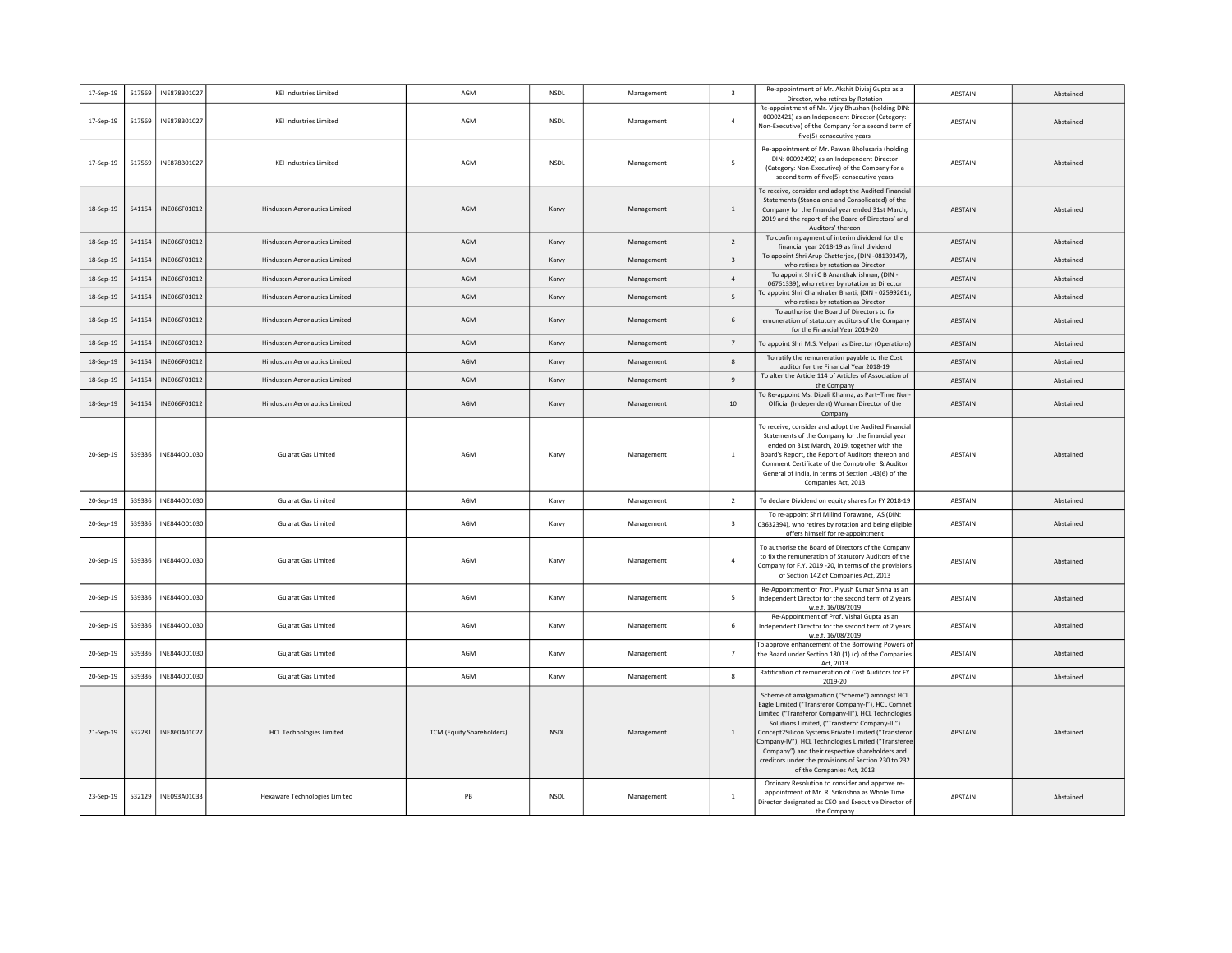| 23-Sep-19 | 540767 | INE298J01013 | Reliance Nippon Life Asset Management Limited | AGM | Karvy       | Management | 1                       | To consider and adopt:<br>a) the audited financial statement of the Company for<br>the financial year ended March 31, 2019 and the<br>reports of the Board of Directors and that of the<br>Auditors' thereon: and<br>b) the audited consolidated financial statement of<br>the Company for the financial year ended March 31,<br>2019 and the report of the Auditors thereon | <b>ARSTAIN</b> | Ahstained |
|-----------|--------|--------------|-----------------------------------------------|-----|-------------|------------|-------------------------|------------------------------------------------------------------------------------------------------------------------------------------------------------------------------------------------------------------------------------------------------------------------------------------------------------------------------------------------------------------------------|----------------|-----------|
| 23-Sep-19 | 540767 | INE298J01013 | Reliance Nippon Life Asset Management Limited | AGM | Karvy       | Management | $\overline{2}$          | To confirm the 1st Interim Dividend of ₹3 per equity<br>share as well as 2nd Interim Dividend of ₹3 per<br>equity share, as already paid for the financial Year<br>2018-19                                                                                                                                                                                                   | ABSTAIN        | Abstained |
| 23-Sep-19 | 540767 | INF298101013 | Reliance Nippon Life Asset Management Limited | AGM | Karvy       | Management | $\overline{\mathbf{3}}$ | To appoint a director in place of Mr. Minoru Kimura<br>(DIN 07497568), who retires by rotation in terms of<br>Section 152(6) of the Companies Act, 2013 and, being<br>eligible, offers himself for re-appointment                                                                                                                                                            | <b>ABSTAIN</b> | Abstained |
| 23-Sep-19 | 540767 | INE298J01013 | Reliance Nippon Life Asset Management Limited | AGM | Karvy       | Management | $\sqrt{4}$              | To appoint Mr. Mahadevan Veeramony as a Non-<br>executive Independent Director                                                                                                                                                                                                                                                                                               | ABSTAIN        | Abstained |
| 23-Sep-19 | 532819 | INE018I01017 | MindTree Limited                              | PB  | <b>NSDL</b> | Management | $\mathbf{1}$            | Ordinary Resolution for the Appointment of Mr.<br>Debashis Chatterjee (DIN 00823966) as CEO and<br>Managing Director                                                                                                                                                                                                                                                         | <b>ABSTAIN</b> | Abstained |
| 23-Sep-19 | 532819 | INE018I01017 | MindTree Limited                              | PB  | <b>NSDL</b> | Management | 2                       | Special Resolution for the Appointment of Mr.<br>Anilkumar Manibhai Naik (Mr. A M Naik) (DIN<br>00001514) as Non-Executive Chairman                                                                                                                                                                                                                                          | <b>ABSTAIN</b> | Abstained |
| 23-Sep-19 | 500875 | INE154A01025 | <b>ITC Limited</b>                            | PB  | <b>NSDL</b> | Management | $\mathbf{1}$            | Ordinary Resolution for appointment of Mr. Ajit<br>Kumar Seth as a Director and also as an<br>Independent Director of the Company for a period of<br>five years with effect from 13th July, 2019                                                                                                                                                                             | ABSTAIN        | Abstained |
| 23-Sep-19 | 500875 | INE154A01025 | <b>ITC Limited</b>                            | PB  | NSDL        | Management | $\overline{2}$          | Ordinary Resolution for appointment of Mr. Anand<br>Nayak as a Director and also as an Independent<br>Director of the Company for a period of five years<br>with effect from 13th July, 2019                                                                                                                                                                                 | <b>ABSTAIN</b> | Abstained |
| 23-Sep-19 | 500875 | INE154A01025 | <b>ITC Limited</b>                            | PB  | <b>NSDL</b> | Management | $\overline{\mathbf{3}}$ | Ordinary Resolution for variation in the terms of<br>remuneration payable to the Chairman & Managing<br>Director and the Wholetime Directors of the<br>Company with effect from 1st October, 2019                                                                                                                                                                            | <b>ABSTAIN</b> | Abstained |
| 24-Sep-19 | 533155 | INE797F01012 | Jubilant Foodworks Limited                    | AGM | CDSL        | Management | $\,$ 1 $\,$             | Adoption of Financial Statements (Standalone and<br>Consolidated) of the Company and Reports thereon<br>for the financial year ended March 31, 2019                                                                                                                                                                                                                          | ABSTAIN        | Abstained |
| 24-Sep-19 | 533155 | INF797F01012 | Jubilant Foodworks Limited                    | AGM | CDSL        | Management | $\overline{2}$          | Declaration of dividend on Equity Shares for the year<br>ended March 31, 2019                                                                                                                                                                                                                                                                                                | ABSTAIN        | Abstained |
| 24-Sep-19 | 533155 | INE797F01012 | Jubilant Foodworks Limited                    | AGM | CDSL        | Management | $\overline{\mathbf{3}}$ | Re-appointment of Mr. Shyam S. Bhartia (DIN<br>00010484), who retires by rotation                                                                                                                                                                                                                                                                                            | ABSTAIN        | Abstained |
| 24-Sep-19 | 533155 | INE797F01012 | Jubilant Foodworks Limited                    | AGM | CDSL        | Management | $\overline{4}$          | Appointment of Mr. Vikram Singh Mehta (DIN<br>00041197) as an Independent Director                                                                                                                                                                                                                                                                                           | <b>ABSTAIN</b> | Abstained |
| 24-Sep-19 | 533155 | INE797F01012 | <b>Jubilant Foodworks Limited</b>             | AGM | CDSL        | Management | 5                       | Appointment of Ms. Deepa Misra Harris (DIN<br>00064912) as an Independent Director                                                                                                                                                                                                                                                                                           | <b>ABSTAIN</b> | Abstained |
| 24-Sep-19 | 500271 | INF180A01020 | Max Financial Services Limited                | AGM | <b>NSDI</b> | Management | $\overline{1}$          | To receive, consider and adopt the Financial<br>Statements of the Company for the year ended March<br>31.<br>2019 including audited Balance Sheet as at March 31,<br>2019 and the Statement of Prollt & Loss and<br>Cash Flow Statement for the year ended as at that<br>date, along with the Reports of the Board of Director:<br>and Auditors thereon                      | <b>ARSTAIN</b> | Abstained |
| 24-Sep-19 | 500271 | INE180A01020 | Max Financial Services Limited                | AGM | <b>NSDL</b> | Management | $\overline{2}$          | To receive, consider and adopt the Consolidated<br>Financial Statements of the Company and its<br>subsidiary for the year ended March 31, 2019 and the<br>Reports of the Auditors thereon                                                                                                                                                                                    | ABSTAIN        | Abstained |
| 24-Sep-19 | 500271 | INE180A01020 | Max Financial Services Limited                | AGM | <b>NSDL</b> | Management | $\overline{\mathbf{3}}$ | Re-appointment of Mr. Ashwani Windlass (DIN:<br>00042686), as a director liable to retire by rotation                                                                                                                                                                                                                                                                        | ABSTAIN        | Abstained |
| 24-Sep-19 | 500271 | INE180A01020 | Max Financial Services Limited                | AGM | <b>NSDI</b> | Management | $\overline{a}$          | Re-appointment of Mr. Sanjay Omprakash Nayar<br>(DIN: 00002615), as a director liable to retire by<br>rotation                                                                                                                                                                                                                                                               | <b>ABSTAIN</b> | Abstained |
| 24-Sep-19 | 500271 | INE180A01020 | Max Financial Services Limited                | AGM | <b>NSDL</b> | Management | 5                       | Appointment of Mr. Jai Arya (DIN: 08270093) as an<br>Independent Director of the Company, not liable to<br>retire by rotation                                                                                                                                                                                                                                                | <b>ABSTAIN</b> | Abstained |
| 24-Sep-19 | 500271 | INE180A01020 | Max Financial Services Limited                | AGM | <b>NSDL</b> | Management | 6                       | Appointment of Sir Charles Richard Vernon Stagg<br>(DIN: 07176980) as an Independent Director of the<br>Company, not liable to retire by rotation                                                                                                                                                                                                                            | ABSTAIN        | Abstained |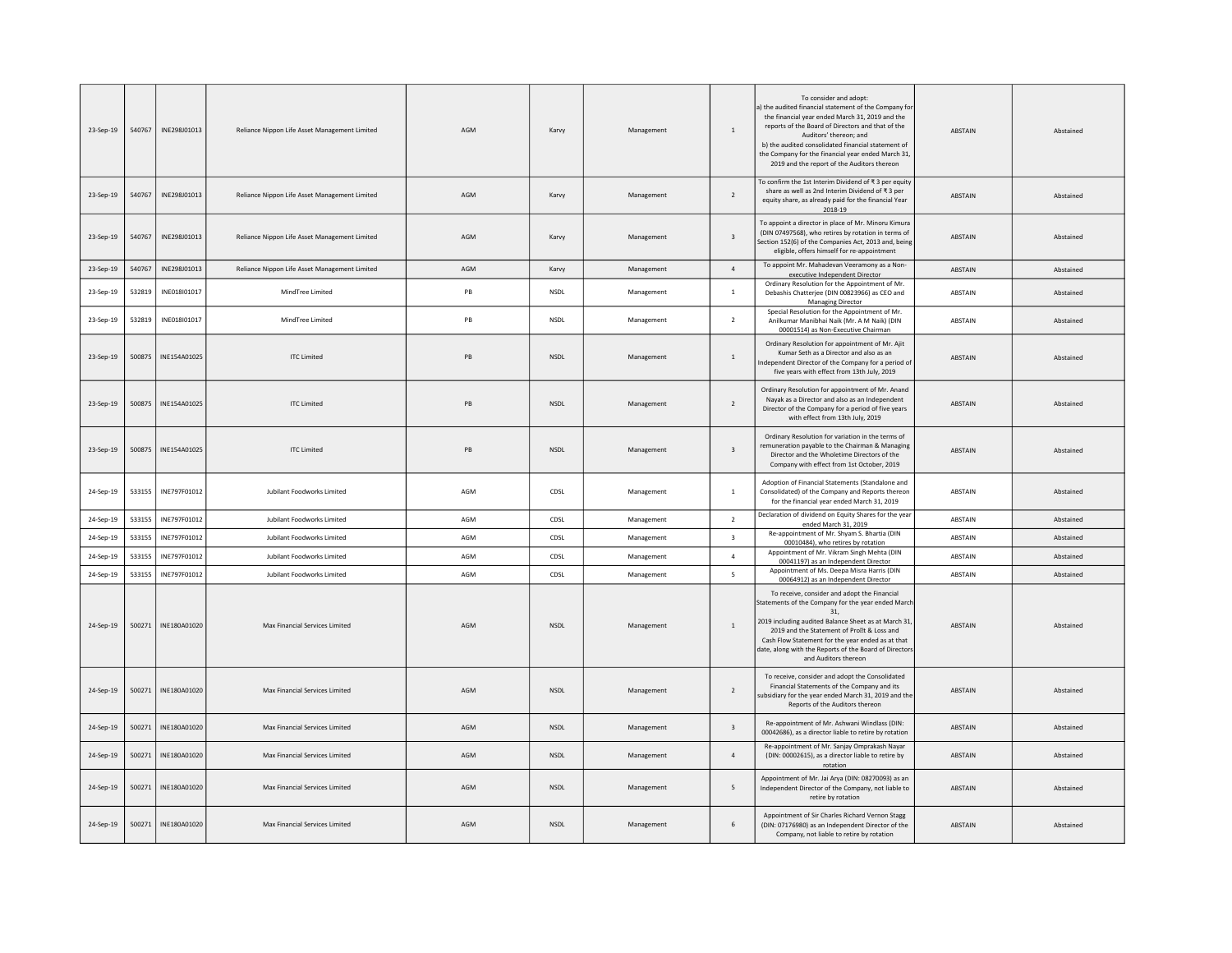| 24-Sep-19 | 500271 | INE180A01020 | Max Financial Services Limited      | AGM | <b>NSDL</b> | Management | $\overline{7}$          | Appointment of Mr. Aman Mehta (DIN: 00009364) as<br>an Independent Director of the Company, not liable<br>to retire by rotation                                                                                                                                                                                                                                                                                                                                                                                                                                                                                      | <b>ABSTAIN</b> | Abstained |
|-----------|--------|--------------|-------------------------------------|-----|-------------|------------|-------------------------|----------------------------------------------------------------------------------------------------------------------------------------------------------------------------------------------------------------------------------------------------------------------------------------------------------------------------------------------------------------------------------------------------------------------------------------------------------------------------------------------------------------------------------------------------------------------------------------------------------------------|----------------|-----------|
| 24-Sep-19 | 500271 | INE180A01020 | Max Financial Services Limited      | AGM | <b>NSDL</b> | Management | 8                       | Appointment of Mr. Dinesh Kumar Mittal (DIN:<br>00040000) as an Independent Director of the<br>Company, not liable to retire by rotation                                                                                                                                                                                                                                                                                                                                                                                                                                                                             | ABSTAIN        | Abstained |
| 24-Sep-19 | 500271 | INE180A01020 | Max Financial Services Limited      | AGM | <b>NSDL</b> | Management | $\overline{9}$          | Approval to enhance limit of Registered Foreign<br>Portfolio Investors (RFPIs) registered under the SEBI<br>FPI Regulations and the Foreign Institutional<br>Investors (FIIs) registered with SEBI to acquire and<br>hold<br>on their own account and on behalf of each of their<br>sub-accounts registered with SEBI, upto 58% of the<br>Paid-up Equity Share capital of the Company,<br>provided that the individual shareholding of RFPI/FIIs<br>on<br>its own account and on behalf of each of their sub-<br>accounts, in the Company shall not exceed 10% of the<br>Paid-up Equity Share capital of the Company | ABSTAIN        | Abstained |
| 24-Sep-19 | 532514 | INE203G01027 | Indraprastha Gas Limited            | AGM | Karvy       | Management | <sup>1</sup>            | To receive, consider and adopt the (a) the Audited<br>Financial Statements of the Company for the financial<br>ended March 31, 2019 (b) the Audited Consolidated<br>Financial Statements for the financial year ended<br>March 31.<br>2019; and the reports of the Board of Directors and<br>the Statutory Auditor and the comments of<br>Comptroller &<br>Auditor General of India thereon.                                                                                                                                                                                                                         | <b>ABSTAIN</b> | Abstained |
| 24-Sep-19 | 532514 | INE203G01027 | Indraprastha Gas Limited            | AGM | Karvy       | Management | $\overline{2}$          | To declare a Dividend on equity shares for the<br>financial year ended March 31, 2019.                                                                                                                                                                                                                                                                                                                                                                                                                                                                                                                               | ABSTAIN        | Abstained |
| 24-Sep-19 | 532514 | INE203G01027 | Indraprastha Gas Limited            | AGM | Karvy       | Management | $\overline{\mathbf{3}}$ | Approval of remuneration payable to Statutory<br>Auditor of the Company.                                                                                                                                                                                                                                                                                                                                                                                                                                                                                                                                             | ABSTAIN        | Abstained |
| 24-Sep-19 | 532514 | INE203G01027 | Indraprastha Gas Limited            | AGM | Karvy       | Management | $\overline{4}$          | Appointment of Shri Gajendra Singh as a Director of<br>the Company.                                                                                                                                                                                                                                                                                                                                                                                                                                                                                                                                                  | ABSTAIN        | Abstained |
| 24-Sep-19 | 532514 | INE203G01027 | Indraprastha Gas Limited            | AGM | Karvy       | Management | 5                       | Re-appointment of Shri E. S. Ranganathan as<br>Managing Director and approval of his remuneration.                                                                                                                                                                                                                                                                                                                                                                                                                                                                                                                   | ABSTAIN        | Abstained |
| 24-Sep-19 | 532514 | INE203G01027 | Indraprastha Gas Limited            | AGM | Karvy       | Management | $\,$ 6                  | Appointment of Shri Amit Garg as a Director of the<br>Company, not liable to retire by rotation                                                                                                                                                                                                                                                                                                                                                                                                                                                                                                                      | ABSTAIN        | Abstained |
| 24-Sep-19 | 532514 | INE203G01027 | Indraprastha Gas Limited            | AGM | Karvy       | Management | $\overline{7}$          | Appointment of Shri Amit Garg as Director<br>(Commercial) and approval of his remuneration.                                                                                                                                                                                                                                                                                                                                                                                                                                                                                                                          | ABSTAIN        | Abstained |
| 24-Sep-19 | 532514 | INE203G01027 | Indraprastha Gas Limited            | AGM | Karvy       | Management | $\boldsymbol{8}$        | Appointment of Shri R. P. Natekar as a Director of the<br>Company.                                                                                                                                                                                                                                                                                                                                                                                                                                                                                                                                                   | ABSTAIN        | Abstained |
| 24-Sep-19 | 532514 | INE203G01027 | Indraprastha Gas Limited            | AGM | Karvy       | Management | 9                       | Appointment of Shri Rajeev Verma as a Director of<br>the Company.                                                                                                                                                                                                                                                                                                                                                                                                                                                                                                                                                    | ABSTAIN        | Abstained |
| 24-Sep-19 | 532514 | INE203G01027 | Indraprastha Gas Limited            | AGM | Karvy       | Management | $10\,$                  | Appointment of Smt. Saroj Bala as an Independent<br>Director of the Company.                                                                                                                                                                                                                                                                                                                                                                                                                                                                                                                                         | ABSTAIN        | Abstained |
| 24-Sep-19 | 532514 | INE203G01027 | Indraprastha Gas Limited            | AGM | Karvy       | Management | 11                      | Appointment of Dr. Akhilesh Kumar Ambasht as an<br>Independent Director of the Company.                                                                                                                                                                                                                                                                                                                                                                                                                                                                                                                              | ABSTAIN        | Abstained |
| 24-Sep-19 | 532514 | INE203G01027 | Indraprastha Gas Limited            | AGM | Karvy       | Management | 12                      | Appointment of Shri Rajib Sekhar Sahoo as an<br>Independent Director of the Company.                                                                                                                                                                                                                                                                                                                                                                                                                                                                                                                                 | ABSTAIN        | Abstained |
| 24-Sep-19 | 532514 | INE203G01027 | Indraprastha Gas Limited            | AGM | Karvy       | Management | 13                      | Appointment of Shri Ramesh Narain Misra as an<br>Independent Director of the Company.                                                                                                                                                                                                                                                                                                                                                                                                                                                                                                                                | ABSTAIN        | Abstained |
| 24-Sep-19 | 532514 | INE203G01027 | Indraprastha Gas Limited            | AGM | Karvy       | Management | 14                      | Appointment of Shri Deepak Mishra as an<br>Independent Director of the Company.                                                                                                                                                                                                                                                                                                                                                                                                                                                                                                                                      | ABSTAIN        | Abstained |
| 24-Sep-19 | 532514 | INE203G01027 | Indraprastha Gas Limited            | AGM | Karvy       | Management | 15                      | Ratification of the remuneration payable to Cost<br>Auditor of the Company for the Financial Year ending<br>March 31, 2020.                                                                                                                                                                                                                                                                                                                                                                                                                                                                                          | ABSTAIN        | Abstained |
| 24-Sep-19 | 532514 | INE203G01027 | Indraprastha Gas Limited            | AGM | Karvy       | Management | $16\,$                  | Approval of material Related Party Transactions<br>under a contract entered with GAIL (India) Limited.                                                                                                                                                                                                                                                                                                                                                                                                                                                                                                               | ABSTAIN        | Abstained |
| 27-Sep-19 | 508869 | INE437A01024 | Apollo Hospitals Enterprise Limited | AGM | <b>NSDL</b> | Management | 1                       | To consider and adopt :-<br>(a) The audited standalone financial statements of<br>the Company for the financial year ended 31st March<br>2019 and the Reports of the Board of Directors and<br>Auditors thereon<br>(b) The audited consolidated financial statements of<br>the Company for the financial year<br>ended 31st March 2019 and the Reports of Auditors<br>thereon                                                                                                                                                                                                                                        | <b>ABSTAIN</b> | Abstained |
| 27-Sep-19 | 508869 | INE437A01024 | Apollo Hospitals Enterprise Limited | AGM | <b>NSDI</b> | Management | 2                       | To declare a dividend on the equity shares of the<br>Company for the financial year ended 31st March<br>2019.                                                                                                                                                                                                                                                                                                                                                                                                                                                                                                        | ABSTAIN        | Abstained |
| 27-Sep-19 | 508869 | INE437A01024 | Apollo Hospitals Enterprise Limited | AGM | <b>NSDL</b> | Management | $\overline{\mathbf{3}}$ | To appoint a Director in place of Smt Shobana<br>Kamineni (DIN 00003836), who retires at this meeting<br>and, being eligible, offers herself for re-appointment.                                                                                                                                                                                                                                                                                                                                                                                                                                                     | ABSTAIN        | Abstained |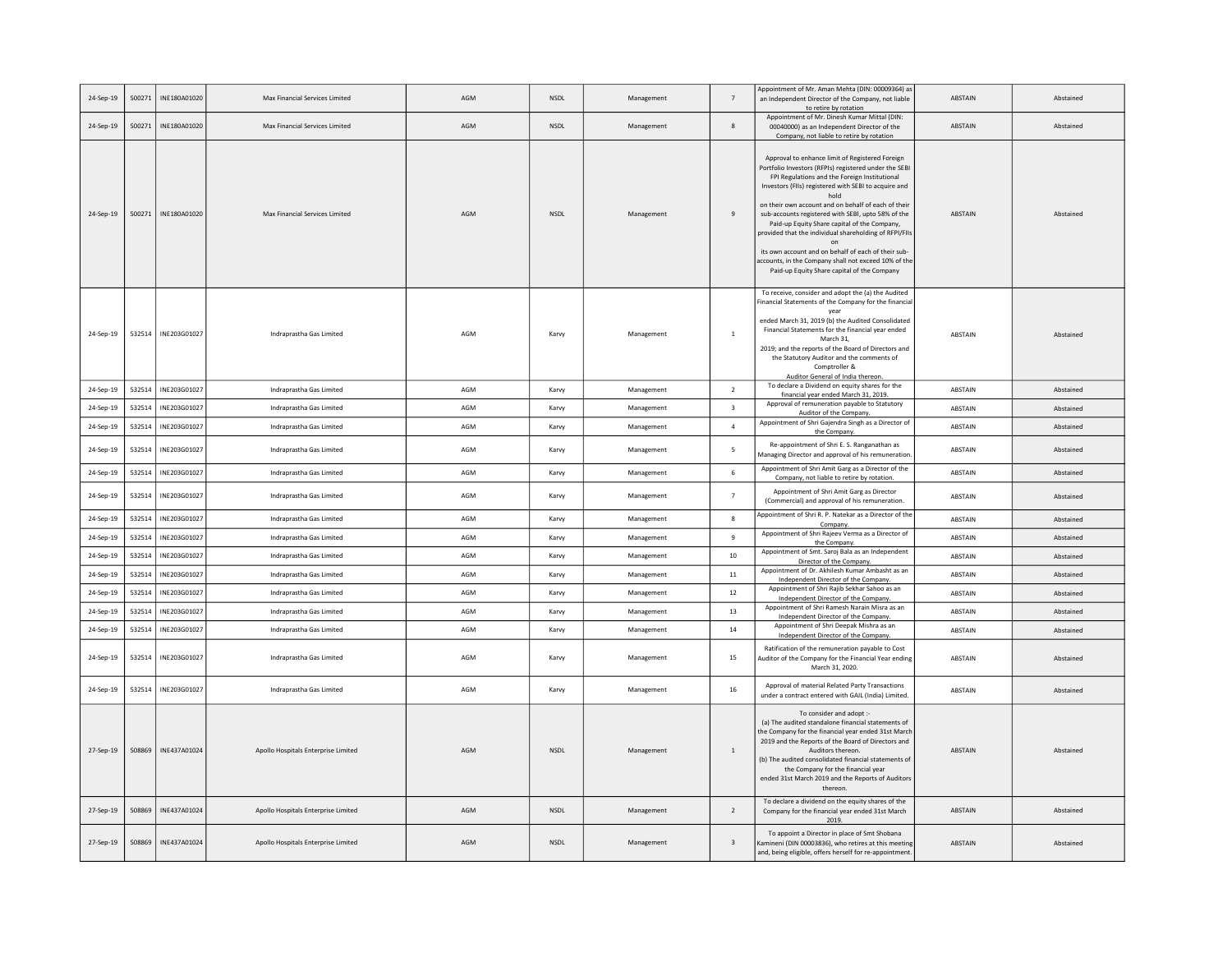| 27-Sep-19 | 508869 | INE437A01024 | Apollo Hospitals Enterprise Limited | AGM | NSDL        | Management | $\overline{a}$ | Ordinary Resolution under Sections 149,152 read with<br>Schedule IV and other applicable provisions, if any, of<br>the Companies Act, 2013 ("the Act") and the<br>Companies (Appointment and Qualification of<br>Directors) Rules, 2014 and SEBI (Listing Obligation<br>and<br>Disclosure Requirements) Regulations, for<br>appointment of Dr.MuraliDoraiswamy<br>(DIN:08235560)as an Independent Director to hold<br>office for a term of five consecutive years upto 26th<br>September 2023, not liable to retire by rotation                                                                                                                   | <b>ABSTAIN</b> | Abstained |
|-----------|--------|--------------|-------------------------------------|-----|-------------|------------|----------------|---------------------------------------------------------------------------------------------------------------------------------------------------------------------------------------------------------------------------------------------------------------------------------------------------------------------------------------------------------------------------------------------------------------------------------------------------------------------------------------------------------------------------------------------------------------------------------------------------------------------------------------------------|----------------|-----------|
| 27-Sep-19 | 508869 | INE437A01024 | Apollo Hospitals Enterprise Limited | AGM | NSDL        | Management | 5              | Ordinary Resolution under Sections 149, 152 read<br>with Schedule IV and other applicable provisions, if<br>any, of the Companies Act, 2013("the Act") and the<br>Companies (Appointment and Qualification of<br>Directors)Rules, 2014 and SEBI (Listing Obligation and<br>Disclosure Requirements) Regulations, for<br>appointment of Smt. V. Kavitha Dutt (DIN:00139274)<br>as an Independent Director to hold office for a term<br>of five consecutive years up to 8th February 2024,not<br>liable to retire by rotation                                                                                                                       | ABSTAIN        | Abstained |
| 27-Sep-19 | 508869 | INE437A01024 | Apollo Hospitals Enterprise Limited | AGM | NSDL        | Management | 6              | Special Resolution under Sections 149, 152 read with<br>Schedule IV and other applicable provisions, if any, of<br>the Companies Act, 2013("the Act") and the<br>Companies (Appointment and Qualification of<br>Directors)Rules, 2014 and SEBI (Listing Obligation and<br>Disclosure Requirements)Regulations,for<br>appointment of Shri. MBN Rao (DIN: 00287260) as an<br>Independent Director to hold office for a term of five<br>consecutive years up to 8th February 2024, not liable<br>to retire by rotation.                                                                                                                              | ABSTAIN        | Abstained |
| 27-Sep-19 | 508869 | INE437A01024 | Apollo Hospitals Enterprise Limited | AGM | <b>NSDI</b> | Management | $\overline{7}$ | Special Resolution under Sections 149, 152 read with<br>Schedule IV and other applicable provisions, if any, of<br>the Companies Act, 2013 ("the Act") and the<br>Companies (Appointment and Qualification of<br>Directors) Rules, 2014, and SEBI (Listing<br>Obligation and Disclosure Requirements) Regulations<br>for re-appointment of Shri. Vinayak Chatterjee (DIN<br>00008933) as an Independent Director to hold office<br>for a second term of 5 (five) consecutive years, i.e,<br>upto 31st March 2024, not liable to retire by rotation                                                                                                | <b>ABSTAIN</b> | Abstained |
| 27-Sep-19 | 508869 | INE437A01024 | Apollo Hospitals Enterprise Limited | AGM | NSDL        | Management | 8              | Ordinary Resolution under Sections 197, 198 and<br>other applicable provisions of the Companies Act,<br>2013 ("the Act") and the Rules made there under and<br>applicable provisions of the SEBI (Listing Obligations<br>and Disclosure Requirements)<br>Regulations, for the payment of commission to the<br>Non-Executive and Independent Directors of the<br>Company (other than the Managing Director and/or<br>Whole Time Directors) to be determined by the Board<br>of Directors for each Non-Executive and Independent<br>Director for every financial year over a period of five<br>(5) financial years with effect from 1st April 2019. | ABSTAIN        | Abstained |
| 27-Sep-19 | 508869 | INE437A01024 | Apollo Hospitals Enterprise Limited | AGM | <b>NSDL</b> | Management | $\mathbf{q}$   | Ordinary Resolution under Sections 196 and 197 read<br>with Schedule V of the Companies Act, 2013 and<br>other applicable provisions, if any of the Companies<br>Act, 2013 ("the Act") and Rules made there under,<br>and in accordance with the SEBI (Listing Obligations<br>and Disclosure Requirements), 2015 as amended<br>(LODR) for re-appointment of Smt. Shobana<br>Kamineni as Wholetime Director designated as<br>Executive Vice Chairperson of the Company for a<br>further period of five years<br>with effect from 1st February 2020.                                                                                                | ABSTAIN        | Abstained |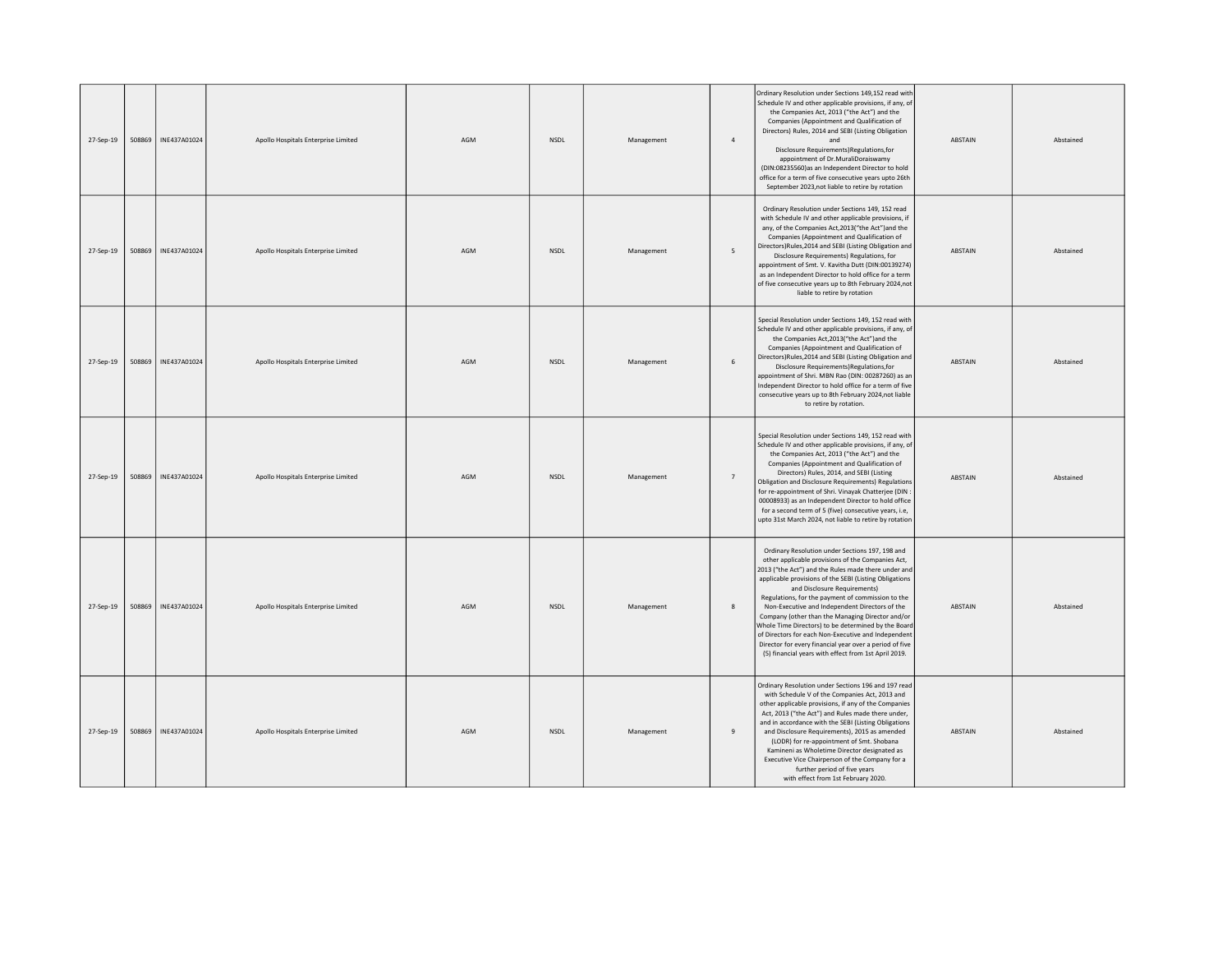| 27-Sep-19 | 508869 | INE437A01024 | Apollo Hospitals Enterprise Limited | AGM | <b>NSDL</b> | Management | 10                      | Special Resolution under Sections 197 and 198 and<br>other applicable provisions, if any of the Companies<br>Act, 2013 ("the Act") and Rules made there under,<br>and in accordance with the SEBI (Listing Obligations<br>and Disclosure Requirements), 2015 as<br>amended (LODR), for the consent of continuation of<br>payment of remuneration to Dr. Prathap C Reddy<br>(DIN : 00003654), Executive Chairman, Smt. Preetha<br>Reddy (DIN: 00001871), Executive Vice Chairperson,<br>Smt. Suneeta Reddy (DIN: 00001873), Managing<br>Director, Smt. Shobana Kamineni, (DIN: 00003836)<br>Executive Vice-Chairperson and<br>Smt. Sangita Reddy (DIN: 00006285), Joint Managing<br>Director (collectively referred to as Promoter<br>Executive Directors) for the FY 2019-2020 and on<br>wards until the expiry of their respective tenure of<br>services, in compliance with the limits prescribed<br>under the SEBI LODR Regulations. | ABSTAIN        | Abstained |
|-----------|--------|--------------|-------------------------------------|-----|-------------|------------|-------------------------|-----------------------------------------------------------------------------------------------------------------------------------------------------------------------------------------------------------------------------------------------------------------------------------------------------------------------------------------------------------------------------------------------------------------------------------------------------------------------------------------------------------------------------------------------------------------------------------------------------------------------------------------------------------------------------------------------------------------------------------------------------------------------------------------------------------------------------------------------------------------------------------------------------------------------------------------|----------------|-----------|
| 27-Sep-19 | 508869 | INF437A01024 | Apollo Hospitals Enterprise Limited | AGM | <b>NSDI</b> | Management | 11                      | Special Resolution under Section 13 and other<br>applicable provisions, of the Companies Act, 2013<br>"the Act") and Rules made there under, for adoption<br>of the new Memorandum of Association in pursuance<br>of Companies Act, 2013, in place of the existing<br>Memorandum of Association                                                                                                                                                                                                                                                                                                                                                                                                                                                                                                                                                                                                                                         | <b>ABSTAIN</b> | Abstained |
| 27-Sep-19 | 508869 | INE437A01024 | Apollo Hospitals Enterprise Limited | AGM | <b>NSDL</b> | Management | 12                      | Special Resolution under Section 14 and other<br>applicable provisions, of the Companies Act, 2013<br>"the Act") and Rules made there under, for adoption<br>of the new Articles of Association in pursuance of<br>Companies Act, 2013, in place of the existing Articles<br>of Association                                                                                                                                                                                                                                                                                                                                                                                                                                                                                                                                                                                                                                             | ABSTAIN        | Abstained |
| 27-Sep-19 | 508869 | INE437A01024 | Apollo Hospitals Enterprise Limited | AGM | NSDL        | Management | 13                      | Special Resolution under Sections 42, 71 and other<br>applicable provisions if any of the Companies<br>Act, 2013 read with the Companies (Prospectus and<br>Allotment of Securities) Rules, 2014 and the<br>Companies (Share Capital and Debentures) Rules,<br>2014 to offer or invite subscriptions for secured /<br>unsecured redeemable non-convertible debentures.<br>in one or more series / tranches, aggregating up to<br>'5,000 million on a private placement basis                                                                                                                                                                                                                                                                                                                                                                                                                                                            | ABSTAIN        | Abstained |
| 27-Sep-19 | 508869 | INE437A01024 | Apollo Hospitals Enterprise Limited | AGM | <b>NSDL</b> | Management | 14                      | Ordinary Resolution under Section 148 of the<br>Companies Act, 2013 for ratification of the<br>remuneration of the Cost Auditor for the financial<br>year ending 31st March 2020.                                                                                                                                                                                                                                                                                                                                                                                                                                                                                                                                                                                                                                                                                                                                                       | ABSTAIN        | Abstained |
| 28-Sep-19 | 505790 | INE513A01014 | Schaeffler India Limited            | PB  | CDSL        | Management | $\mathbf{1}$            | Re-appointment of Mrs. Renu Challu as Independent<br>Director for second term of five consecutive years                                                                                                                                                                                                                                                                                                                                                                                                                                                                                                                                                                                                                                                                                                                                                                                                                                 | ABSTAIN        | Abstained |
| 28-Sep-19 | 533758 | INE702C01019 | APL Apollo Tubes Limited            | AGM | CDSL        | Management | $\mathbf{1}$            | Adoption of Audited Financial Statements<br>(Consolidated & Standalone) of the company for the<br>financial year ended March 31, 2019 and the Reports<br>of the Board of Directors and Auditors thereon                                                                                                                                                                                                                                                                                                                                                                                                                                                                                                                                                                                                                                                                                                                                 | ABSTAIN        | Abstained |
| 28-Sep-19 | 533758 | INE702C01019 | APL Apollo Tubes Limited            | AGM | CDSL        | Management | $\overline{2}$          | Declaration of dividend on the equity shares of the<br>Company for the financial year 2018-19                                                                                                                                                                                                                                                                                                                                                                                                                                                                                                                                                                                                                                                                                                                                                                                                                                           | ABSTAIN        | Abstained |
| 28-Sep-19 | 533758 | INE702C01019 | APL Apollo Tubes Limited            | AGM | CDSL        | Management | $\overline{\mathbf{3}}$ | Re-appointment of Shri Vinay Gupta (DIN: 00005149)<br>as a Director, who retires by rotation                                                                                                                                                                                                                                                                                                                                                                                                                                                                                                                                                                                                                                                                                                                                                                                                                                            | ABSTAIN        | Abstained |
| 28-Sep-19 | 533758 | INE702C01019 | APL Apollo Tubes Limited            | AGM | CDSL        | Management | $\overline{4}$          | Ratification of remuneration payable to cost auditors<br>M/s. R. J. Goel & Co., Cost Accountants for the<br>Financial Year 2018-19- ORDINARY RESOLUTION                                                                                                                                                                                                                                                                                                                                                                                                                                                                                                                                                                                                                                                                                                                                                                                 | ABSTAIN        | Abstained |
| 28-Sep-19 | 533758 | INE702C01019 | APL Apollo Tubes Limited            | AGM | CDSL        | Management | $5\overline{5}$         | Adoption of new set of Articles of Association of the<br>Company containing regulations in conformity with<br>the Companies Act, 2013- SPECIAL RESOLUTION                                                                                                                                                                                                                                                                                                                                                                                                                                                                                                                                                                                                                                                                                                                                                                               | ABSTAIN        | Abstained |
| 28-Sep-19 | 533758 | INE702C01019 | APL Apollo Tubes Limited            | AGM | CDSL        | Management | 6                       | Adoption of new set of Memorandum of Association<br>of the Company in conformity with the Companies<br>Act, 2013- SPECIAL RESOLUTION                                                                                                                                                                                                                                                                                                                                                                                                                                                                                                                                                                                                                                                                                                                                                                                                    | ABSTAIN        | Abstained |
| 28-Sep-19 | 533758 | INE702C01019 | APL Apollo Tubes Limited            | AGM | CDSL        | Management | $\overline{7}$          | Re-appointment of Shri Abhilash Lal as an<br>Independent Director for a second term of 5 years-<br>SPECIAL RESOLUTION                                                                                                                                                                                                                                                                                                                                                                                                                                                                                                                                                                                                                                                                                                                                                                                                                   | ABSTAIN        | Abstained |
| 28-Sep-19 | 533758 | INE702C01019 | APL Apollo Tubes Limited            | AGM | CDSL        | Management | 8                       | Re-appointment of Shri Anil Kumar Bansal as an<br>Independent Director for a second term of 5 years -<br>SPECIAL RESOLUTION                                                                                                                                                                                                                                                                                                                                                                                                                                                                                                                                                                                                                                                                                                                                                                                                             | ABSTAIN        | Abstained |
| 28-Sep-19 | 533398 | INE414G01012 | Muthoot Finance Limited             | AGM | CDSL        | Management | $\mathbf{1}$            | To adopt Financial Results for the year ended 31st<br>March, 2019                                                                                                                                                                                                                                                                                                                                                                                                                                                                                                                                                                                                                                                                                                                                                                                                                                                                       | ABSTAIN        | Abstained |
| 28-Sep-19 | 533398 | INE414G01012 | Muthoot Finance Limited             | AGM | CDSL        | Management | $\overline{2}$          | To re-appoint Mr. M G George Muthoot who retires<br>by rotation and being eligible offers himself for re-<br>appointment.                                                                                                                                                                                                                                                                                                                                                                                                                                                                                                                                                                                                                                                                                                                                                                                                               | ABSTAIN        | Abstained |